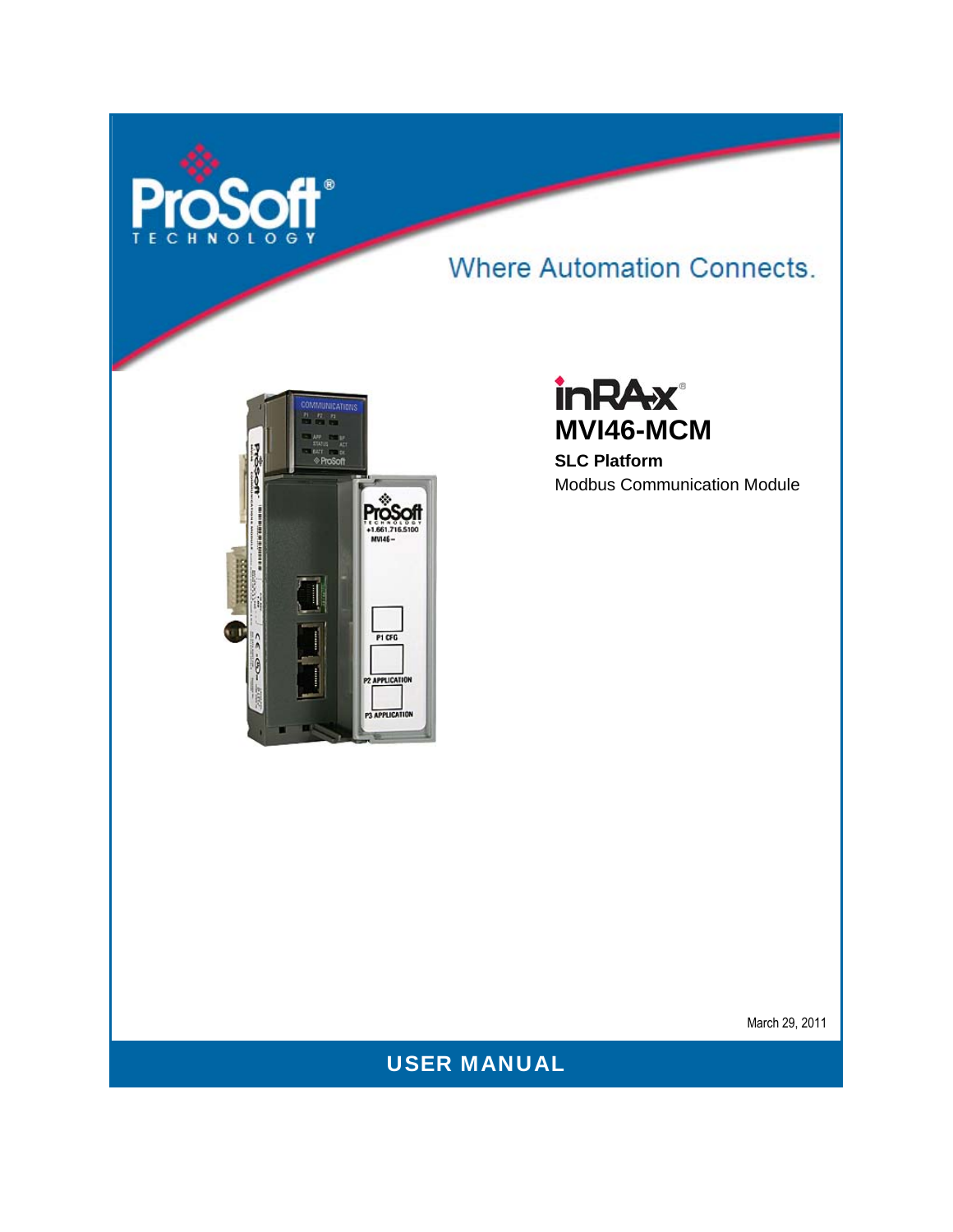#### **Your Feedback Please**

We always want you to feel that you made the right decision to use our products. If you have suggestions, comments, compliments or complaints about our products, documentation, or support, please write or call us.

#### **How to Contact Us**

#### **ProSoft Technology**

5201 Truxtun Ave., 3rd Floor Bakersfield, CA 93309 +1 (661) 716-5100 +1 (661) 716-5101 (Fax) www.prosoft-technology.com support@prosoft-technology.com

**Copyright © 2011 ProSoft Technology, Inc., all rights reserved.**

MVI46-MCM User Manual

March 29, 2011

ProSoft Technology ®, ProLinx ®, inRAx ®, ProTalk ®, and RadioLinx ® are Registered Trademarks of ProSoft Technology, Inc. All other brand or product names are or may be trademarks of, and are used to identify products and services of, their respective owners.

# **ProSoft Technology® Product Documentation**

In an effort to conserve paper, ProSoft Technology no longer includes printed manuals with our product shipments. User Manuals, Datasheets, Sample Ladder Files, and Configuration Files are provided on the enclosed CD-ROM, and are available at no charge from our web site: www.prosoft-technology.com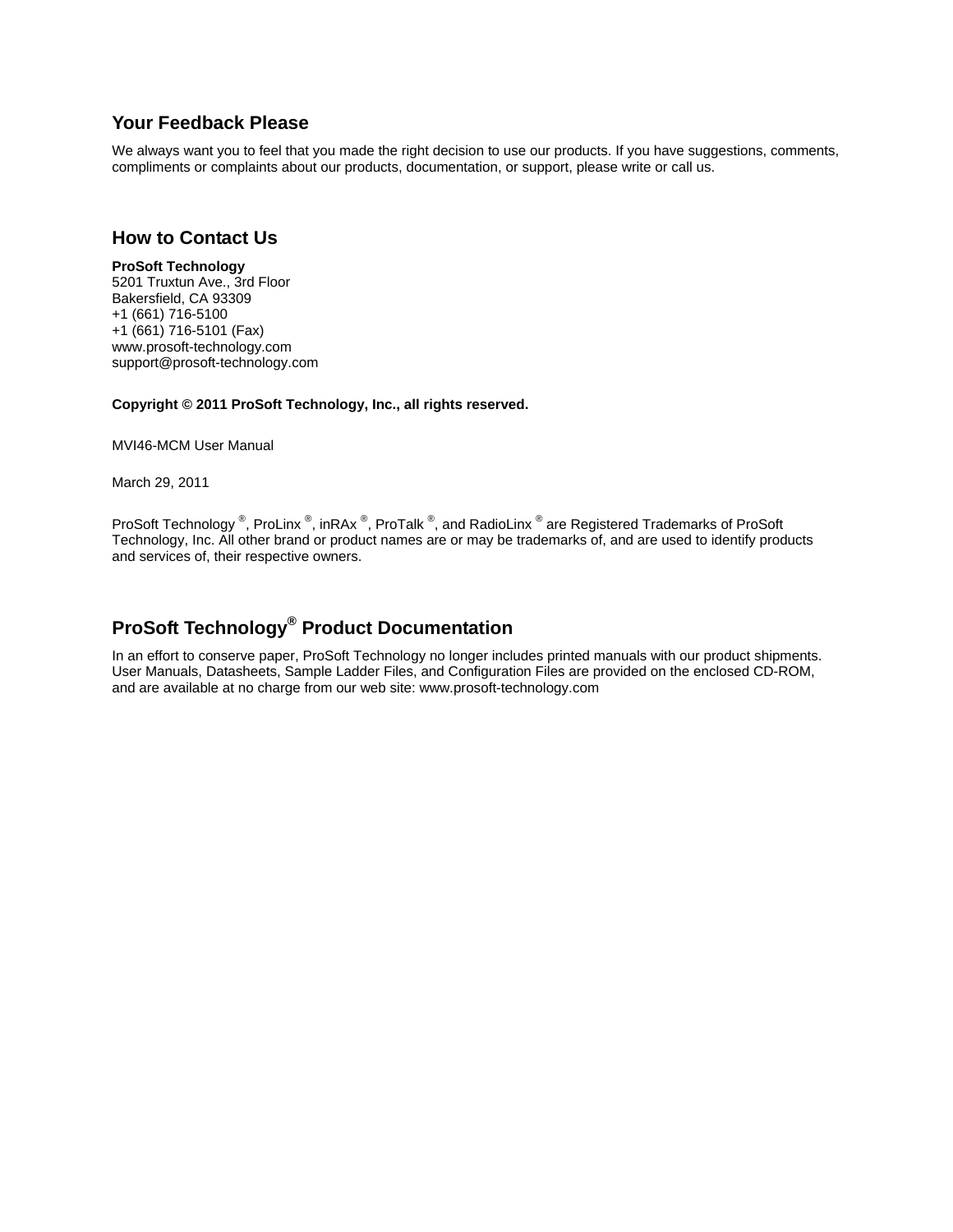#### **Important Installation Instructions**

Power, Input, and Output (I/O) wiring must be in accordance with Class I, Division 2 wiring methods, Article 501-4 (b) of the National Electrical Code, NFPA 70 for installation in the U.S., or as specified in Section 18-1J2 of the Canadian Electrical Code for installations in Canada, and in accordance with the authority having jurisdiction. The following warnings must be heeded:

- **A** WARNING EXPLOSION HAZARD SUBSTITUTION OF COMPONENTS MAY IMPAIR SUITABILITY FOR CLASS I, DIV. 2;
- **B** WARNING EXPLOSION HAZARD WHEN IN HAZARDOUS LOCATIONS, TURN OFF POWER BEFORE REPLACING OR WIRING MODULES
- **C** WARNING EXPLOSION HAZARD DO NOT DISCONNECT EQUIPMENT UNLESS POWER HAS BEEN SWITCHED OFF OR THE AREA IS KNOWN TO BE NON-HAZARDOUS.
- **D** THIS DEVICE SHALL BE POWERED BY CLASS 2 OUTPUTS ONLY.

#### **MVI (Multi Vendor Interface) Modules**

WARNING - EXPLOSION HAZARD - DO NOT DISCONNECT EQUIPMENT UNLESS POWER HAS BEEN SWITCHED OFF OR THE AREA IS KNOWN TO BE NON-HAZARDOUS.

AVERTISSEMENT - RISQUE D'EXPLOSION - AVANT DE DÉCONNECTER L'ÉQUIPEMENT, COUPER LE COURANT OU S'ASSURER QUE L'EMPLACEMENT EST DÉSIGNÉ NON DANGEREUX.

#### **Warnings**

#### **North America Warnings**

- **A** Warning Explosion Hazard Substitution of components may impair suitability for Class I, Division 2.
- **B** Warning Explosion Hazard When in Hazardous Locations, turn off power before replacing or rewiring modules.

Warning - Explosion Hazard - Do not disconnect equipment unless power has been switched off or the area is known to be nonhazardous.

**C** Suitable for use in Class I, division 2 Groups A, B, C and D Hazardous Locations or Non-Hazardous Locations.

#### **ATEX Warnings and Conditions of Safe Usage:**

Power, Input, and Output (I/O) wiring must be in accordance with the authority having jurisdiction

- Warning Explosion Hazard When in hazardous locations, turn off power before replacing or wiring modules.
- **B** Warning Explosion Hazard Do not disconnect equipment unless power has been switched off or the area is known to be non-hazardous.
- **C** These products are intended to be mounted in an IP54 enclosure. The devices shall provide external means to prevent the rated voltage being exceeded by transient disturbances of more than 40%. This device must be used only with ATEX certified backplanes.
- **D** DO NOT OPEN WHEN ENERGIZED.

**Warning: This module is not hot-swappable!** Always remove power from the rack before inserting or removing this module, or damage may result to the module, the processor, or other connected devices.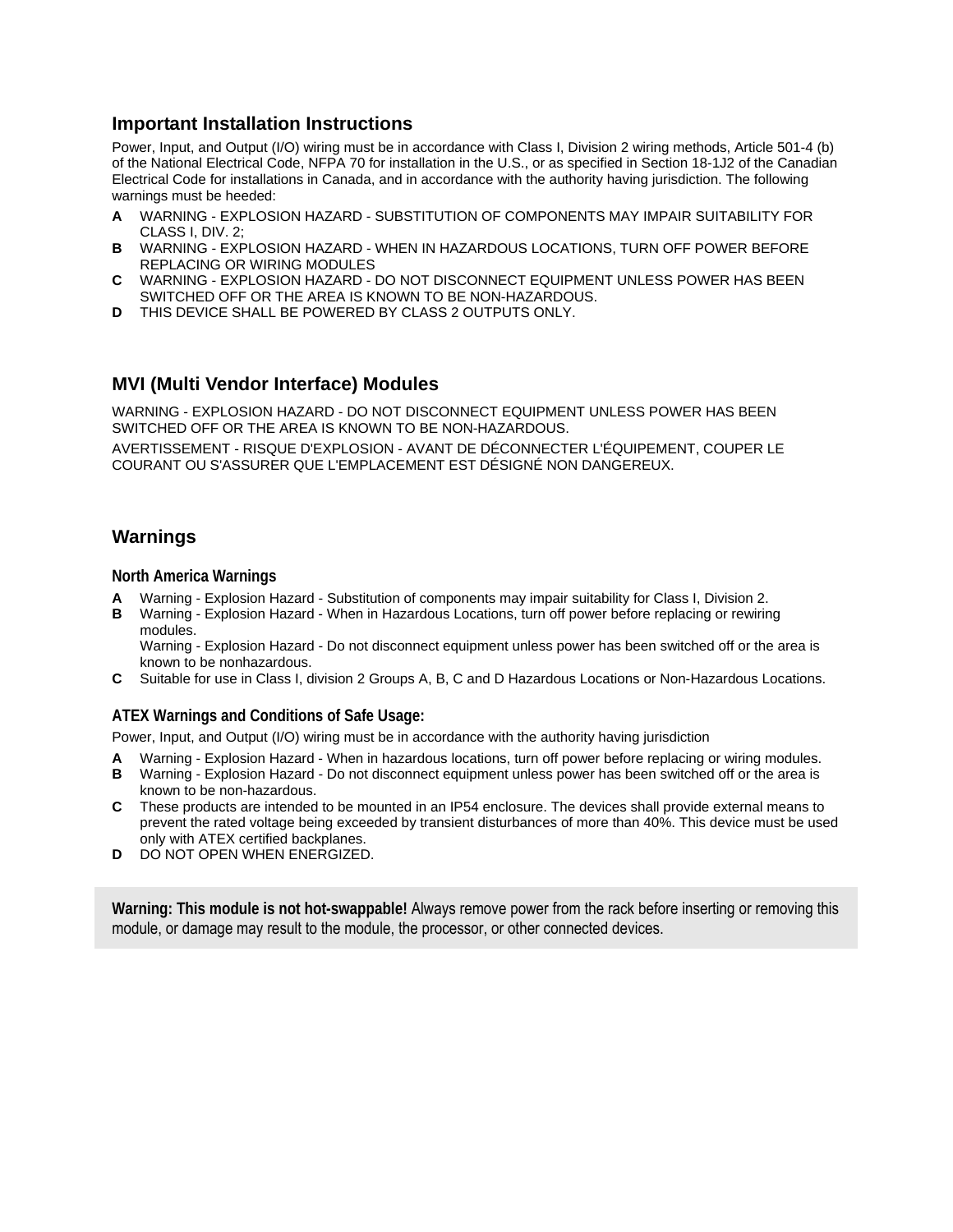#### **Battery Life Advisory**

The MVI46, MVI56, MVI56E, MVI69, and MVI71 modules use a rechargeable Lithium Vanadium Pentoxide battery to backup the real-time clock and CMOS. The battery should last for the life of the module. The module must be powered for approximately twenty hours before the battery becomes fully charged. After it is fully charged, the battery provides backup power for the CMOS setup and the real-time clock for approximately 21 days. When the battery is fully discharged, the module will revert to the default BIOS and clock settings.

**Note:** The battery is not user replaceable.

#### **Markings**

#### **Electrical Ratings**

- Backplane Current Load: 800 mA @ 5 Vdc
- Operating Temperature: 0°C to 60°C (32°F to 140°F)
- Storage Temperature: -40°C to 85°C (-40°F to 185°F)
- Shock: 30g Operational; 50g non-operational; Vibration: 5 g from 10 Hz to 150 Hz
- Relative Humidity 5% to 95% (without condensation)
- All phase conductor sizes must be at least 1.3 mm(squared) and all earth ground conductors must be at least 4mm(squared).

#### **Label Markings**

#### **Agency Approvals and Certifications**

| Agency                  | <b>Applicable Standards</b>                     |
|-------------------------|-------------------------------------------------|
| ANSI / ISA              | ISA 12.12.01 Class I Division 2, GPs A, B, C, D |
| CSA/cUL                 | C <sub>22</sub> .2 No. 213-1987                 |
| <b>CSA CB Certified</b> | IEC61010                                        |
| ATFX                    | EN60079-0 Category 3, Zone 2                    |
|                         | EN60079-15                                      |

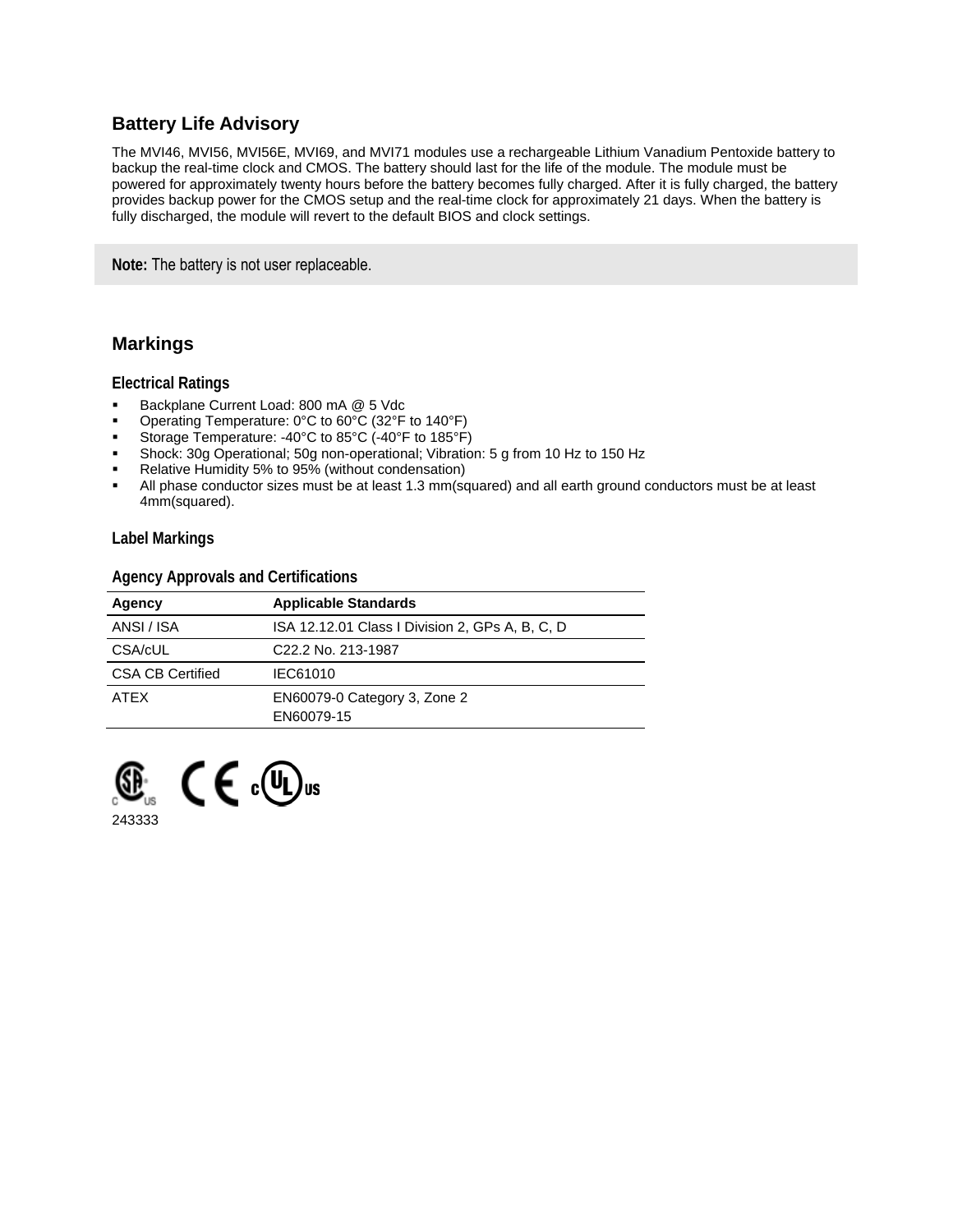# **Contents**

#### Guide to the MVI46-MCM User Manual

 $\boldsymbol{9}$ 

| $\mathbf 1$ | <b>Start Here</b> |  |
|-------------|-------------------|--|
|             |                   |  |
|             |                   |  |
|             |                   |  |
|             |                   |  |
|             | 15                |  |

| <b>Configuring the MVI46-MCM Module</b> |  |
|-----------------------------------------|--|
|                                         |  |

#### **Ladder Logic**  $3<sup>7</sup>$

| 3.1   |  |
|-------|--|
| 3.1.1 |  |
| 312   |  |
| 313   |  |
| 314   |  |
| 3.1.5 |  |
| 3.1.6 |  |
| 3.2   |  |

#### **Diagnostics and Troubleshooting**  $\overline{\mathbf{4}}$

33

27

| 4.1   |  |
|-------|--|
| 4.1.1 |  |
| 4.1.2 |  |
| 4.2   |  |
| 421   |  |
| 422   |  |
| 4.2.3 |  |
| 424   |  |
| 425   |  |
| 4.2.6 |  |
| 4.3   |  |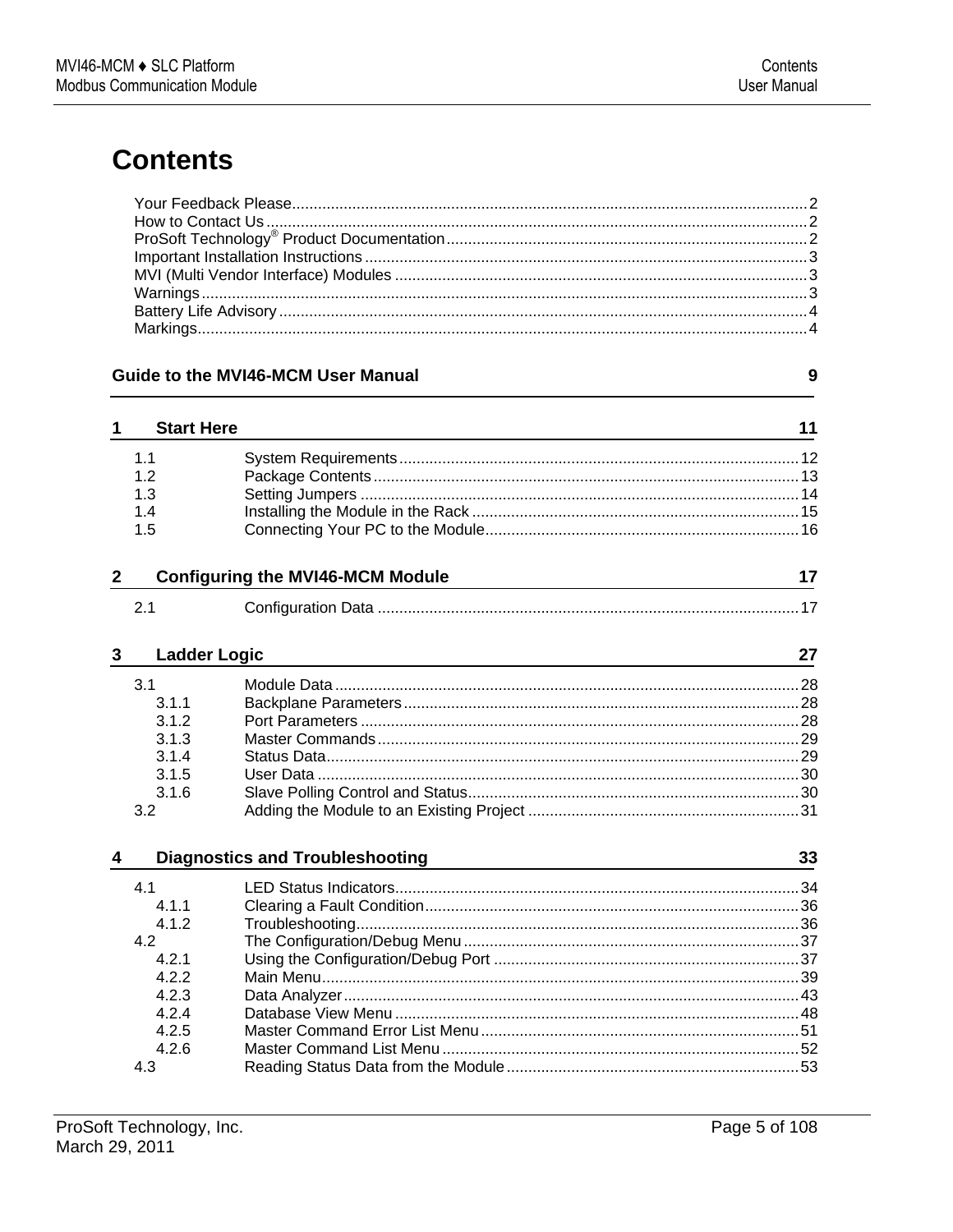| 4.3.1 |  |
|-------|--|
| 4.3.2 |  |

| 5   | <b>Reference</b> |         | 57 |
|-----|------------------|---------|----|
| 5.1 |                  |         |    |
|     | 5.1.1            |         |    |
|     | 5.1.2            |         |    |
|     | 5.1.3            |         |    |
|     | 5.1.4            |         |    |
| 5.2 |                  |         |    |
|     | 5.2.1            |         |    |
|     | 5.2.2            |         |    |
|     | 5.2.3            |         |    |
|     | 5.2.4            |         |    |
|     | 5.2.5            |         |    |
| 5.3 |                  |         |    |
|     | 5.3.1            |         |    |
|     | 5.3.2            |         |    |
|     | 5.3.3            | RS-422. |    |
|     | 5.3.4            |         |    |
|     | 5.3.5            |         |    |
| 5.4 |                  |         |    |
| 5.5 |                  |         |    |
| 5.6 |                  |         |    |
|     | 5.6.1            |         |    |
|     | 5.6.2            |         |    |
|     | 5.6.3            |         |    |
|     | 5.6.4            |         |    |
|     | 5.6.5            |         |    |
|     | 5.6.6            |         |    |
|     | 5.6.7            |         |    |
|     | 5.6.8            |         |    |
|     | 5.6.9            |         |    |
|     | 5.6.10           |         |    |
|     | 5.6.11           |         |    |

#### $6\phantom{a}$ **Support, Service & Warranty**

# 97

| 6.1   |     |
|-------|-----|
| 6.1.1 |     |
| 6.1.2 |     |
| 6.1.3 |     |
| 6.2   |     |
| 6.2.1 |     |
| 6.2.2 |     |
| 6.2.3 |     |
| 6.2.4 |     |
| 6.2.5 |     |
| 6.2.6 |     |
| 627   |     |
| 628   | 104 |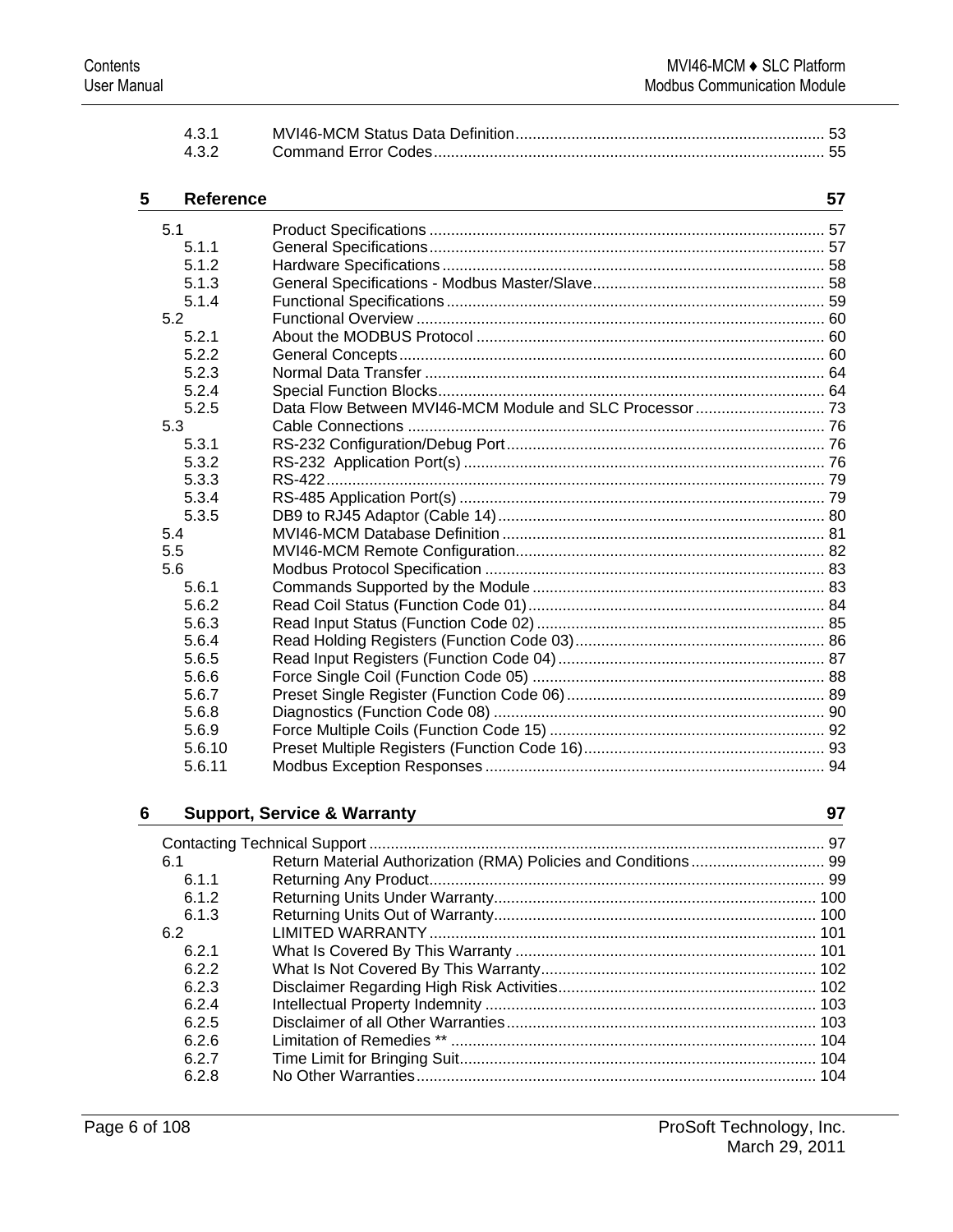| 629          |     |
|--------------|-----|
| 6.2.10       |     |
| <b>Index</b> | 107 |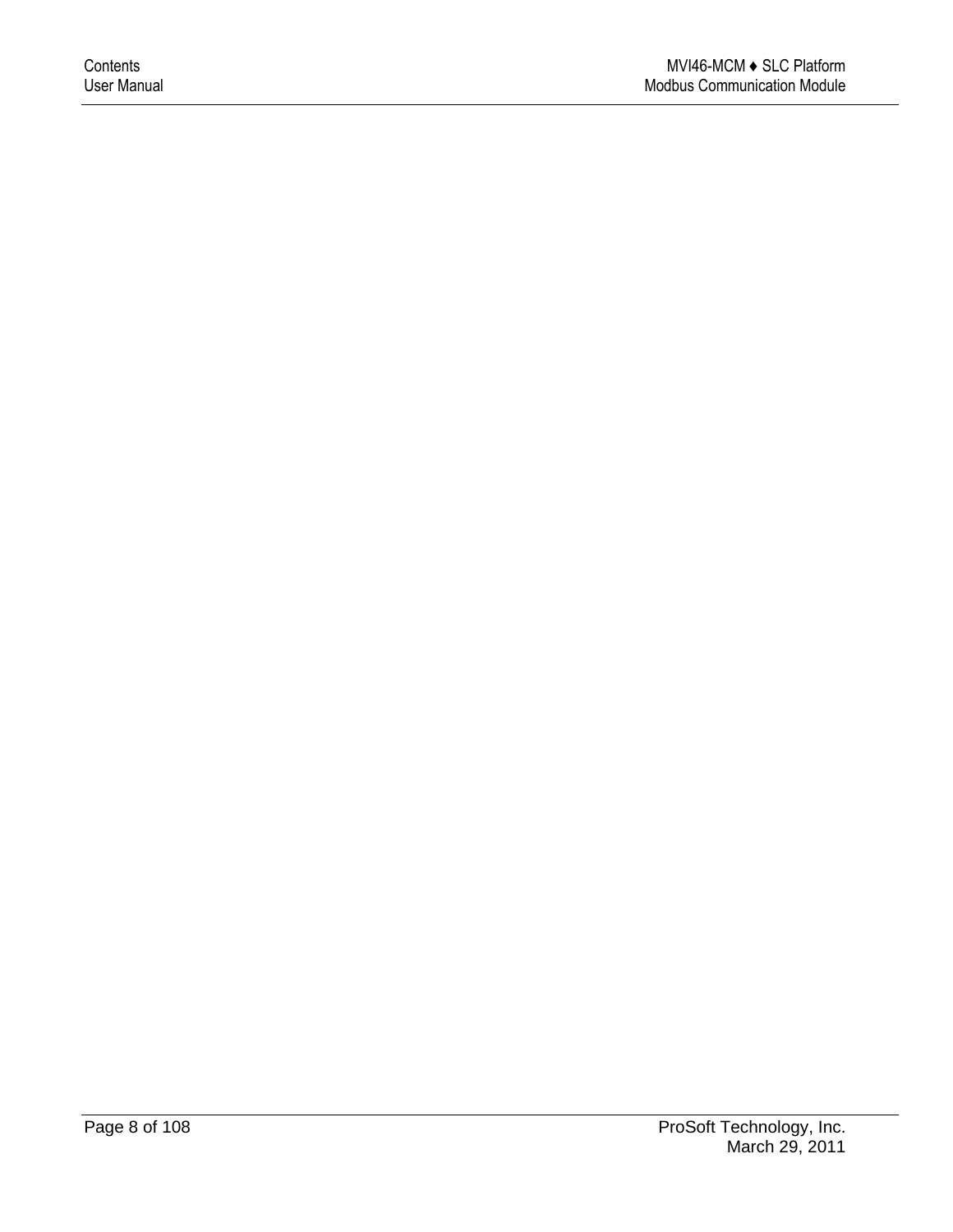# **Guide to the MVI46-MCM User Manual**

| <b>Function</b>                            |               | <b>Section to Read</b>                                 | <b>Details</b>                                                                                                                                                    |
|--------------------------------------------|---------------|--------------------------------------------------------|-------------------------------------------------------------------------------------------------------------------------------------------------------------------|
| Introduction<br>(Must Do)                  | $\rightarrow$ | Start Here (page 11)                                   | This section introduces the customer to the<br>module. Included are: package contents,<br>system requirements, hardware installation, and<br>basic configuration. |
|                                            |               |                                                        |                                                                                                                                                                   |
| Diagnostic and<br>Troubleshooting          | $\rightarrow$ | Diagnostics and<br>Troubleshooting                     | This section describes Diagnostic and<br>Troubleshooting procedures.                                                                                              |
|                                            |               |                                                        |                                                                                                                                                                   |
| Reference<br><b>Product Specifications</b> | $\rightarrow$ | Reference (page 57)<br>Product<br>Specifications (page | These sections contain general references<br>associated with this product, Specifications, and<br>the Functional Overview.                                        |
|                                            |               | 57)                                                    |                                                                                                                                                                   |
| <b>Functional Overview</b>                 |               | <b>Functional Overview</b><br>(page 60)                |                                                                                                                                                                   |
|                                            |               |                                                        |                                                                                                                                                                   |
| Support, Service, and<br>Warranty          | $\rightarrow$ | Support, Service<br>and Warranty (page<br>97)          | This section contains Support, Service and<br>Warranty information.                                                                                               |
| Index                                      |               | Index                                                  | Index of chapters.                                                                                                                                                |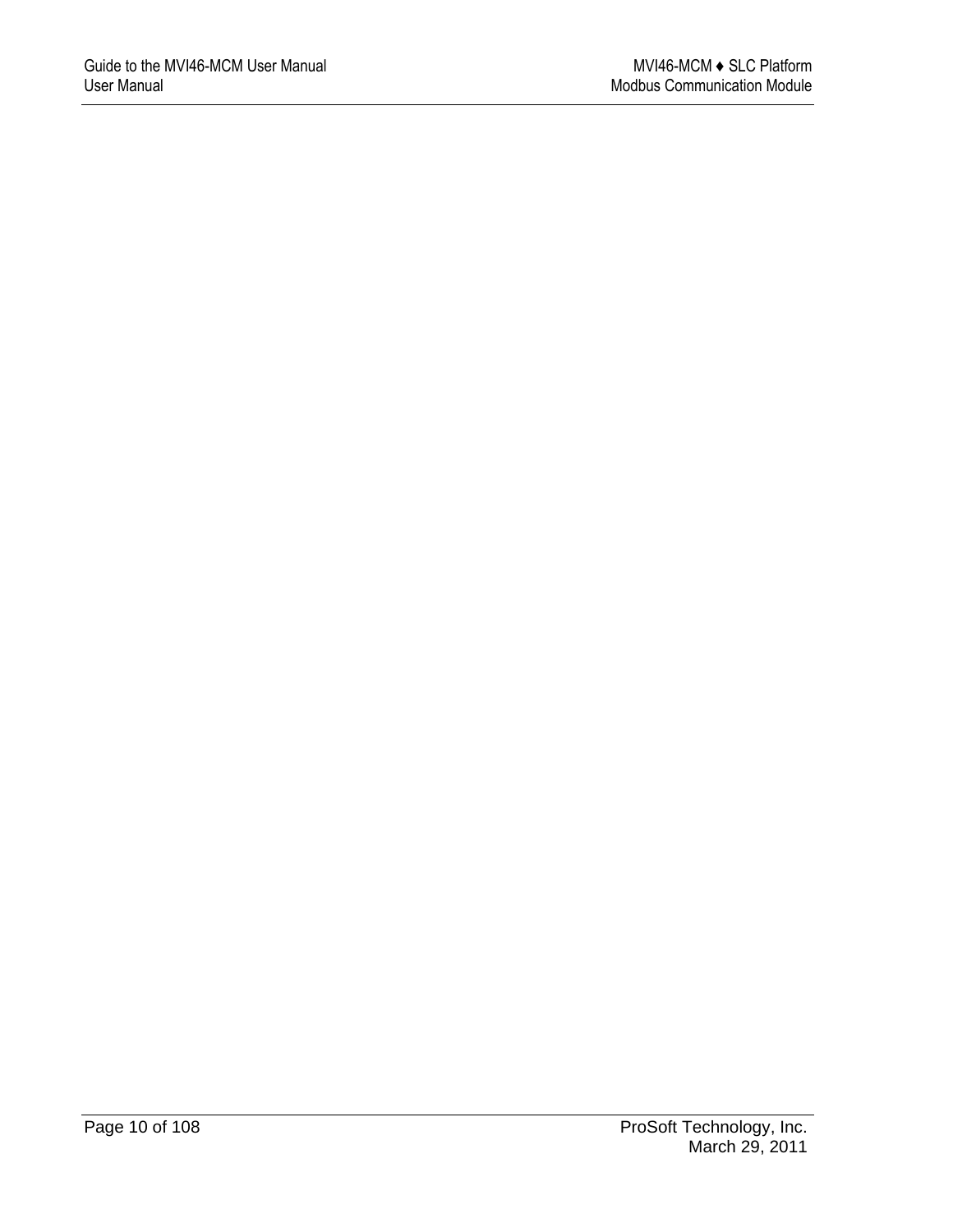# **1 Start Here**

### *In This Chapter*

To get the most benefit from this User Manual, you should have the following skills:

- **Rockwell Automation® RSLogix™ software:** launch the program, configure ladder logic, and transfer the ladder logic to the processor
- **Microsoft Windows:** install and launch programs, execute menu commands, navigate dialog boxes, and enter data
- **Hardware installation and wiring:** install the module, and safely connect Modbus Master/Slave and SLC devices to a power source and to the MVI46- MCM module's application port(s)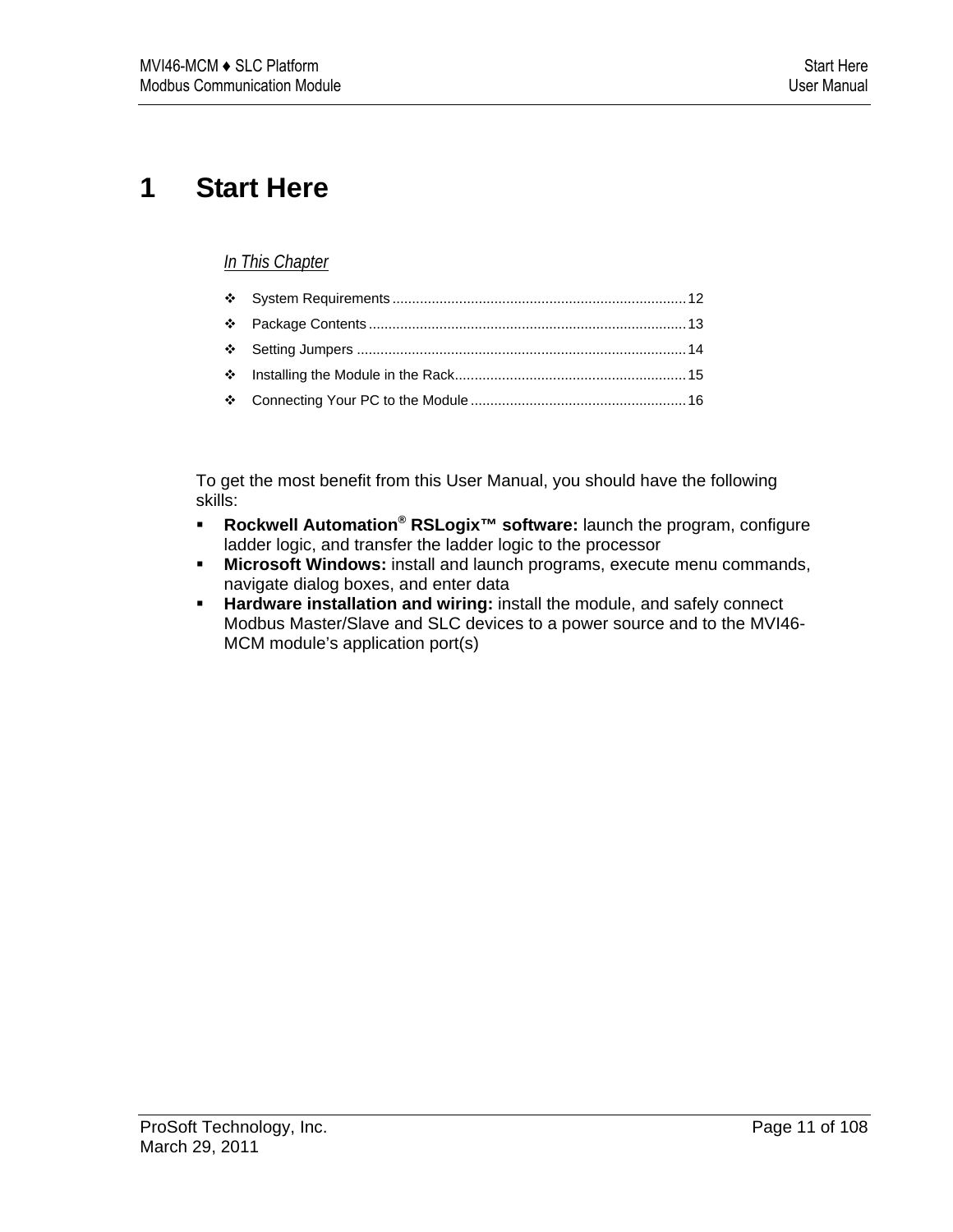# **1.1 System Requirements**

The MVI46-MCM module requires the following minimum hardware and software components:

- Rockwell Automation SLC 5/02 M0/M1 capable processors (or newer), with compatible power supply and one free slot in the rack, for the MVI46-MCM module. The module requires 800mA of available power.
- Rockwell Automation RSLogix 500 programming software.
- **Rockwell Automation RSLinx communication software**
- Pentium<sup>®</sup> II 500 MHz minimum. Pentium III 733 MHz (or better) recommended
- **Supported operating systems:** 
	- <sup>o</sup> Microsoft® Windows 98
	- $\circ$  Windows NT<sup>®</sup> (version 4 with SP4 or higher)
	- o Windows 2000
	- o Windows XP
- 32 Mbytes of RAM minimum, 64 Mbytes of RAM recommended
- 50 Mbytes of free hard disk space (or more based on application requirements)
- 16-color VGA graphics adapter, 640 x 480 minimum resolution (256 Color  $800 \times 600$  recommended)
- CD-ROM drive
- 3.5 inch floppy disk drive
- HyperTerminal or other terminal emulator program capable of file transfers using Ymodem protocol.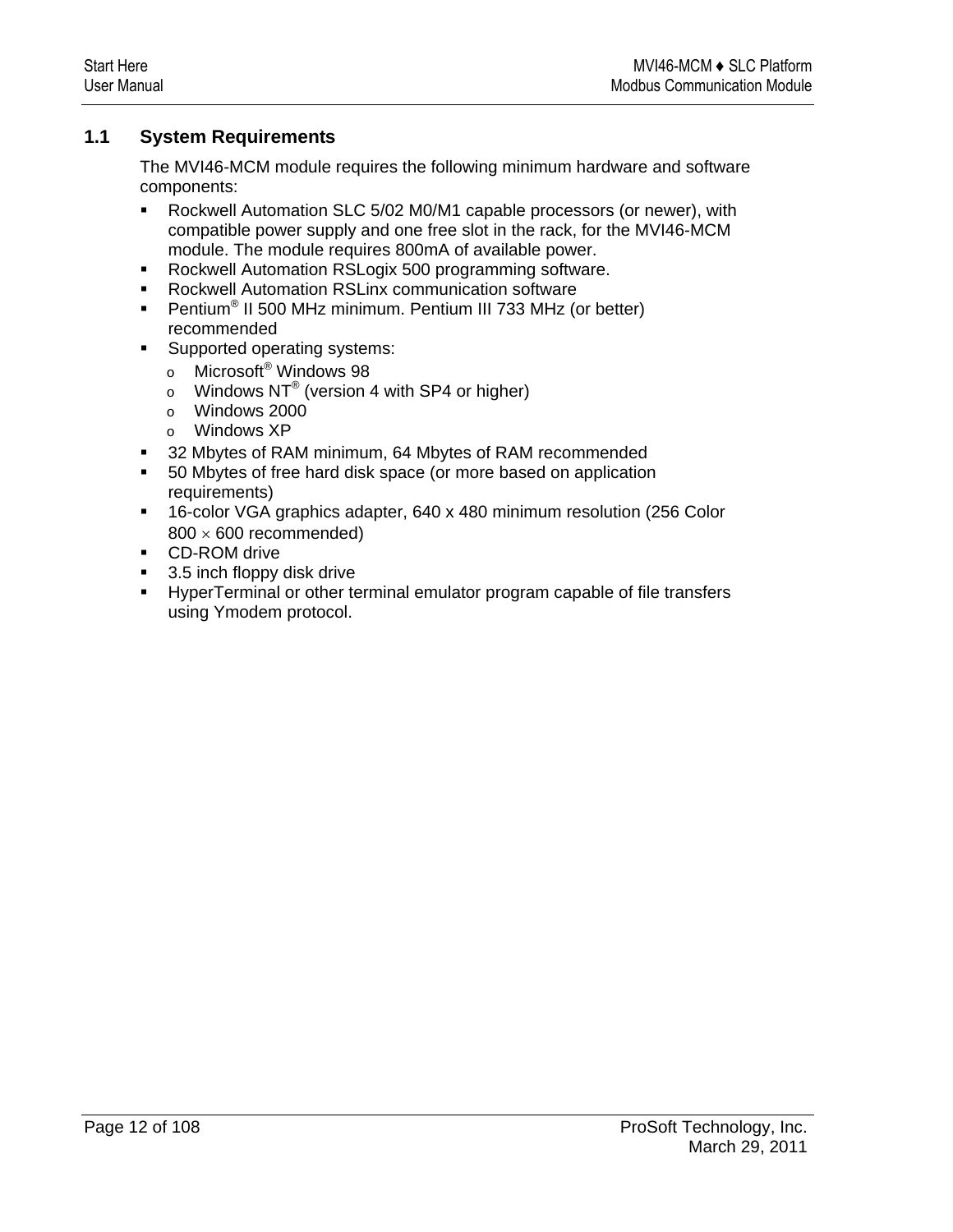# **1.2 Package Contents**

The following components are included with your MVI46-MCM module, and are all required for installation and configuration.

**Important:** Before beginning the installation, please verify that all of the following items are present.

| Qty. | <b>Part Name</b>            | <b>Part Number</b>             | <b>Part Description</b>                                                                                        |
|------|-----------------------------|--------------------------------|----------------------------------------------------------------------------------------------------------------|
|      | MVI46-MCM Module            | MVI46-MCM                      | <b>Modbus Communication Module</b>                                                                             |
|      | Cable                       | Cable #15, RS232<br>Null Modem | For RS232 Connection to the CFG Port                                                                           |
| 3    | Cable                       | DB9 Male Adapter<br>cable      | Cable #14, RJ45 to For DB9 Connection to Module's Port                                                         |
| 2    | Adapter                     | 1454-9F                        | Two Adapters, DB9 Female to Screw<br>Terminal, For RS422 or RS485<br>Connections to Port 1 and 2 of the Module |
|      | <b>ProSoft Solutions CD</b> |                                | Contains sample programs, utilities and<br>documentation for the MVI46-MCM module.                             |

If any of these components are missing, please contact ProSoft Technology Support for replacement parts.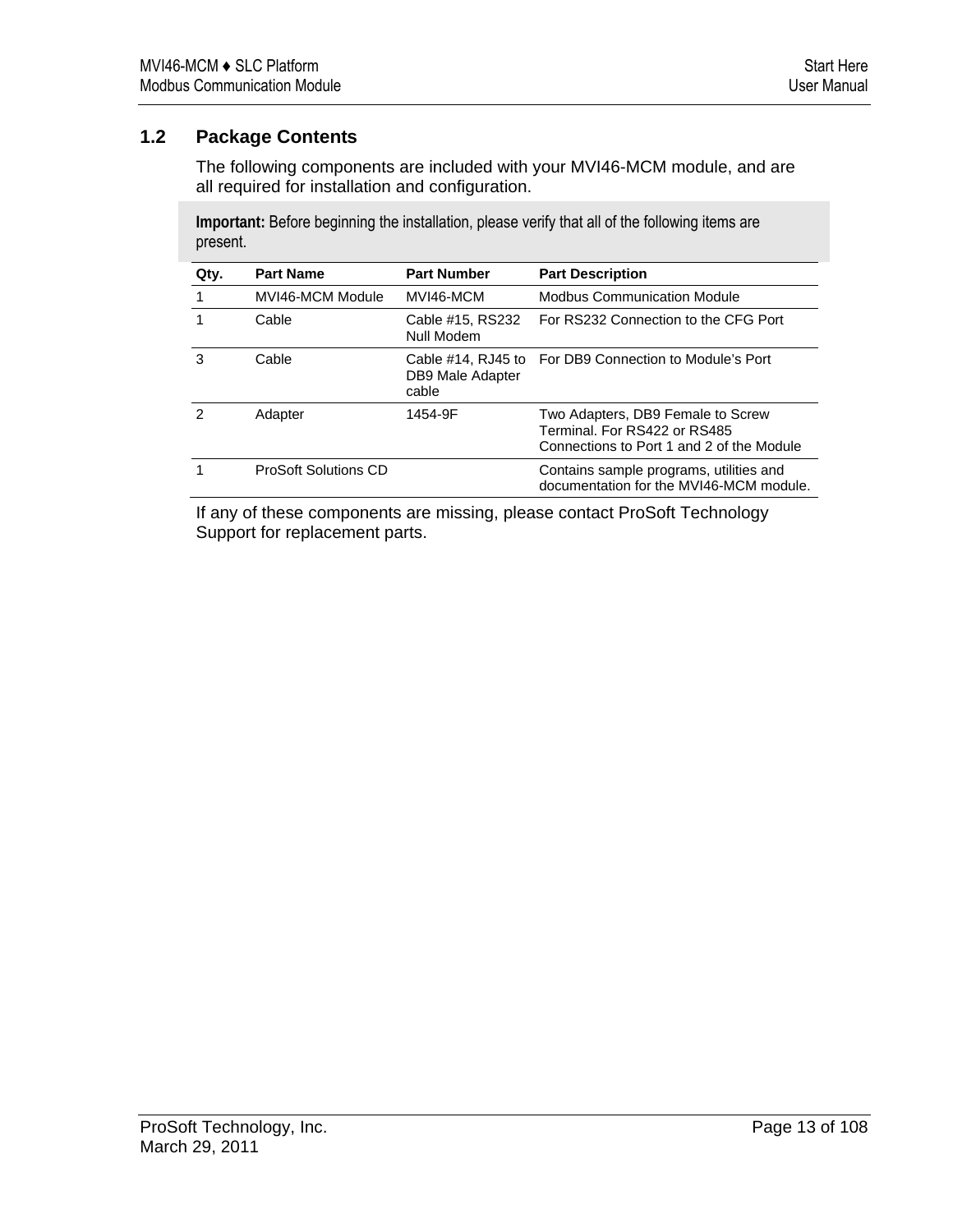# **1.3 Setting Jumpers**

If you use an interface other than RS-232 (default), you must change the jumper configuration to match the interface. The following illustration shows the MVI46- MCM jumper configuration:



The Setup Jumper acts as "write protection" for the module's flash memory. In "write protected" mode, the Setup pins are not connected, and the module's firmware cannot be overwritten. Do not jumper the Setup pins together unless you are directed to do so by ProSoft Technical Support.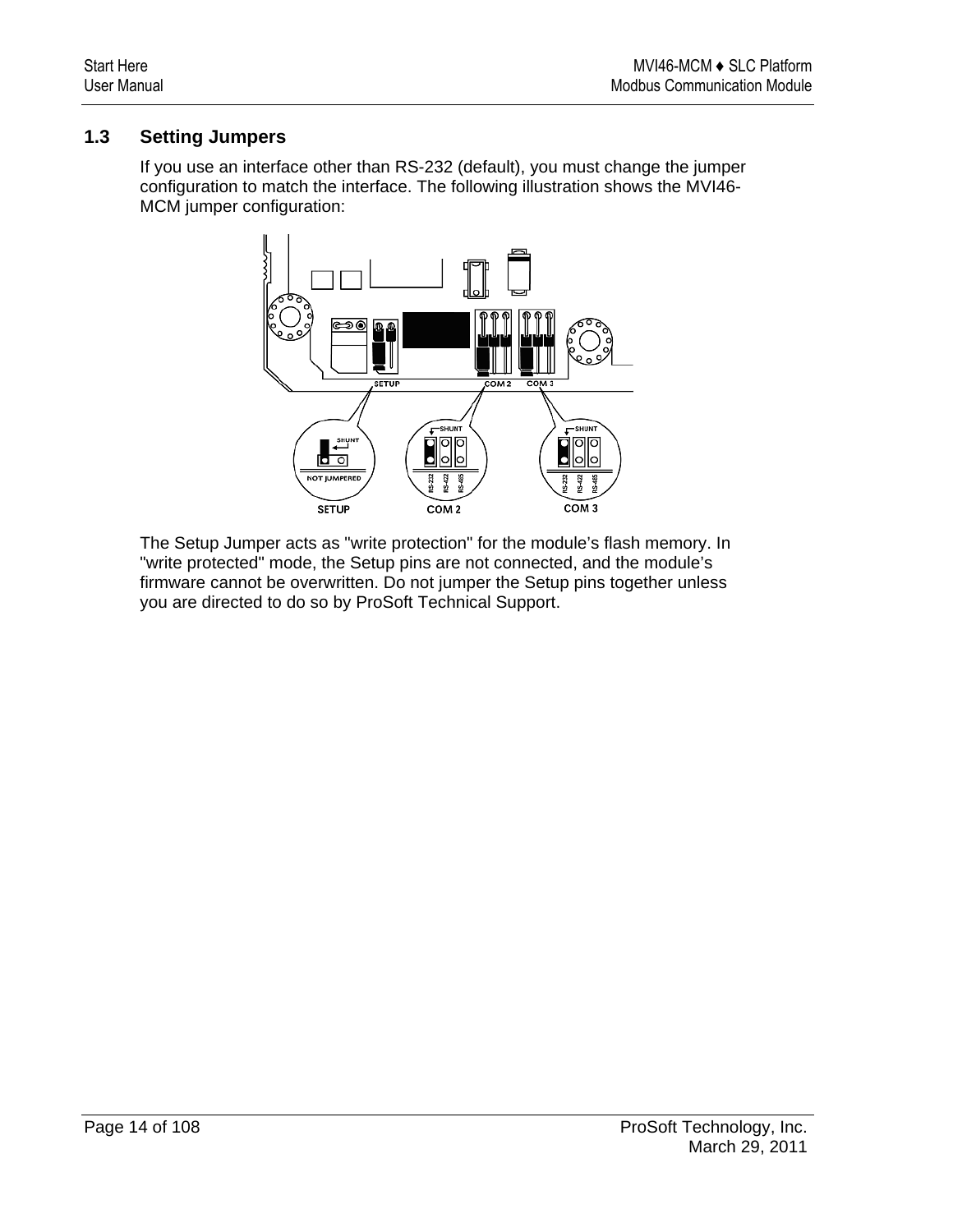### **1.4 Installing the Module in the Rack**

If you have not already installed and configured your SLC processor and power supply, please do so before installing the MVI46-MCM module. Refer to your Rockwell Automation product documentation for installation instructions.

**Warning:** You must follow all safety instructions when installing this or any other electronic devices. Failure to follow safety procedures could result in damage to hardware or data, or even serious injury or death to personnel. Refer to the documentation for each device you plan to connect to verify that suitable safety procedures are in place before installing or servicing the device.

After you have checked the placement of the jumpers, insert MVI46-MCM into the SLC™ chassis. Use the same technique recommended by Rockwell Automation to remove and install SLC™ modules.

**Warning: This module is not hot-swappable!** Always remove power from the rack before inserting or removing this module, or damage may result to the module, the processor, or other connected devices.

- **1** Turn power OFF.
- **2** Align the module with the top and bottom guides, and slide it into the rack until the module is firmly against the backplane connector.



- **3** With a firm but steady push, snap the module into place.
- **4** Check that the holding clips on the top and bottom of the module are securely in the locking holes of the rack.
- **5** Make a note of the slot location. You will need to identify the slot in which the module is installed in order for the sample program to work correctly. Slot numbers are identified on the green circuit board (backplane) of the SLC rack.
- **6** Turn power ON.

**Note:** If you insert the module improperly, the system may stop working, or may behave unpredictably.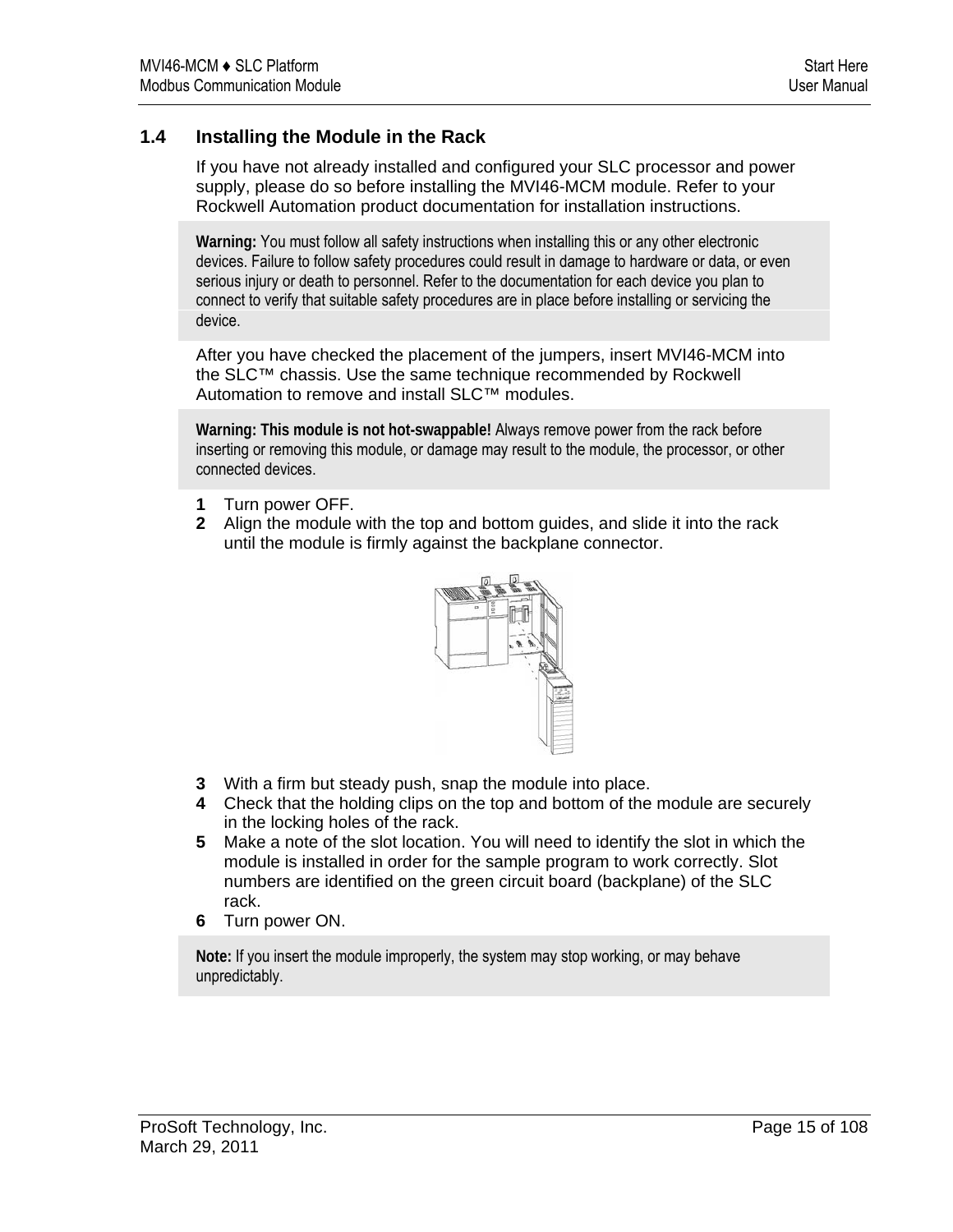## **1.5 Connecting Your PC to the Module**

With the module securely mounted, connect your PC to the Configuration/Debug port using an RJ45-DB-9 Serial Adapter Cable and a Null Modem Cable.

- **1** Attach both cables as shown.
- **2** Insert the RJ45 cable connector into the Configuration/Debug port of the module.
- **3** Attach the other end to the serial port on your PC.

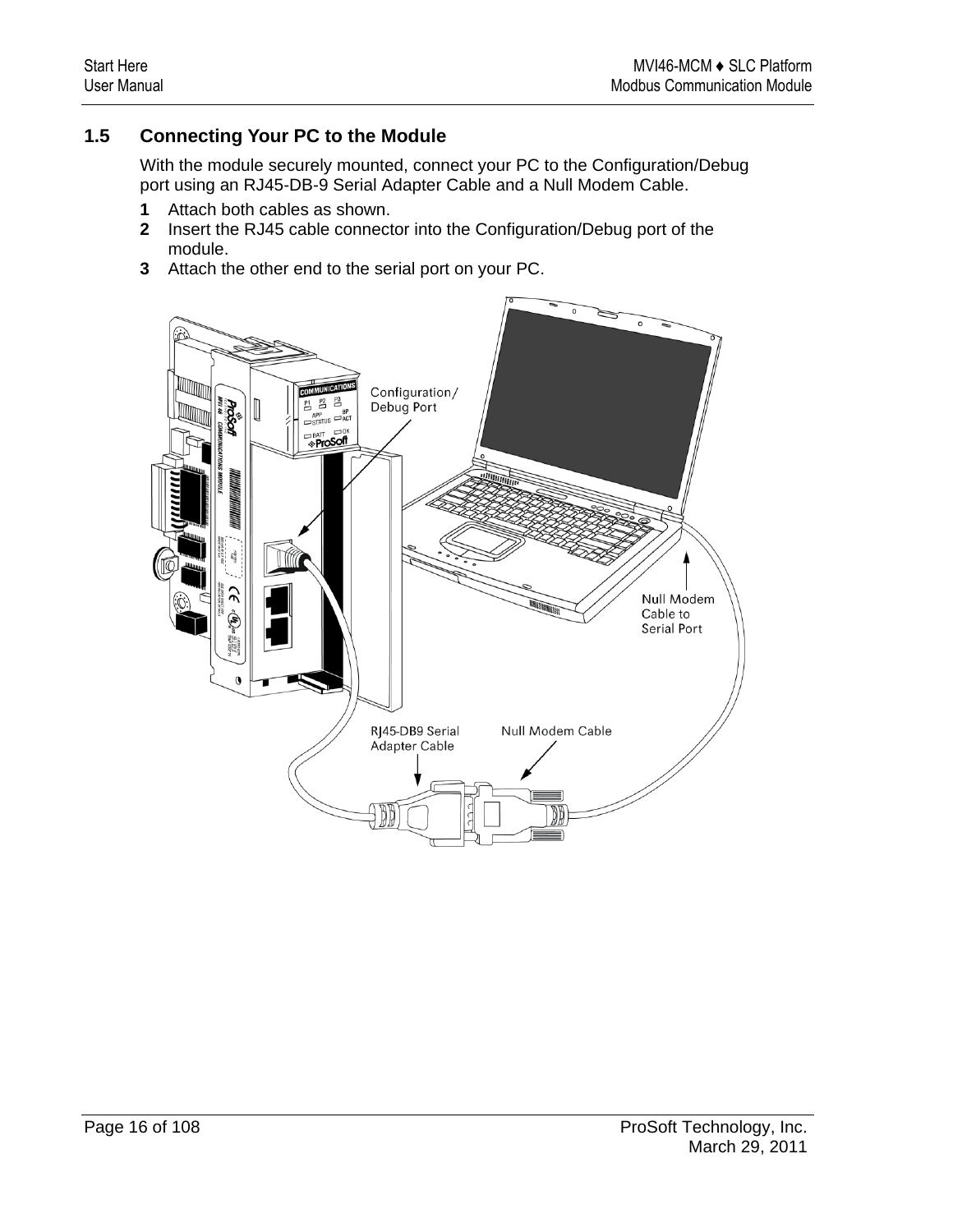# **2 Configuring the MVI46-MCM Module**

In order for the MVI46-MCM module to function, a minimum amount of configuration data must be transferred to the module. The following table describes the configuration data that the module will require, depending on the operating modes to be supported.

| <b>Module Register</b><br><b>Address</b> | <b>Functional</b><br><b>Modes</b><br><b>Affected</b> | <b>Name</b>                        | <b>Description</b>                                                                                                                                                                        |
|------------------------------------------|------------------------------------------------------|------------------------------------|-------------------------------------------------------------------------------------------------------------------------------------------------------------------------------------------|
| 5000 to 5009                             | Data Transfer                                        | General<br>Module<br>Configuration | This section of the configuration data<br>contains the module configuration data<br>that defines the data transfer between the<br>module and the SLC processor.                           |
| 5010 to 5039 and<br>5040 to 5069         | Master and<br>Slave                                  | Port<br>Configuration              | These sections define the characteristics<br>of each of the Modbus serial<br>communication ports on the module.<br>These parameters must be set correctly<br>for proper module operation. |
| 5200 to 6199 and<br>6200 to 7199         | Master                                               | Master<br><b>Command List</b>      | If the module's Master Mode functionality<br>is to be supported on a port, the Master<br>Command List must be set up.                                                                     |

Refer to the Installing and Configuring the Module section for a description of the configuration of the module. The MVI46-MCM module must be configured at least once when the card is first powered, and any time thereafter when the parameters must be changed.

# **2.1 Configuration Data**

Configuration of the module is performed by filling in a user defined data table. In the example ladder logic, file N10 stores the general module configuration information. N11 stores the command list for port 1. N12 stores the command list for port 2. Each register in the files has an associated symbol and description to aid in filling in the data. Refer to MVI46-MCM Configuration Data for a list of items that must be configured for the module and their associated location in the M0 file.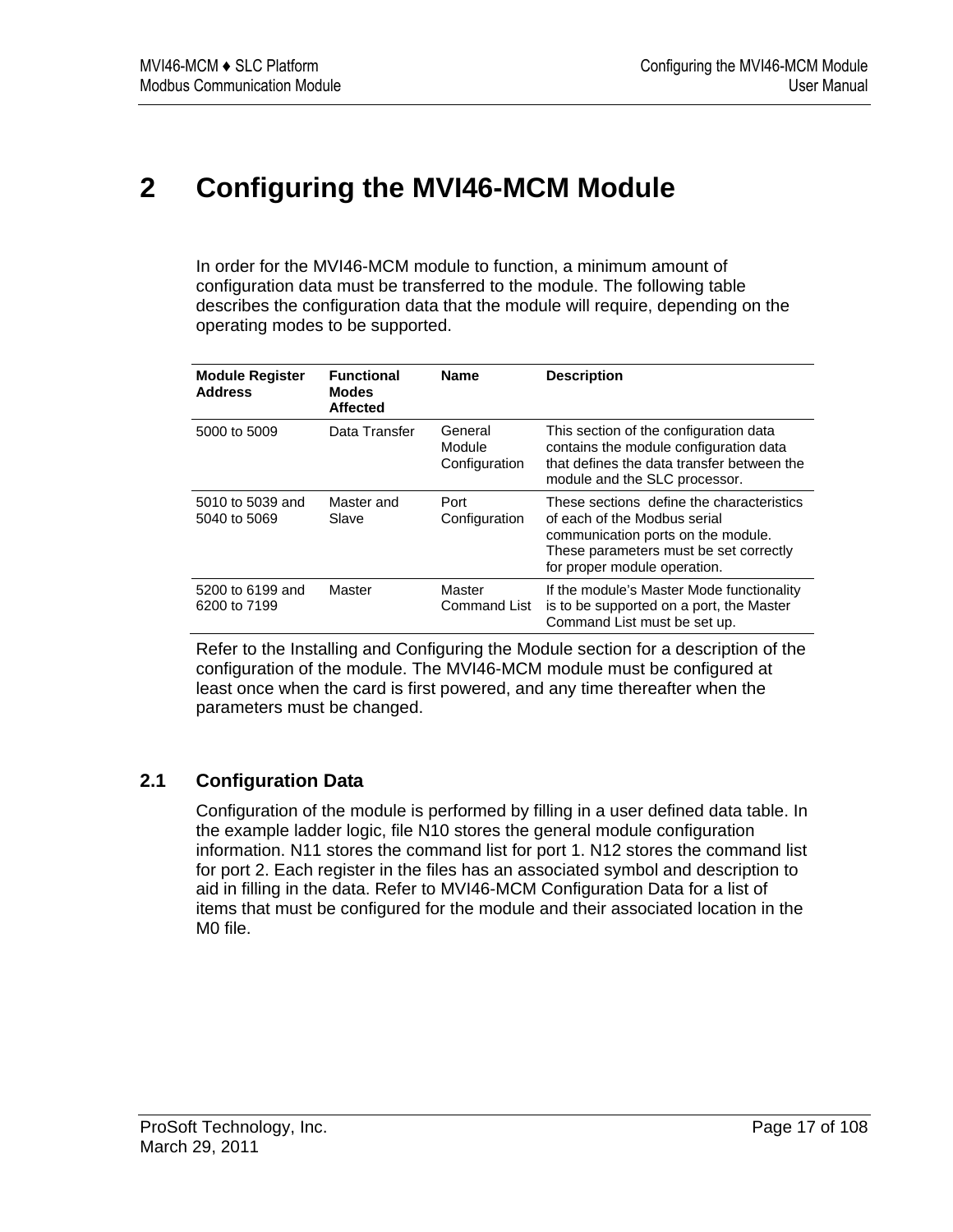### *Backplane Setup*

| File              | M0 Offset | Register | Content                     | Description                                                                                                                                                                                                                                                                                               |
|-------------------|-----------|----------|-----------------------------|-----------------------------------------------------------------------------------------------------------------------------------------------------------------------------------------------------------------------------------------------------------------------------------------------------------|
| N10:0             | 1         | 5000     | Write Start Reg             | Not used in this version of the software                                                                                                                                                                                                                                                                  |
| N10:1             | 2         | 5001     | Write Reg Count             | Not used in this version of the software                                                                                                                                                                                                                                                                  |
| N <sub>10:2</sub> | 3         | 5002     | Read Start Reg              | Not used in this version of the software                                                                                                                                                                                                                                                                  |
| N10:3             | 4         | 5003     | Read Reg Count              | Not used in this version of the software                                                                                                                                                                                                                                                                  |
| N <sub>10:4</sub> | 5         | 5004     | Backplane Fail              | Not used in this version of the software                                                                                                                                                                                                                                                                  |
| N10:5             | 6         | 5005     | <b>Error Status Pointer</b> | This parameter specifies the register location in the<br>module's database where module status data is<br>stored. If a value less than 0 is entered, the data will<br>not be stored in the database. If the value specified<br>is in the range of 0 to 4940, the data is placed in the<br>user data area. |
| N <sub>10:6</sub> | 7         | 5006     | Spare                       |                                                                                                                                                                                                                                                                                                           |
| N <sub>10:7</sub> | 8         | 5007     | Spare                       |                                                                                                                                                                                                                                                                                                           |
| N <sub>10:8</sub> | 9         | 5008     | Spare                       |                                                                                                                                                                                                                                                                                                           |
| N10:9             | 10        | 5009     | Spare                       |                                                                                                                                                                                                                                                                                                           |

# *Port 1 Setup*

| File                | M0 Offset | Register | Content             | <b>Description</b>                                                                                                                                                                                                                                                                                                                                                                                     |
|---------------------|-----------|----------|---------------------|--------------------------------------------------------------------------------------------------------------------------------------------------------------------------------------------------------------------------------------------------------------------------------------------------------------------------------------------------------------------------------------------------------|
| N10:10              | 11        | 5010     | Enable              | This parameter defines if this port will be used. If<br>the parameter is set to 0, the port is disabled. A<br>value of 1 enables the port.                                                                                                                                                                                                                                                             |
| N <sub>10</sub> :11 | 12        | 5011     | Type                | This parameter defines if the port emulates a<br>master or slave device. Enter 0 to emulate a master<br>device and 1 to emulate a slave device.                                                                                                                                                                                                                                                        |
| N10:12              | 13        | 5012     | Float Flag          | This flag specifies if the floating-point data access<br>functionality is to be used. If the float flag is set to<br>Y, Modbus functions 3,6, and 16 will interpret<br>floating point values for registers as specified by<br>the two following parameters.                                                                                                                                            |
| N10:13              | 14        | 5013     | <b>Float Start</b>  | This parameter defines the first register of floating-<br>point data. All requests with register values greater<br>than or equal to this value will be considered<br>floating-point data requests. This parameter is only<br>used if the Float Flag is enabled. For example, if a<br>value of 7000 is entered, all requests for registers<br>7000 and above will be considered floating-point<br>data. |
| N10:14              | 15        | 5014     | <b>Float Offset</b> | This parameter defines the start register for<br>floating-point data in the internal database. This<br>parameter is only used if the Float Flag is enabled.<br>For example, if the Float Offset value is set to 3000<br>and the float start parameter is set to 7000, data<br>requests for register 7000 will use the internal<br>Modbus register 3000.                                                |
| N10:15              | 16        | 5015     | Protocol            | 0=RTU, 1=ASCII                                                                                                                                                                                                                                                                                                                                                                                         |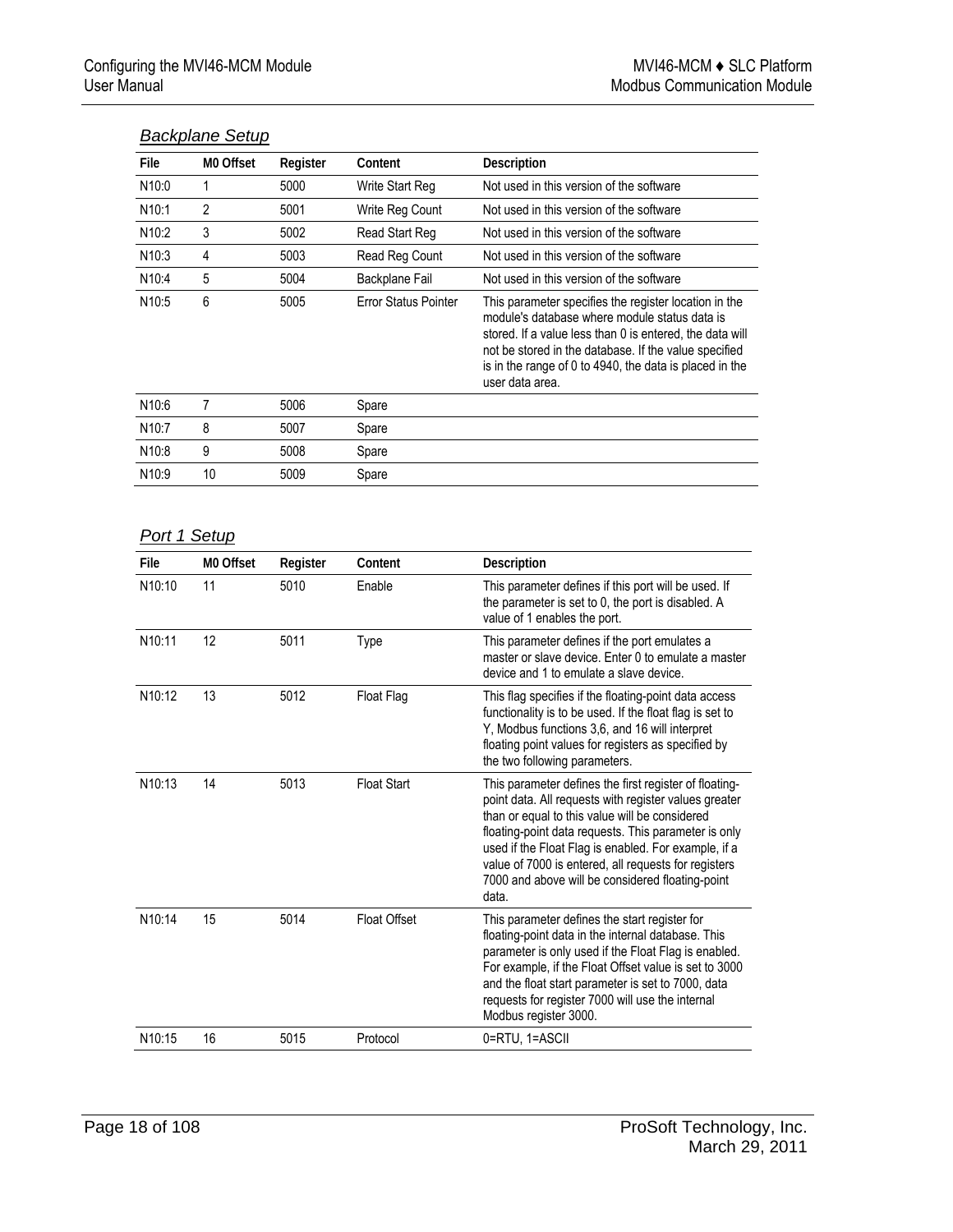| File                | M0 Offset | Register | Content                   | Description                                                                                                                                                                                                                                                                                                                                                                 |
|---------------------|-----------|----------|---------------------------|-----------------------------------------------------------------------------------------------------------------------------------------------------------------------------------------------------------------------------------------------------------------------------------------------------------------------------------------------------------------------------|
| N10:16              | 17        | 5016     | <b>Baud Rate</b>          | This is the baud rate to be used on the port. Enter<br>the baud rate as a value. For example, to select<br>19K baud, enter 19200. Exceptions: 38400 baud,<br>enter 384. 57600 enter 576. 115000 enter 115.                                                                                                                                                                  |
| N <sub>10</sub> :17 | 18        | 5017     | Parity                    | This is the parity code to be used on the port. The<br>coded values are as follows:                                                                                                                                                                                                                                                                                         |
|                     |           |          |                           | 0=None                                                                                                                                                                                                                                                                                                                                                                      |
|                     |           |          |                           | $1 = Odd$<br>2=Even                                                                                                                                                                                                                                                                                                                                                         |
| N <sub>10</sub> :18 | 19        | 5018     | Data Bits                 | This parameter sets the number of data bits for<br>each word used by the protocol. Enter a value in<br>the range of 5 to 8.                                                                                                                                                                                                                                                 |
| N <sub>10</sub> :19 | 20        | 5019     | Stop Bits                 | This parameter sets the number of stop bits for<br>each data value sent. Enter a value of 1 or 2.                                                                                                                                                                                                                                                                           |
| N <sub>10</sub> :20 | 21        | 5020     | RTS On Delay              | This parameter sets the number of milliseconds to<br>delay after RTS is asserted before the data will be<br>transmitted. Enter a value in the range of 0 to<br>65535.                                                                                                                                                                                                       |
| N10:21              | 22        | 5021     | RTS Off Delay             | This parameter sets the number of milliseconds to<br>delay after the last byte of data is sent before the<br>RTS modem signal will be set low. Enter a value in<br>the range of 0 to 65535.                                                                                                                                                                                 |
| N10:22              | 23        | 5022     | Minimum Response<br>Delay | This parameter sets the number of milliseconds to<br>wait before a response message is sent out of the<br>port. This parameter is required when interfacing to<br>a slow responding device. Enter a value in the<br>range of 0 to 65535.                                                                                                                                    |
| N <sub>10</sub> :23 | 24        | 5023     | Use CTS Line              | This parameter specifies if the CTS modem control<br>line is to be used. If the parameter is set to 0, the<br>CTS line will not be monitored. If the parameter is<br>set to 1, the CTS line will be monitored and must be<br>high before the module will send data. Normally,<br>this parameter is required when half-duplex<br>modems are used for communication (2-wire). |
| N <sub>10</sub> :24 | 25        | 5024     | Slave ID                  | This parameter defines the virtual Modbus slave<br>address for the internal database. Any requests<br>received by the port with this address will be<br>processed by the module. Verify that each device<br>has a unique address on the network.                                                                                                                            |
| N <sub>10</sub> :25 | 26        | 5025     | <b>Bit Input Offset</b>   | This parameter specifies the offset address in the<br>internal Modbus database for network requests for<br>Modbus function 2 commands. For example, if the<br>value is set to 150, an address request of 0 will<br>return the value at register 150 in the database.                                                                                                        |
| N10:26              | 27        | 5026     | Word Input Offset         | This parameter specifies the offset address in the<br>internal Modbus database for network requests for<br>Modbus function 4 commands. For example, if the<br>value is set to 150, an address request of 0 will<br>return the value at register 150 in the database.                                                                                                        |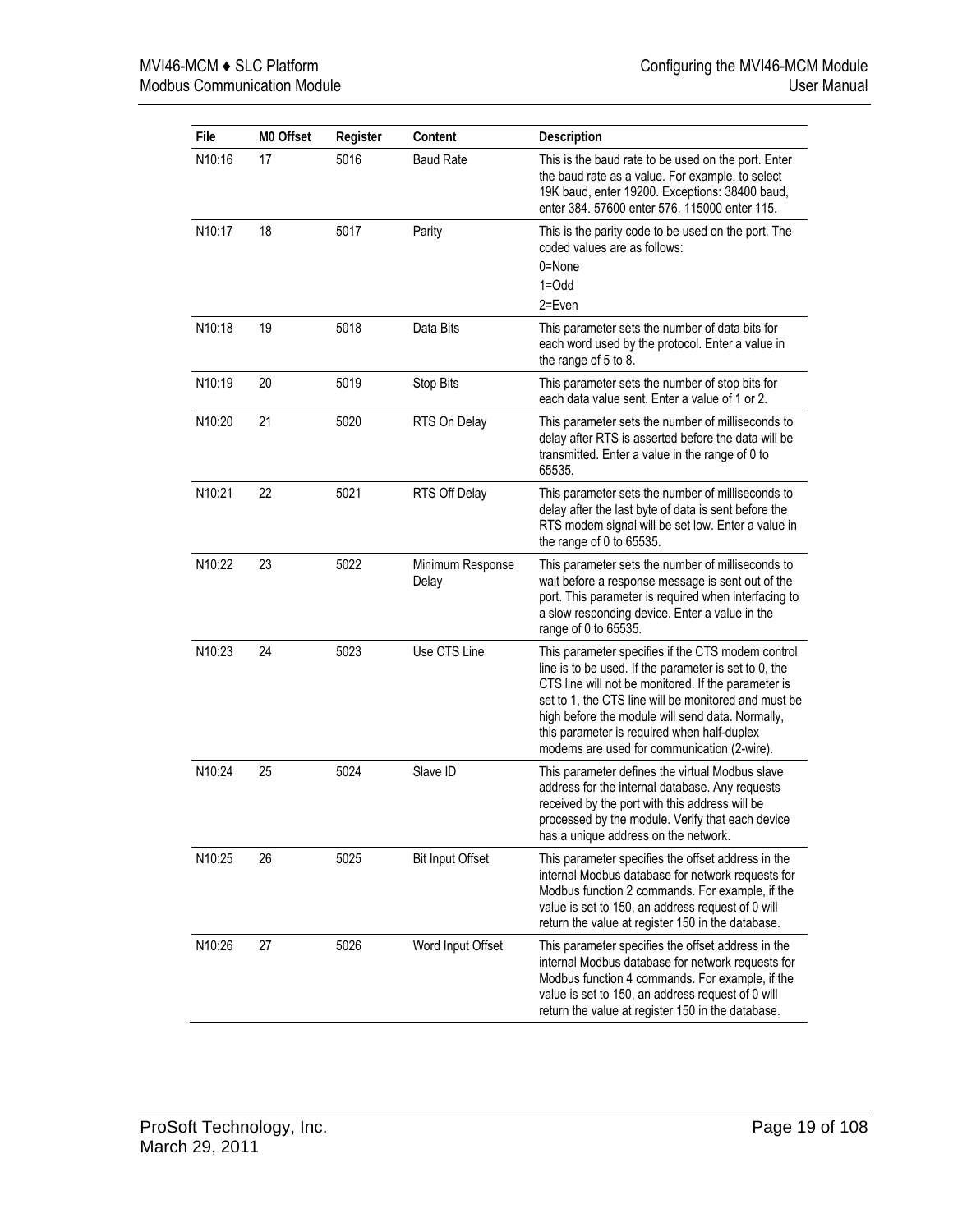| File                | M0 Offset | Register | Content                           | Description                                                                                                                                                                                                                                                                                                                                                                                 |
|---------------------|-----------|----------|-----------------------------------|---------------------------------------------------------------------------------------------------------------------------------------------------------------------------------------------------------------------------------------------------------------------------------------------------------------------------------------------------------------------------------------------|
| N10:27              | 28        | 5027     | Output Offset                     | This parameter specifies the offset address in the<br>internal Modbus database for network requests for<br>Modbus function 1, 5, or 15 commands. For<br>example, if the value is set to 100, an address<br>request of 0 will return the value at register 100 in<br>the database.                                                                                                           |
| N10:28              | 29        | 5028     | <b>Holding Register</b><br>Offset | This parameter specifies the offset address in the<br>internal Modbus database for network requests for<br>Modbus 3, 6, or 16 commands. For example, if the<br>value is set to 50, an address request of 0 will<br>return the value at register 50 in the database.                                                                                                                         |
| N10:29              | 30        | 5029     | <b>Command Count</b>              | This parameter specifies the number of commands<br>to be processed for the port. Enter a value of 0 to<br>100.                                                                                                                                                                                                                                                                              |
| N10:30              | 31        | 5030     | Minimum Command<br>Delay          | This parameter specifies the number of<br>milliseconds to wait between the initial issuance of<br>a command. This parameter can be used to delay<br>all commands sent to slaves to avoid "flooding"<br>commands on the network. This parameter does<br>not affect retries of a command as they will be<br>issued when failure is recognized. Enter a value in<br>the range of 0 to 65535.   |
| N10:31              | 32        | 5031     | <b>Command Error</b><br>Pointer   | This parameter sets the address in the internal<br>Modbus database where the command error data<br>will be placed. If the value is set to -1, the data will<br>not be transferred to the database. Enter a value of<br>0 to 4999.                                                                                                                                                           |
| N <sub>10</sub> :32 | 33        | 5032     | Response Timeout                  | This parameter represents the message response<br>timeout period in 1 ms increments. This is the time<br>that a port configured as a master will wait before<br>re-transmitting a command if no response is<br>received from the addressed slave. The value is set<br>depending on to communication network used and<br>the expected response time of the slowest device<br>on the network. |
| N <sub>10</sub> :33 | 34        | 5033     | <b>Retry Count</b>                | This parameter specifies the number of times a<br>command will be retried if it fails. Enter a value in<br>the range of 0 to 10.                                                                                                                                                                                                                                                            |
| N10:34              | 35        | 5034     | Error Delay Count                 | This parameter specifies the number of polls to be<br>skipped on the slave before trying to re-establish<br>communications. After the slave fails to respond,<br>the master will skip commands to be sent to the<br>slave the number of times entered in the<br>parameter. Enter a value in the range of 0 to<br>65535.                                                                     |
| N10:35              | 36        | 5035     | Reserved                          |                                                                                                                                                                                                                                                                                                                                                                                             |
| N <sub>10:36</sub>  | 37        | 5036     | Use Guard Band<br>Timer           | Use packet gap timeout for messages (Yes or No).<br>Use only in multi-drop applications.                                                                                                                                                                                                                                                                                                    |
| N10:37              | 38        | 5037     | <b>Guard Band Timeout</b>         | A value of 0 uses the default baud rate or you can<br>set a value in milliseconds (0 to 65535)                                                                                                                                                                                                                                                                                              |
| N <sub>10:38</sub>  | 39        | 5038     | Spare                             |                                                                                                                                                                                                                                                                                                                                                                                             |
| N <sub>10:39</sub>  | 40        | 5039     | Spare                             |                                                                                                                                                                                                                                                                                                                                                                                             |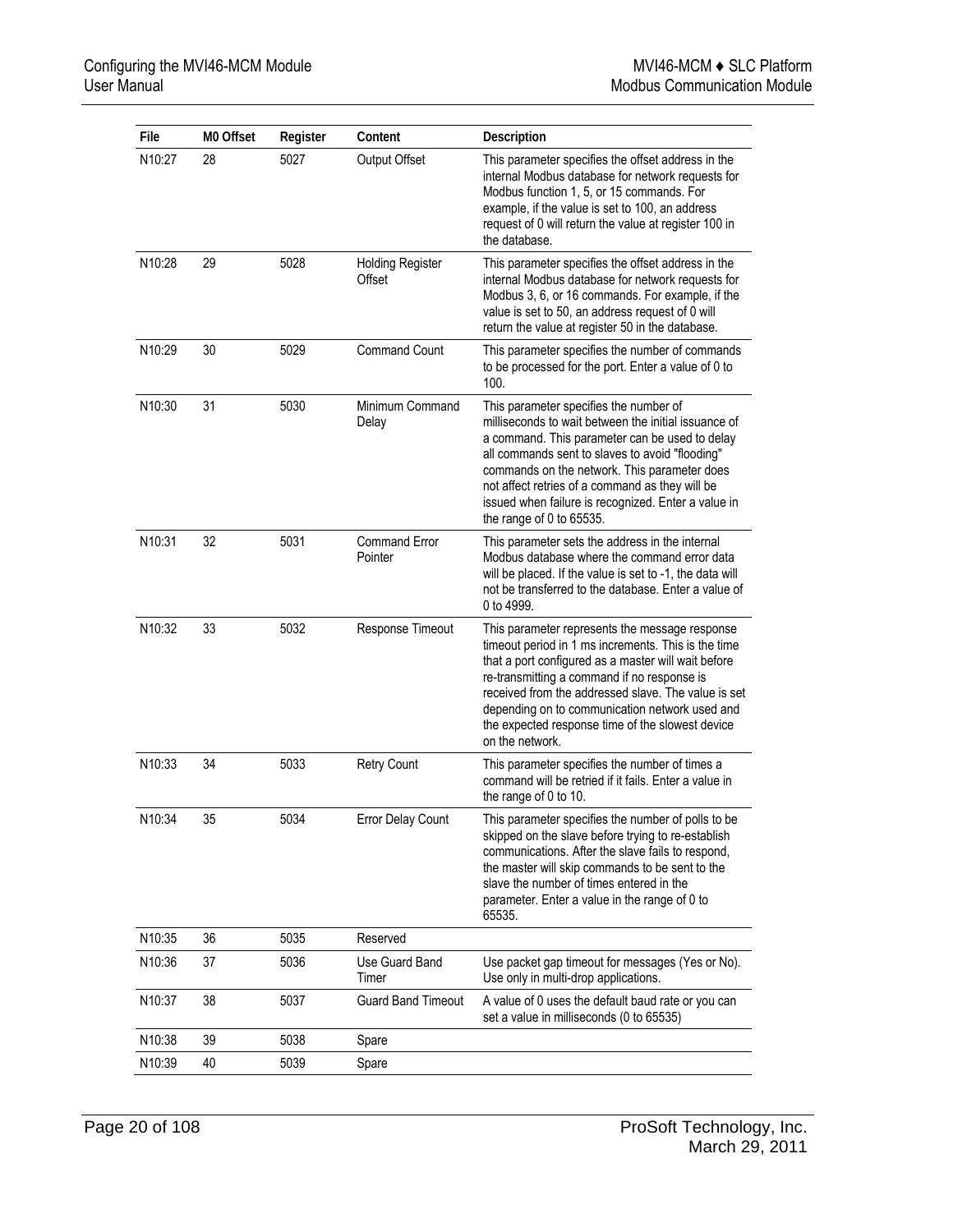| File                | M <sub>0</sub> Offset | Register | Content            | Description                                                                                                                                                                                                                                                                                                                                                                                        |
|---------------------|-----------------------|----------|--------------------|----------------------------------------------------------------------------------------------------------------------------------------------------------------------------------------------------------------------------------------------------------------------------------------------------------------------------------------------------------------------------------------------------|
| N10:40              | 41                    | 5040     | Enable             | This parameter defines if this port will be used. If the<br>parameter is set to 0, the port is disabled. A value of 1<br>enables the port.                                                                                                                                                                                                                                                         |
| N10:41              | 42                    | 5041     | Type               | This parameter defines if the port emulates a master or<br>slave device. Enter 0 to emulate a master device and 1<br>to emulate a slave device.                                                                                                                                                                                                                                                    |
| N10:42              | 43                    | 5042     | Float Flag         | This flag specifies if the floating-point data access<br>functionality is to be used. If the float flag is set to Y,<br>Modbus functions 3,6, and 16 will interpret floating point<br>values for registers as specified by the two following<br>parameters.                                                                                                                                        |
| N <sub>10</sub> :43 | 44                    | 5043     | <b>Float Start</b> | This parameter defines the first register of floating-point<br>data. All requests with register values greater than or<br>equal to this value will be considered floating-point data<br>requests. This parameter is only used if the Float Flag<br>is enabled. For example, if a value of 7000 is entered,<br>all requests for registers 7000 and above will be<br>considered floating-point data. |
| N10:44              | 45                    | 5044     | Float Offset       | This parameter defines the start register for floating-<br>point data in the internal database. This parameter is<br>only used if the Float Flag is enabled. For example, if<br>the Float Offset value is set to 3000 and the float start<br>parameter is set to 7000, data requests for register<br>7000 will use the internal Modbus register 3000.                                              |
| N10:45              | 46                    | 5045     | Protocol           | 0=RTU, 1=ASCII                                                                                                                                                                                                                                                                                                                                                                                     |
| N <sub>10</sub> :46 | 47                    | 5046     | <b>Baud Rate</b>   | This is the baud rate to be used on the port. Enter the<br>baud rate as a value. For example, to select 19K baud,<br>enter 19200. Exceptions: 38400 baud, enter 384. 57600<br>enter 576, 115000 enter 115.                                                                                                                                                                                         |
| N <sub>10:47</sub>  | 48                    | 5047     | Parity             | This is the parity code to be used on the port. The<br>coded values are as follows:<br>0=None<br>$1 = Odd$<br>$2 = E$ ven                                                                                                                                                                                                                                                                          |
| N <sub>10</sub> :48 | 49                    | 5048     | Data Bits          | This parameter sets the number of data bits for each<br>word used by the protocol. Enter a value in the range of<br>5 to 8.                                                                                                                                                                                                                                                                        |
| N10:49              | 50                    | 5049     | Stop Bits          | This parameter sets the number of stop bits for each<br>data value sent. Enter a value of 1 or 2.                                                                                                                                                                                                                                                                                                  |
| N10:50              | 51                    | 5050     | RTS On Delay       | This parameter sets the number of milliseconds to<br>delay after RTS is asserted before the data will be<br>transmitted. Enter a value in the range of 0 to 65535.                                                                                                                                                                                                                                 |
| N10:51              | 52                    | 5051     | RTS Off Delay      | This parameter sets the number of milliseconds to<br>delay after the last byte of data is sent before the RTS<br>modem signal will be set low. Enter a value in the range<br>of 0 to 65535.                                                                                                                                                                                                        |

#### *Port 2 Setup*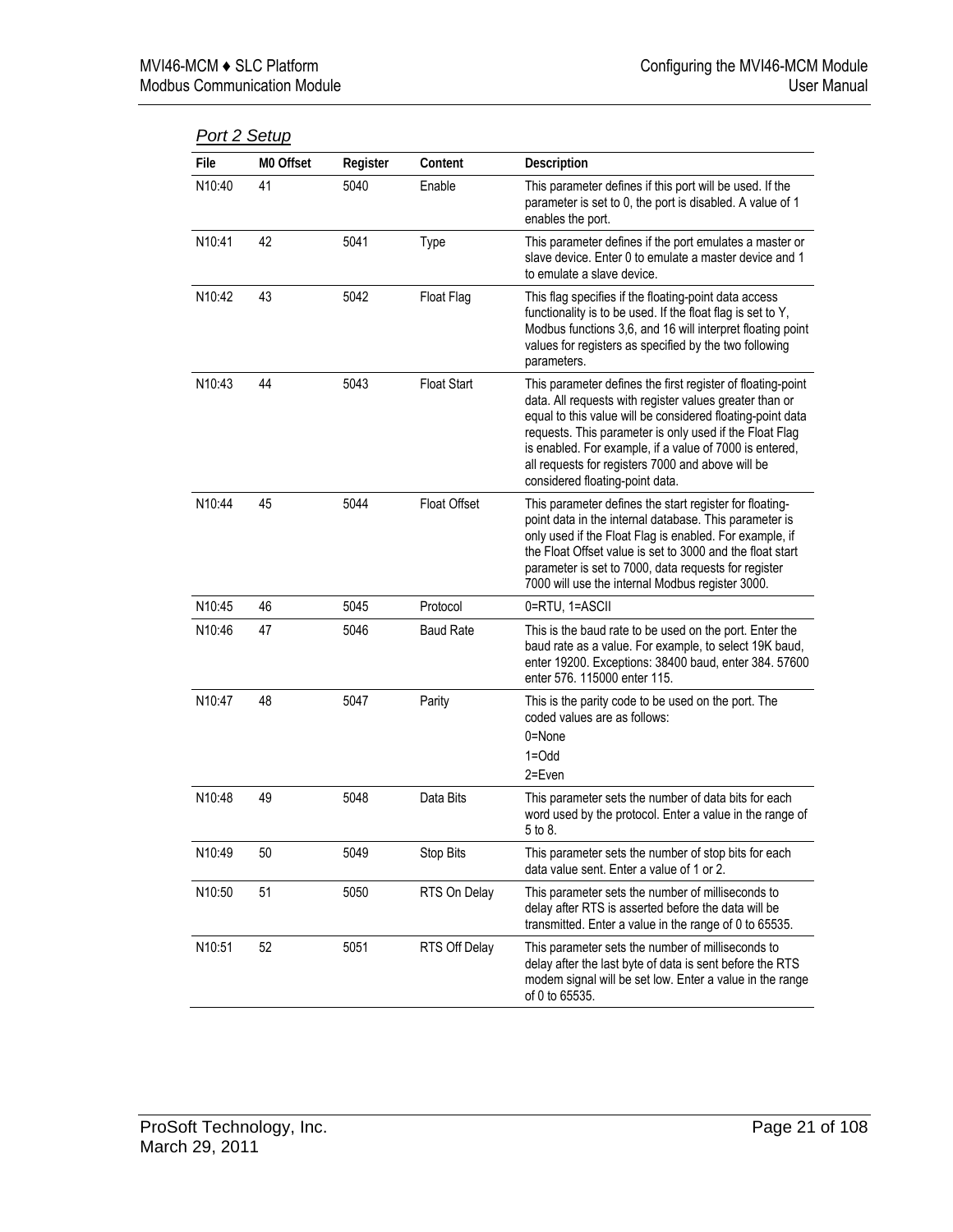| File               | M0 Offset | Register | Content                           | Description                                                                                                                                                                                                                                                                                                                                                                            |
|--------------------|-----------|----------|-----------------------------------|----------------------------------------------------------------------------------------------------------------------------------------------------------------------------------------------------------------------------------------------------------------------------------------------------------------------------------------------------------------------------------------|
| N10:52             | 53        | 5052     | Minimum<br>Response Delay         | This parameter sets the number of milliseconds to wait<br>before a response message is sent out of the port. This<br>parameter is required when interfacing to a slow<br>responding device. Enter a value in the range of 0 to<br>65535.                                                                                                                                               |
| N <sub>10:53</sub> | 54        | 5053     | Use CTS Line                      | This parameter specifies if the CTS modem control line<br>is to be used. If the parameter is set to 0, the CTS line<br>will not be monitored. If the parameter is set to 1, the<br>CTS line will be monitored and must be high before the<br>module will send data. Normally, this parameter is<br>required when half-duplex modems are used for<br>communication (2-wire).            |
| N10:54             | 55        | 5054     | Slave ID                          | This parameter defines the virtual Modbus slave<br>address for the internal database. Any requests<br>received by the port with this address will be processed<br>by the module. Verify that each device has a unique<br>address on the network.                                                                                                                                       |
| N <sub>10:55</sub> | 56        | 5055     | <b>Bit Input Offset</b>           | This parameter specifies the offset address in the<br>internal Modbus database for network requests for<br>Modbus function 2 commands. For example, if the<br>value is set to 150, an address request of 0 will return<br>the value at register 150 in the database.                                                                                                                   |
| N10:56             | 57        | 5056     | Word Input Offset                 | This parameter specifies the offset address in the<br>internal Modbus database for network requests for<br>Modbus function 4 commands. For example, if the<br>value is set to 150, an address request of 0 will return<br>the value at register 150 in the database.                                                                                                                   |
| N10:57             | 58        | 5057     | Output Offset                     | This parameter specifies the offset address in the<br>internal Modbus database for network requests for<br>Modbus function 1, 5, or 15 commands. For example, if<br>the value is set to 100, an address request of 0 will<br>return the value at register 100 in the database.                                                                                                         |
| N10:58             | 59        | 5058     | <b>Holding Register</b><br>Offset | This parameter specifies the offset address in the<br>internal Modbus database for network requests for<br>Modbus 3, 6, or 16 commands. For example, if the<br>value is set to 50, an address request of 0 will return<br>the value at register 50 in the database.                                                                                                                    |
| N10:59             | 60        | 5059     | <b>Command Count</b>              | This parameter specifies the number of commands to<br>be processed for the port. Enter a value of 0 to 100.                                                                                                                                                                                                                                                                            |
| N10:60             | 61        | 5060     | Minimum<br><b>Command Delay</b>   | This parameter specifies the number of milliseconds to<br>wait between the initial issuance of a command. This<br>parameter can be used to delay all commands sent to<br>slaves to avoid "flooding" commands on the network.<br>This parameter does not affect retries of a command as<br>they will be issued when failure is recognized. Enter a<br>value in the range of 0 to 65535. |
| N10:61             | 62        | 5061     | Command Error<br>Pointer          | This parameter sets the address in the internal Modbus<br>database where the command error data will be placed.<br>If the value is set to -1, the data will not be transferred<br>to the database. Enter a value of 0 to 4999.                                                                                                                                                         |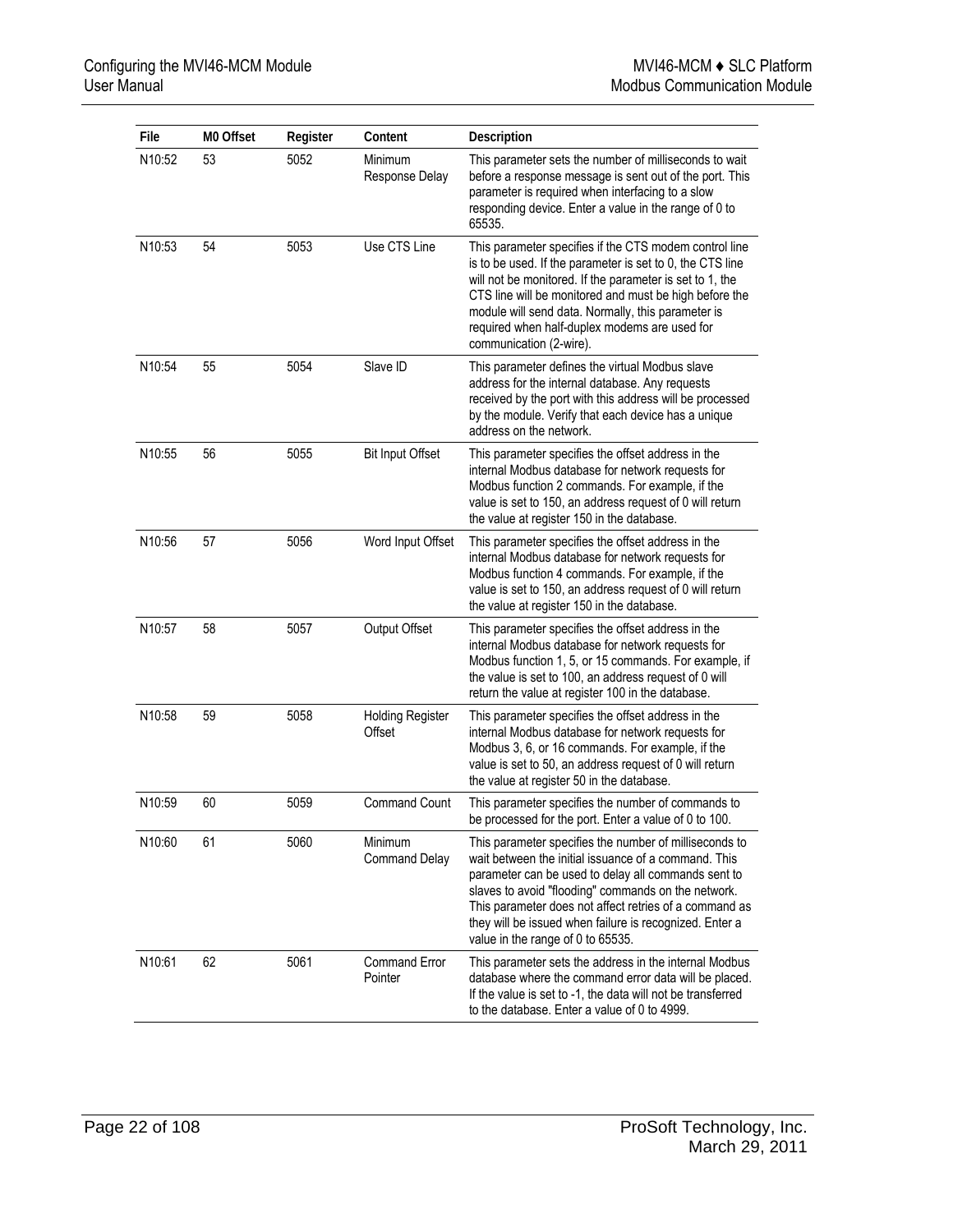| File               | M0 Offset | Register | Content                      | Description                                                                                                                                                                                                                                                                                                                                                                               |
|--------------------|-----------|----------|------------------------------|-------------------------------------------------------------------------------------------------------------------------------------------------------------------------------------------------------------------------------------------------------------------------------------------------------------------------------------------------------------------------------------------|
| N10:62             | 63        | 5062     | Response<br>Timeout          | This parameter represents the message response<br>timeout period in 1 ms increments. This is the time that<br>a port configured as a master will wait before re-<br>transmitting a command if no response is received from<br>the addressed slave. The value is set depending on to<br>communication network used and the expected<br>response time of the slowest device on the network. |
| N <sub>10:63</sub> | 64        | 5063     | <b>Retry Count</b>           | This parameter specifies the number of times a<br>command will be retried if it fails. Enter a value in the<br>range of 0 to 10.                                                                                                                                                                                                                                                          |
| N10:64             | 65        | 5064     | Error Delay Count            | This parameter specifies the number of polls to be.<br>skipped on the slave before trying to re-establish<br>communications. After the slave fails to respond, the<br>master will skip commands to be sent to the slave the<br>number of times entered in the parameter. Enter a<br>value in the range of 0 to 65535.                                                                     |
| N10:65             | 66        | 5065     | Reserved                     |                                                                                                                                                                                                                                                                                                                                                                                           |
| N <sub>10:66</sub> | 67        | 5066     | Use Guard Band<br>Timer      | Use packet gap timeout for messages (Yes or No). Use<br>only in multi-drop applications.                                                                                                                                                                                                                                                                                                  |
| N10:67             | 68        | 5067     | <b>Guard Band</b><br>Timeout | A value of 0 uses the default baud rate or you can set a<br>timeout value in milliseconds (0 to 65535).                                                                                                                                                                                                                                                                                   |
| N10:68             | 69        | 5068     | Spare                        |                                                                                                                                                                                                                                                                                                                                                                                           |
| N <sub>10:69</sub> | 70        | 5069     | Spare                        |                                                                                                                                                                                                                                                                                                                                                                                           |

#### **Guard Band parameters**

With multiple nodes in the network (multidrop), the module must be able to define the time period used to properly recognize the received data sequence as a valid Modbus message. This time period is defined through the guardband timer parameter. Failure to set the Guard Band functionality may cause successive communication errors in the Modbus network.

This functionality is only used for Modbus RTU mode, when the module is configured as a slave device in a multidrop network (RS-422 or RS-485 wiring). In RTU mode, when the module receives sequence of data from another node, it will recognize the end of the message when it detects a 3.5 character gap. The next byte received after a 3.5 character gap will be recognized as the start of a new Modbus message.

The 3.5 character gap depends on the port communication settings, especially the baud rate. The higher the baud rate, the lower the corresponding time period equivalent to the 3.5 character delay.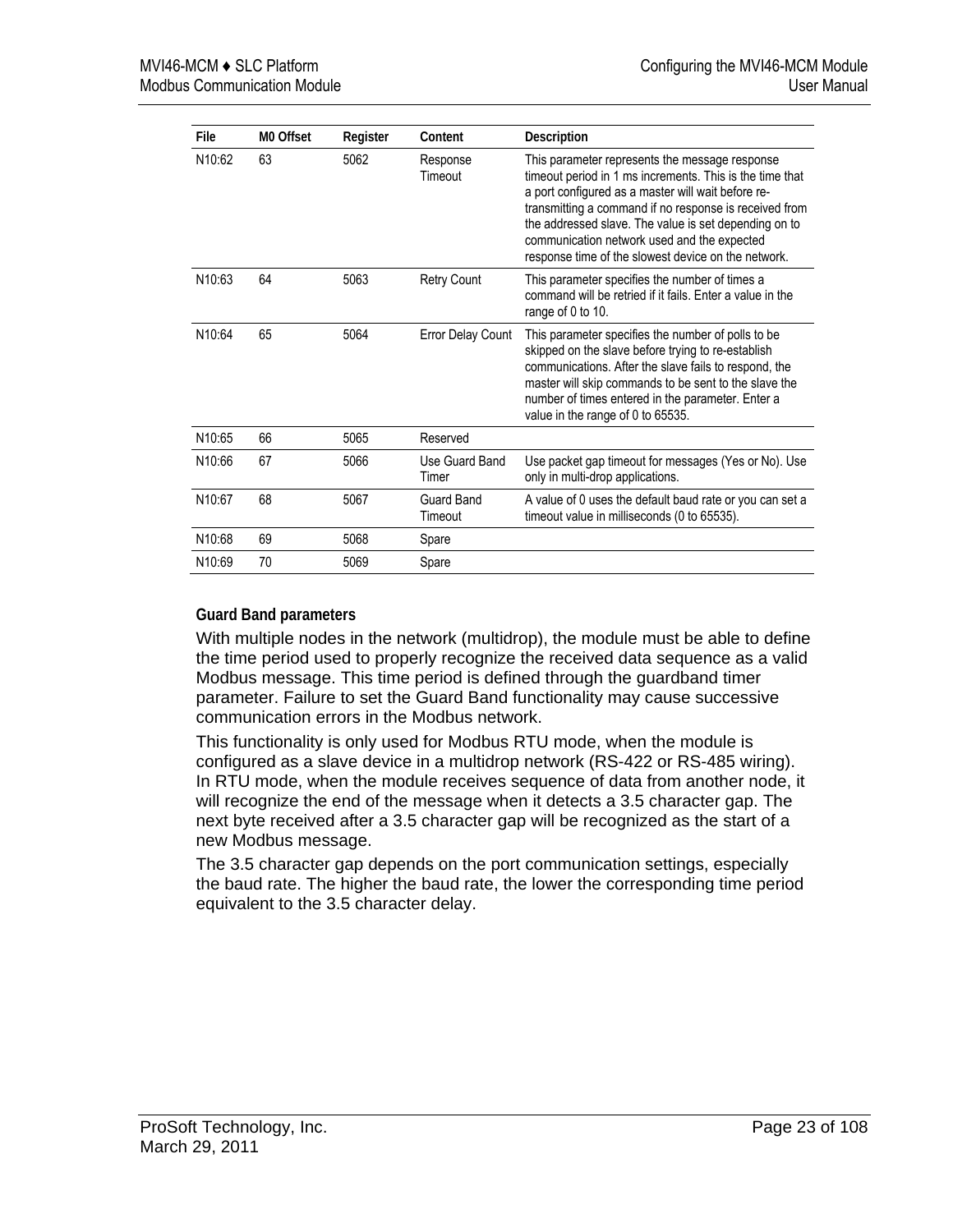#### *To enable the Guard Band Timeout parameter:*

**1** First of all, enable the functionality through the Use Guard Band Timer parameter as follows:

Use Guard Band Timer = Y

**2** Then, set the Guard Band Timeout as follows:

Guard Band Timeout = 0

This configuration will set the module to use a pre-defined time interval for Modbus message recognition calculated for each baud rate. This should provide optimal performance for most applications.

The following guard band timer values will be automatically used by the module with the default parameter value (Guard Band Timeout  $= 0$ ) is selected:

| <b>Baud</b> | <b>Guard Band Timer (ms)</b> |
|-------------|------------------------------|
| 110         | 350                          |
| 150         | 256                          |
| 300         | 128                          |
| 600         | 64                           |
| 1200        | 32                           |
| 2400        | 16                           |
| 4800        | 8                            |
| 9600        | 4                            |
| 19200       | $\overline{c}$               |
| 28800       | $\overline{2}$               |
| 38400       | $\overline{c}$               |
| 57600       | 1                            |
| 115200      | 1                            |

If you still observe a considerable number of communication errors, try to increase the Guard Band Timeout value (in milliseconds) until the network performance is improved.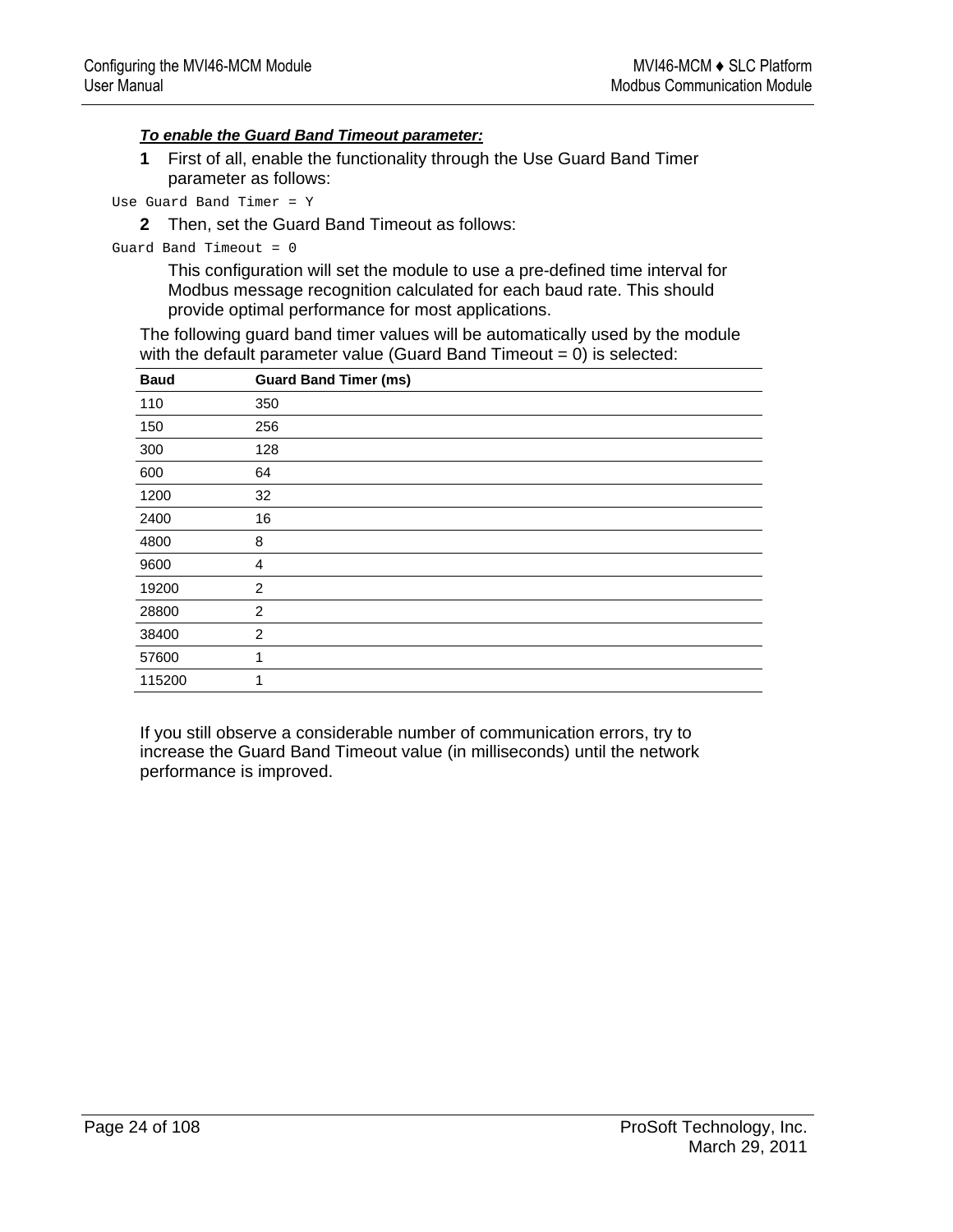#### *Port 1 Commands*

| File                             | M <sub>0</sub> Offset | Register     | Content      | Description                                                                                                                                                  |
|----------------------------------|-----------------------|--------------|--------------|--------------------------------------------------------------------------------------------------------------------------------------------------------------|
| $N11:0$ to<br>N <sub>11:09</sub> | 71 to 80              | 5200 to 5209 | Command #1   | This set of registers contains the parameters for the<br>first command in the master command list. Refer to<br>the data object section of the documentation. |
| N11:10 to<br>N11:19              | 81 to 90              | 5210 to 5219 | Command #2   | Command #2 dataset                                                                                                                                           |
|                                  | 1061 to 1070          | 6190 to 6199 | Command #100 | Command #100 dataset                                                                                                                                         |

### *Port 2 Commands*

| File                             | MO Offset                 | Register | Content      | Description                                                                                                                                                  |
|----------------------------------|---------------------------|----------|--------------|--------------------------------------------------------------------------------------------------------------------------------------------------------------|
| $N12:0$ to<br>N <sub>12:09</sub> | 1071 to 1080 6200 to 6209 |          | Command #1   | This set of registers contains the parameters for the<br>first command in the master command list. Refer to<br>the data object section of the documentation. |
| N12:10 to<br>N12:19              | 1081 to 1090 6210 to 6219 |          | Command #2   | Command #2 dataset                                                                                                                                           |
|                                  | 2061 to 2070 7190 to 7199 |          | Command #100 | Command #100 dataset                                                                                                                                         |

#### *Command Control*

| Register | Content                   | Description                                                                                                                                                                                 |
|----------|---------------------------|---------------------------------------------------------------------------------------------------------------------------------------------------------------------------------------------|
| 7800     | Command Code              | Enter one of the valid control command codes in this register to control the<br>module (9997, 9998, or 9999). Refer to Command Control (page 69, page 25,<br>page 64) for more information. |
|          | 7801 to 7999 Command Data | Reserved for future use.                                                                                                                                                                    |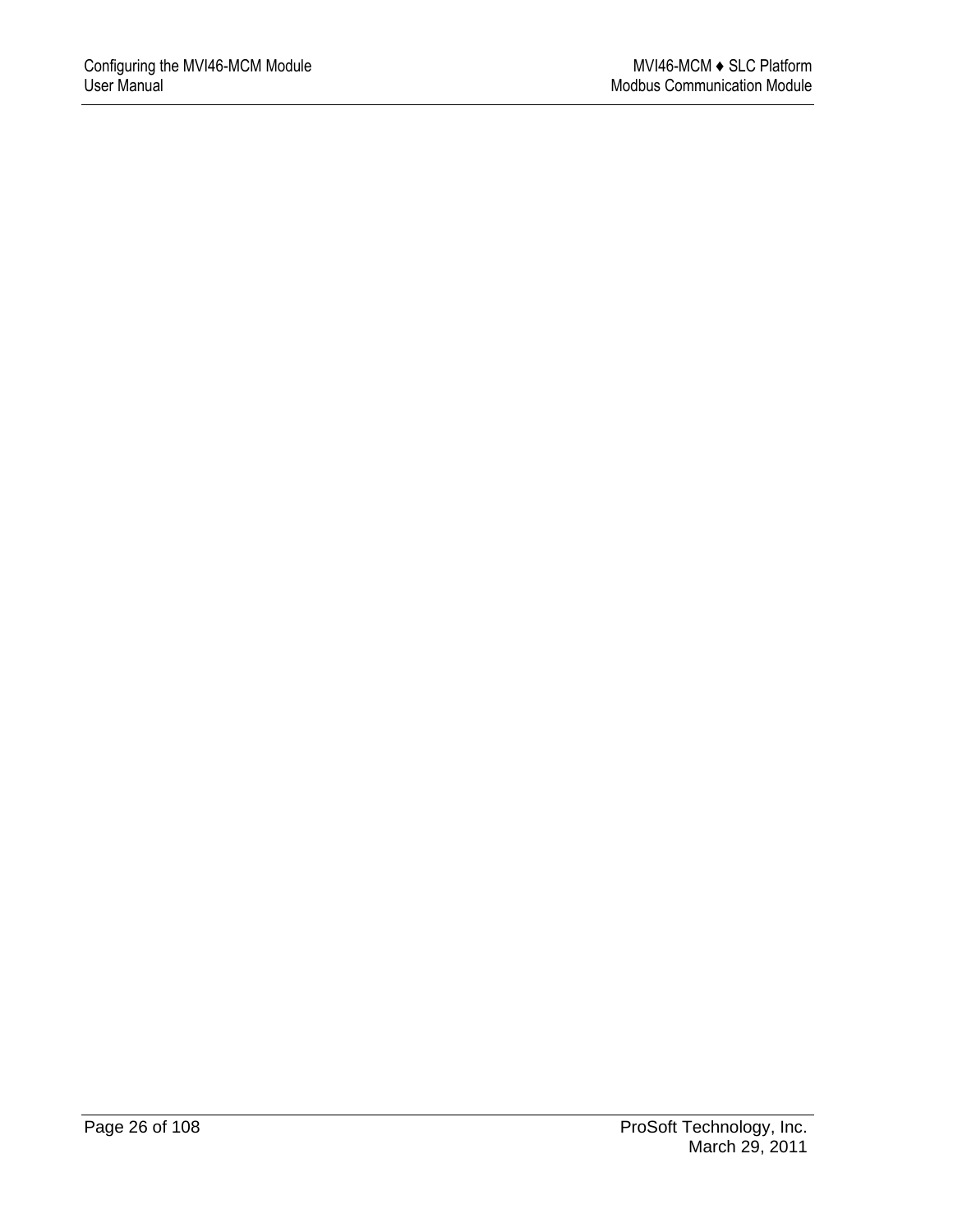# **3 Ladder Logic**

#### *In This Chapter*

| <b>Allen</b> |  |  |  |
|--------------|--|--|--|
|--------------|--|--|--|

Adding the Module to an Existing Project .............................................. 31

Ladder logic is required for application of the MVI46-MCM module. Tasks that must be handled by the ladder logic are module data transfer, special block handling, and status data receipt. Additionally, a power-up handler may be needed to handle the initialization of the module's data and to clear any processor fault conditions.

The sample ladder logic, on the *ProSoft Solutions CD-ROM*, is extensively commented, to provide information on the purpose and function of each rung. For most applications, the sample ladder will work without modification.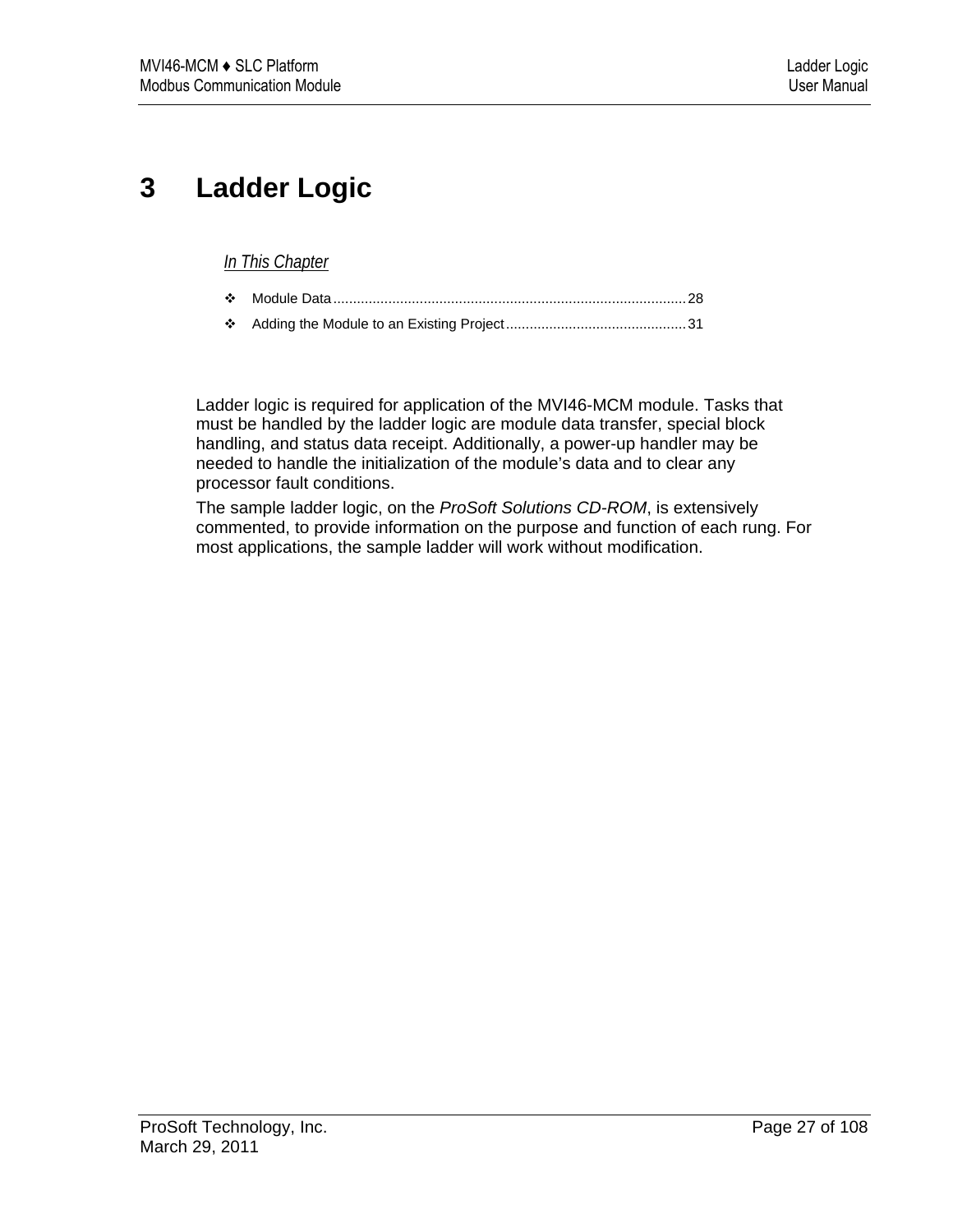# **3.1 Module Data**

All data related to the MVI46-MCM module is stored in user defined data areas. The user is responsible for setting up the data areas to match the specific application for which the module is used. Each data area is discussed in the following topics.

## *3.1.1 Backplane Parameters*

In this revision of the module, all data to be transferred between the SLC processor and the module is held in the module's M1 file. This simplifies the ladder logic. In order to read data in the module, copy the specific data area in the M1 file into a user defined file. Repeat this operation for each data area. Remember, the maximum data area that can be copied with the COP instruction is 128 words. In order to write data to the module, copy the data in the user defined file to the specific data area in the M1 file. The read and write data operations should be limited to the M1 words 0 to 4999. The modules status data can be read from the M1 file starting at register 7200.

Only one parameter is used in this section of the configuration.

The Error Status Pointer parameter defines the location in the module's database where the error/status data is stored. If the value is set to -1, the data will not be stored in the user data area. A value between 0 and 4939 will cause the module's program to store the data at the specified location.

#### *3.1.2 Port Parameters*

These parameters define the operation of each of the Modbus ports on the module. Refer to MVI46-MCM Configuration Data Definition for a definition of each parameter.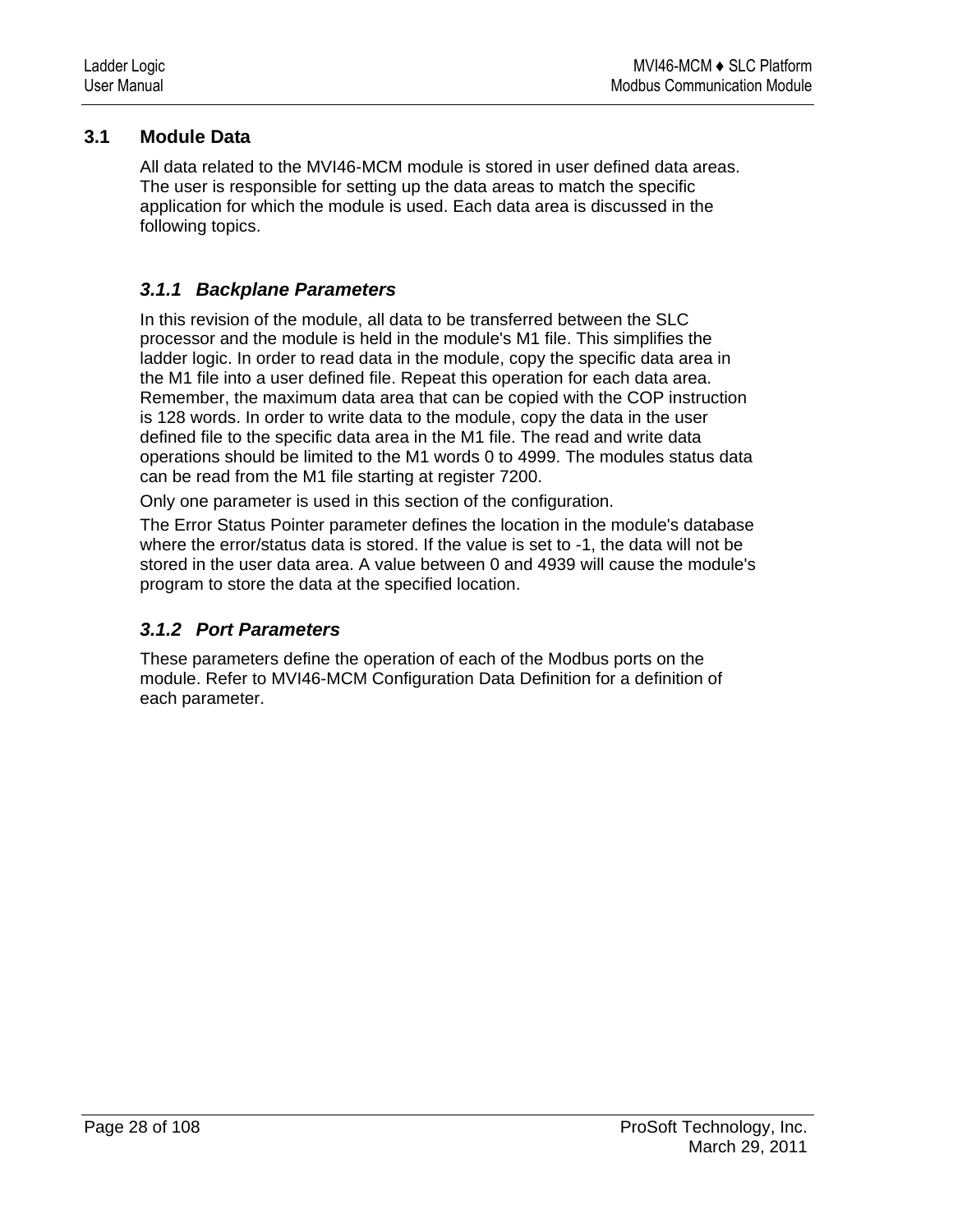# *3.1.3 Master Commands*

These records define the commands in the master command list. Each parameter is described in the following table.

| <b>Parameter</b>  | <b>Description</b>                                                                                                                                                                                                                                                                                                                                                                                                                                                             |
|-------------------|--------------------------------------------------------------------------------------------------------------------------------------------------------------------------------------------------------------------------------------------------------------------------------------------------------------------------------------------------------------------------------------------------------------------------------------------------------------------------------|
| Enable            | This parameter defines if the command is executed or disregarded. The<br>following values are valid: 0=Disables the command and it will not<br>execute. 1=The command will be considered for execution each scan of<br>the command list and will be controlled by the PollInt parameter. And<br>2=The command will only execute if the data associated with the<br>command has changed since the command was last issued. This option<br>is only available for write commands. |
| <b>IntAddress</b> | This parameter specifies the starting internal register address to be<br>associated with the command. Valid entry for this parameter is 0 to 4999<br>for Register Address (0 to 65535 for Bit Address).                                                                                                                                                                                                                                                                        |
| Pollint           | This parameter defines the minimum number of seconds to wait between<br>the execution of continuous commands (Enable=1). This poll interval<br>command can be used to lighten the communications load on a busy<br>network. Valid entry for this parameter is 0 to 65535.                                                                                                                                                                                                      |
| Count             | This parameter defines the number of registers to be considered by the<br>command. Valid entry for this parameter depends on the Modbus<br>specification for the command.                                                                                                                                                                                                                                                                                                      |
| Swap              | This parameter specifies if the data used in the command must be<br>altered when a Modbus function code 3 reads data from a node on the<br>network. Values that can be assigned are as follows: 0=no swapping of<br>data, 1=swap word values, 2=swap word and byte values and 3=swap<br>byte values. This option is used when interfacing the module with ASCII<br>and floating-point data on other devices.                                                                   |
| Node              | This parameter assigns the Modbus slave node address for the module<br>to reach with the command on the Modbus network. This parameter can<br>be assigned values from 0 to 255. Most Modbus networks limit the upper<br>value to 247.                                                                                                                                                                                                                                          |
| Func              | This parameter specifies the Modbus function to be performed by the<br>command. Valid entries are 1, 2, 3, 4, 5, 6, 15 and 16.                                                                                                                                                                                                                                                                                                                                                 |
| <b>DevAddress</b> | This parameter defines the starting address in the device being<br>considered by the command. Values entered in this field are dependent<br>on the node's database definition. Refer to the specific manufacture's<br>database definition for the device to determine the location of the data to<br>be interfaced.                                                                                                                                                            |

# *3.1.4 Status Data*

This data area views the status of the module. Use this data to monitor the state of the module at a "real-time rate". Refer to the MVI46-MCM Status Data Definition (page 82) for a complete listing of the data stored in this object. This data can be read from the module's M1 file starting at register 7200. User data file N30 is defined in the example ladder logic for this purpose.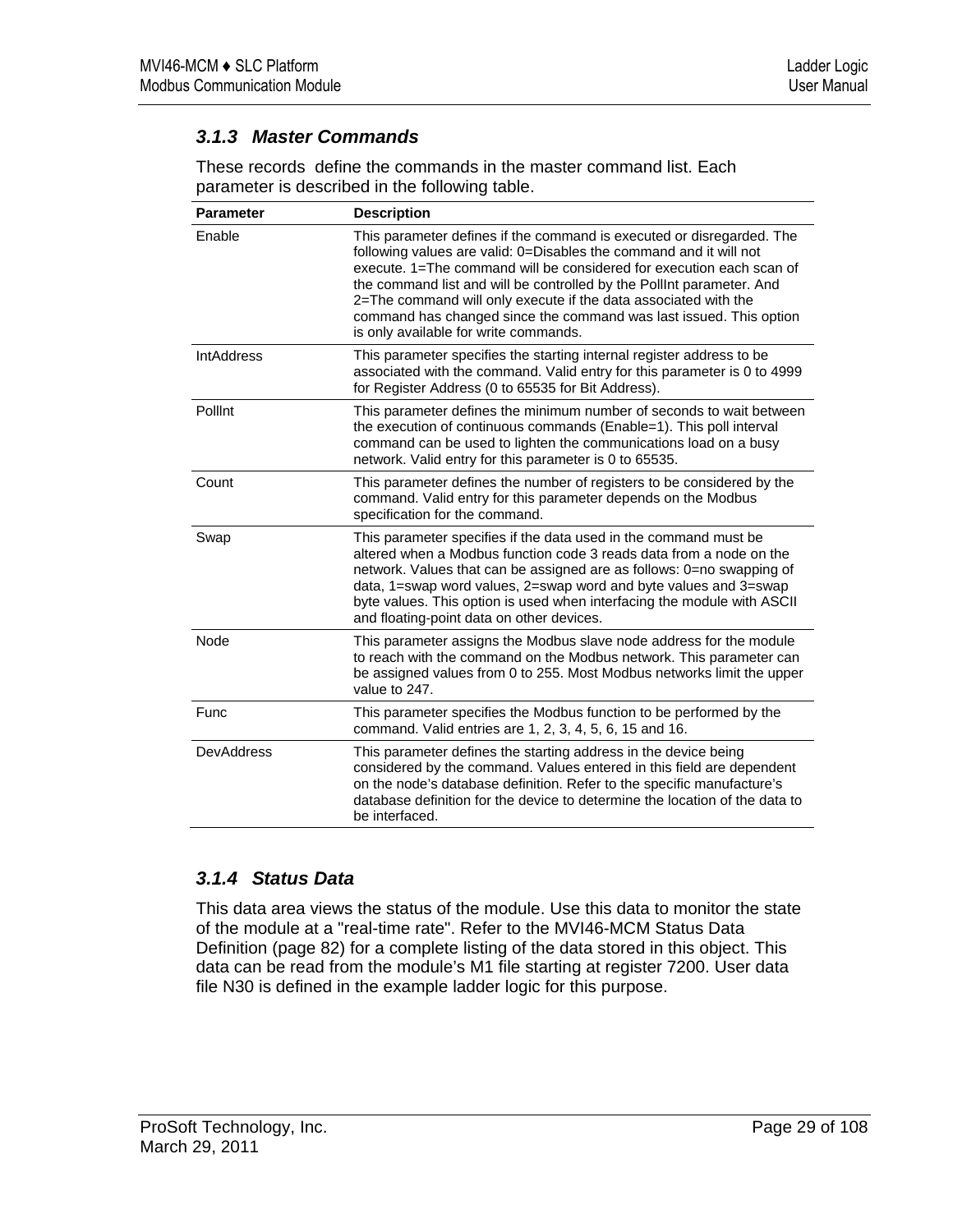# *3.1.5 User Data*

All user data is stored in the module's M1 file in registers 0 to 4999. This 5000 word area is directly accessible from the ladder logic. The COP instruction should be used to move blocks of data between the user data files and the module's M1 file. This limits the number of accesses to the M1 data area and provides faster system response. In the example ladder logic, N31 holds data read from the module, and N32 stores data to write to the module.

# *3.1.6 Slave Polling Control and Status*

Two data areas can be allocated in the SLC to hold the polling status of each slave on the master ports. This status data can be used to determine which slaves are currently active on the port, are in communications error, or have their polling suspended and disabled. If the configuration supplies an address where this data resides, copy the data from the M1 file to the reserved files in the SLC. Using special blocks, the processor can enable or disable the polling of selected slaves.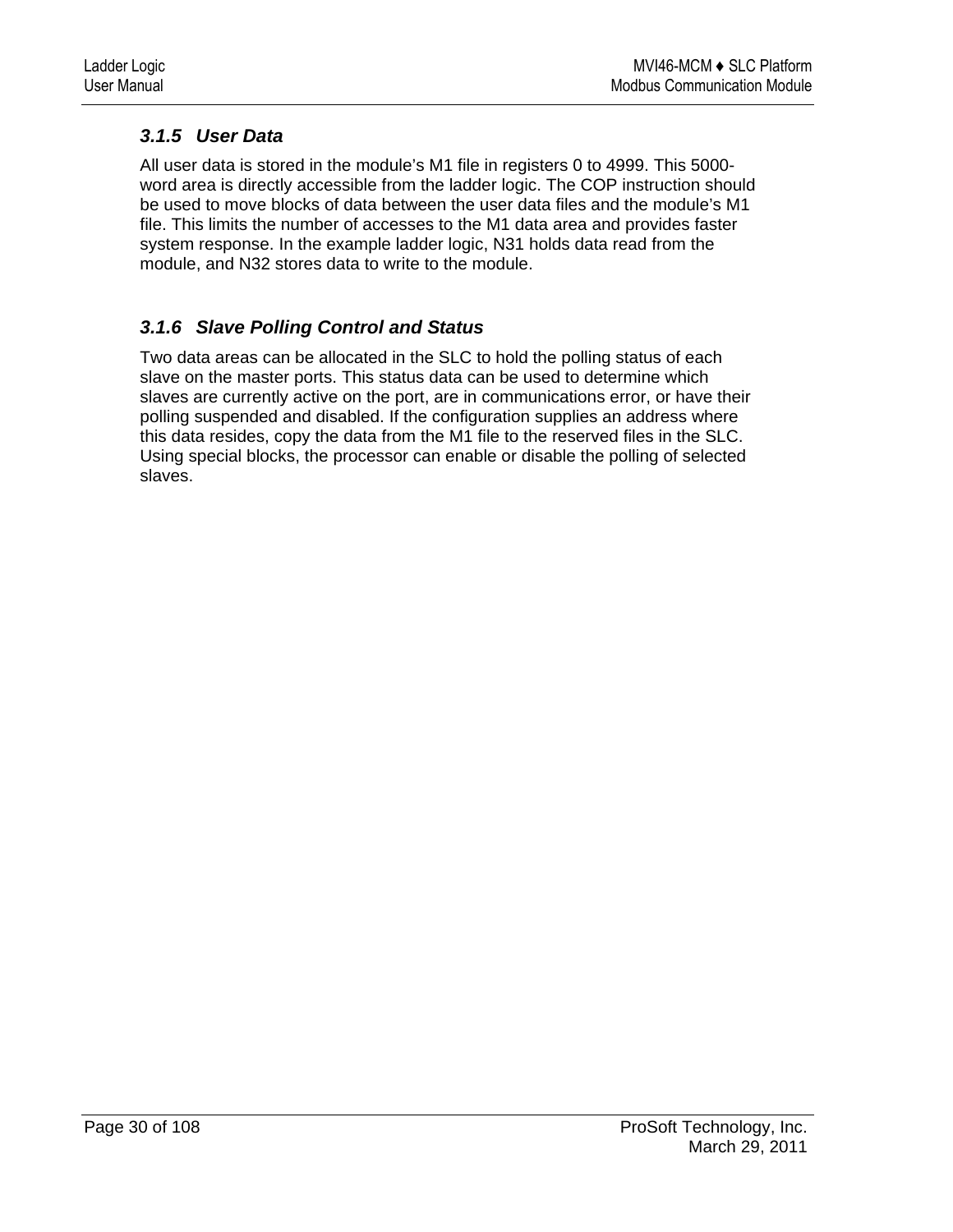# **3.2 Adding the Module to an Existing Project**

**1** Copy the Ladder Logic and data files from the sample program and paste them into your existing program.

**Important:** Take care not to overwrite existing data files in your application with data files in the sample application. Rename either the source or the destination data files, and then search and replace references in the ladder for instances of any renamed files.

**2** Save and Download the new application to the controller and place the processor in run mode.

|            | <b>Advanced I/O Configuration</b>                 |               |                |
|------------|---------------------------------------------------|---------------|----------------|
| $Slot$ #:1 | OTHER I/O Module - ID Code = 12835                |               | ŪΚ             |
|            | Maximum Input Words: 2<br>Maximum Output Words: 2 |               | Cancel<br>Help |
| Setup      | Scanned Input Words:<br>Scanned Output Words:     | 12<br>12      |                |
|            | Interrupt Service Routine (ISR) #:                | lo.           |                |
|            | MO Length:<br>M1 Length:                          | 3000<br>10000 | Configure      |
|            | G File Length:                                    | 10            | Edit G Data    |

| <b>Field</b>                     | Value |
|----------------------------------|-------|
| Scanned Input Words              | 2     |
| <b>Scanned Output Words</b>      | 2     |
| Interrupt Service Routine (ISR)# | 0     |
| M0 Length                        | 3000  |
| M1 Length                        | 10000 |
| G File Length                    | 0     |

**3** Click OK to save your configuration.

**4** Copy the Ladder Logic and data files from the sample program and paste them into your existing program.

**Important:** Take care not to overwrite existing data files in your application with data files in the sample application. Rename either the source or the destination data files, and then search and replace references in the ladder for instances of any renamed files.

**5** Save and Download the new application to the controller and place the processor in run mode.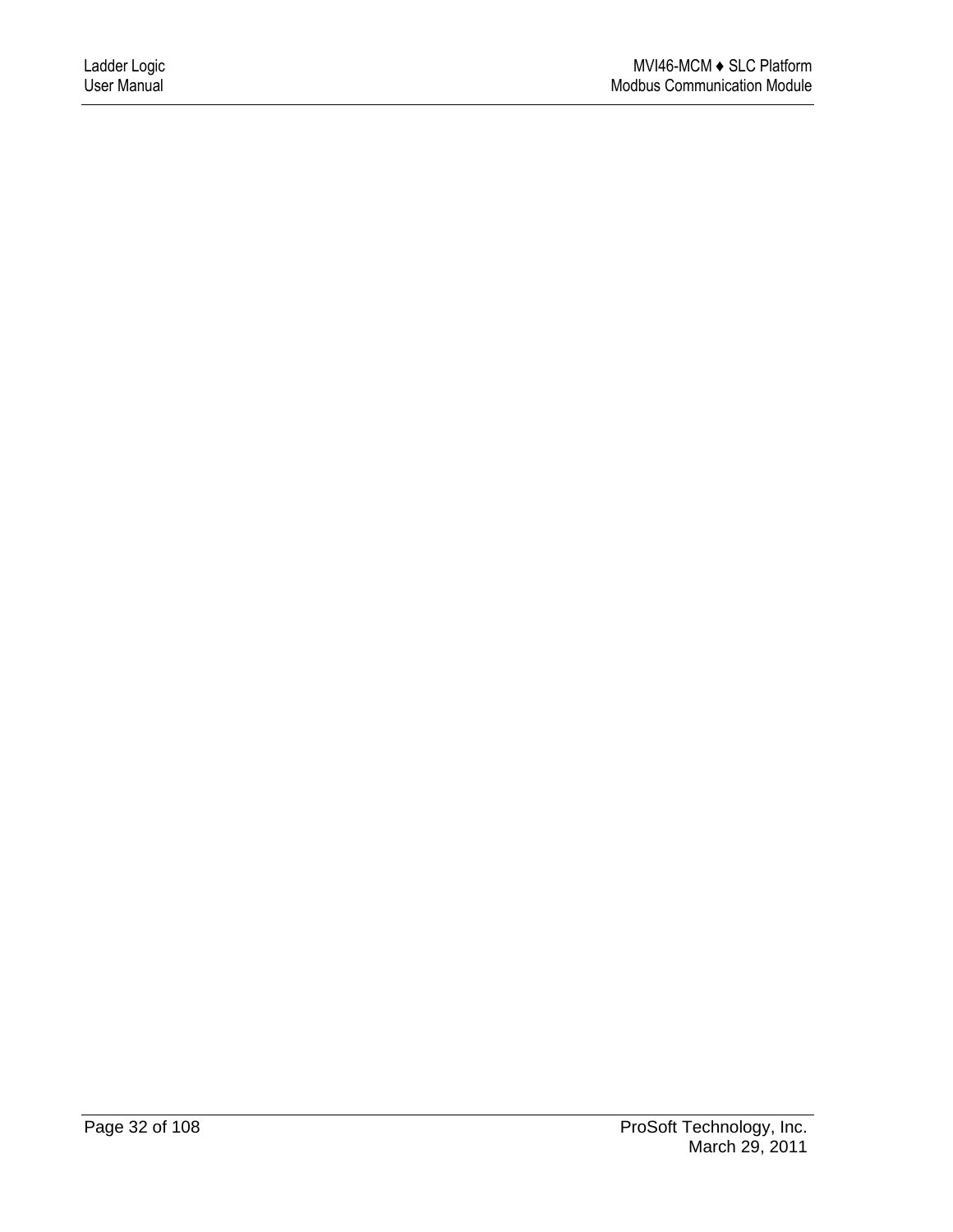# **4 Diagnostics and Troubleshooting**

#### *In This Chapter*

The module provides information on diagnostics and troubleshooting in the following forms:

- **EXTED** status indicators on the front of the module provide general information on the module's status.
- **Status Data contained in the module can be viewed through the** Configuration/Debug port, using the diagnostic capabilities of *Microsoft Hyperterminal*.

Status data values can be transferred from the module to processor memory and can be monitored there manually or by customer-created logic.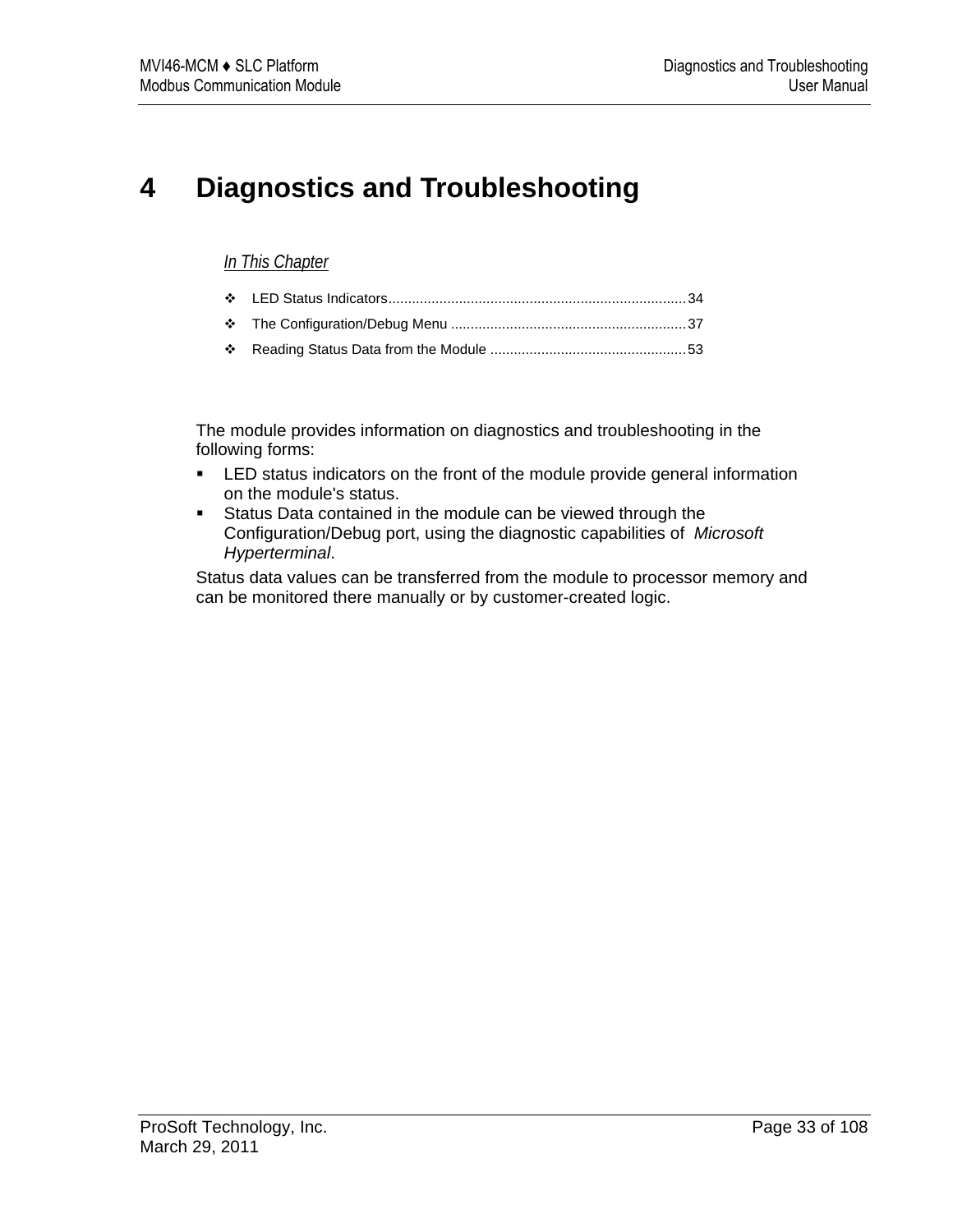# **4.1 LED Status Indicators**

| The LEDs indicate the module's operating status as follows: |  |  |
|-------------------------------------------------------------|--|--|
|-------------------------------------------------------------|--|--|

| <b>LED</b>     | Color         | <b>Status</b> | <b>Indication</b>                                                                                                                                                                                                                              |
|----------------|---------------|---------------|------------------------------------------------------------------------------------------------------------------------------------------------------------------------------------------------------------------------------------------------|
| P <sub>1</sub> | Green         | On            | Data is being transferred between the module and a<br>remote terminal using the Configuration/Debug port.                                                                                                                                      |
|                |               | Off           | No data is being transferred on the Configuration/Debug<br>port.                                                                                                                                                                               |
| P <sub>2</sub> | Green         | On            | Data is being transferred between the module and the<br>Modbus network on its Modbus Port 1.                                                                                                                                                   |
|                |               | Off           | No data is being transferred on the port.                                                                                                                                                                                                      |
| P <sub>3</sub> | Green         | On            | Data is being transferred between the module and the<br>Modbus network on its Modbus Port 2.                                                                                                                                                   |
|                |               | Off           | No data is being transferred on the port.                                                                                                                                                                                                      |
| <b>APP</b>     | Amber         | On            | The MVI46-MCM is working normally.                                                                                                                                                                                                             |
|                |               | Off           | The MVI46-MCM module program has recognized a<br>communication error on one of its Modbus ports.                                                                                                                                               |
| BP ACT         | Amber         | On            | The LED is on when the module is performing a write<br>operation on the backplane.                                                                                                                                                             |
|                |               | Off           | The LED is off when the module is performing a read<br>operation on the backplane. Under normal operation, the<br>LED should blink rapidly on and off.                                                                                         |
| OK             | Red/<br>Green | Off           | The card is not receiving any power and is not securely<br>plugged into the rack.                                                                                                                                                              |
|                |               | Green         | The module is operating normally.                                                                                                                                                                                                              |
|                |               | Red           | The program has detected an error or is being configured.<br>If the LED remains red for over 10 seconds, the program<br>has probably halted. Remove the card from the rack and<br>re-insert the card to restart the module's program.          |
| <b>BAT</b>     | Red           | Off           | The battery voltage is OK and functioning.                                                                                                                                                                                                     |
|                |               | On            | The battery voltage is low or battery is not present. Allow<br>battery to charge by keeping module plugged into rack for<br>24 hours. If BAT LED still does not go off, contact ProSoft<br>Technology, as this is not a user serviceable item. |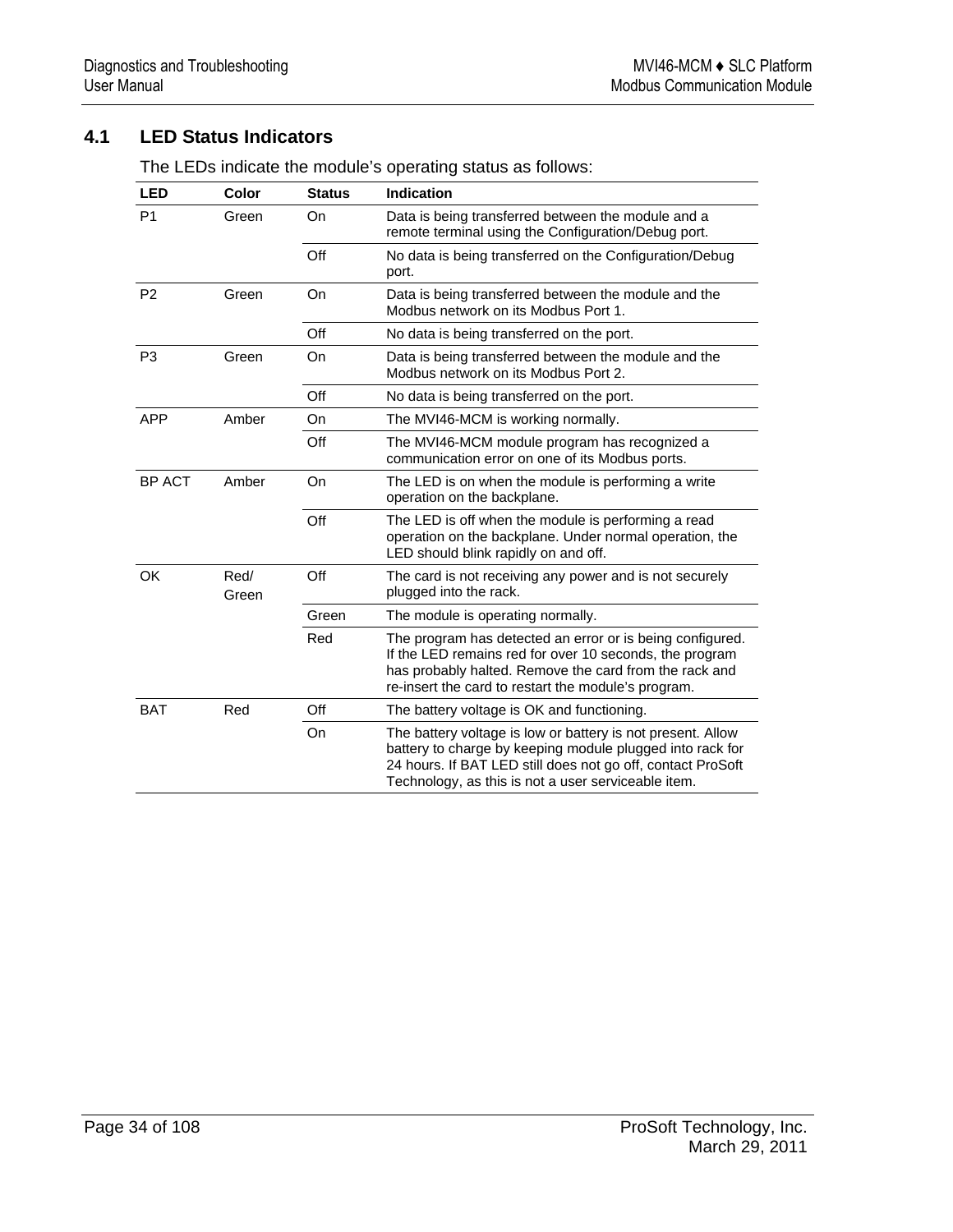During module configuration, the OK LED is red and the APP and BP ACT LEDs will be on. If the LEDs are latched in this mode for a long period of time, look at the configuration error words in the configuration request block. The structure of the block is shown in the following table.

| <b>MO Offset</b> | <b>Description</b>                                                 | Length |
|------------------|--------------------------------------------------------------------|--------|
| 0                | 9000                                                               | 1      |
| 1                | Spare                                                              | 1      |
| $\overline{2}$   | Port 1 Configuration Errors                                        | 1      |
| 3                | Port 2 Configuration Errors                                        | 1      |
|                  | The port configuration error words have the following definitions: |        |
| <b>Bit</b>       | <b>Description</b>                                                 | Value  |
| 0                | Type code is not valid. Enter a value from 0 (master)to 1 (slave). | 0x0001 |
|                  |                                                                    |        |
| 1                | Protocol parameter is not valid.                                   | 0x0002 |
| 2                | Termination type parameter is not valid.                           | 0x0004 |
| 3                | Baud rate parameter is not valid.                                  | 0x0008 |
| 4                | Parity parameter is not valid.                                     | 0x0010 |
| 5                | Data bits parameter is not valid.                                  | 0x0020 |
| 6                | Stop bits parameter is not valid.                                  | 0x0040 |
| 7                | Command count parameter is not valid.                              | 0x0080 |
| 8                | Retry count parameter is not valid.                                | 0x0100 |
| 9                | Spare                                                              | 0x0200 |
| 10               | Spare                                                              | 0x0400 |
| 11               | Spare                                                              | 0x0800 |
| 12               | Spare                                                              | 0x1000 |
| 13               | Spare                                                              | 0x2000 |
| 14               | Spare                                                              | 0x4000 |
| 15               | Spare                                                              | 0x8000 |

Correct any invalid data in the configuration for proper module operation. When the configuration contains a valid parameter set, all the bits in the configuration words will be clear. This does not indicate that the configuration is valid for the user application. Make sure each parameter is set correctly for the specific application.

If the APP, BP ACT and OK LEDs blink at a rate of every one-second, this indicates a serious problem with the module. Call ProSoft Technology support to arrange for repairs.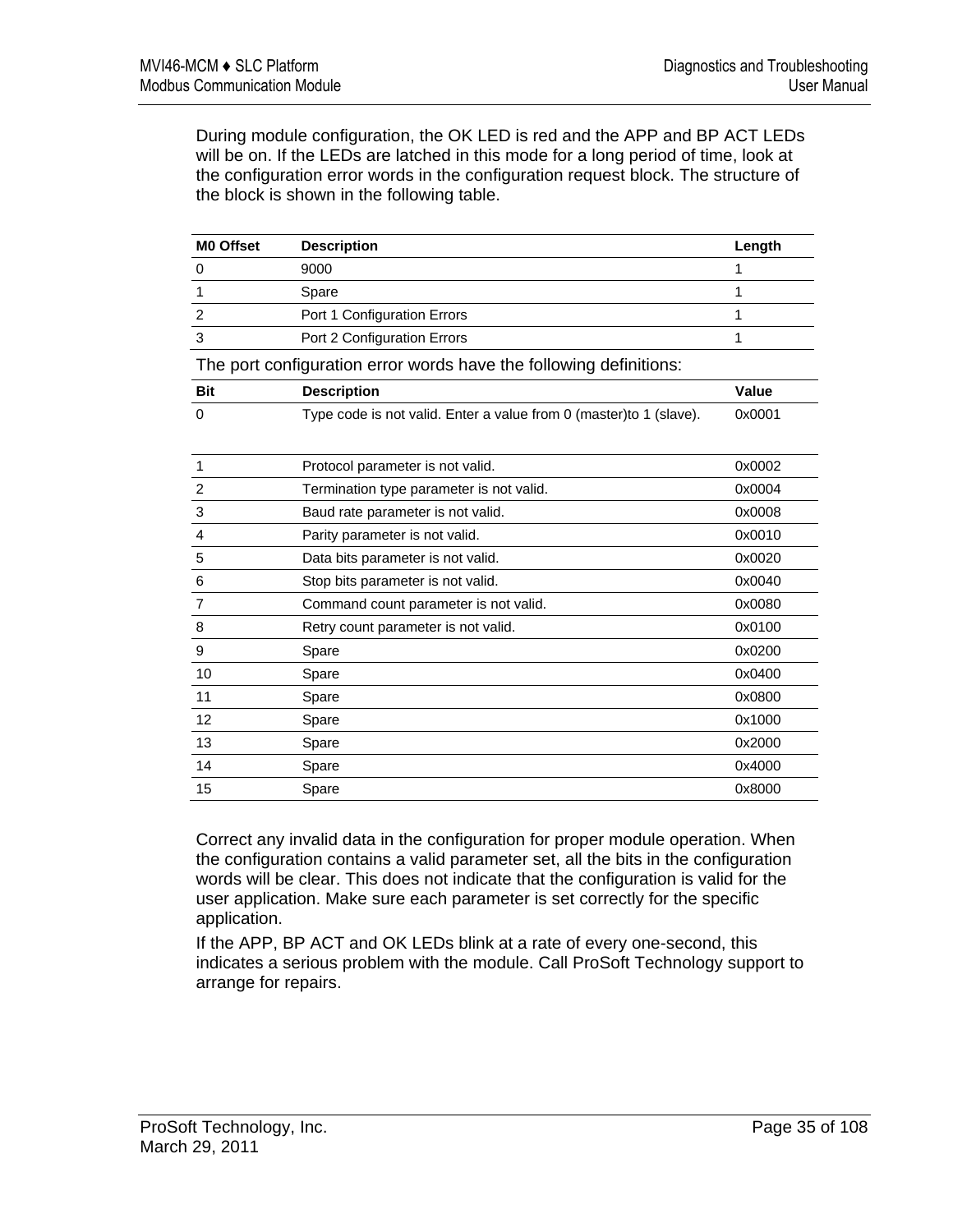# *4.1.1 Clearing a Fault Condition*

Typically, if the OK LED on the front of the module turns RED for more than ten seconds, a hardware problem has been detected in the module or the program has exited.

To clear the condition, follow these steps:

- **1** Turn off power to the rack.
- **2** Remove the card from the rack.
- **3** Verify that all jumpers are set correctly.
- **4** If the module requires a Compact Flash card, verify that the card is installed correctly.
- **5** Re-insert the card in the rack and turn the power back on.
- **6** Verify correct configuration data is being transferred to the module from the SLC controller.

If the module's OK LED does not turn GREEN, verify that the module is inserted completely into the rack. If this does not cure the problem, contact ProSoft Technology Technical Support.

## *4.1.2 Troubleshooting*

Use the following troubleshooting steps if you encounter problems when the module is powered up. If these steps do not resolve your problem, please contact ProSoft Technology Technical Support.

#### **Processor Errors**

| <b>Problem description</b>   | Steps to take                                                                                                                                                                                                                                        |
|------------------------------|------------------------------------------------------------------------------------------------------------------------------------------------------------------------------------------------------------------------------------------------------|
| Processor fault              | Verify that the module is plugged into the slot that has been configured<br>for the module in the I/O Configuration of RSLogix.                                                                                                                      |
|                              | Verify that the slot location in the rack has been configured correctly in<br>the ladder logic.                                                                                                                                                      |
| Processor I/O LED<br>flashes | This indicates a problem with backplane communications. A problem<br>could exist between the processor and any installed I/O module, not just<br>the MVI46-MCM. Verify that all modules in the rack are correctly<br>configured in the ladder logic. |

#### **Module Errors**

| <b>Problem description</b>                                                                                                                                                                     | <b>Steps to take</b>                                                                                                                                                                                                                                                                                                                                                                                                                                                                                                                              |
|------------------------------------------------------------------------------------------------------------------------------------------------------------------------------------------------|---------------------------------------------------------------------------------------------------------------------------------------------------------------------------------------------------------------------------------------------------------------------------------------------------------------------------------------------------------------------------------------------------------------------------------------------------------------------------------------------------------------------------------------------------|
| BP ACT LED (not<br>present on MVI56E<br>modules) remains OFF<br>or blinks slowly<br>MVI56E modules with<br>scrolling LED display:<br><backplane status=""><br/>condition reads ERR</backplane> | This indicates that backplane transfer operations are failing. Connect to<br>the module's Configuration/Debug port to check this.<br>To establish backplane communications, verify the following items:<br>The processor is in RUN or REM RUN mode.<br>The backplane driver is loaded in the module.<br>The module is configured for read and write data block transfer.<br>۰.<br>The ladder logic handles all read and write block situations.<br>٠<br>The module is properly configured in the processor I/O configuration<br>and ladder logic. |
| OK LED remains RED                                                                                                                                                                             | The program has halted or a critical error has occurred. Connect to the<br>Configuration/Debug port to see if the module is running. If the program<br>has halted, turn off power to the rack, remove the card from the rack and<br>re-insert it, and then restore power to the rack.                                                                                                                                                                                                                                                             |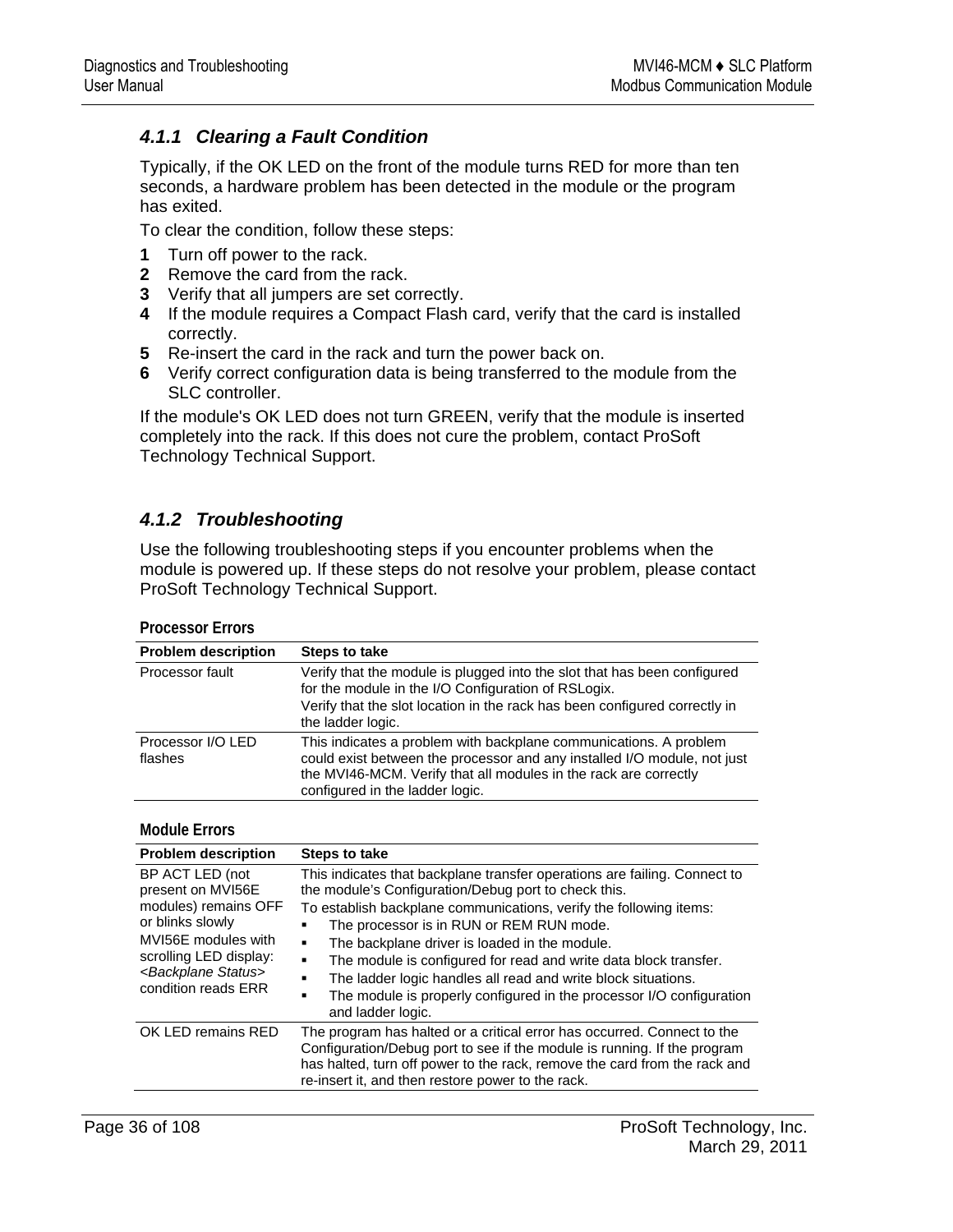# **4.2 The Configuration/Debug Menu**

The Configuration and Debug menu for this module is arranged as a tree structure, with the Main Menu at the top of the tree, and one or more sub-menus for each menu command. The first menu you see when you connect to the module is the Main menu.

Because this is a text-based menu system, you enter commands by typing the command letter from your computer keyboard in *Prosoft Configuration Builder (PCB)*. The module does not respond to mouse movements or clicks. The command executes as soon as you press the command letter — you do not need to press **[Enter]**. When you type a command letter, a new screen will be displayed in your terminal application.

# *4.2.1 Using the Configuration/Debug Port*

To connect to the module's Configuration/Debug port:

- **1** Connect your computer to the module's port using a null modem cable.
- **2** Start the communication program on your computer and configure the communication parameters with the following settings:

| <b>Baud Rate</b>     | 57,600 |
|----------------------|--------|
| Parity               | None   |
| Data Bits            | 8      |
| Stop Bits            |        |
| Software Handshaking | None   |

**3** Open the connection. When you are connected, press the **[?]** key on your keyboard. If the system is set up properly, you will see a menu with the module name followed by a list of letters and the commands associated with them.

If there is no response from the module, follow these steps:

- **1** Verify that the null modem cable is connected properly between your computer's serial port and the module. A regular serial cable will not work.
- **2** Verify that RSLinx is not controlling the COM port. Refer to Disabling the RSLinx Driver for the Com Port on the PC.
- **3** Verify that your communication software is using the correct settings for baud rate, parity and handshaking.
- **4** On computers with more than one serial port, verify that your communication program is connected to the same port that is connected to the module.

If you are still not able to establish a connection, you can contact ProSoft Technology Technical Support for further assistance.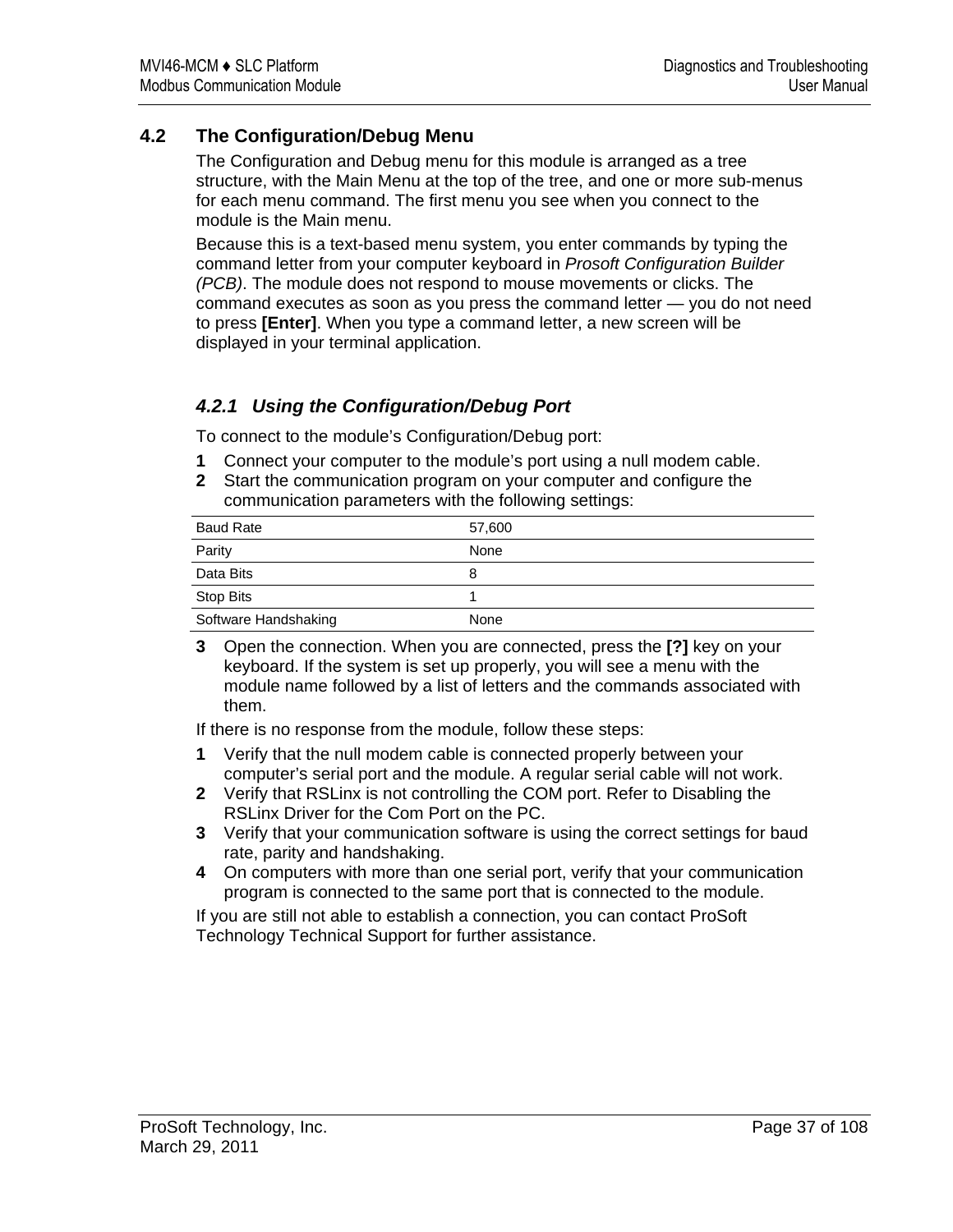# *Navigation*

All of the submenus for this module contain commands to redisplay the menu or return to the previous menu. You can always return from a submenu to the next higher menu by pressing **[M]** on your keyboard.

The organization of the menu structure is represented in simplified form in the following illustration:



The remainder of this section shows the menus available for this module, and briefly discusses the commands available to you.

# **Keystrokes**

The keyboard commands on these menus are usually not case sensitive. You can enter most commands in lowercase or uppercase letters.

The menus use a few special characters (**?**, **-**, **+**, **@**) that must be entered exactly as shown. Some of these characters will require you to use the **SHIFT**, **CTRL**, or **ALT** keys to enter them correctly. For example, on US English keyboards, enter the **?** command as **SHIFT** and **/**.

Also, take care to distinguish the different uses for uppercase letter "eye" (**I**), lowercase letter "el" (**L**), and the number one (**1**). Likewise, uppercase letter "oh" (**O**) and the number zero (**0**) are not interchangeable. Although these characters look alike on the screen, they perform different actions on the module and may not be used interchangeably.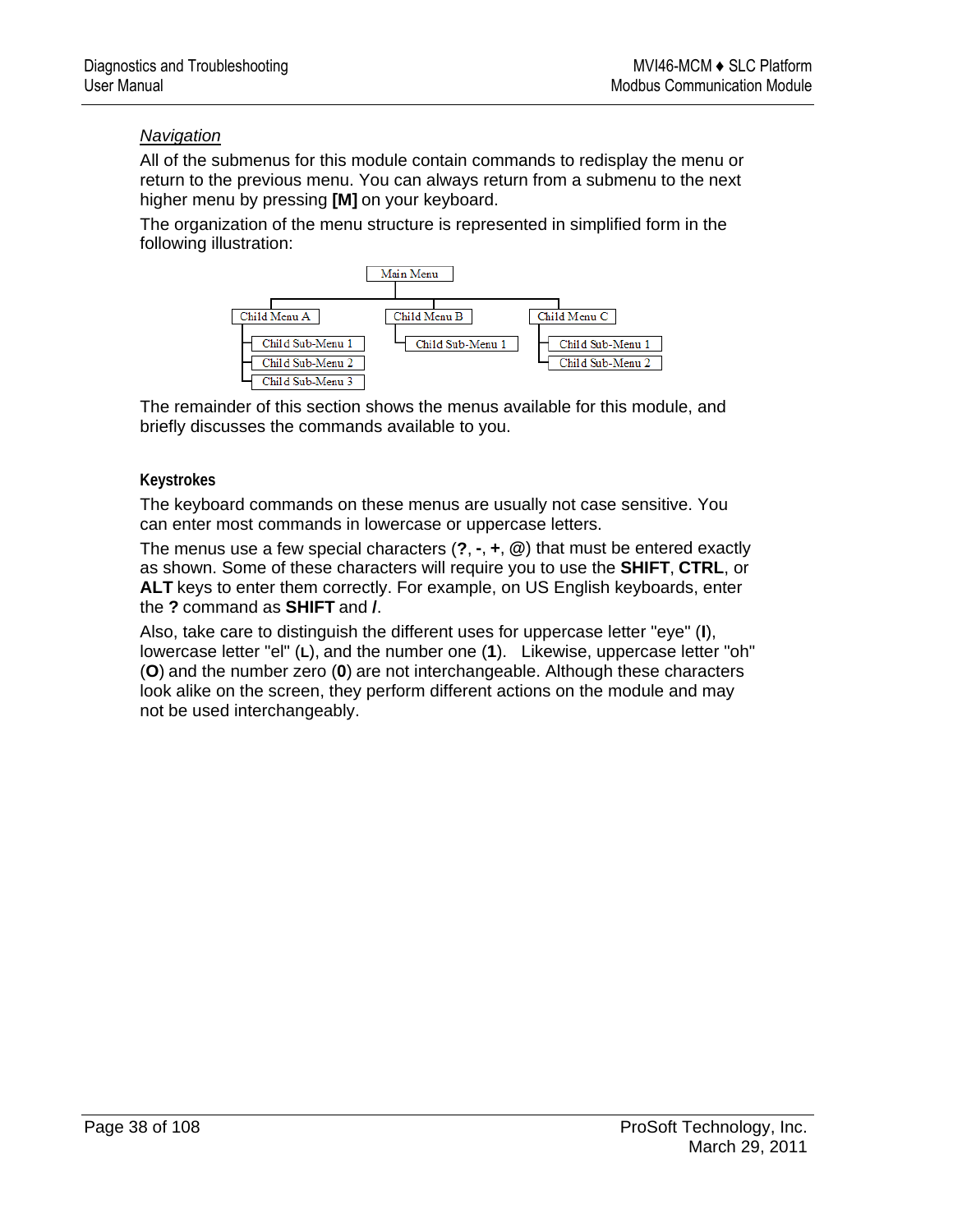# *4.2.2 Main Menu*

When you first connect to the module from your computer, your terminal screen will be blank. To activate the main menu, press the **[?]** key on your computer's keyboard. If the module is connected properly, the following menu will appear.



**Caution:** Some of the commands available to you from this menu are designed for advanced debugging and system testing only, and can cause the module to stop communicating with the processor or with other devices, resulting in potential data loss or other failures. Only use these commands if you are specifically directed to do so by ProSoft Technology Technical Support staff. Some of these command keys are not listed on the menu, but are active nevertheless. Please be careful when pressing keys so that you do not accidentally execute an unwanted command.

# *Opening the Data Analyzer Menu*

Press **[A]** to open the Data Analyzer Menu. Use this command to view all bytes of data transferred on each port. Both the transmitted and received data bytes are displayed. Refer to Data Analyzer (page 43) for more information about this menu.

**Important:** When in analyzer mode, program execution will slow down. Only use this tool during a troubleshooting session. Before disconnecting from the Config/Debug port, please press **[S]** to stop the data analyzer, and then press **[M]** to return to the main menu. This action will allow the module to resume its normal high speed operating mode.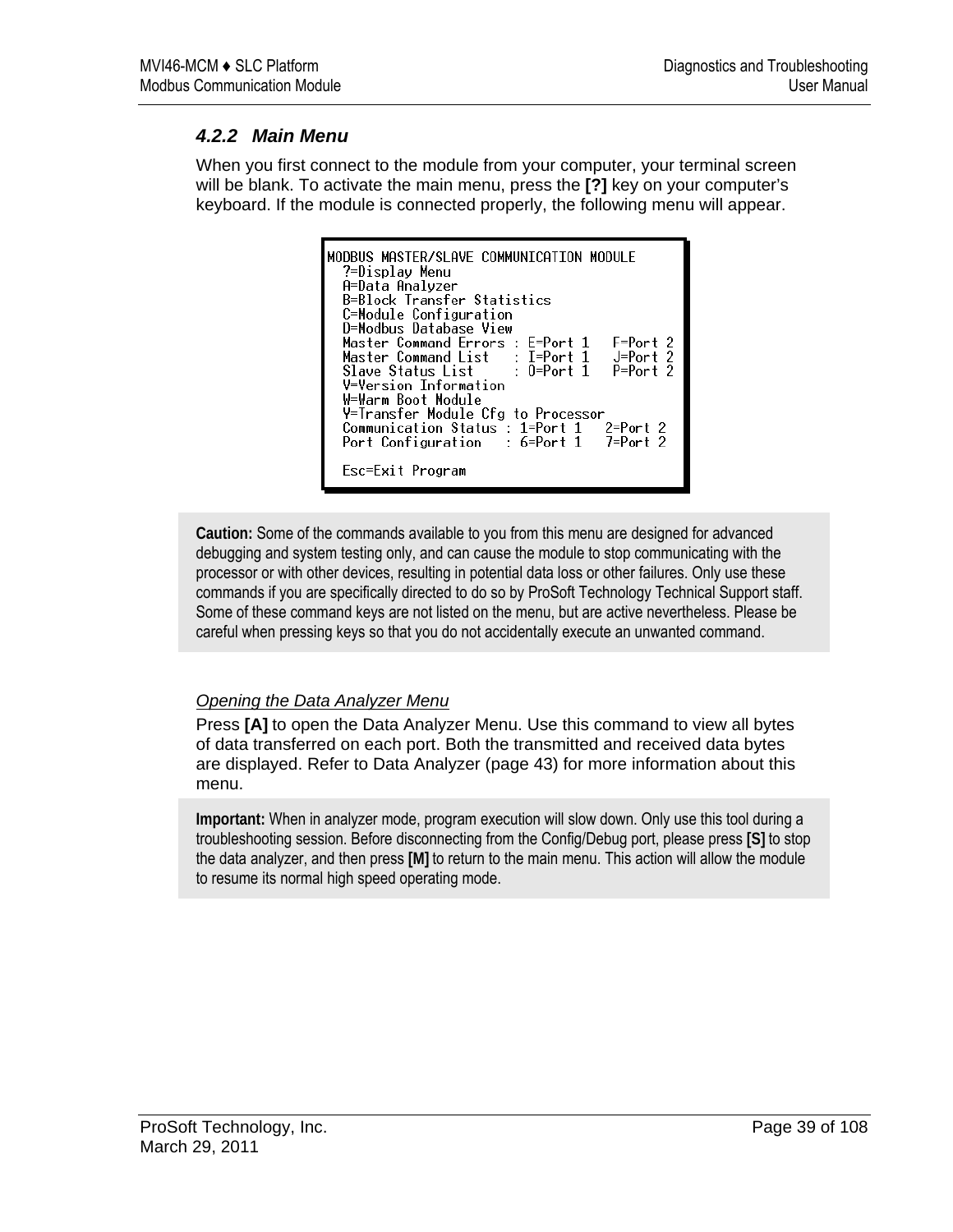# *Viewing Block Transfer Statistics*

Press **[B]** from the *Main* menu to view the *Block Transfer Statistics* screen. Use this command to display the configuration and statistics of the backplane data transfer operations between the module and the processor. The information on this screen can help determine if there are communication problems between the processor and the module.

**Tip:** To determine the number of blocks transferred each second, mark the numbers displayed at a specific time. Then some seconds later activate the command again. Subtract the previous numbers from the current numbers and divide by the quantity of seconds passed between the two readings.

# *Viewing Module Configuration*

Press **[C]** to view the *Module Configuration* screen.

Use this command to display the current configuration and statistics for the module.

# *Opening the Database View Menu*

Press **[D]** to open the *Database View* menu.

Use this menu command to view the current contents of the module's database. For more information about this submenu, see Database View Menu (page 48).

# *Opening the Master Command Error List (Ports 1 and 2)*

Press **[E]** (port 1) or **[F]** (port 2) to view the Command Error List menu. Use this command to master command list error/status data.

# *Opening the Command List Menu (Ports 1 and 2)*

Press **[I]** (port 1) or **[J]** (port 2) to open the Master Command List menu. Use this command to view master command list data.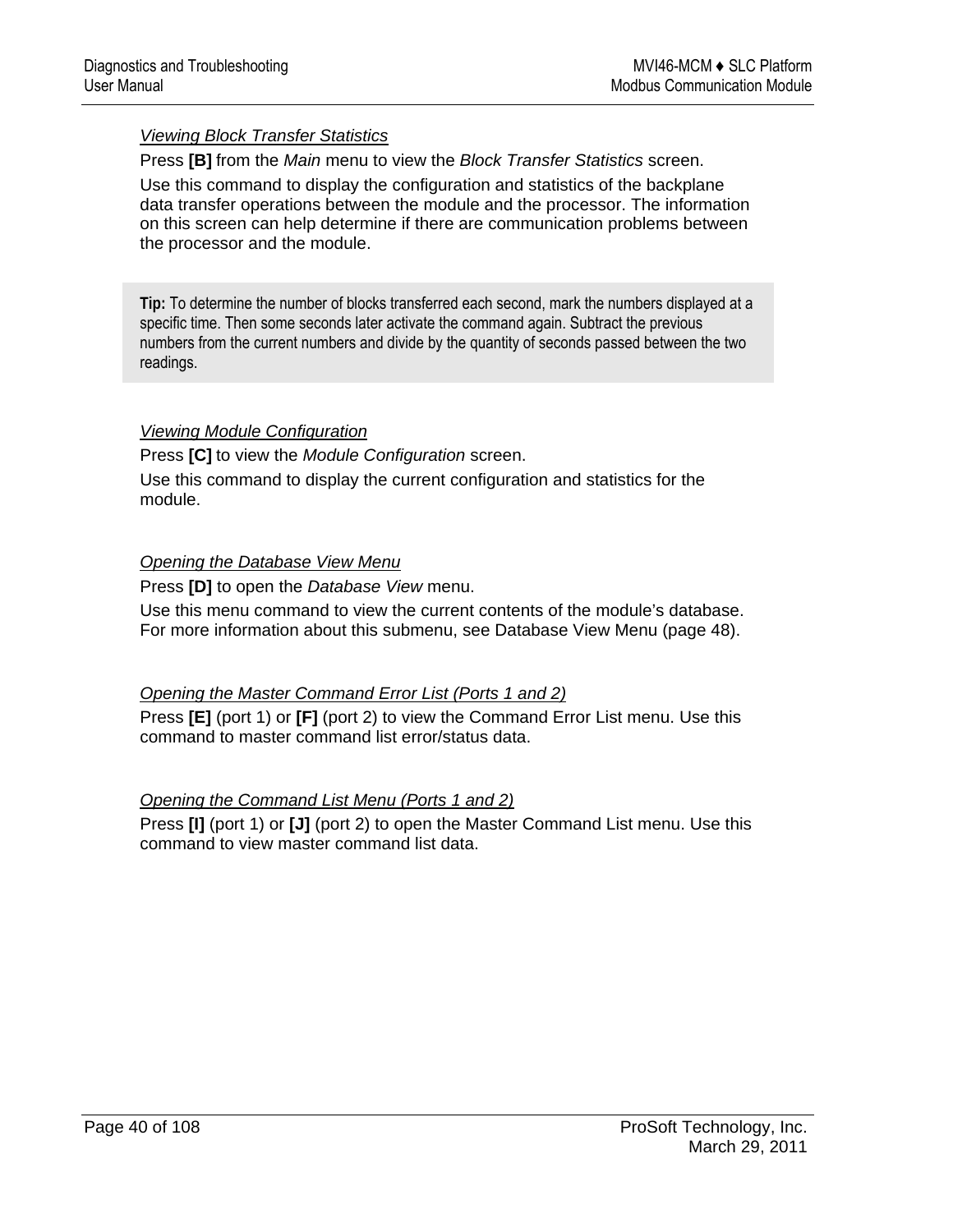# *Viewing the Slave Status List (Port 1 and 2)*

Press **[O]** (port 1) or **[P]** (port 2) to view the 256 slave status values associated with the ports.

- $\bullet$  0 = slave is not used
- $\blacksquare$  1 = slave being actively polled
- $\blacksquare$  2 = slave suspended
- $\blacksquare$  3 = slave disabled.

|              |   | Main Menu Selected |              |    |      |      |   |   |   |   |   |   |   |   |   |   |   |   |   |
|--------------|---|--------------------|--------------|----|------|------|---|---|---|---|---|---|---|---|---|---|---|---|---|
| <b>SLAVE</b> |   | <b>ZILTATZ</b>     | $\mathbf{I}$ | SΤ | FNR. | PORT |   |   |   |   |   |   |   |   |   |   |   |   |   |
| Ø            |   | O                  | 0            | o  | Ø    | 0    | Ø | Ø | Ø | Ø | Ø | 0 | 0 | Ø | Ø | Ø | Ø | 0 | П |
| 0            | Ø | Ø                  | Ø            | Ø  | Ø    | Ø    | Ø | Ø | 0 | Ø | Ø | Ø | Ø | Ø | Ø | Ø | Ø | O | Ø |
| 0            | ū | 0                  | 0            | 0  | Ø    | Ø    | 0 | Ø | Ø | Ø | Ø | Ø | 0 | 0 | Ø | ß | Ø | 0 | 0 |
| Ø            | Ø | Ø                  | Ø            | 0  | Ø    | Ø    | Ø | O | Ø | Ø | Ø | Ø | Ø | Ø | Ø | Ø | Ø | 0 | Ø |
| Ø            | A | 0                  | 0            | 0  | 0    | 0    | 0 | 0 | 0 | Ø | Ø | Ø | 0 | 0 | 0 | 0 | 0 | Ø | 0 |
| Ø            | Ø | Ø                  | O            | 0  | Ø    | Ø    | Ø | Ø | Ø | Ø | 0 | Ø | Ø | 0 | Ø | Ø | Ø | 0 | Ø |
| Ø            | Й | 0                  | 0            | Ø  | Ø    | Ø    | Ø | Ø | 0 | Ø | Ø | Ø | 0 | 0 | 0 | Й | 0 | 0 | 0 |
| Ø            | Ø | 0                  | 0            | Ø  | Ø    | Ø    | Ø | ū | Ø | Ø | Ø | Ø | Ø | 0 | Ø | Ø | Ø | 0 | Ø |
| 0            | Ø | Ø                  | Ø            | Ø  | Ø    | Ø    | Ø | Ø | Ø | Ø | Ø | Ø | Ø | Ø | Ø | Ø | Ø | Ø | 0 |
| Ø            | ū | 0                  | 0            | 0  | 0    | Ø    | 0 | Ø | 0 | Ø | Ø | Ø | 0 | 0 | ß | П | Ø | 0 | Ø |
| 0            | Ø | Ø                  | Ø            | Ø  | Ø    | Ø    | Ø | O | Ø | Ø | Ø | Ø | Ø | Ø | Ø | Ø | Ø | O | Ø |
| Ø            | A | 0                  | 0            | 0  | Ø    | A    | 0 | A | A | Й | Ø | Ø | 0 | 0 | 0 | Й | A | 0 | ū |
| Ø            | Ø | Ø                  | Ø            | Ø  | Ø    | Ø    | Ø | Ø | Ø | Ø | Ø | Ø | Ø | Ø | Ø |   |   |   |   |
|              |   |                    |              |    |      |      |   |   |   |   |   |   |   |   |   |   |   |   |   |

# *Viewing Version Information*

Press **[V]** to view version information for the module.

Use this command to view the current version of the software for the module, as well as other important values. You may be asked to provide this information when calling for technical support on the product.

Values at the bottom of the display are important in determining module operation. The *Program Scan Counter* value is incremented each time a module's program cycle is complete.

**Tip:** Repeat this command at one-second intervals to determine the frequency of program execution.

# *Warm Booting the Module*

Press **[W]** from the *Main* menu to warm boot (restart) the module.

This command will cause the program to exit and reload, refreshing configuration parameters that must be set on program initialization. Only use this command if you must force the module to reboot.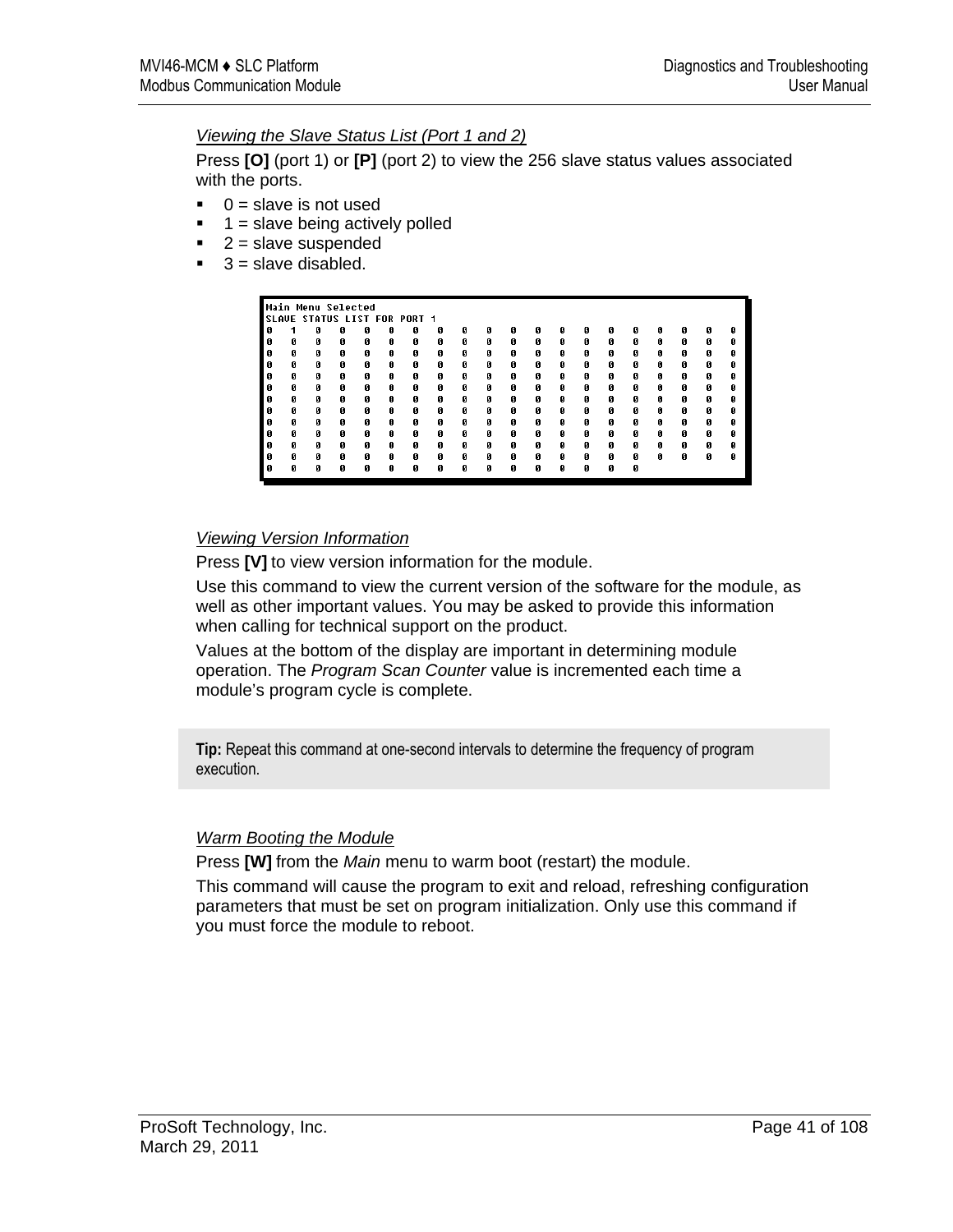# *Transferring Module Configuration to the Processor*

Press **[Y]** to transfer the module's configuration data to the processor. Ladder logic is required in the processor to receive and implement the updated configuration. You will be prompted to confirm the transfer.

If the operation is not successful, an error code will be returned.

| Code | <b>Description</b>                                                  |
|------|---------------------------------------------------------------------|
|      | Transfer successful                                                 |
|      | Error transferring module configuration data (block -9000)          |
| -2   | Error transferring device definition data (blocks -9100 to -9103)   |
| -3   | Error transferring master command list data (blocks -6000 to -6007) |

After successful data transfer, the module will perform a warm-boot operation to read in the new data.

### *Viewing Port Communication Status*

Press **[1]** or **[2]** from the Main Menu to view the port communication status for Ports 1 and 2.

Use this command to view communication status and statistics for the selected port. This information can be informative when troubleshooting communication problems.

# *Viewing Port Configuration*

Press **[6]** or **[7]** from the Main Menu to view configuration information for ports 1 and 2.

Use this command to display detailed configuration information for the selected port.

# *Exiting the Program*

Press **[ESC]** to restart the module and force all drivers to be loaded. The module will use the configuration stored in the module's Flash memory to configure the module.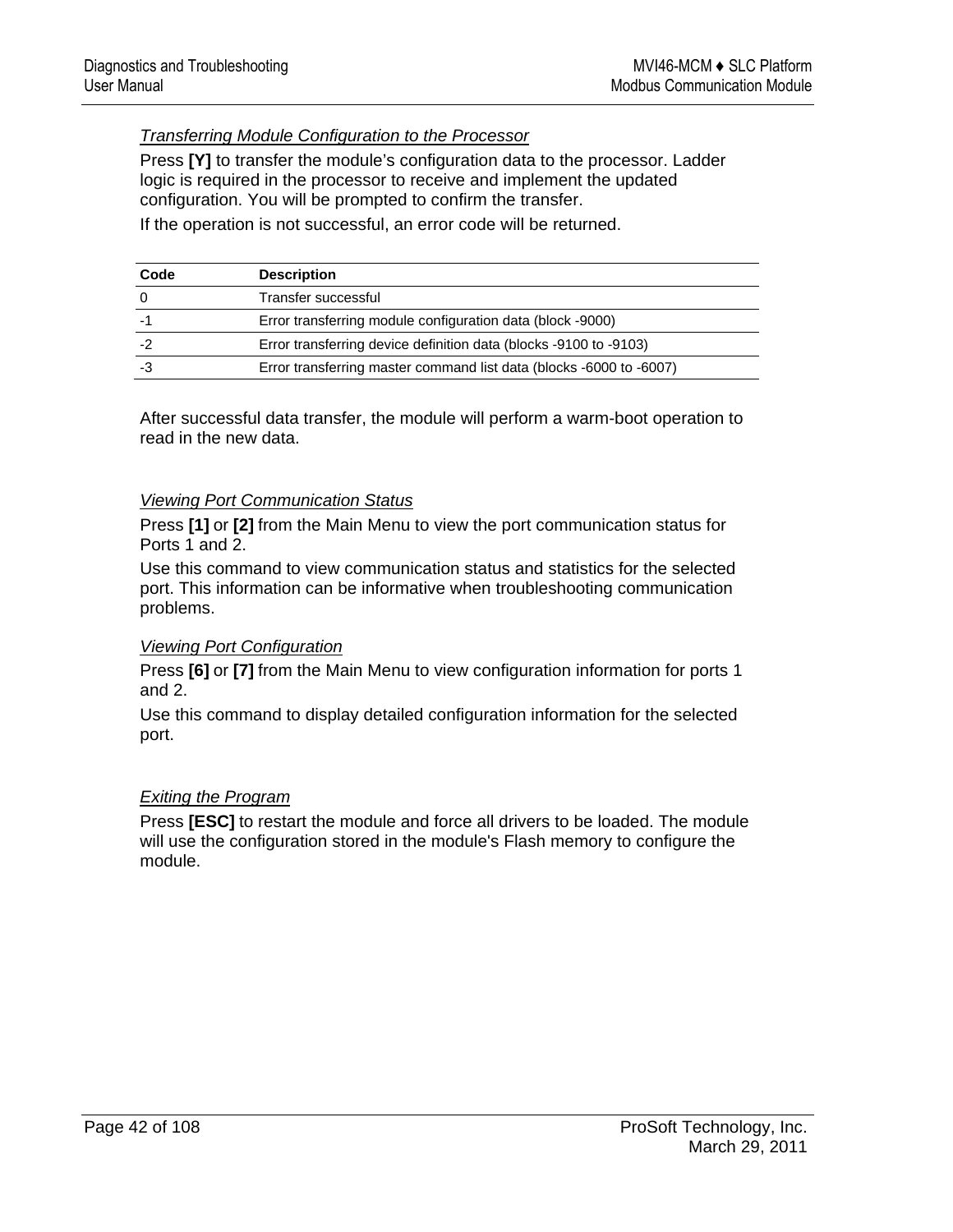# *4.2.3 Data Analyzer*

The data analyzer mode allows you to view all bytes of data transferred on each port. Both the transmitted and received data bytes are displayed. Use of this feature is limited without a thorough understanding of the protocol.

**Note:** The Port selection commands on the Data Analyzer menu differs very slightly in different modules, but the functionality is basically the same. Use the illustration above as a general guide only. Refer to the actual data analyzer menu on your module for the specific port commands to use.

**Important:** When in analyzer mode, program execution will slow down. Only use this tool during a troubleshooting session. Before disconnecting from the Config/Debug port, please press **[S]** to stop the data analyzer, and then press **[M]** to return to the main menu. This action will allow the module to resume its normal high speed operating mode.

# *Analyzing Data for the first application port*

Press **[1]** to display I/O data for the first application port in the Data Analyzer. The following illustration shows an example of the Data Analyzer output.

| 00 . 200 . 200 . 200 . 200 . 200 . 200 . 200 . 200 . 200 . 200 . 200 . 200 . 200 . 200 . 200 . 200 .                                                                                            |  |
|-------------------------------------------------------------------------------------------------------------------------------------------------------------------------------------------------|--|
| <7B><03><7E><16> II <r-> II II II II II II II I681[0A][0A][68][28][03][2]][@1][07]<br/>08310881011110271084109P10161_TT_CR+5C105C5A5C833C5D3C163_TT_CR-3_TT_168101110111</r->                   |  |
| 0681083083111E1681168510831083164310831083106317F1_17_02410181087108410811611                                                                                                                   |  |
| E16] [TT_{R+}{1B}{?B}{83}{?E}{16}_TT_{R-}_TT_TT_[68][86][86][68][83][83][23][91]<br>[00][03][00][11][27][04][82][16]_TT_(R+)(10)(58)(03)(5E)(16)_TT_(R-)_TT                                     |  |
| _IT__[18][89][83][0C][16](R+)_TT_(68){0A){0A){68}(F3){B3}{2D}(01){06}{03}{03}{08}}                                                                                                              |  |
| E22) {R0} {E4} {t6} I I {R-}I E5 I II I II II II II II II II II<br>$T$ $T$ $T$ $T$ $T$                                                                                                          |  |
| (R*)(10)(5B)(03)(5E)(16)_TT_(R=)_TT_(68 ][00 ][00][68][08][08][03]<br>0201081108710831008101030271080107030163_TT_ <r+>&lt;18&gt;&lt;7B&gt;&lt;83&gt;&lt;7E&gt;&lt;16&gt;_TT_<r+>_TT_</r+></r+> |  |
| 01011091103110011161{R+}_TT_<68>{00>{00}%68>{D3}{D3}{2D}{D1}{D6}%03}{03}{02}}{00}{10}{10}{27}                                                                                                   |  |
|                                                                                                                                                                                                 |  |

# *Analyzing Data for the second application port*

Press **[2]** to display I/O data for the second application port in the Data Analyzer.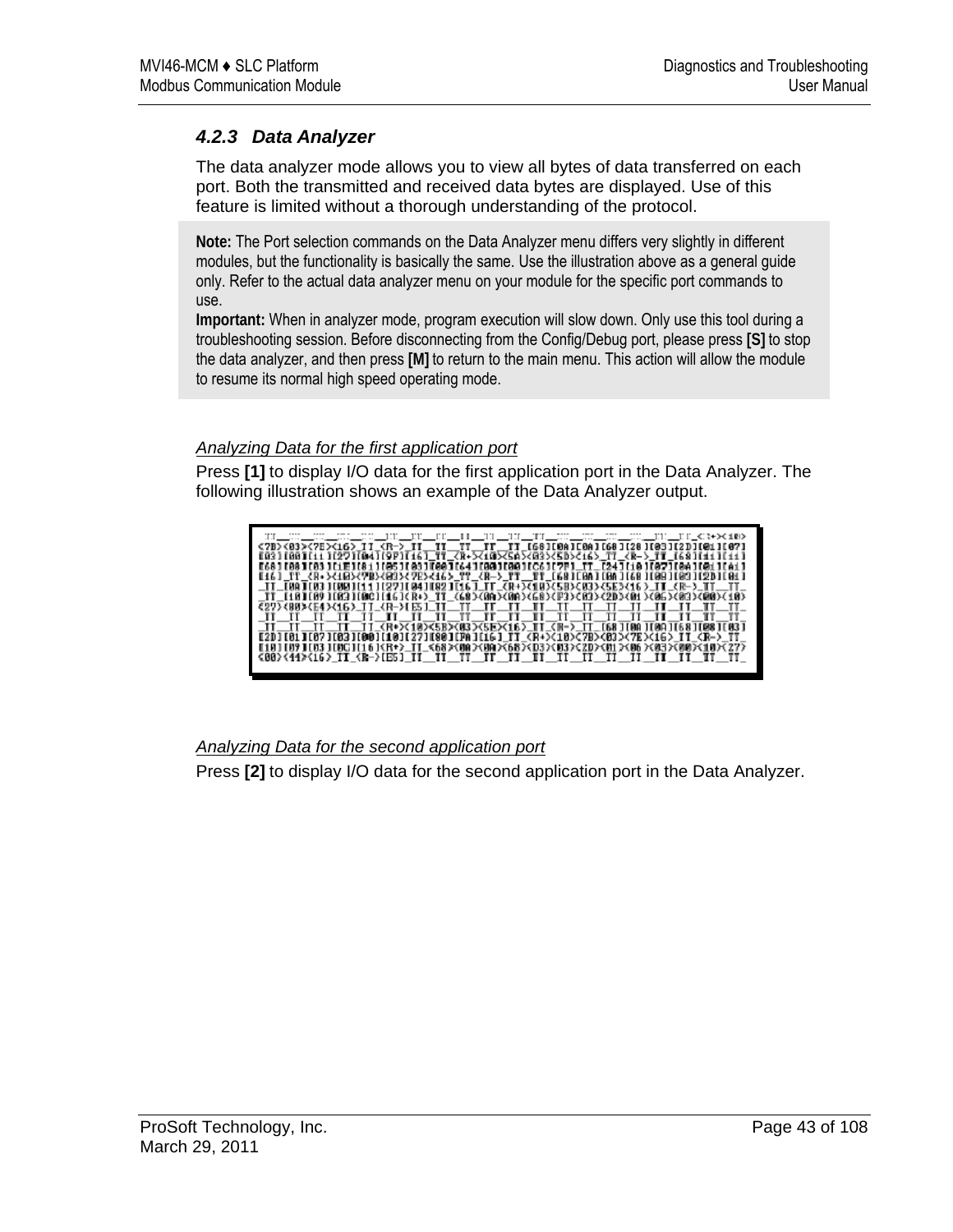# *Displaying Timing Marks in the Data Analyzer*

You can display timing marks for a variety of intervals in the data analyzer screen. These timing marks can help you determine communication-timing characteristics.

| Key   | <b>Interval</b>        |
|-------|------------------------|
| $[5]$ | 1 milliseconds ticks   |
| [6]   | 5 milliseconds ticks   |
| $[7]$ | 10 milliseconds ticks  |
| [8]   | 50 milliseconds ticks  |
| [9]   | 100 milliseconds ticks |
| [0]   | Turn off timing marks  |

# *Removing Timing Marks in the Data Analyzer*

Press **[0]** to turn off timing marks in the Data Analyzer screen.

# *Viewing Data in Hexadecimal Format*

Press **[H]** from the *Database View* menu to display the data on the current page in hexadecimal format.

# *Viewing Data in ASCII (Text) Format*

Press **[A]** from the *Database View* menu to display the data on the current page in ASCII format. This is useful for regions of the database that contain ASCII data.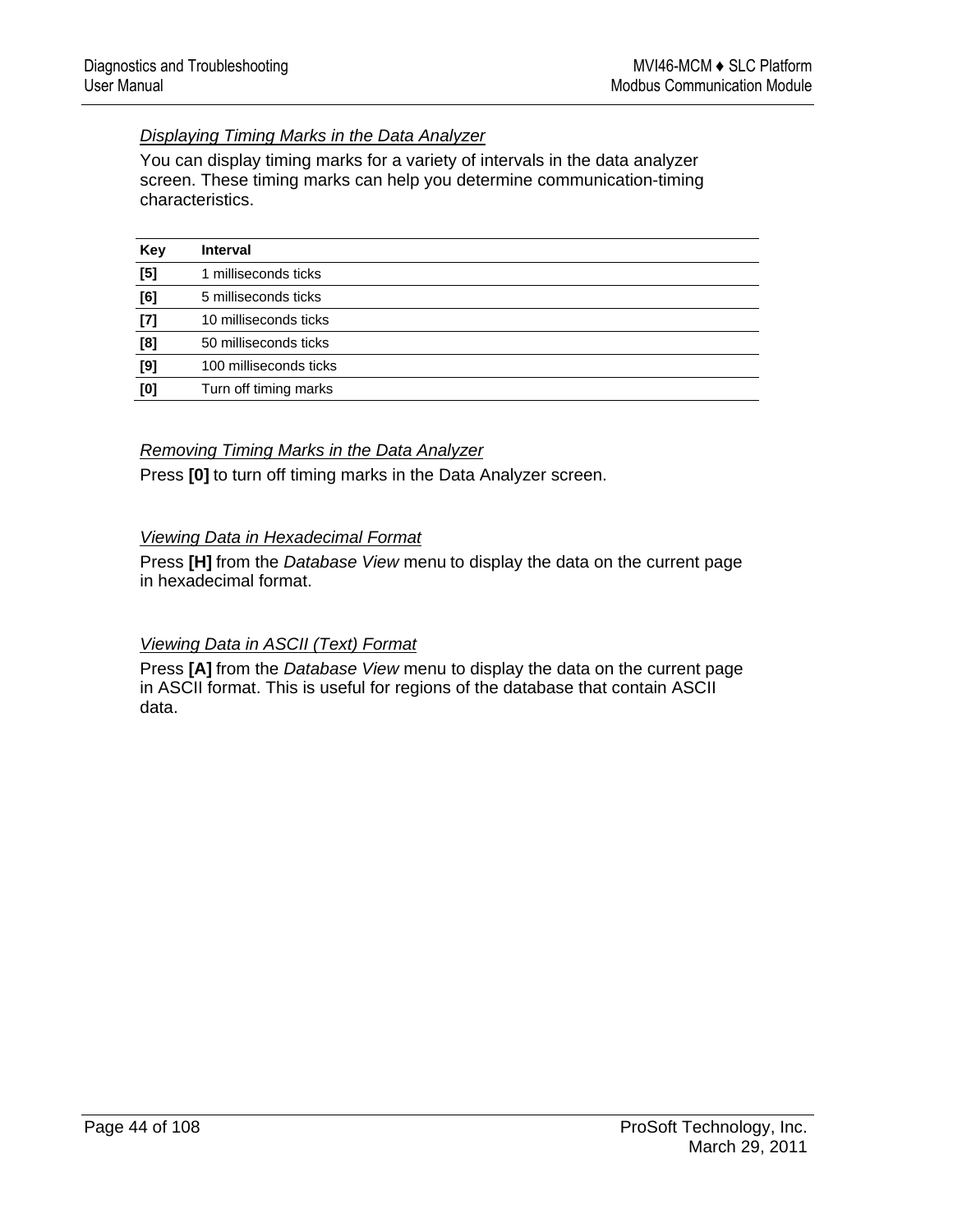### *Starting the Data Analyzer*

Press **[B]** to start the data analyzer. After the key is pressed, all data transmitted and received on the currently selected port will be displayed. The following illustration shows an example.

| <83><88><88><88><86><88+>>>>>>>>>>>>+R-> TT [81][83][14][88][88][88][88][88][88][88][88]                                                      |
|-----------------------------------------------------------------------------------------------------------------------------------------------|
|                                                                                                                                               |
|                                                                                                                                               |
| [00][00][00][00][00] TT [00][00][00][00][00][A3][67] TT <r+>&lt;01&gt;&lt;03&gt;&lt;00&gt;&lt;00&gt;&lt;00&gt;</r+>                           |
|                                                                                                                                               |
| <8A> <c5><cd><r-> TT [81][83][14][88][88][88][88][88] TT [88][88][88][88][88][88]</r-></cd></c5>                                              |
|                                                                                                                                               |
| <cd><r-> TT [81][83][14][88][38][88][88][88][88][88] TT [88][88][88][88][88][88][88]</r-></cd>                                                |
| [00][00][00][00][00][00][00][00][A3][67]_TT_ <r+>&lt;01&gt;&lt;03&gt;&lt;00&gt;&lt;00&gt;&lt;00&gt;&lt;00&gt;<c5><cd><r-></r-></cd></c5></r+> |
|                                                                                                                                               |
| [00][00][00][00][00][00][A3][67]_TT_ <r+>&lt;01&gt;&lt;03&gt;&lt;00&gt;&lt;00&gt;&lt;00&gt;&lt;06+<c5><cd><r->_TT_[01]</r-></cd></c5></r+>    |
|                                                                                                                                               |
| [00][00][00][A3][67] TT <r+>&lt;01&gt;&lt;03&gt;&lt;00&gt;&lt;00&gt;&lt;00&gt;&lt;0A&gt;<c5><cd><r-> TT [01][03][14]</r-></cd></c5></r+>      |
|                                                                                                                                               |
| [00][A3][67] TT <r+>&lt;01&gt;&lt;03&gt;&lt;00&gt;&lt;00&gt;&lt;00&gt;&lt;0A&gt;<c5><cd><r-> TT [01][03][14][00][00]</r-></cd></c5></r+>      |
|                                                                                                                                               |
|                                                                                                                                               |
| [67] TT <r+>&lt;01&gt;&lt;03&gt;&lt;00&gt;&lt;00&gt;&lt;00&gt;&lt;0A&gt;<c5><cd><r-> TT [01][03][14][00][00][00][00]</r-></cd></c5></r+>      |
|                                                                                                                                               |

The Data Analyzer displays the following special characters:

| <b>Character</b> | <b>Definition</b>                                                                                                 |
|------------------|-------------------------------------------------------------------------------------------------------------------|
|                  | Data enclosed in these characters represent data received on the port.                                            |
| $\leq$           | Data enclosed in these characters represent data transmitted on the port.                                         |
| $<$ R+ $>$       | These characters are inserted when the RTS line is driven high on the port.                                       |
| $R$ ->           | These characters are inserted when the RTS line is dropped low on the port.                                       |
| $<$ CS>          | These characters are displayed when the CTS line is recognized high.                                              |
| TT               | These characters are displayed when the timing mark interval has been reached.<br>This parameter is user defined. |

# *Stopping the Data Analyzer*

Press **[S]** to stop the data analyzer. Use this option to freeze the display so the data can be analyzed. To restart the analyzer, press **[B].**

**Important:** When in analyzer mode, program execution will slow down. Only use this tool during a troubleshooting session. Before disconnecting from the Config/Debug port, please press **[S]** to stop the data analyzer, and then press **[M]** to return to the main menu. This action will allow the module to resume its normal high speed operating mode.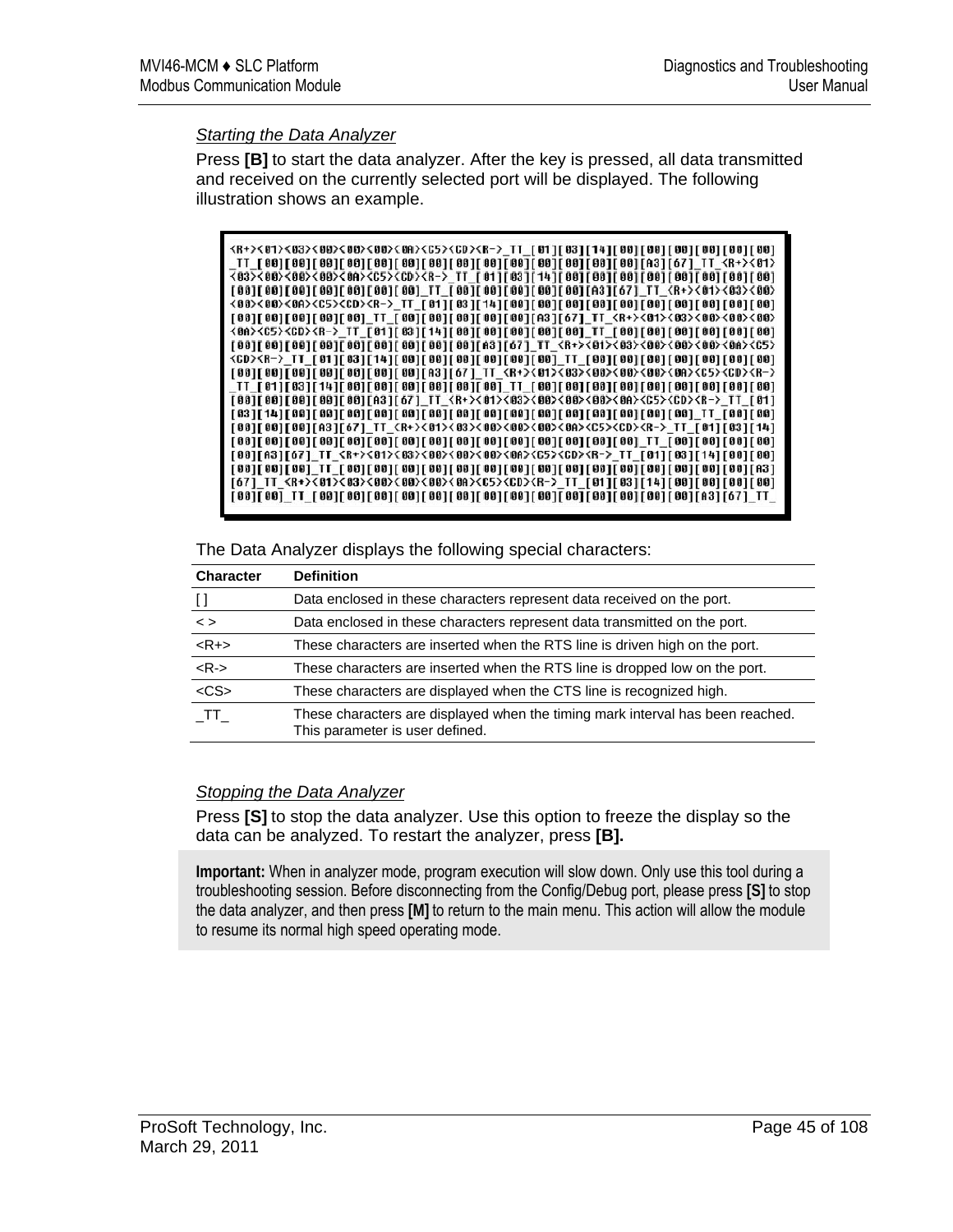### *Data Analyzer Tips*

From the main menu, press **[A]** for the "Data Analyzer". You should see the following text appear on the screen:

Data Analyzer Mode Selected

After the "Data Analyzer" mode has been selected, press **[?]** to view the Data Analyzer menu. You will see the following menu:

| DATA ANALYZER VIEW MENU       |
|-------------------------------|
| ?=Display Menu                |
| 1=Select Port 1               |
| 2=Select Port 2               |
| 5=1 mSec Ticks                |
| 6=5 mSec Ticks                |
| 7=10 mSec Ticks               |
| 8=50 mSec Ticks               |
| 9=100 mSec Ticks              |
| 0=No mSec Ticks               |
| H=Hex Format                  |
| A=ASCII Format                |
| B=Start                       |
| S=Stop                        |
| M=Main Menu                   |
|                               |
| Port = 1, Format=HEX, Tick=10 |

From this menu, you can select the "Port", the "format", and the "ticks" that you can display the data in.

For most applications, HEX is the best format to view the data, and this does include ASCII based messages (because some characters will not display on HyperTerminal and by capturing the data in HEX, we can figure out what the corresponding ASCII characters are supposed to be).

The Tick value is a timing mark. The module will print a \_TT for every xx milliseconds of no data on the line. Usually 10milliseconds is the best value to start with.

After you have selected the Port, Format, and Tick, we are now ready to start a capture of this data. The easiest way to do so is to go up to the top of you HyperTerminal window, and do a **TRANSFER / CAPTURE TEXT** as shown below:

| Transfer Help |                    |
|---------------|--------------------|
| Send File     |                    |
| Receive File  |                    |
|               | Capture Text       |
|               | Send Text File     |
|               | Capture to Printer |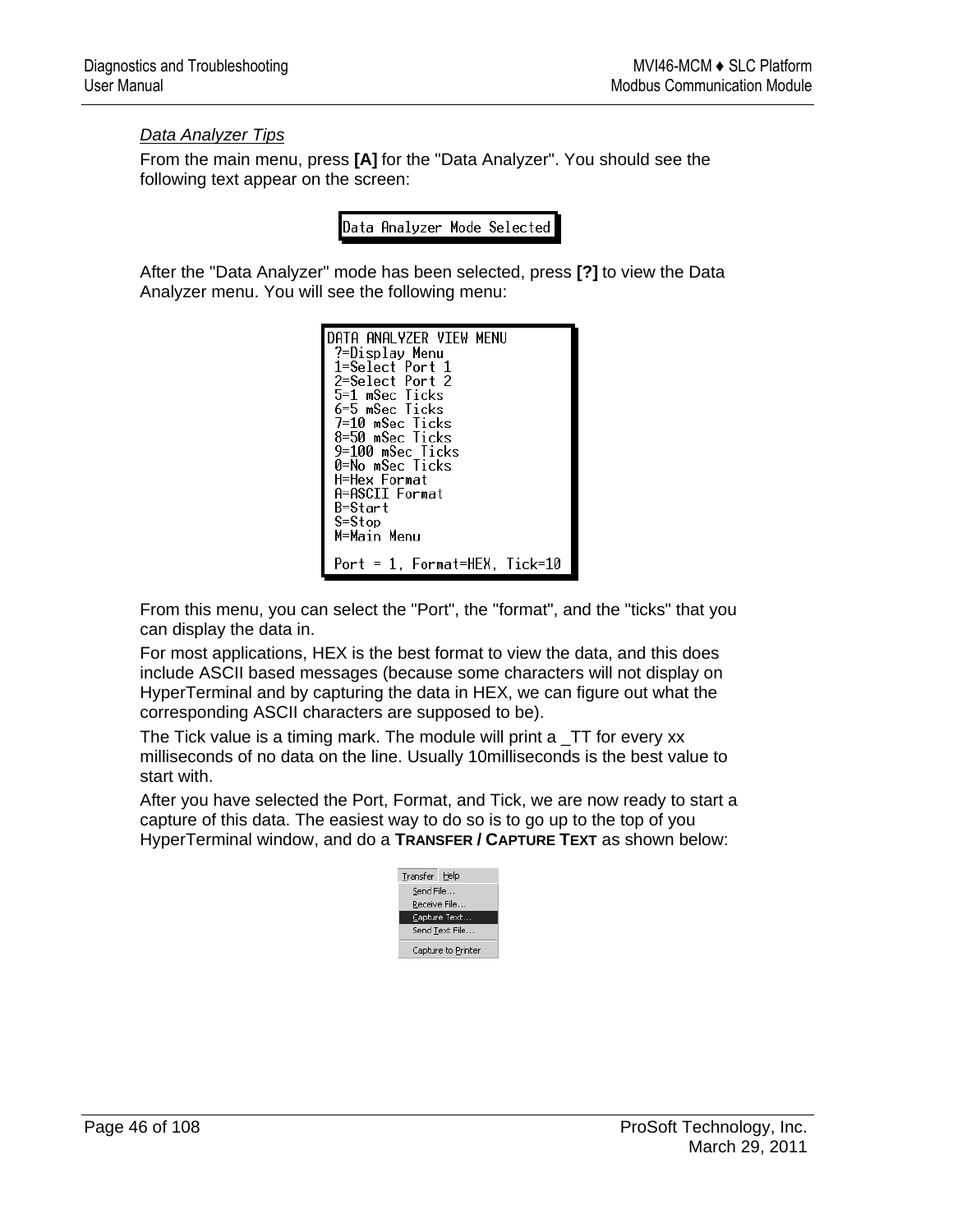After selecting the above option, the following window will appear:

| <b>Capture Text</b> |                |       | 2       |
|---------------------|----------------|-------|---------|
| Folder:             | C:\ProSoft.txt |       |         |
| File:               | C:\ProSoft.txt |       | Browse. |
|                     |                | Start | Cancel  |

Next name the file, and select a directory to store the file in. In this example, we are creating a file ProSoft.txt and storing this file on our root C: drive. After you have done this, press the  $\frac{1}{\sqrt{2}}$  button.

Now you have everything that shows up on the HyperTerminal screen being logged to a file called ProSoft.txt. This is the file that you will then be able to email to ProSoft Technical Support to assist with issues on the communications network.

To begin the display of the communications data, you will then want to press **[B]** to tell the module to start printing the communications traffic out on the debug port of the module. After you have pressed **[B],** you should see something like the following:

| [03][00][04][00][05][00][06][00][07][00][08][00][09][FB][B7] TT TT <r+>&lt;01&gt;&lt;02&gt;<br/>&lt;00&gt;&lt;00&gt;&lt;00&gt;&lt;00&gt;&lt;0A&gt;<f8>&lt;0D&gt;<r-> TT TT TT [01][02][02][00][00][B9][B8] TT TT <r+></r+></r-></f8></r+> |
|-------------------------------------------------------------------------------------------------------------------------------------------------------------------------------------------------------------------------------------------|
|                                                                                                                                                                                                                                           |
|                                                                                                                                                                                                                                           |
|                                                                                                                                                                                                                                           |
| <01><03><08>><08><08><00><08> <ccd><ccd><r->_TT__TT_[01][03][14][00][00][00][01][00]_TT__TT_<r+<br> CO11[00][03][00][04][00][05][00][06][00][07][00][08][00][09][CD][51]_TT__TT__R+&gt;</r+<br></r-></ccd></ccd>                          |
| <01><01><00><00><00><00>>>>>><00><3C><72> <r-> TT TT [01][01][14][00][00][01][00][02] TT</r->                                                                                                                                             |
| $(0.001103110011041100110511001106110011007)$ $(0.001100110011001100116711521)$ tt $(0.001100110011001167)$                                                                                                                               |
| <01><04><00><00><00><00><00><00>>>>>>>+F TT TT [01][04][14][00][00][00][01][00] TT                                                                                                                                                        |
| \[02][00][03][00][04][00][05][00][06][00][07][00][08][08][00][07][FB][B7]_TT__TT_ <r+></r+>                                                                                                                                               |
| <01><02><00><00><00><00><00> <f8>&lt;0D&gt;<r-> TT__TT__TT__Q11[02][02][00][00][B9][B8]_TT</r-></f8>                                                                                                                                      |
|                                                                                                                                                                                                                                           |
| _TT_ <r+>&lt;01&gt;&lt;03&gt;&lt;00&gt;&lt;00&gt;&lt;00&gt;&lt;0A&gt;<cd><cd><r->_TT_TT_[01][03][14][00][00][00][01][01]<br/>[00]_TT_[02][00][03][00][04][00][05][00][06][00][07][00][08][09][09][CD][51]_TT_</r-></cd></cd></r+>         |
| TT <r+>&lt;01&gt;&lt;01&gt;&lt;00&gt;&lt;00&gt;&lt;00&gt;&lt;00&gt;&lt;40&gt;&lt;3C&gt;&lt;72&gt;<r-> TT TT TT [01][01][14][00][00][01]</r-></r+>                                                                                         |
| [[00][02]_TT_[00][03][00][04][00][05][00][06][00][07][00][08][08][00][09][00][B7][52]                                                                                                                                                     |
| TT <r+>&lt;01&gt;&lt;04&gt;&lt;00&gt;&lt;00&gt;&lt;00&gt;&lt;00&gt;&lt;0A&gt;&lt;70&gt;&lt;0D&gt;<r-> TT TT [01][04][14][00][00][00]</r-></r+>                                                                                            |
| [01][00] TT [02][00][03][00][04][00][05][00][06][06][07][00][03][09][09][FB][B7]                                                                                                                                                          |
| TT <r+>&lt;01&gt;&lt;02&gt;&lt;00&gt;&lt;00&gt;&lt;00&gt;&lt;00&gt;&lt;0A&gt;<f8>&lt;0D&gt;<r-> TT TT [01][02][02][00][00][B9]</r-></f8></r+>                                                                                             |
| [B8] TT _TT <r+>&lt;01&gt;&lt;03&gt;&lt;00&gt;&lt;00&gt;&lt;00&gt;&lt;00&gt;<c5><cd><r->_TT _TT [01][03][14][00][00]</r-></cd></c5></r+>                                                                                                  |
| [00][01][00] TT [02][00][03][00][04][00][05][00][06][00][07][00][08][00][09][CD]                                                                                                                                                          |
| [51] TT _TT <r+>&lt;01&gt;&lt;01&gt;&lt;00&gt;&lt;00&gt;&lt;00&gt;<a0>&lt;3C&gt;&lt;72&gt;<r->_TT _TT _TT [01][01][14][00]</r-></a0></r+>                                                                                                 |
| [001[011[001[02] TT [001[03][001[04][001[05][001[06][001[071[001[03][001[091[00]                                                                                                                                                          |
| [B7][52] TT _TT <r+>&lt;01&gt;&lt;04&gt;&lt;00&gt;&lt;00&gt;&lt;00&gt;&lt;00&gt;&lt;70&gt;&lt;70&gt;<r->_TT _TT [01][04][14][00]</r-></r+>                                                                                                |
| [00][00][01][00] TT [02][00][03][00][04][00][05][00][06][00][07][00][08][00][09]                                                                                                                                                          |
| [[FB][B7] TT _TT <r+>&lt;01&gt;&lt;02&gt;&lt;00&gt;&lt;00&gt;&lt;00&gt;&lt;00&gt;&lt;68&gt;&lt;0D&gt;<r->_TT _TT _TT [01][02][02]</r-></r+>                                                                                               |
| [00][00][B9][B8] TT _TT <r+>&lt;01&gt;&lt;03&gt;&lt;00&gt;&lt;00&gt;&lt;00&gt;&lt;0A&gt;<c5><cd><r->_TT _TT _</r-></cd></c5></r+>                                                                                                         |
|                                                                                                                                                                                                                                           |

The  $<$ R+ $>$  means that the module is transitioning the communications line to a transmit state.

All characters shown in <> brackets are characters being sent out by the module.

The <R-> shows when the module is done transmitting data, and is now ready to receive information back.

And finally, all characters shown in the [ ] brackets is information being received from another device by the module.

After taking a minute or two of traffic capture, you will now want to stop the "Data Analyzer". To do so, press the [S] key, and you will then see the scrolling of the data stop.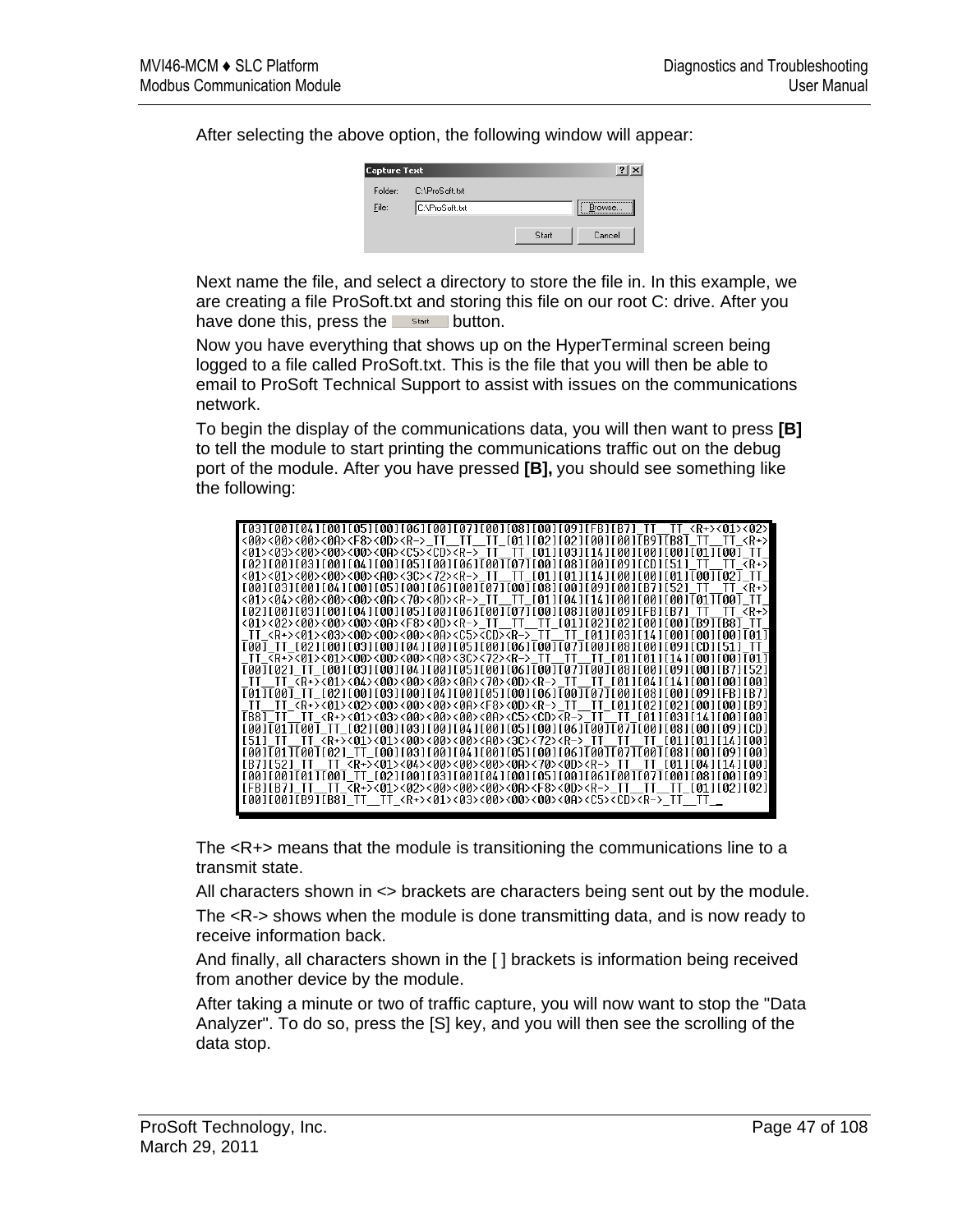When you have captured the data you want to save, open the Transfer menu and choose Capture Text. On the secondary menu, choose Stop.



You have now captured, and saved the file to your PC. This file can now be used in analyzing the communications traffic on the line, and assist in determining communication errors.

*Returning to the Main Menu*

Press **[M]** to return to the *Main* menu.

# *4.2.4 Database View Menu*

Press **[D]** from the *Main* menu to open the *Database View* menu. Use this menu command to view the current contents of the module database. Press **[?]** to view a list of commands available on this menu.

> DB Menu Selected DATABASE VIEW MENU ?=Display Menu<br>0-9=Display 0-9000 S=Show Again<br>-=Back 5 Pages P=Previous Page +=Skip 5 Pages H=Hexadecimal Display F=Float Display<br>A=ASCII Display M=Main Menu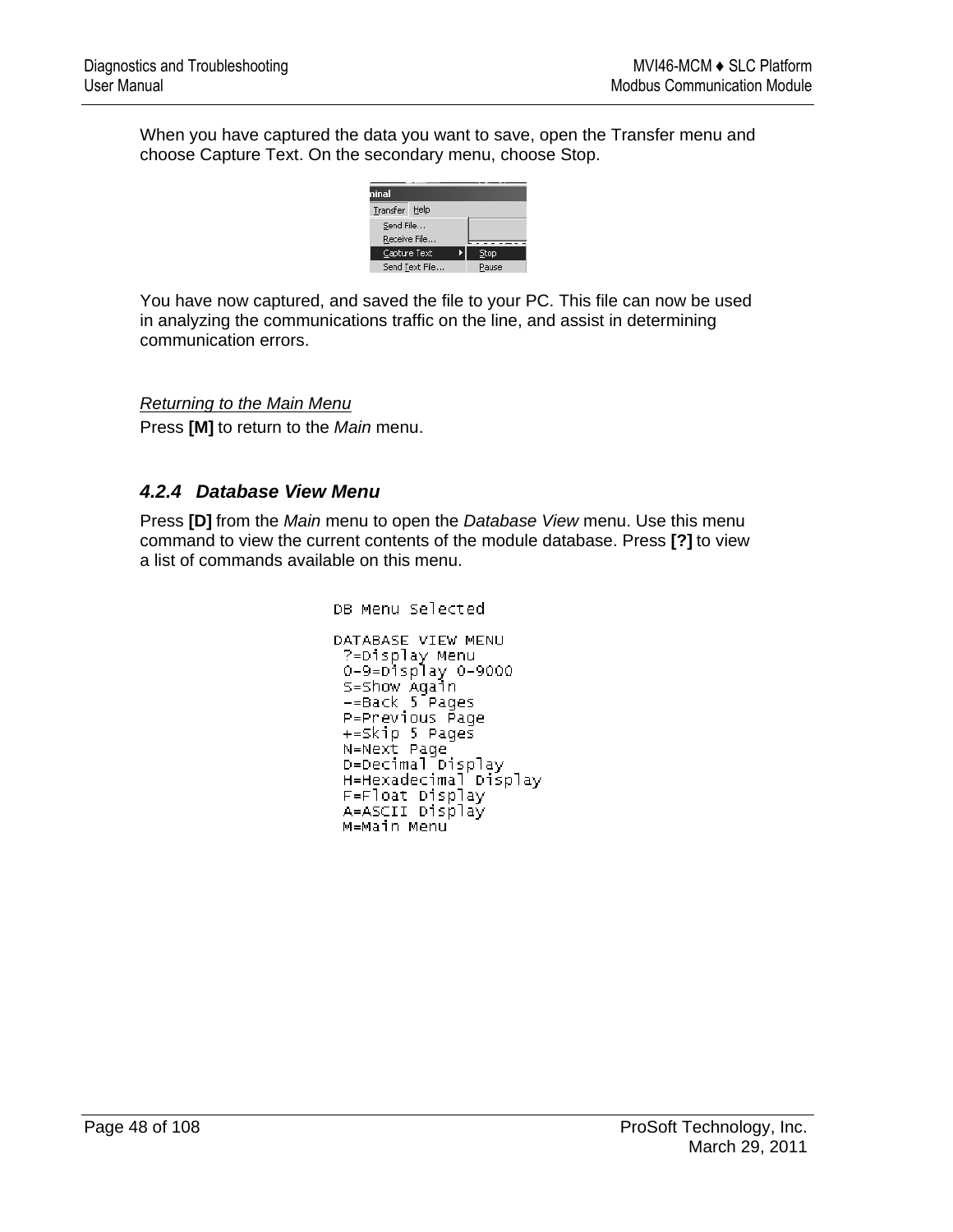# *Viewing Register Pages*

To view sets of register pages, use the keys described below:

| <b>Command</b> | <b>Description</b>             |
|----------------|--------------------------------|
| [0]            | Display registers 0 to 99      |
| [1]            | Display registers 1000 to 1099 |
| [2]            | Display registers 2000 to 2099 |

And so on. The total number of register pages available to view depends on your module's configuration.

# *Displaying the Current Page of Registers Again*

Press **[S]** from the *Database View* menu to show the current page of registers again.

| Й<br>И<br>Й | DATABASE<br>100 | DISPLAY<br>101<br>12 | <b>0 TO 99</b><br>102<br>13 | 14 | <b>(DECIMAL)</b><br>15 |  |  |  |
|-------------|-----------------|----------------------|-----------------------------|----|------------------------|--|--|--|
|             |                 |                      |                             |    |                        |  |  |  |

This screen displays the current page of 100 registers in the database.

# *Moving Back Through 5 Pages of Registers*

Press **[-]** from the *Database View* menu to skip five pages back in the database to see the 100 registers of data starting 500 registers before the currently displayed page.

# *Moving Forward (Skipping) Through 5 Pages of Registers*

Press **[+]** from the *Database View* menu to skip five pages ahead in the database to see the 100 registers of data starting 500 registers after the currently displayed page.

# *Viewing the Previous Page of Registers*

Press **[P]** from the *Database View* menu to display the previous page of data.

*Viewing the Next Page of Registers*

Press **[N]** from the *Database View* menu to display the next page of data.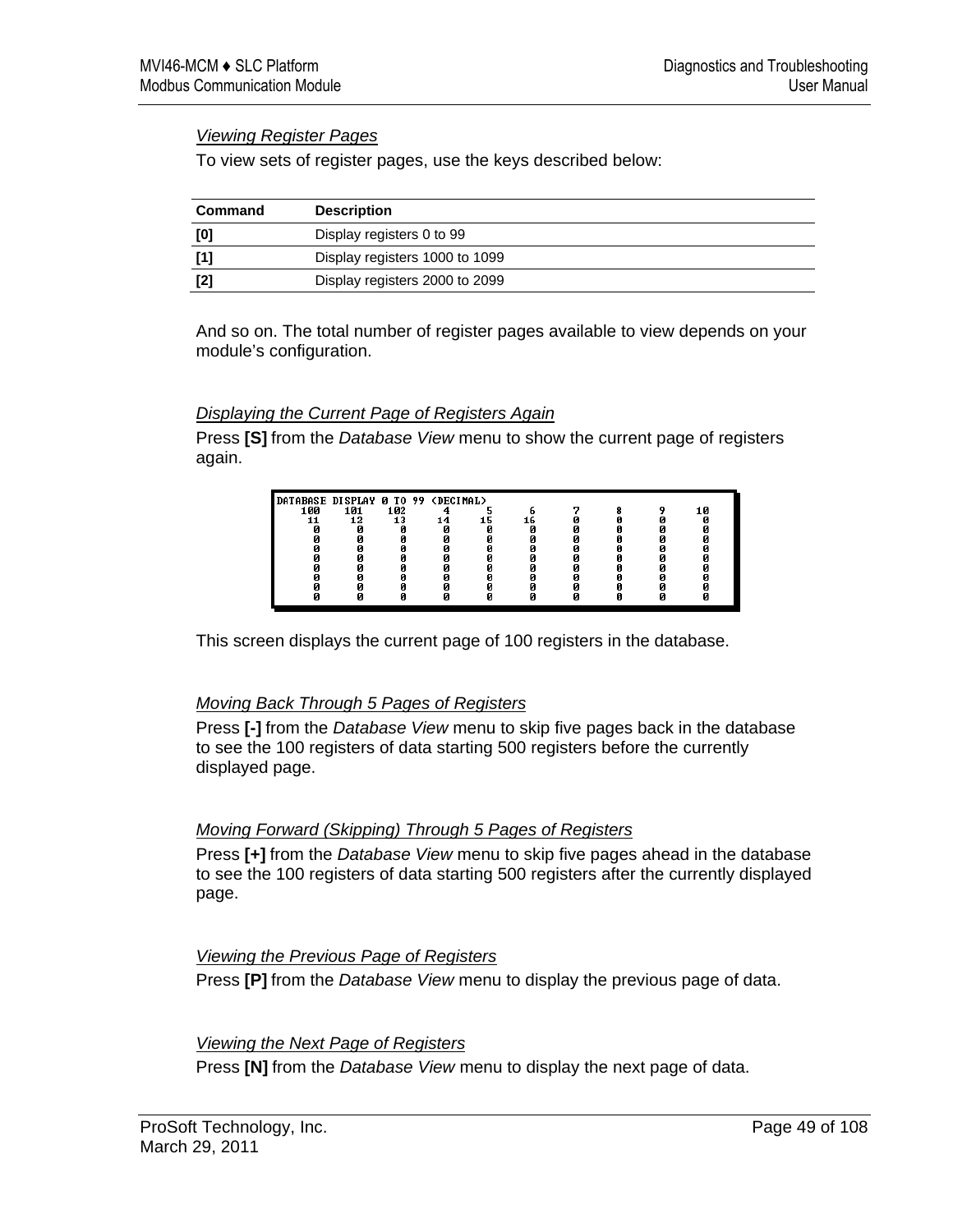### *Viewing Data in Decimal Format*

Press **[D]** from the *Database View* menu to display the data on the current page in decimal format.

#### *Viewing Data in Hexadecimal Format*

Press **[H]** from the *Database View* menu to display the data on the current page in hexadecimal format.

### *Viewing Data in Floating-Point Format*

Press **[F]** from the *Database View* menu to display the data on the current page in floating-point format. The program assumes that the values are aligned on even register boundaries. If floating-point values are not aligned as such, they are not displayed properly.

### *Viewing Data in ASCII (Text) Format*

Press **[A]** from the *Database View* menu to display the data on the current page in ASCII format. This is useful for regions of the database that contain ASCII data.

#### *Returning to the Main Menu*

Press **[M]** to return to the *Main* menu.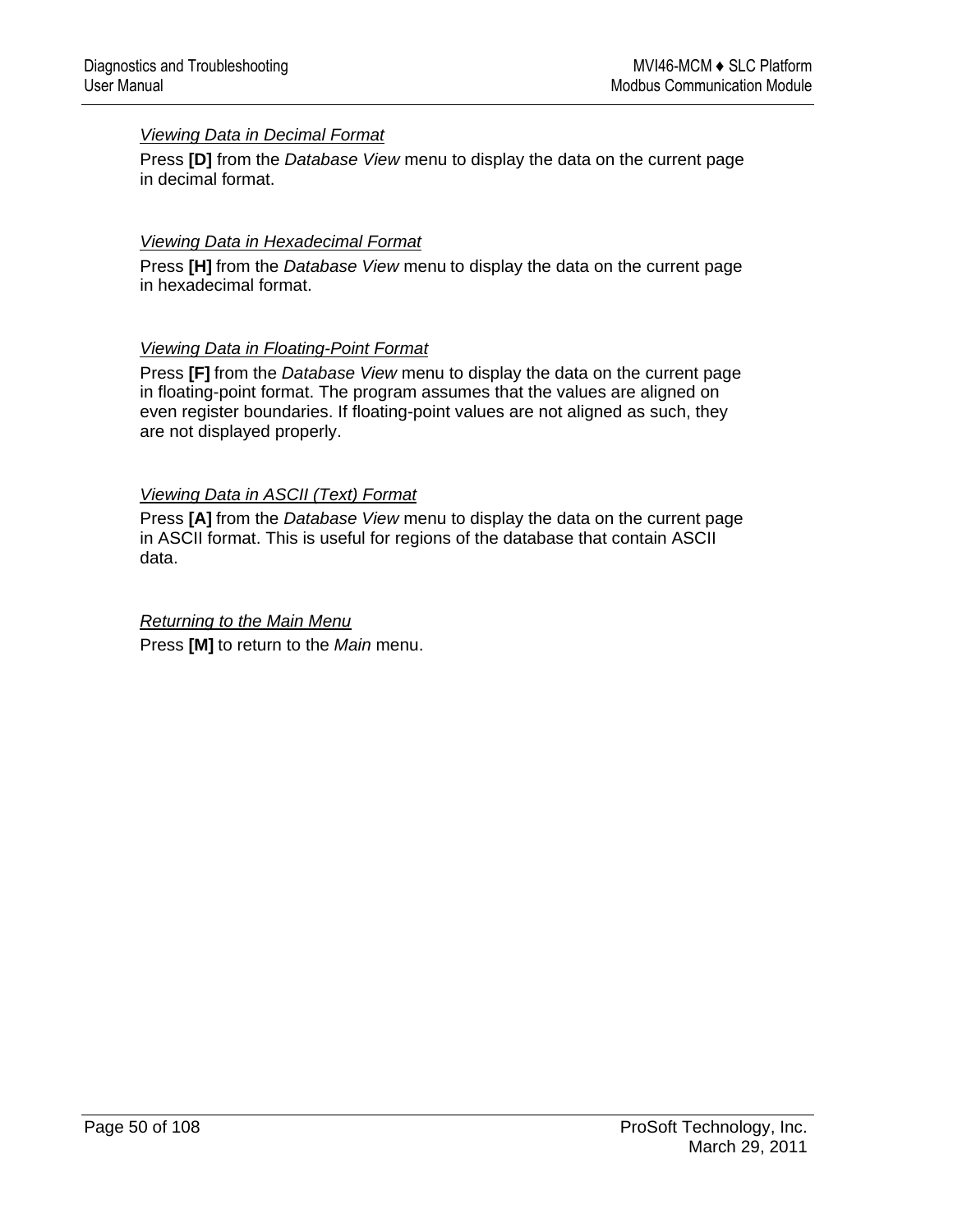# *4.2.5 Master Command Error List Menu*

Use this menu to view the command error list for the module. Press **[?]** to view a list of commands available on this menu.



# *Redisplaying the Current Page*

Press **[S]** to display the current page of data.

# *Moving Back Through 5 Pages of Commands*

Press **[-]** to display data for last 5 page commands.

*Viewing the Previous Page of Commands* Press **[P]** to display the previous page of commands.

*Moving Forward (Skipping) Through 5 Pages of Commands* Press **[+]** to display data for the next page of commands.

*Viewing the Next Page of Commands* Press **[N]** to display the next page of commands.

*Returning to the Main Menu* Press **[M]** to return to the *Main* menu.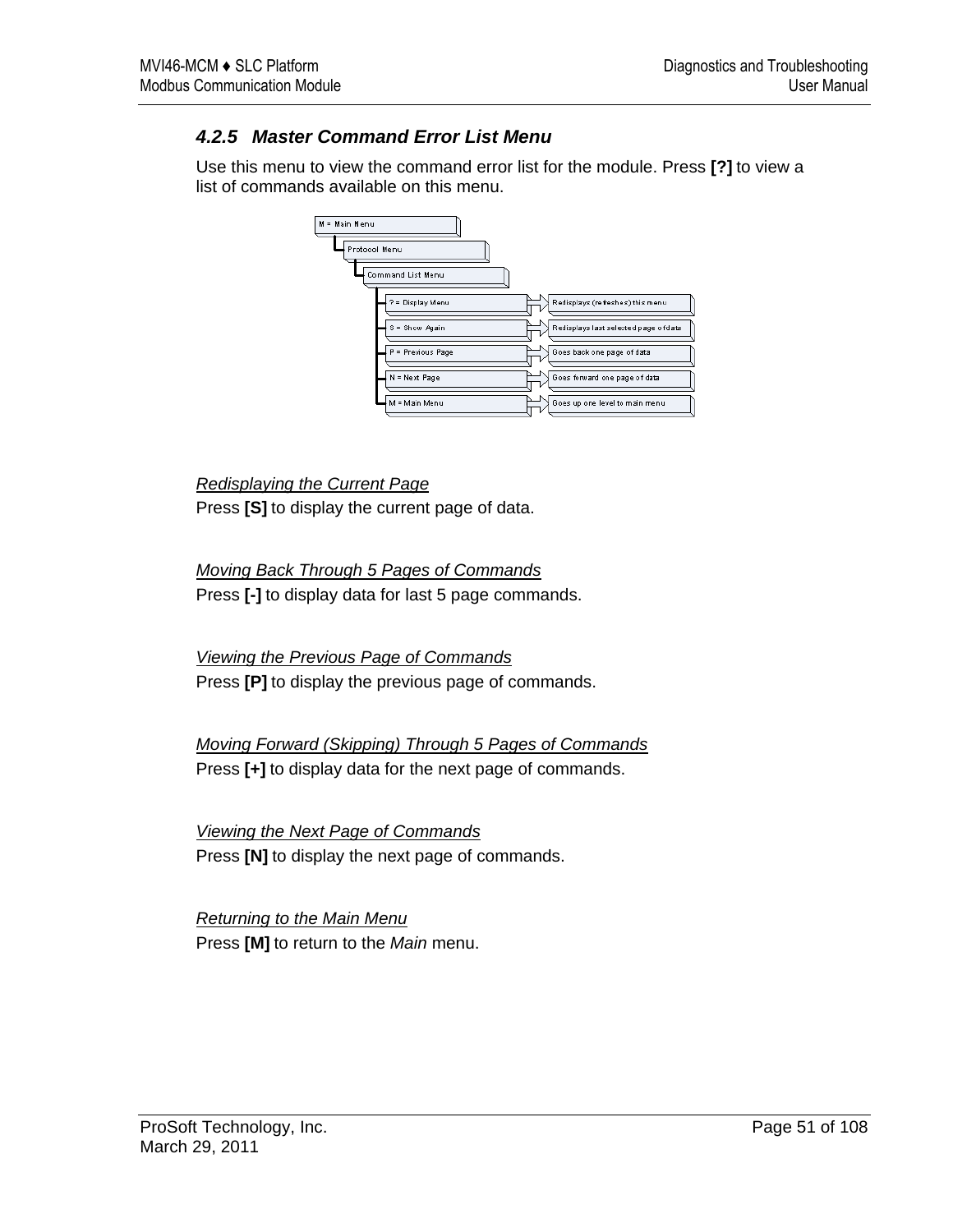# *4.2.6 Master Command List Menu*

Use this menu to view the command list for the module. Press **[?]** to view a list of commands available on this menu.



# *Redisplaying the Current Page*

Press **[S]** to display the current page of data.

# *Viewing the Previous 50 Commands*

Press **[-]** to view the previous 50 commands.

# *Viewing the Previous Page of Commands*

Press **[P]** to display the previous page of commands.

# *Viewing the Next 50 Commands*

Press **[+]** to view the next 50 commands from the master command list.

# *Viewing the Next Page of Commands*

Press **[N]** to display the next page of commands.

# *Returning to the Main Menu* Press **[M]** to return to the *Main* menu.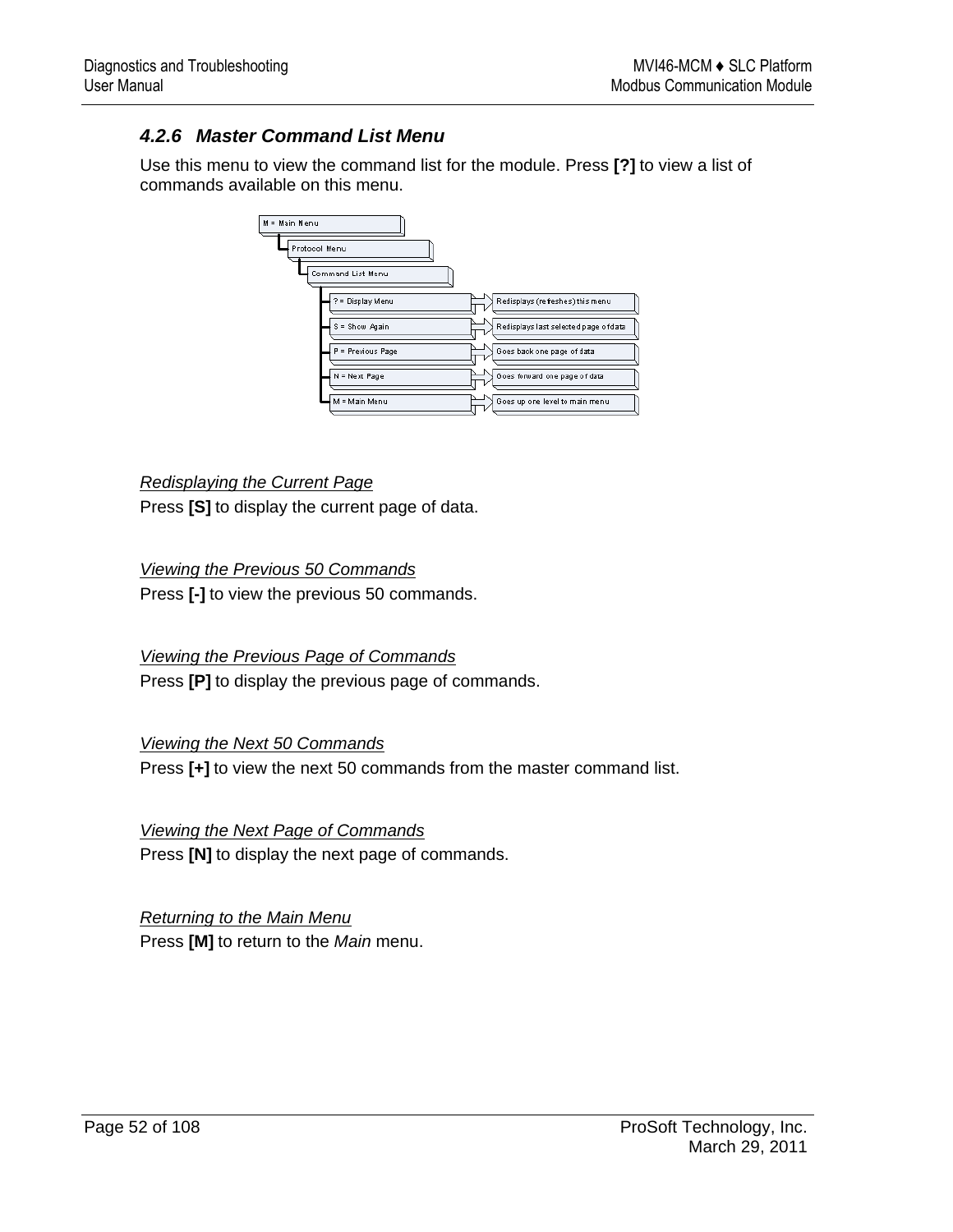# **4.3 Reading Status Data from the Module**

The MVI46-MCM module returns a 33-word Status Data block that can be used to determine the module's operating status. This data is located in the module's database at registers 7200 to 7232.

# *4.3.1 MVI46-MCM Status Data Definition*

This section contains a description of the members present in theStatus Table area of module memory

| <b>Offset</b>           | Content                         | <b>Description</b>                                                                                                                    |
|-------------------------|---------------------------------|---------------------------------------------------------------------------------------------------------------------------------------|
| 7200                    | Program Scan Count              | This value is incremented each time a complete program<br>cycle occurs in the module.                                                 |
| 7201 to 7202            | <b>Product Code</b>             | These two registers contain the product code of "MCM".                                                                                |
| 7203 to 7204            | <b>Product Version</b>          | These two registers contain the product version for the<br>current running software.                                                  |
| 7205 to 7206            | <b>Operating System</b>         | These two registers contain the month and year values for<br>the program operating system.                                            |
| 7207 to 7208 Run Number |                                 | These two registers contain the run number value for the<br>currently running software.                                               |
| 7209                    | Port 1 Command List<br>Requests | This field contains the number of requests made from this<br>port to Slave devices on the network.                                    |
| 7210                    | Port 1 Command List<br>Response | This field contains the number of Slave response messages<br>received on the port.                                                    |
| 7211                    | Port 1 Command List<br>Errors   | This field contains the number of command errors processed<br>on the port. These errors could be due to a bad response or<br>command. |
| 7212                    | Port 1 Requests                 | This field contains the total number of messages sent from<br>the port.                                                               |
| 7213                    | Port 1 Responses                | This field contains the total number of messages received on<br>the port.                                                             |
| 7214                    | Port 1 Errors Sent              | This field contains the total number of message errors sent<br>from the port.                                                         |
| 7215                    | Port 1 Errors<br>Received       | This field contains the total number of message errors<br>received on the port.                                                       |
| 7216                    | Port 2 Command List<br>Requests | This field contains the number of requests made from this<br>port to Slave devices on the network.                                    |
| 7217                    | Port 2 Command List<br>Response | This field contains the number of Slave response messages<br>received on the port.                                                    |
| 7218                    | Port 2 Command List<br>Errors   | This field contains the number of command errors processed<br>on the port. These errors could be due to a bad response or<br>command. |
| 7219                    | Port 2 Requests                 | This field contains the total number of messages sent out the<br>port.                                                                |
| 7220                    | Port 2 Responses                | This field contains the total number of messages received on<br>the port.                                                             |
| 7221                    | Port 2 Errors Sent              | This field contains the total number of message errors sent<br>out the port.                                                          |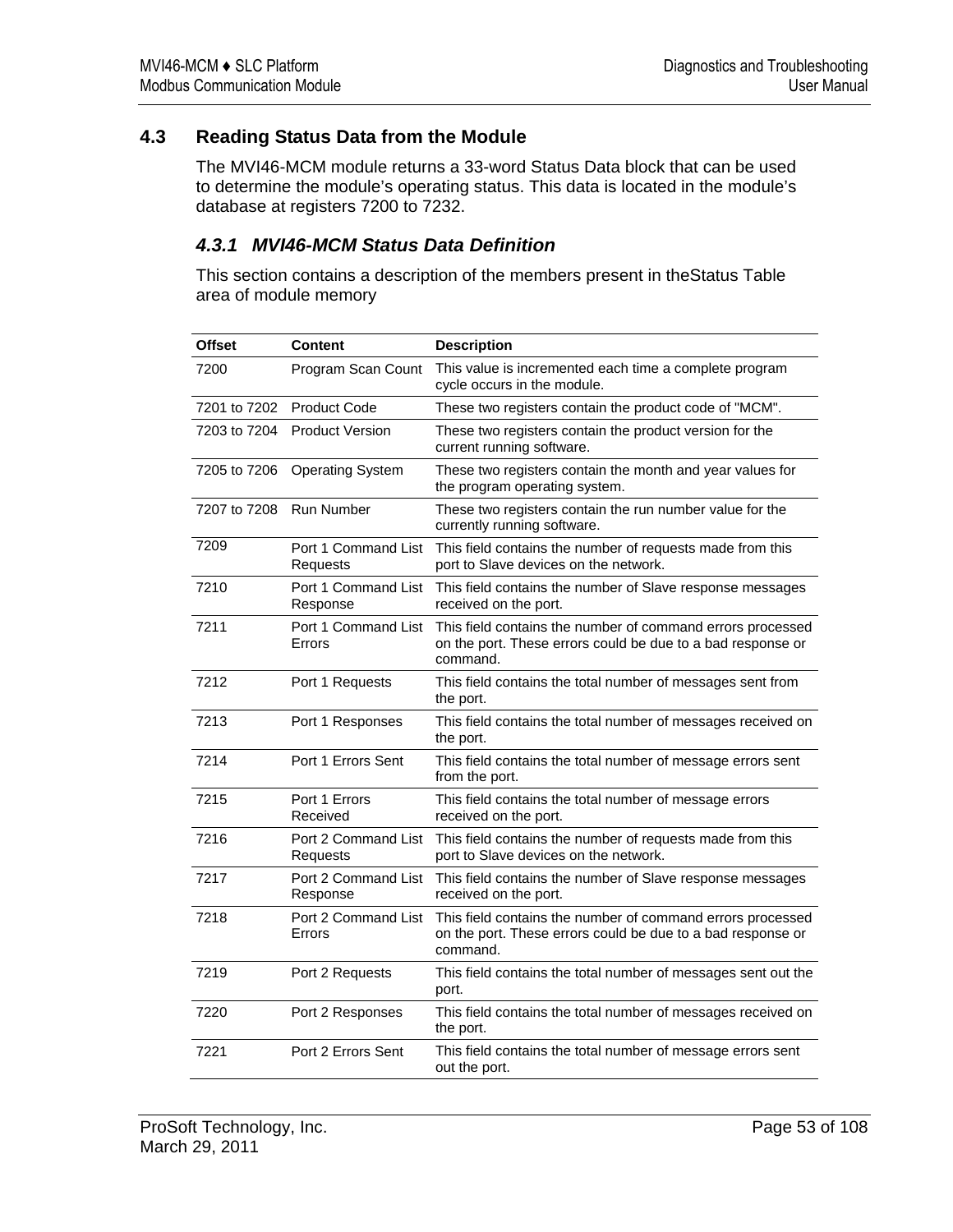| <b>Offset</b> | <b>Content</b>                             | <b>Description</b>                                                                                                                                                                                                                        |
|---------------|--------------------------------------------|-------------------------------------------------------------------------------------------------------------------------------------------------------------------------------------------------------------------------------------------|
| 7222          | Port 2 Errors<br>Received                  | This field contains the total number of message errors<br>received on the port.                                                                                                                                                           |
| 7223          | <b>Read Block Count</b>                    | This field contains the total number of read blocks<br>transferred from the module to the processor.                                                                                                                                      |
| 7224          | <b>Write Block Count</b>                   | This field contains the total number of write blocks<br>transferred from the module to the processor.                                                                                                                                     |
| 7225          | Parse Block Count                          | (Not Used)                                                                                                                                                                                                                                |
| 7226          | <b>Command Event</b><br><b>Block Count</b> | This field contains the total number of command event<br>blocks received from the processor.                                                                                                                                              |
| 7227          | <b>Command Block</b><br>Count              | This field contains the total number of command blocks<br>received from the processor.                                                                                                                                                    |
| 7228          | <b>Error Block Count</b>                   | This field contains the total number of block errors<br>recognized by the module.                                                                                                                                                         |
| 7229          | Port 1 Current Error                       | For a Master Port, this field contains the command index<br>number of the most recently executed command that failed.<br>To find what kind of error occurred, see the Command Error<br>List entry for this command index number.          |
| 7230          | Port 1 Last Error                          | For a Master Port, this field contains the command index<br>number of the previous most recently executed command<br>that failed. To find what kind of error occurred, see the<br>Command Error List entry for this command index number. |
| 7231          | Port 2 Current Error                       | For a Master Port, this field contains the command index<br>number of the most recently executed command that failed.<br>To find what kind of error occurred, see the Command Error<br>List entry for this command index number.          |
| 7232          | Port 2 Last Error                          | For a Master Port, this field contains the command index<br>number of the previous most recently executed command<br>that failed. To find what kind of error occurred, see the<br>Command Error List entry for this command index number. |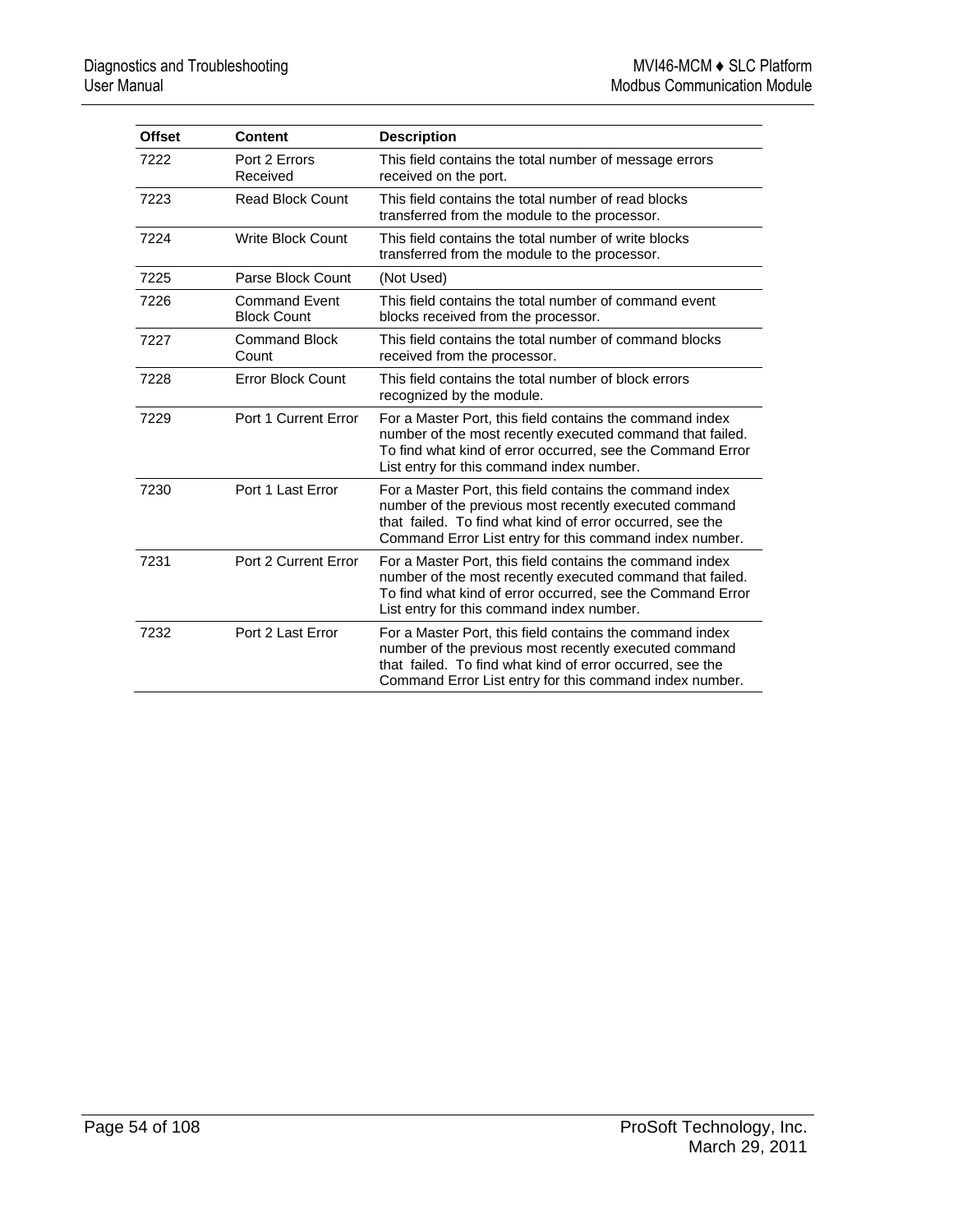# *4.3.2 Command Error Codes*

The MVI46-MCM module will return an individual error code for every configured command. The location of these error codes are determined by the valued entered for the parameter, **COMMAND ERROR POINTER.** This parameter determines where in the module's 5000-register database the error codes for each command will be placed. The amount of error codes returned into the database is determined by the **COMMAND COUNT** parameter; therefore if the maximum number of commands have been selected (100), then 100 registers will be placed into the module memory.

| Code | <b>Description</b>                  |
|------|-------------------------------------|
|      | <b>Illegal Function</b>             |
| 2    | <b>Illegal Data Address</b>         |
| 3    | Illegal Data Value                  |
| 4    | <b>Failure in Associated Device</b> |
| 5    | Acknowledge                         |
| 6    | Busy, Rejected Message              |

| <b>Standard Modbus Protocol Errors</b> |  |  |
|----------------------------------------|--|--|
|                                        |  |  |

The "Standard Modbus Protocol Errors" are error codes returned by the device itself. This means that the Slave device understood the command, but replied with an Exception Response, which indicates that the command could not be executed. These responses typically do not indicate a problem with port settings or wiring.

The most common values are Error Code 2 and Error Code 3.

Error Code 2 means that the module is trying to read an address in the device that the Slave does not recognize as a valid address. This is typically caused by the Slave device skipping some registers. If you have a Slave device that has address 40001 to 40005, and 40007 to 40010, you cannot issue a read command for addresses 40001 to 40010 (function code 3, DevAddress 0, Count 10) because address 40006 is not a valid address for this Slave.

Instead, try reading just one register, and see if the error code goes away. You can also try adjusting your DevAddress -1, as some devices have a 1 offset.

An Error Code of 3 is common on Modbus Write Commands (Function Codes 5,6,15, or 16). Typically, this is because you are trying to write to a parameter that is configured as read only in the Slave device, or the range of the data you are writing does not match the valid range for that device.

Refer to the documentation for your Slave device, or contact ProSoft Technical Support for more help with these types of error codes.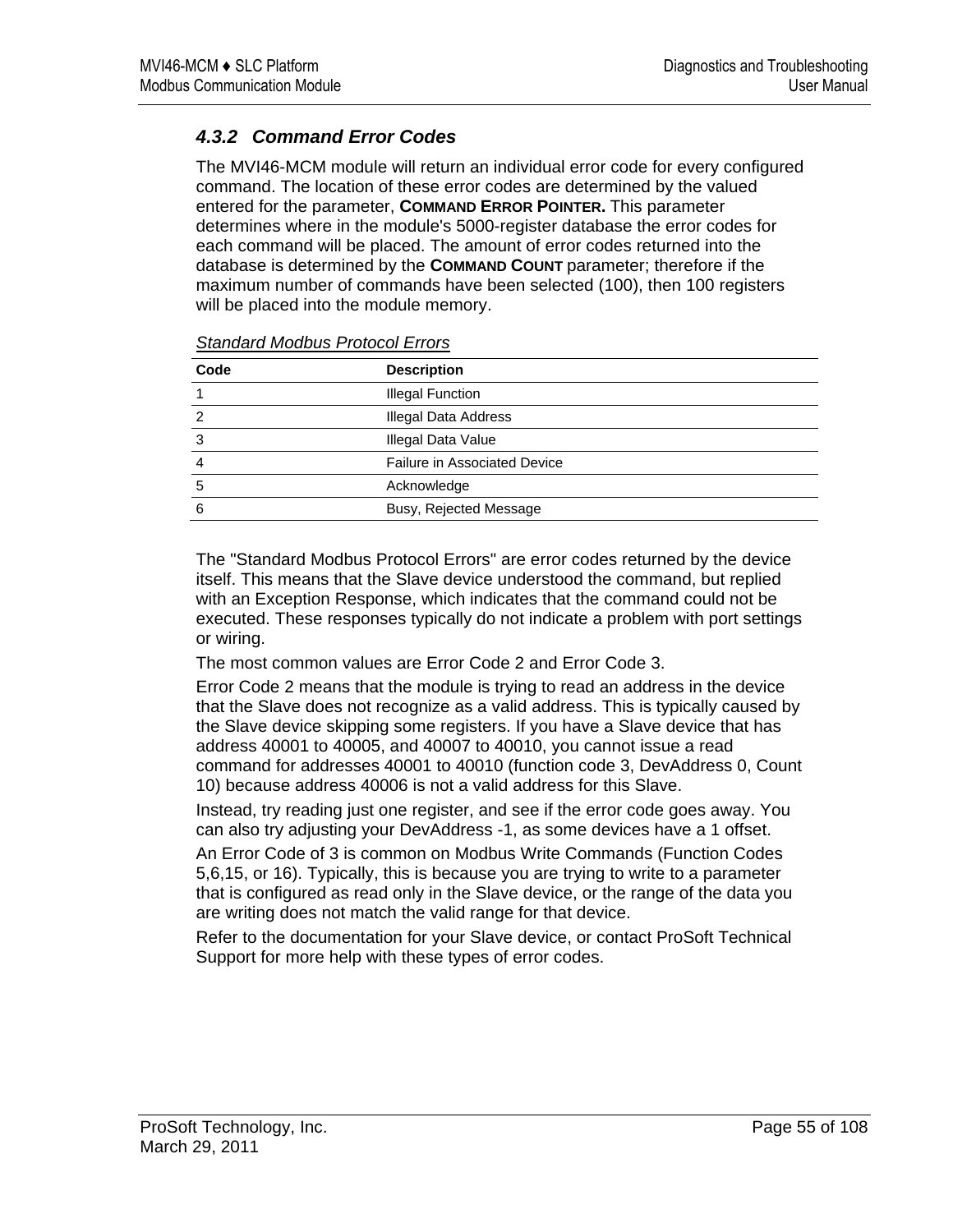| Code  | <b>Description</b>                             |
|-------|------------------------------------------------|
|       | CTS modem control line not set before transmit |
| $-2$  | Timeout while transmitting message             |
| $-11$ | Timeout waiting for response after request     |
| 253   | Incorrect Slave address in response            |
| 254   | Incorrect function code in response            |
| 255   | Invalid CRC/LRC value in response              |
|       |                                                |

#### *Module Communication Error Codes*

"Module Communication Errors" are generated by the MVI46-MCM module, and indicate communication errors with the Slave device.

Error Code -11 indicates that the module is transmitting a message on the communications wire. However, it is not receiving a response from the addressed Slave. This error is typically caused by one or more of the following conditions.

- Parameter mismatch, for example the module is set for 9600 baud, Slave is set for 19,200, parity is set to none, Slave is expecting even, and so on.
- Wiring problem, for example the port jumper on the module is set incorrectly, or + and - lines on RS485 are switched)
- The Slave device is not set to the correct address, for example the Master is sending a command to Slave 1 and the Slave device is configured as device 10.

With a -11 error code, check all of the above parameters, wiring, and settings on the Slave device. Also make sure that you cycle power to the module.

Error codes of 253 to 255 typically indicate noise on RS485 lines. Make sure that you are using the proper RS485 cable, with termination resistors installed properly on the line. If termination resistors are installed, try removing them as they are usually only required on cable lengths of more than 1000 feet.

| Code              | <b>Description</b>                       |
|-------------------|------------------------------------------|
| $-41$             | Invalid enable code                      |
| $-42$             | Internal address > maximum address       |
| $-43$             | Invalid node address $(< 0$ or $> 255$ ) |
| $-44$             | Count parameter set to 0                 |
| $\frac{-45}{-46}$ | Invalid function code                    |
|                   | Invalid swap code                        |

# *Command List Entry Errors*

The above error codes indicate that the module has detected an error when parsing the command.

For all commands that have not been configured (all parameters set to a value of 0) you will receive an error code of -44. To remove this error code, you can change your **COMMAND COUNT** parameter to the number of commands that are actually configured and cycle power to the module to transfer the new values.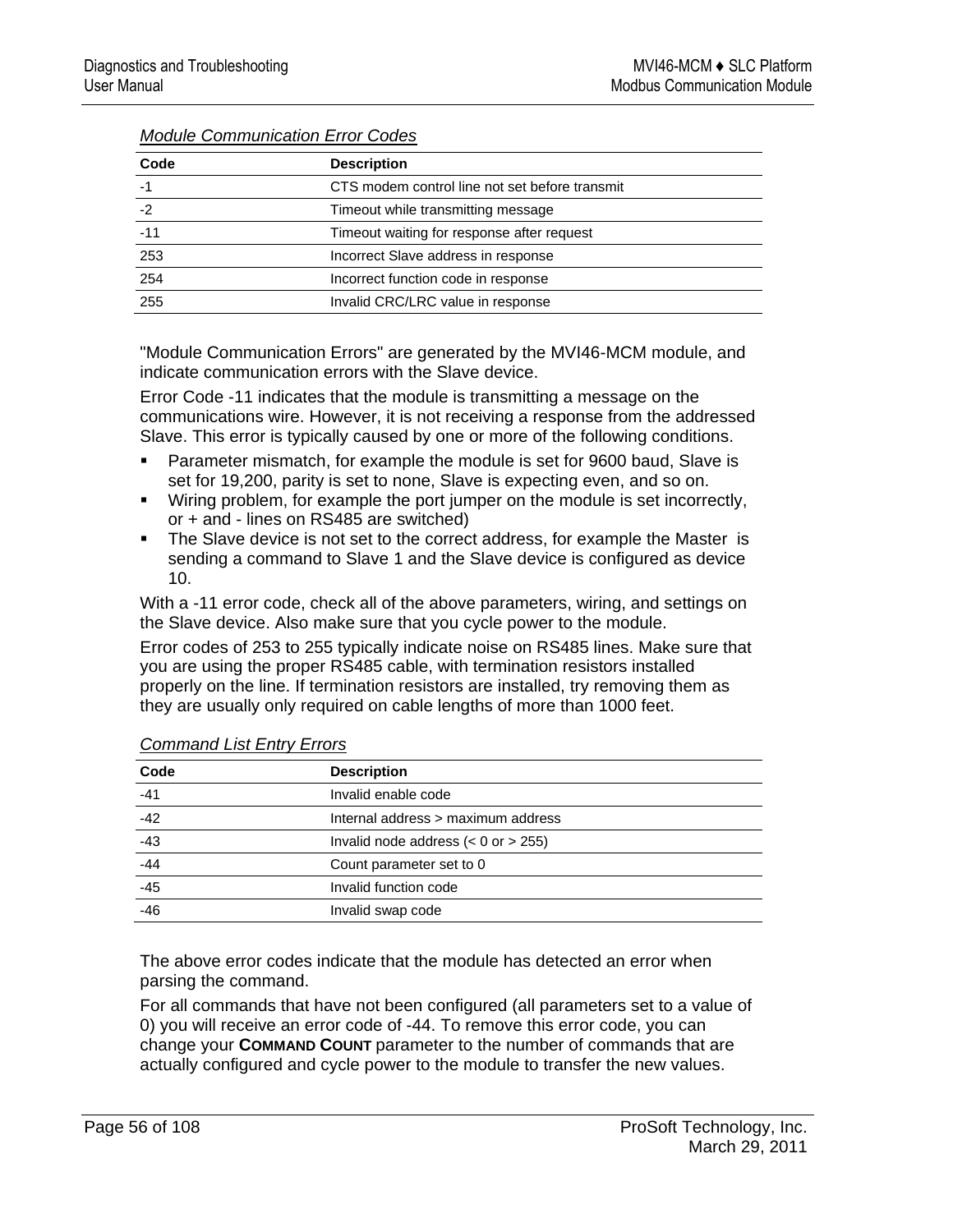# **5 Reference**

# *In This Chapter*

# **5.1 Product Specifications**

The MVI46 Modbus Master/Slave Communication Module allows Rockwell Automation<sup>®</sup> SLC<sup>®</sup> processors to interface easily with other Modbus protocol compatible devices.

The module acts as an input/output module between the Modbus network and the SLC backplane. Compatible devices include not only Modicon<sup>®</sup> PLCs (almost all support the Modbus protocol) but also a wide range of process and control devices from a variety of manufacturers. Many SCADA packages also support the Modbus protocol.

# *5.1.1 General Specifications*

- **Single Slot 1746 backplane compatible (Local or extended I/O rack only.** Remote rack not supported)
- The module is recognized as an Input/Output module and has access to processor memory for data transfer between processor and module using M0/M1 files
- **EXEC** Ladder Logic is used for data transfer between module and processor
- Configuration data obtained through user-defined ladder. Sample ladder file included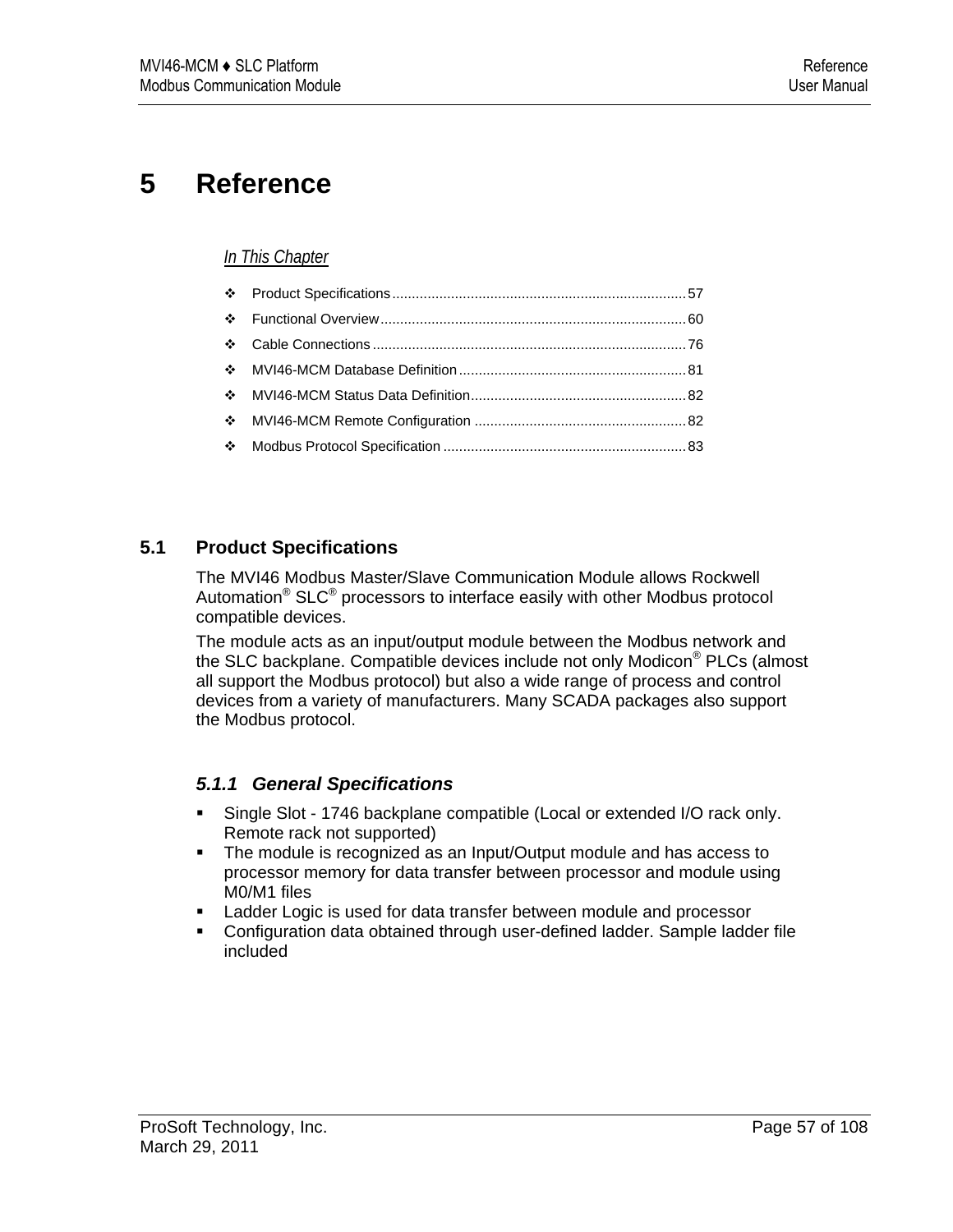| <b>Specification</b>                                     | <b>Description</b>                                                                                    |  |
|----------------------------------------------------------|-------------------------------------------------------------------------------------------------------|--|
| <b>Backplane Current Load</b>                            | 800 ma @ 5V (from backplane)                                                                          |  |
| <b>Operating Temperature</b>                             | 0 to 60 $\degree$ C (32 to 140 $\degree$ F)                                                           |  |
| Storage Temperature                                      | -40 to 85 $^{\circ}$ C (-40 to 185 $^{\circ}$ F)                                                      |  |
| Shock                                                    | 30g operational, 50g non-operational                                                                  |  |
| <b>Relative Humidity</b>                                 | 5% to 95% (non-condensing)                                                                            |  |
| Vibration                                                | 5 g from 10150 Hz                                                                                     |  |
| Processor                                                | Compatible with Rockwell Automation SLC 5/02 M0/M1<br>capable processors or newer                     |  |
| <b>LED</b> indicators                                    | Module status, Backplane transfer status, Application status,<br>Serial activity and error LED status |  |
| <b>Debug/Configuration port (CFG)</b>                    |                                                                                                       |  |
| CFG Port (CFG)                                           | RJ45 (DB-9M with supplied cable)<br>RS-232 only                                                       |  |
| <b>Configuration Connector</b>                           | RJ45 RS-232 Connector (RJ45 to DB-9 cable shipped with<br>unit)                                       |  |
| <b>Application Ports</b>                                 |                                                                                                       |  |
| Application Serial port (PRT1,<br>PRT2) (Serial Modules) | Two RJ45 RS-232/422/485 Application ports                                                             |  |

# *5.1.2 Hardware Specifications*

# *5.1.3 General Specifications - Modbus Master/Slave*

| Communication parameters                  | Baud Rate: 110 to 115K baud<br>Stop Bits: 1 or 2<br>Data Size: 7 or 8 bits<br>Parity: None, Even, Odd<br>RTS Timing delays: 0 to 65535 milliseconds                                                                                                         |                                                                                                                                                                                                                                        |
|-------------------------------------------|-------------------------------------------------------------------------------------------------------------------------------------------------------------------------------------------------------------------------------------------------------------|----------------------------------------------------------------------------------------------------------------------------------------------------------------------------------------------------------------------------------------|
| Modbus Modes                              | RTU mode (binary) with CRC-16<br>ASCII mode with LRC error checking                                                                                                                                                                                         |                                                                                                                                                                                                                                        |
| <b>Floating Point Data</b>                | Floating point data movement supported, including<br>configurable support for Enron, Daniel®, and other<br>implementations                                                                                                                                  |                                                                                                                                                                                                                                        |
| <b>Modbus Function Codes</b><br>Supported | 1: Read Coil Status<br>2: Read Input Status<br>3: Read Holding Registers<br>4: Read Input Registers<br>5: Force (Write) Single Coil<br>6: Preset (Write) Single<br><b>Holding Register</b><br>8: Diagnostics (Slave Only,<br>Responds to<br>Subfunction 00) | 15: Force (Write) Multiple Coils<br>16: Preset (Write) Multiple<br><b>Holding Registers</b><br>17: Report Slave ID (Slave Only)<br>22: Mask Write Holding<br>Register (Slave Only)<br>23: Read/Write Holding<br>Registers (Slave Only) |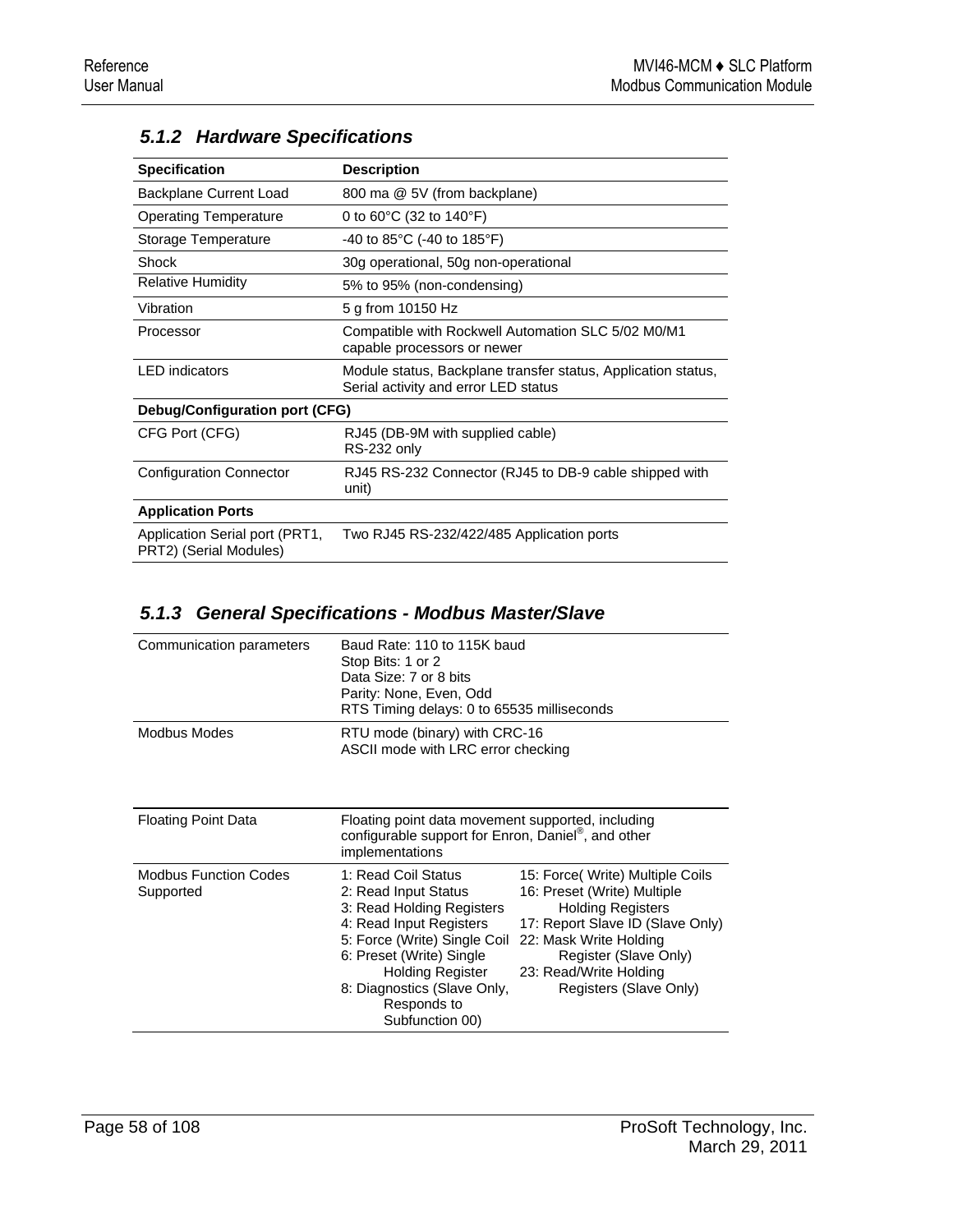# *5.1.4 Functional Specifications*

#### **Modbus Master**

A port configured as a virtual Modbus Master actively issues Modbus commands to other nodes on the Modbus network, supporting up to 100 commands on each port. The Master ports have an optimized polling characteristic that polls slaves with communication problems less frequently.

| <b>Command List</b>     | Up to 100 command per Master port, each fully configurable for<br>function, slave address, register to/from addressing and word/bit count. |
|-------------------------|--------------------------------------------------------------------------------------------------------------------------------------------|
| Polling of command list | Configurable polling of command list, including continuous and on<br>change of data, and dynamically user or automatic enabled.            |
| Status Data             | Error codes available on an individual command basis. In addition, a<br>slave status list is maintained per active Modbus Master port.     |

### **Modbus Slave**

A port configured as a Modbus slave permits a remote Master to interact with all data contained in the module. This data can be derived from other Modbus slave devices on the network, through a Master port, or from the SLC processor.

| Node address | 1 to 247 (software selectable)                                               |
|--------------|------------------------------------------------------------------------------|
| Status Data  | Error codes, counters and port status available per configured slave<br>port |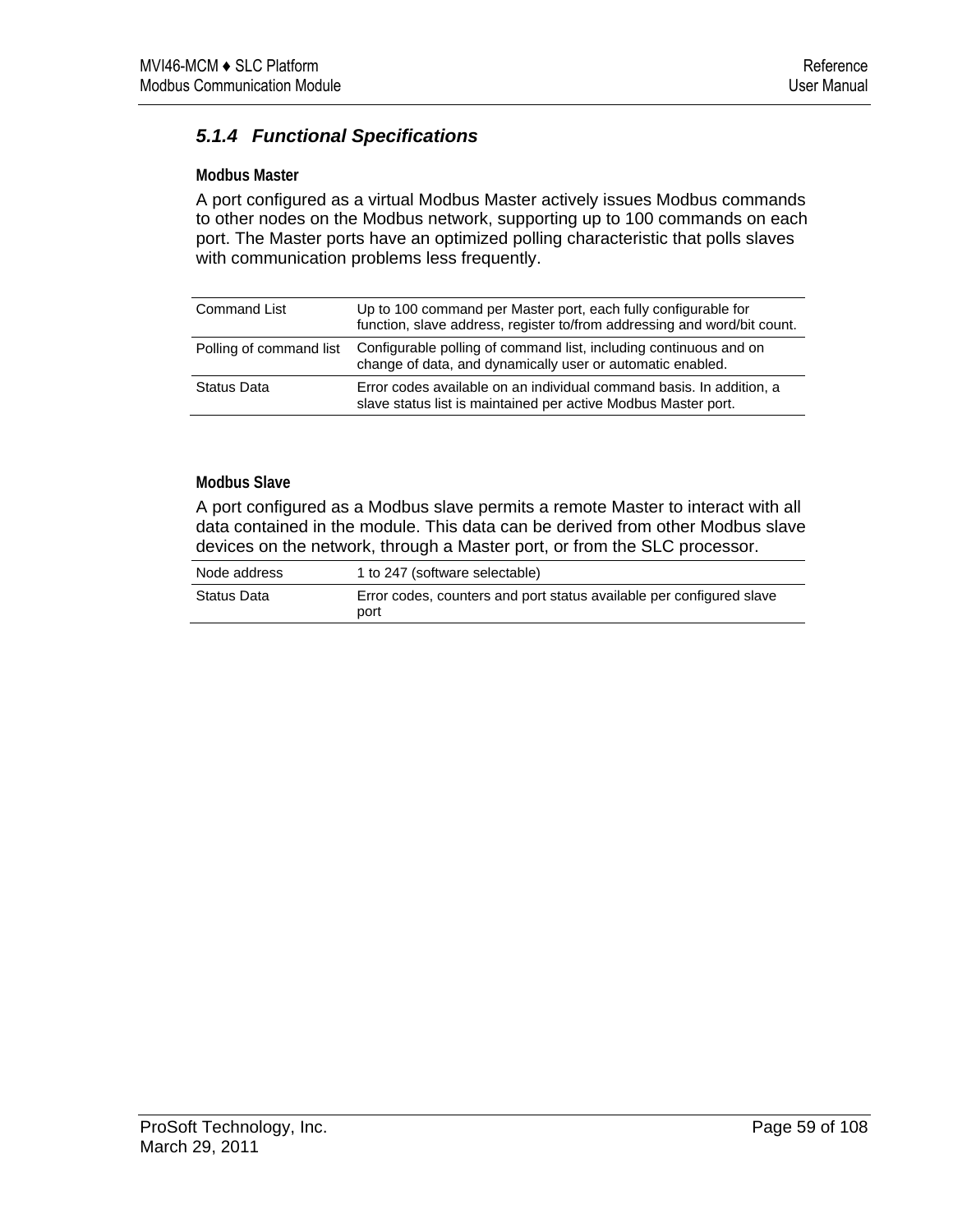# **5.2 Functional Overview**

# *5.2.1 About the MODBUS Protocol*

MODBUS is a widely-used protocol originally developed by Modicon in 1978. Since that time, the protocol has been adopted as a standard throughout the automation industry.

The original MODBUS specification uses a serial connection to communicate commands and data between Master and Slave devices on a network. Later enhancements to the protocol allow communication over other types of networks.

MODBUS is a Master/Slave protocol. The Master establishes a connection to the remote Slave. When the connection is established, the Master sends the MODBUS commands to the Slave. The MVI46-MCM module can work as a Master and as a Slave.

The MVI46-MCM module also works as an input/output module between itself and the Rockwell Automation backplane and processor. The module uses an internal database to pass data and commands between the processor and Master and Slave devices on MODBUS networks.

# *5.2.2 General Concepts*

The following topics describe several concepts that are important for understanding the operation of the MVI46-MCM module.

- **1** On power up the module begins performing the following logical functions:
- **2** Initialize hardware components
	- o Initialize SLC backplane driver
	- o Test and Clear all RAM
	- o Initialize the serial communication ports
- **3** Wait for module configuration from the SLC processor
- **4** Allocate and initialize Module Register space
- **5** Enable Slave Driver on selected ports
- **6** Enable Master Driver on selected port if configured

After the module has received the Module Configuration, the module will begin communicating with other nodes on the network, depending on the configuration.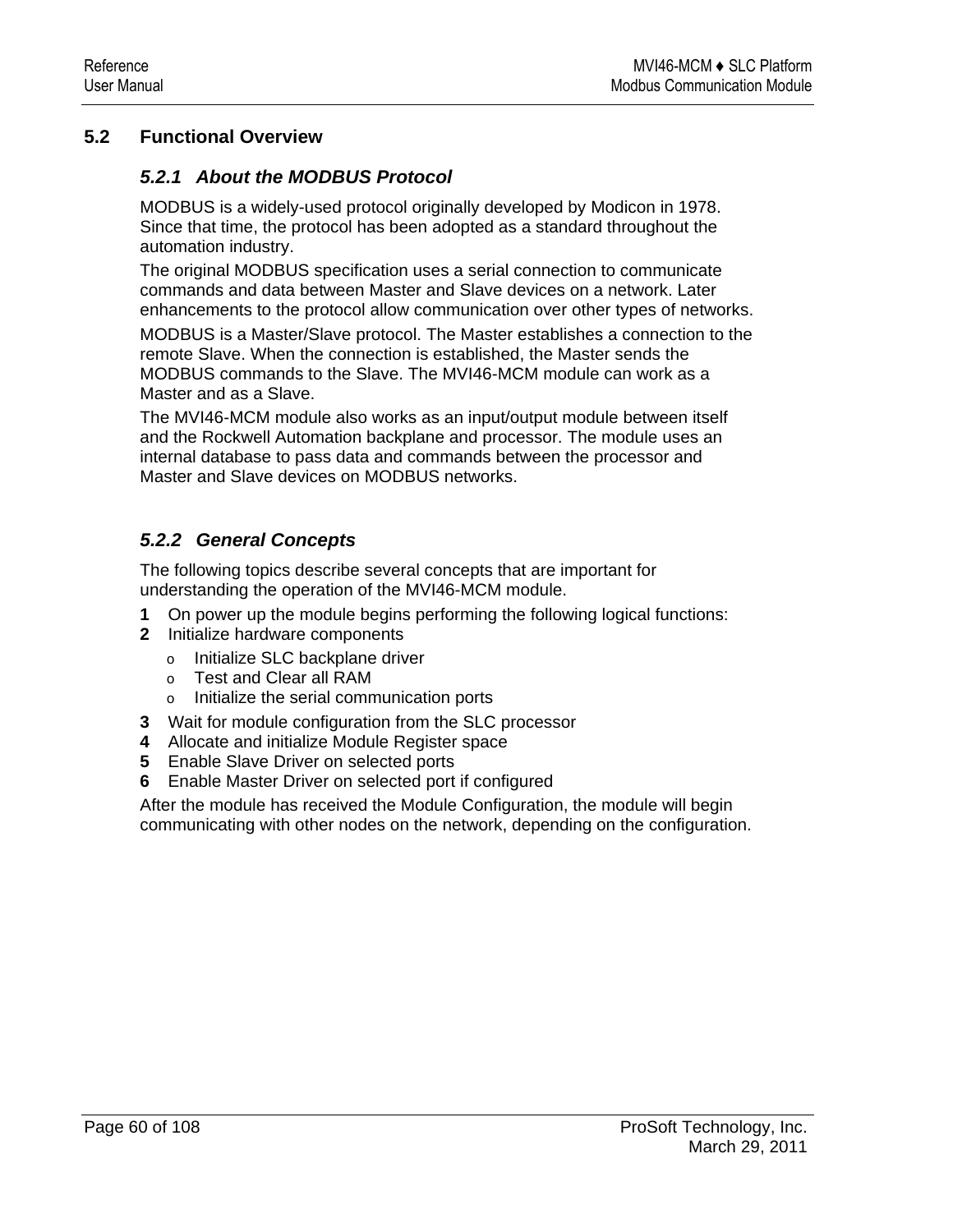### *About the MODBUS Protocol*

MODBUS is a widely-used protocol originally developed by Modicon in 1978. Since that time, the protocol has been adopted as a standard throughout the automation industry.

The original MODBUS specification uses a serial connection to communicate commands and data between Master and Slave devices on a network. Later enhancements to the protocol allow communication over other types of networks.

MODBUS is a Master/Slave protocol. The Master establishes a connection to the remote Slave. When the connection is established, the Master sends the MODBUS commands to the Slave. The MVI46-MCM module can work as a Master and as a Slave.

The MVI46-MCM module also works as an input/output module between itself and the Rockwell Automation backplane and processor. The module uses an internal database to pass data and commands between the processor and Master and Slave devices on MODBUS networks.

#### *Main Logic Loop*

Upon completing the power up configuration process, the module enters an infinite loop that performs the following functions:

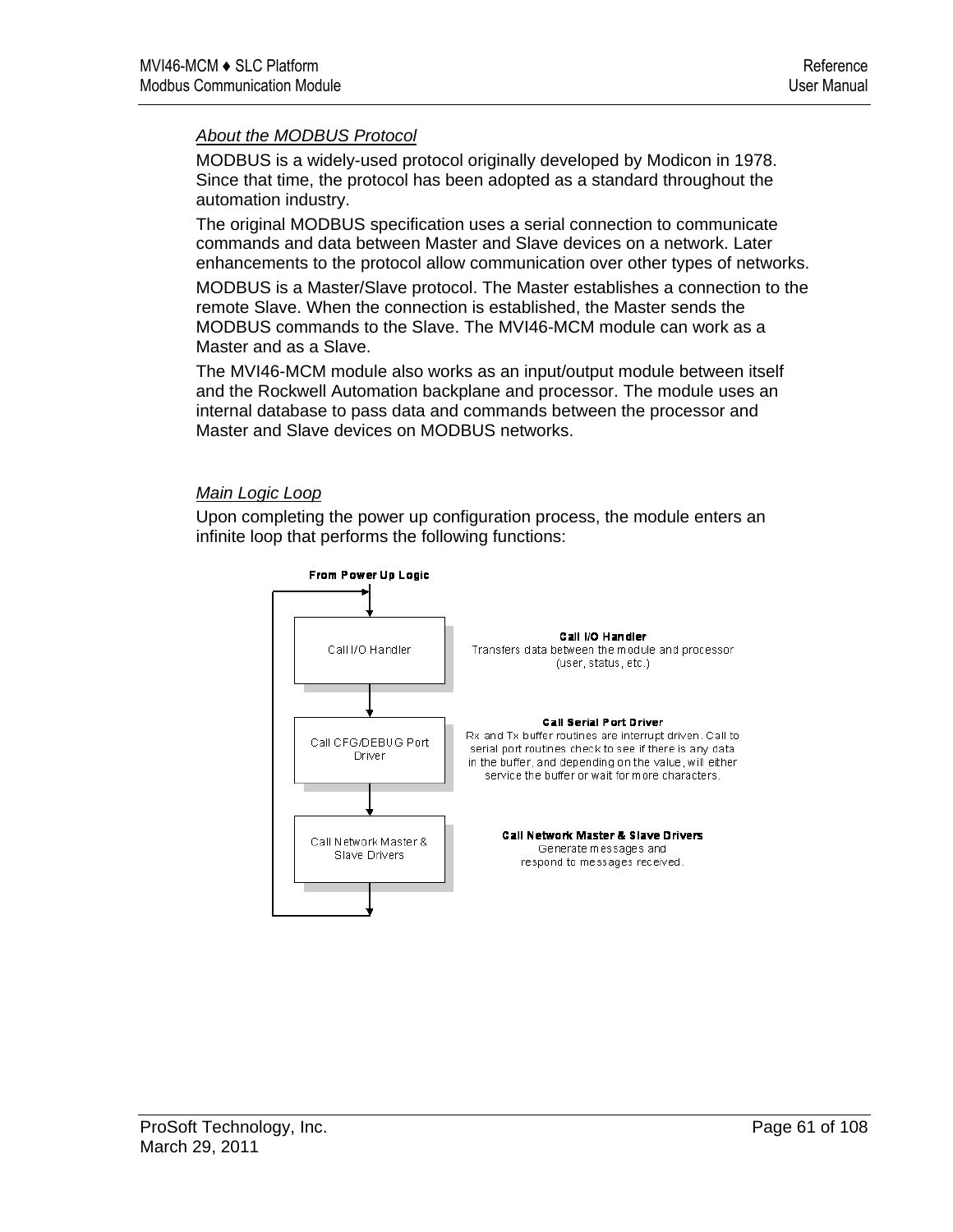# *SLC Processor Not in Run*

Whenever the module detects that the processor has gone out of the Run mode (that is, Fault or PGM), the Modbus ports will be shut down. When the processor is returned to a running state, the module will resume communications on the network. No backplane data transfers occur when the processor is not in run mode.

# *Backplane Data Transfer*

The MVI46-MCM module communicates directly over the SLC backplane. All data for the module is contained in the module's M1 file. Data is moved between the module and the SLC processor across the backplane using the module's Mfiles. The SLC scan rate and the communication load on the module determine the update frequency of the M-files. The COP instruction can be used to move data between user data files and the module's M1 file.

The following illustration shows the data transfer method used to move data between the SLC processor, the MVI46-MCM module and the MCM network.

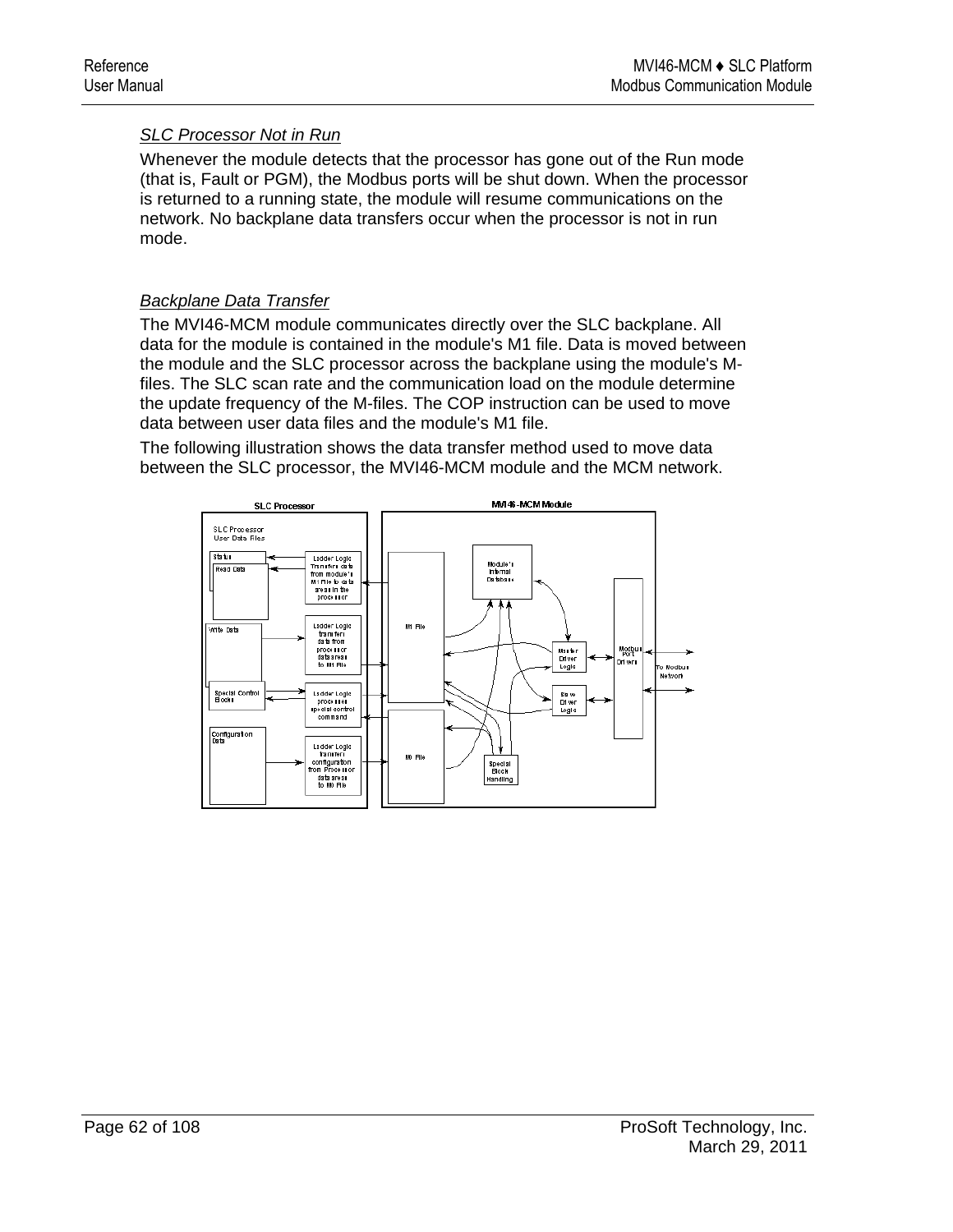All data transferred between the module and the processor over the backplane is through the M0 and M1 files. Ladder logic must be written in the SLC processor to interface the M-file data with data defined in the user-defined data files in the SLC. All data used by the module is stored in its internal database. The following illustration shows the layout of the database:



User data contained in this database is continuously read from the M1 file. The configuration data is only updated in the M1 file after each configuration request by the module to the SLC. All data in the M1 file is available to devices on the Modbus Master/Slave networks. This permits data to be transferred from these devices to the SLC using the user data area. Additionally, remote devices can alter the module's configuration, read the status data, and issue control commands. Block identification codes define specific functions to the module.

| <b>MO Offset</b> | <b>Description</b>             | Length |
|------------------|--------------------------------|--------|
| 0                | 9001                           |        |
| 1 to $6$         | <b>Backplane Setup</b>         | 6      |
| 11 to 40         | Port 1 Configuration           | 30     |
| 41 to 70         | Port 2 Configuration           | 30     |
| 71 to 80         | Port 1 Command # 0 Definition  | 10     |
| 81 to 90         | Port 1 Command # 1 Definition  | 10     |
| 91 to 1060       | Port 1 Command $# 2$ to $# 98$ | 980    |
| 1061 to 1070     | Port 1 Command # 99 Definition | 10     |
| 1071 to 1080     | Port 2 Command # 0 Definition  | 10     |
| 1081 to 1090     | Port 2 Command # 1 Definition  | 10     |
| 1091 to 2060     | Port 2 Command $# 2$ to $# 98$ | 980    |
| 2061 to 2070     | Port 2 Command # 99 Definition | 10     |

Each block has a defined structure depending on the data content and the function of the data transfer as defined in the following topics.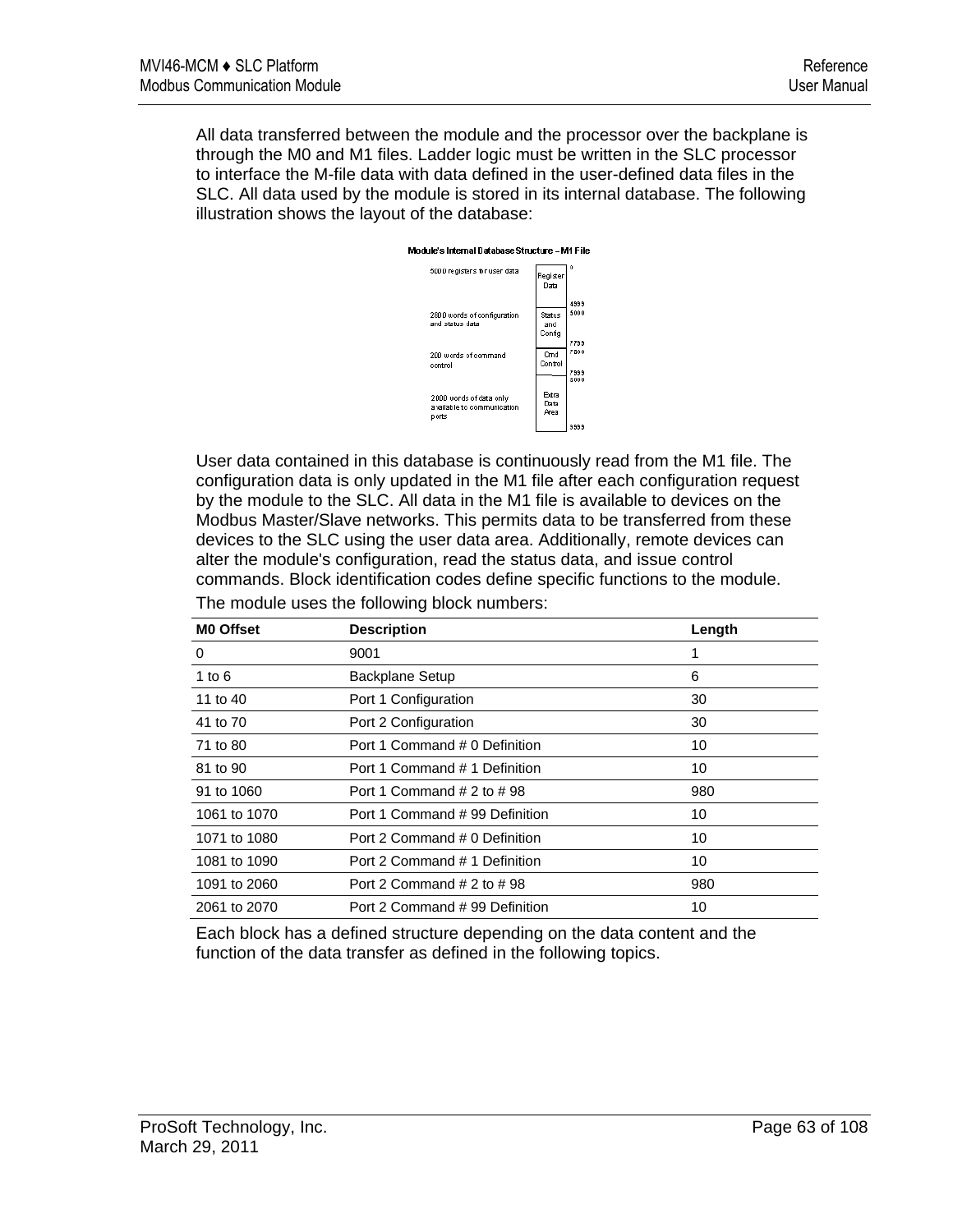# *5.2.3 Normal Data Transfer*

This version of the module provides for direct access to the data in the module. All data related to the module is stored in the module's M1 file. To read data from the module, use the COP instruction to copy data from the module's M1 file to a user data file. To write data to the module, use the COP instruction to copy data from a user file to the module's M1 file. Registers 0 to 4999 should be used for user data. All other registers are reserved for other module functions.

# *5.2.4 Special Function Blocks*

Special Function blocks are special blocks used to control the module or request special data from the module. The current version of the software supports the following special function blocks:

- **Event Command blocks**
- Slave Status blocks
- **Command Control blocks**
- **Write Configuration block**
- Warm Boot block
- Cold Boot block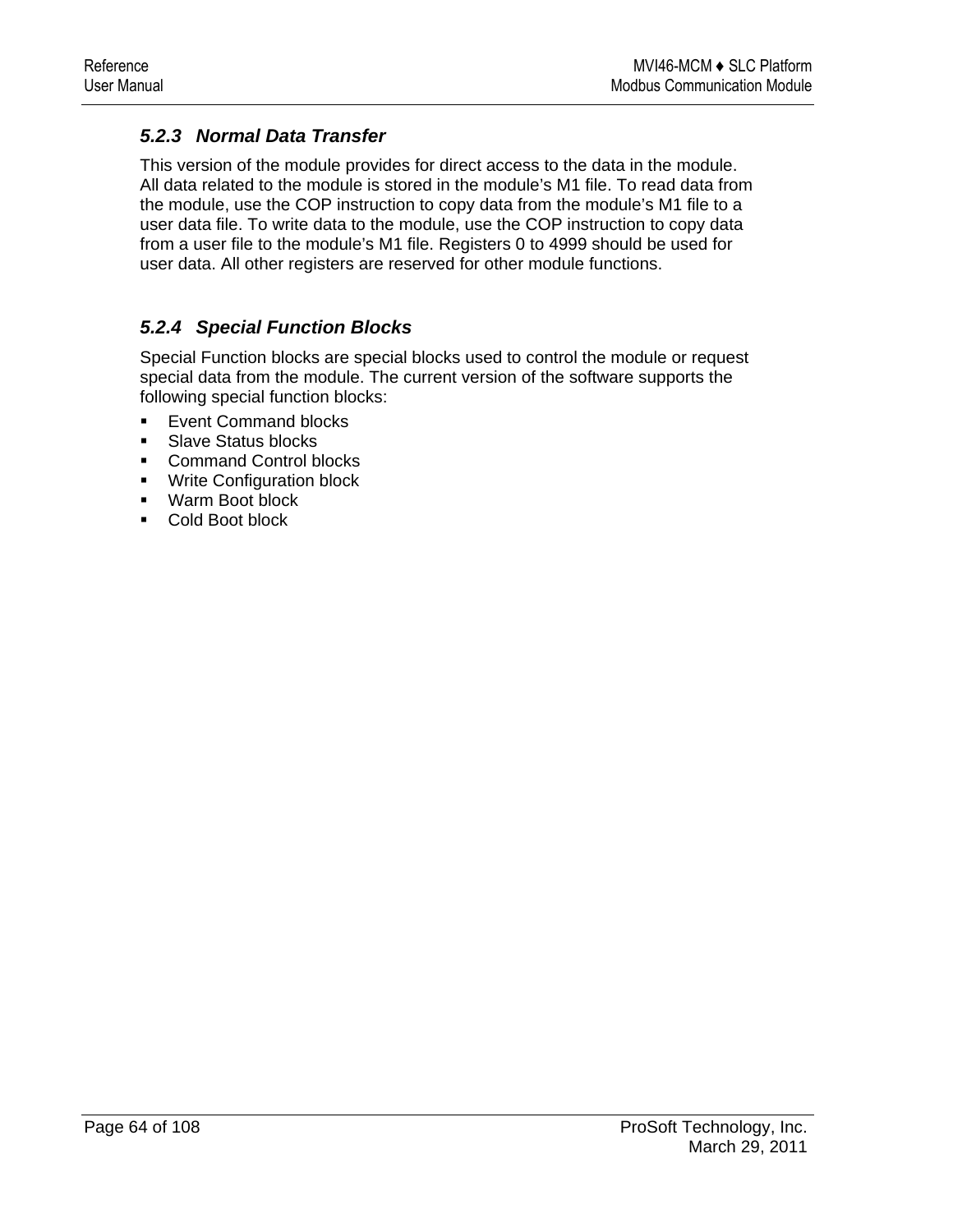# *Event Command Blocks (1000 or 2000)*

Event command control blocks send Modbus Master/Slave commands directly from the ladder logic to one of the master ports.

#### **Block Request from Processor to Module**

| M1 Offset | <b>Description</b>   | Length |
|-----------|----------------------|--------|
| 7800      | 1000 or 2000         |        |
| 7801      | Internal DB Address  |        |
| 7802      | Point Count          |        |
| 7803      | Swap Code            |        |
| 7804      | Node Address         |        |
| 7805      | <b>Function Code</b> |        |
| 7806      | Device Address       |        |

The block number defines the Modbus Master/Slave port to be considered. Block 1000 commands are directed to Port 1, and block 2000 commands are directed to Port 2. Use the parameters passed with the block to construct the command. The **Internal DB Address** parameter specifies the module's database location to associate with the command. The **Point Count** parameter defines the number of registers for the command. The **Swap Code** changes the word or byte order. The **Node Address** parameter defines the device on the Modbus Master/Slave network to consider. The **Function Code** parameter is one of those defined in the ProSoft Modbus Master/Slave Command Set documentation. When the block is received, the module will process it and place the command in the command queue.

**Block Response from Module to Processor** 

| <b>MO Offset</b> | <b>Description</b> | Length |
|------------------|--------------------|--------|
|                  | 1000 or 2000       |        |
|                  | 0=Fail, 1=Success  |        |

The ladder logic can use Word one of the block to determine if the command was added to the command queue of the module. The command will only fail if the command queue for the port is full (100 commands for each queue) or the command requested is invalid.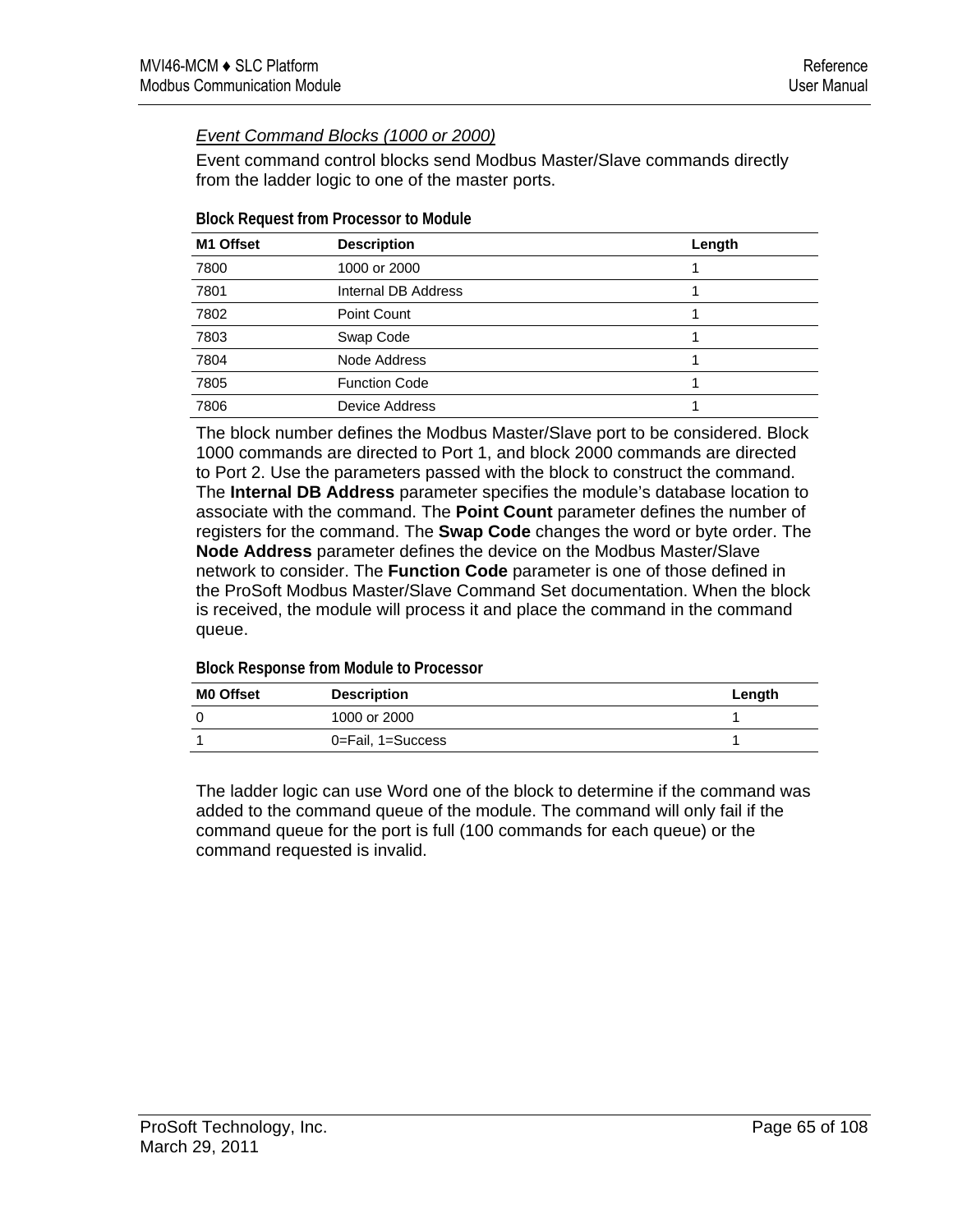# *Slave Status Blocks (3000 to 3003 or 3100 to 3103)*

Slave status data sends status information of each slave device on a master port. Slaves attached to the master port can have one of the following states:

| 0 | The slave is inactive and not defined in the command list for the master port.                                                                                                         |
|---|----------------------------------------------------------------------------------------------------------------------------------------------------------------------------------------|
|   | The slave is actively being polled or controlled by the master port.                                                                                                                   |
|   | The master port has failed to communicate with the slave device. Communications<br>with the slave is suspended for a user defined period based on the scanning of the<br>command list. |
|   | Communications with the slave has been disabled by the ladder logic. No<br>communication will occur with the slave until this state is cleared by the ladder logic.                    |

Slaves are defined to the system when the module initializes the master command list. Each slave defined will be set to a state of one in this initial step. If the master port fails to communicate with a slave device (retry count expired on a command), the master will set the state of the slave to a value of 2 in the status table. This suspends communication with the slave device for a user specified scan count (Error Delay Counter value in the module configuration for each port). Each time a command in the list is scanned that has the address of a suspended slave, the delay counter value will be decremented. When the value reaches zero, the slave state will be set to one. This will enable polling of the slave.

In order to read the slave status table, ladder logic must be written and the slave status data must be located in the user data area. The module will constantly update the user defined data area with the slave data for each Modbus Master/Slave master port. This data can be transferred to a user-defined file in the processor using the COP instruction.

Slave status blocks send status information of each slave device on a master port. Slaves attached to the master port can have one of the following states:

| 0 | The slave is inactive and not defined in the command list for the master port.                                                                                                         |
|---|----------------------------------------------------------------------------------------------------------------------------------------------------------------------------------------|
|   | The slave is actively being polled or controlled by the master port. This does not<br>indicate that the slave has responded to this message.                                           |
| 2 | The master port has failed to communicate with the slave device. Communications<br>with the slave is suspended for a user defined period based on the scanning of the<br>command list. |
| 3 | Communications with the slave has been disabled by the ladder logic. No<br>communication will occur with the slave until this state is cleared by the ladder<br>logic.                 |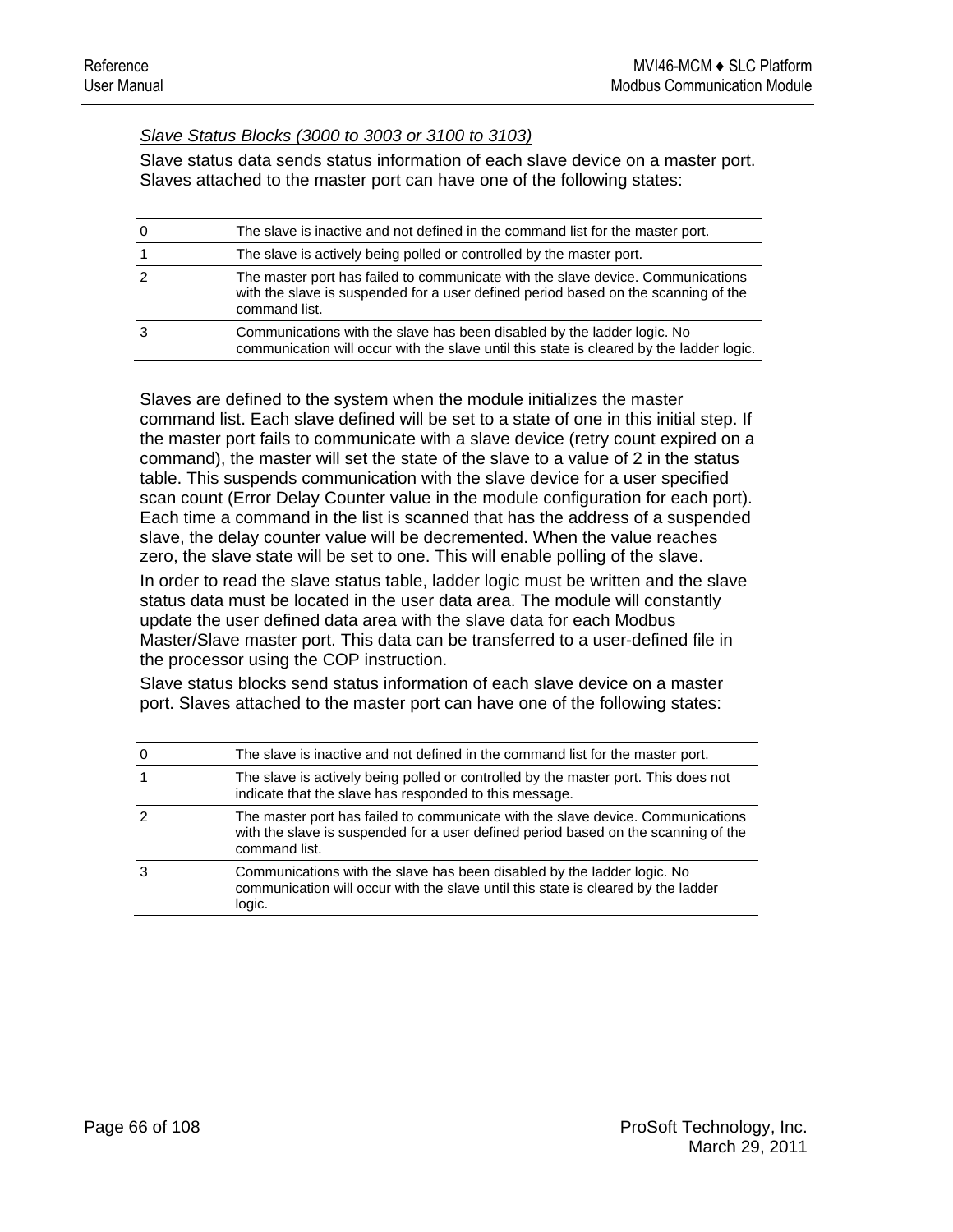Slaves are defined to the system when the module initializes the master command list. Each slave defined will be set to a state of one in this initial step. If the master port fails to communicate with a slave device (retry count expired on a command), the master will set the state of the slave to a value of 2 in the status table. This suspends communication with the slave device for a user specified scan count (**ErrorDelayCntr** value in the **MCMPort** object for each port). Each time a command in the list is scanned that has the address of a suspended slave, the delay counter value will be decremented. When the value reaches zero, the slave state will be set to one. This will enable polling of the slave.

| <b>Block ID</b> | <b>Description</b>                                          |
|-----------------|-------------------------------------------------------------|
| 3002            | Request for first 128 slave status values for Modbus Port 1 |
| 3003            | Request for last 128 slave status values for Modbus Port 1  |
| 3102            | Request for first 128 slave status values for Modbus Port 2 |
| 3103            | Request for last 128 slave status values for Modbus Port 2  |

**Block Request from Processor to Module** 

| <b>Word Offset</b> | <b>Description</b>           | Length |
|--------------------|------------------------------|--------|
|                    | 3002 to 3003 or 3102 to 3103 |        |
| 1 to 247           | Spare                        | 246    |

The module will recognize the request by receiving the special write block code and respond with a read block with the following format.

| <b>Word Offset</b> | <b>Description</b>           | Length |
|--------------------|------------------------------|--------|
|                    | Reserved                     |        |
|                    | Write Block ID               |        |
| 2 to 129           | Slave Poll Status Data       | 128    |
| 130 to 248         | Spare                        | 119    |
| 249                | 3002 to 3003 or 3102 to 3103 |        |

Ladder logic can be written to override the value in the slave status table to disable slaves (state value of 3) by sending a special block of data from the processor to the slave. Port 1 slaves are disabled using block 3000, and Port 2 slaves are disabled using block 3100. Each block contains the slave node addresses to disable.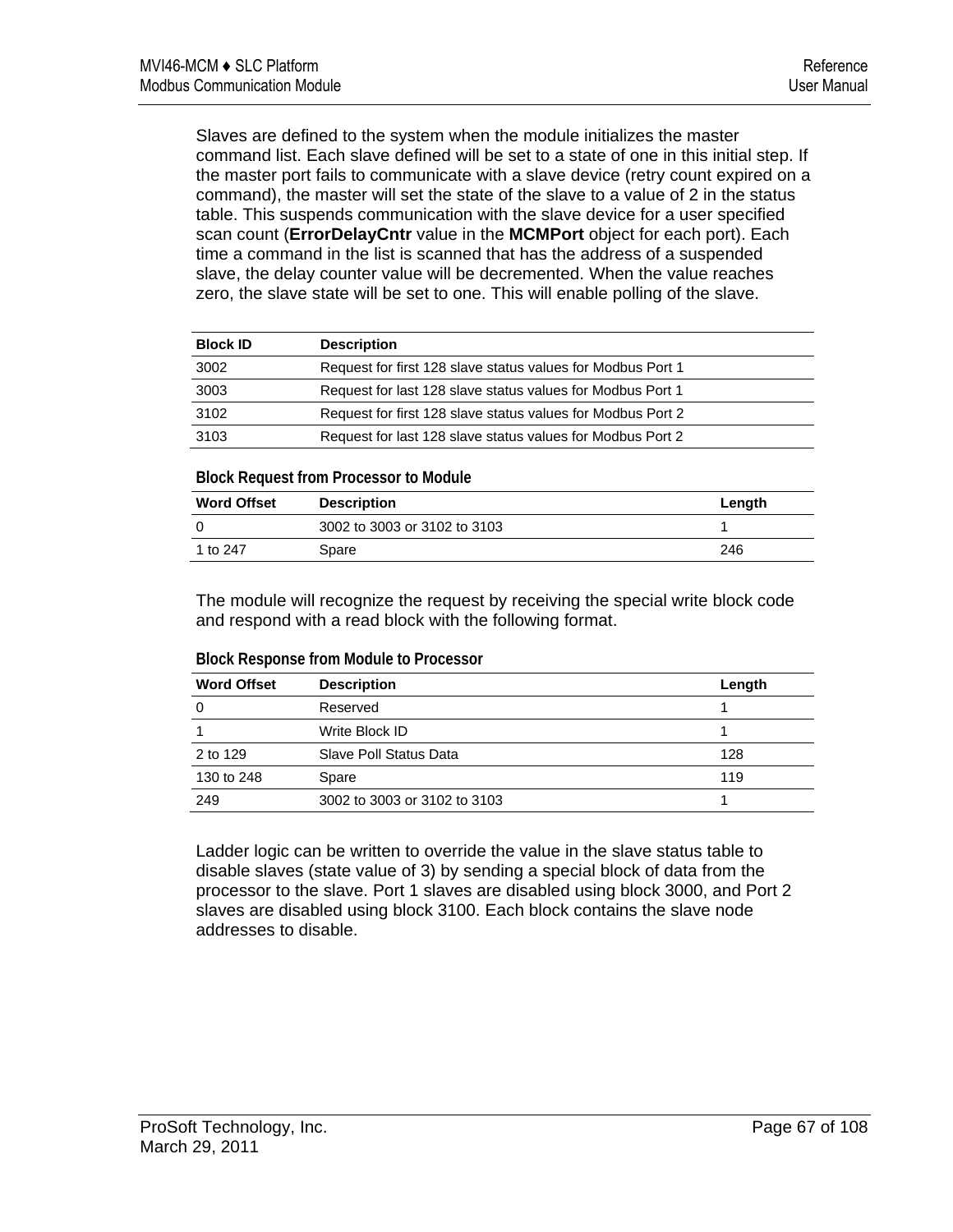### **Block Request from Processor to Module**

| M1 Offset    | <b>Description</b>        | Length |
|--------------|---------------------------|--------|
| 7800         | 3000 or 3100              |        |
| 7801         | Number of Slaves in Block |        |
| 7802 to 7927 | Slave Indexes             | 126    |

The module will respond with a block with the same identification code received and indicate the number of slaves acted on with the block.

### **Block Response from Module to Processor**

| <b>MO Offset</b> | <b>Description</b>         | Length |
|------------------|----------------------------|--------|
|                  | 3000 or 3100               |        |
|                  | Number of Slaves Processed |        |

Ladder logic can be written to override the value in the slave status table to enable the slave (state value of 1) by sending a special block. Port 1 slaves are enabled using block 3001, and Port 2 slaves are enabled using block 3101. Each block contains the slave node addresses to enable.

# **Block Request from Processor to Module**

| M1 Offset    | <b>Description</b>        | Length |
|--------------|---------------------------|--------|
| 7800         | 3001 or 3101              |        |
| 7801         | Number of Slaves in Block |        |
| 7802 to 7927 | Slave Indexes             | 126    |
|              |                           |        |

The module will respond with a block with the same identification code received and indicate the number of slaves acted on with the block.

# **Block Response from Module to Processor**

| <b>MO Offset</b> | <b>Description</b>         | Length |
|------------------|----------------------------|--------|
|                  | 3001 or 3101               |        |
|                  | Number of Slaves Processed |        |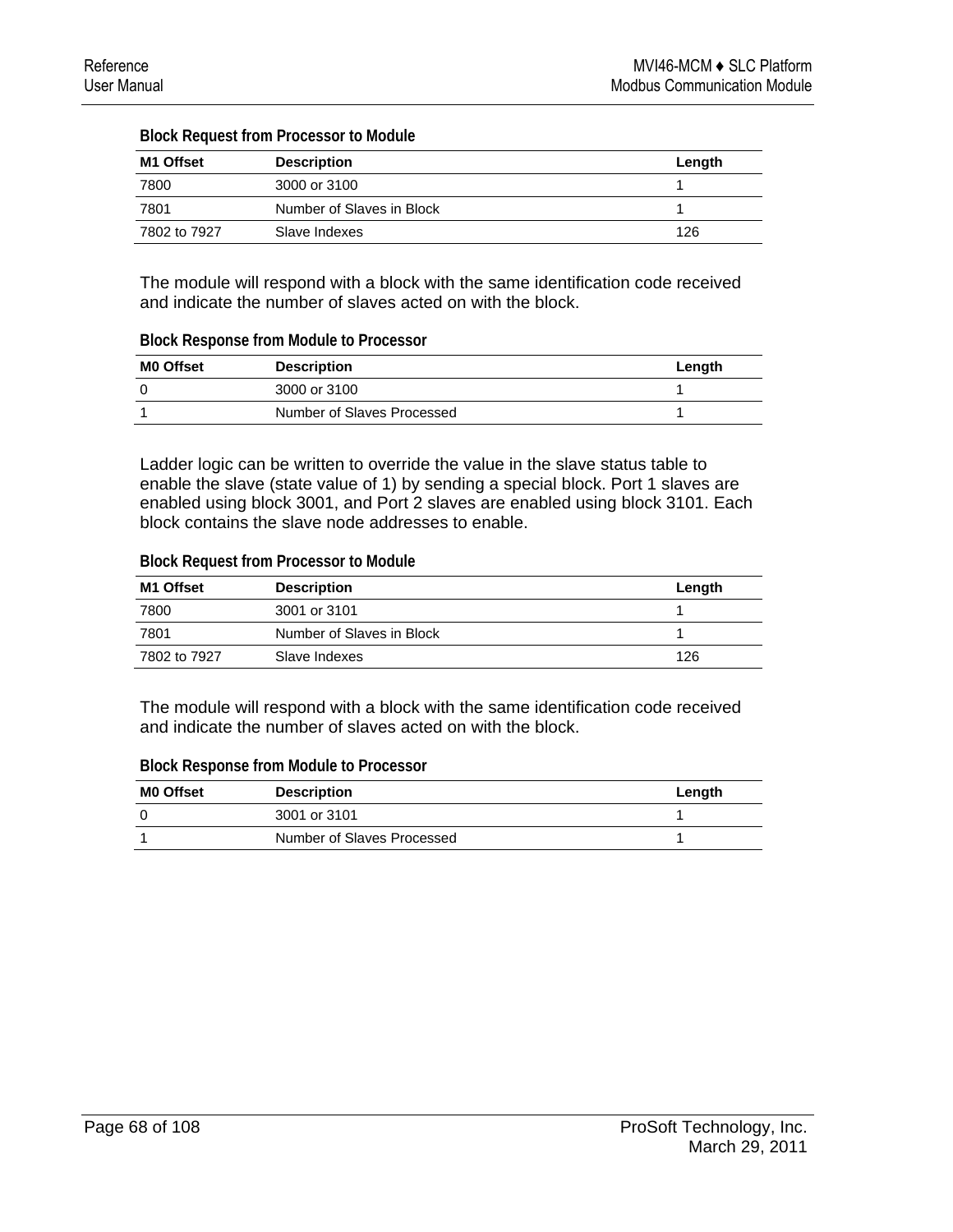# *Command Control Blocks (5001 to 5006 or 5101 to 5106)*

Command Control blocks place commands from the command list into the command queue. Each port has a command queue of up to 100 commands. The module services commands in the queue before the master command list. This gives high priority to commands in the queue. Commands placed in the queue through this mechanism must be defined in the master command list. Under normal command list execution, the module will only execute commands with the Enable parameter set to one or two. If the value is set to zero, the command is skipped. Commands may be placed in the command list with an Enable parameter set to zero. These commands can then be executed using the Command Control blocks.

One to six commands can be placed in the command queue with a single request.

| M1 Offset | <b>Description</b>           | Length |
|-----------|------------------------------|--------|
| 7800      | 5001 to 5006 or 5101 to 5106 |        |
| 7801      | Command Index                |        |
| 7802      | Command Index                |        |
| 7803      | Command Index                |        |
| 7804      | Command Index                |        |
| 7805      | Command Index                |        |
| 7806      | Command Index                |        |

#### **Block Request from Processor to Module**

Blocks in the range of 5001 to 5006 are used for Port 1, while blocks in the range of 5101 to 5106 are used for Port 2. The last digit in the block code defines the number of commands to process in the block. For example, a block code of 5003 contains 3 command indexes for Port 1. The Command index parameters in the block have a range of 0 to 99 and correspond to the master command list entries.

The module responds to a Command Control block with a block containing the number of commands added to the command queue for the port.

**Block Response from Module to Processor** 

| <b>M0 Offset</b> | <b>Description</b>                        | Length |
|------------------|-------------------------------------------|--------|
|                  | 5000 to 5006 or 5100 to 5106              |        |
|                  | Number of commands added to command queue |        |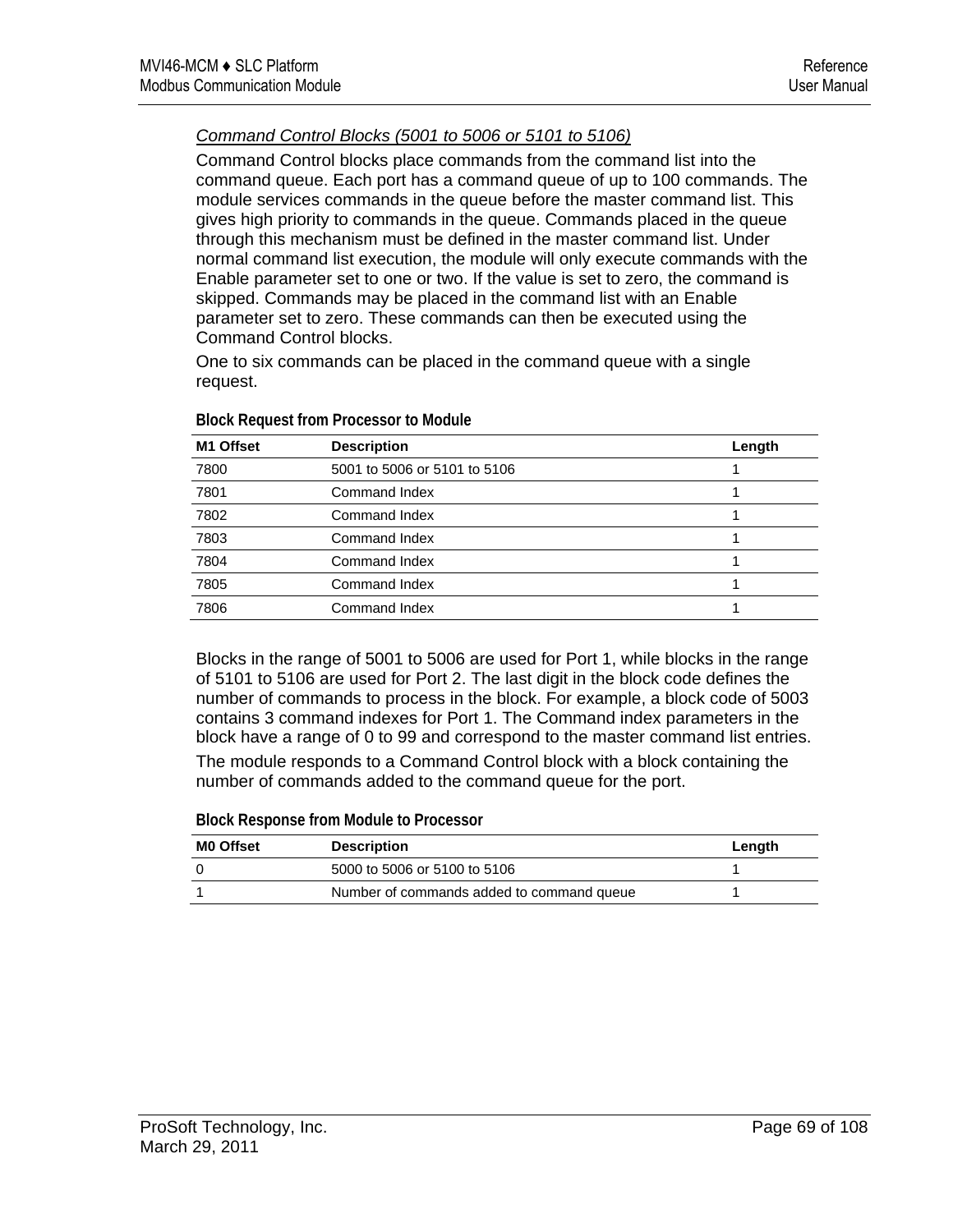# *Configuration Data Transfer*

When the module performs a restart operation, it will request configuration information from the SLC processor. This data is transferred to the module in a specially formatted write block in the M0 file. The module will poll for this information by placing the value 9000 in word 0 of the M0 file. The ladder logic must construct the requested block in order to configure the module. Refer to Module Data (page 28) for a description of the data objects used with the blocks and the ladder logic required. The format of the block for configuration is given in the following section.

# **Module Configuration Data (9001)**

This block sends configuration information from the processor to the module. The data is transferred in a block with an identification code of 9001.

| <b>MO Offset</b> | <b>Description</b>             | Length |
|------------------|--------------------------------|--------|
| 0                | 9001                           |        |
| 1 to $6$         | <b>Backplane Setup</b>         | 6      |
| 11 to 40         | Port 1 Configuration           | 30     |
| 41 to 70         | Port 2 Configuration           | 30     |
| 71 to 80         | Port 1 Command # 0 Definition  | 10     |
| 81 to 90         | Port 1 Command # 1 Definition  | 10     |
| 91 to 1060       | Port 1 Command $# 2$ to $# 98$ | 980    |
| 1061 to 1070     | Port 1 Command # 99 Definition | 10     |
| 1071 to 1080     | Port 2 Command # 0 Definition  | 10     |
| 1081 to 1090     | Port 2 Command # 1 Definition  | 10     |
| 1091 to 2060     | Port 2 Command $# 2$ to $# 98$ | 980    |
| 2061 to 2070     | Port 2 Command # 99 Definition | 10     |

#### **Configuration Block from Processor to Module**

If there are any errors in the configuration, the bit associated with the error will be set in one of the two configuration error words. The error must be corrected before the module starts operating.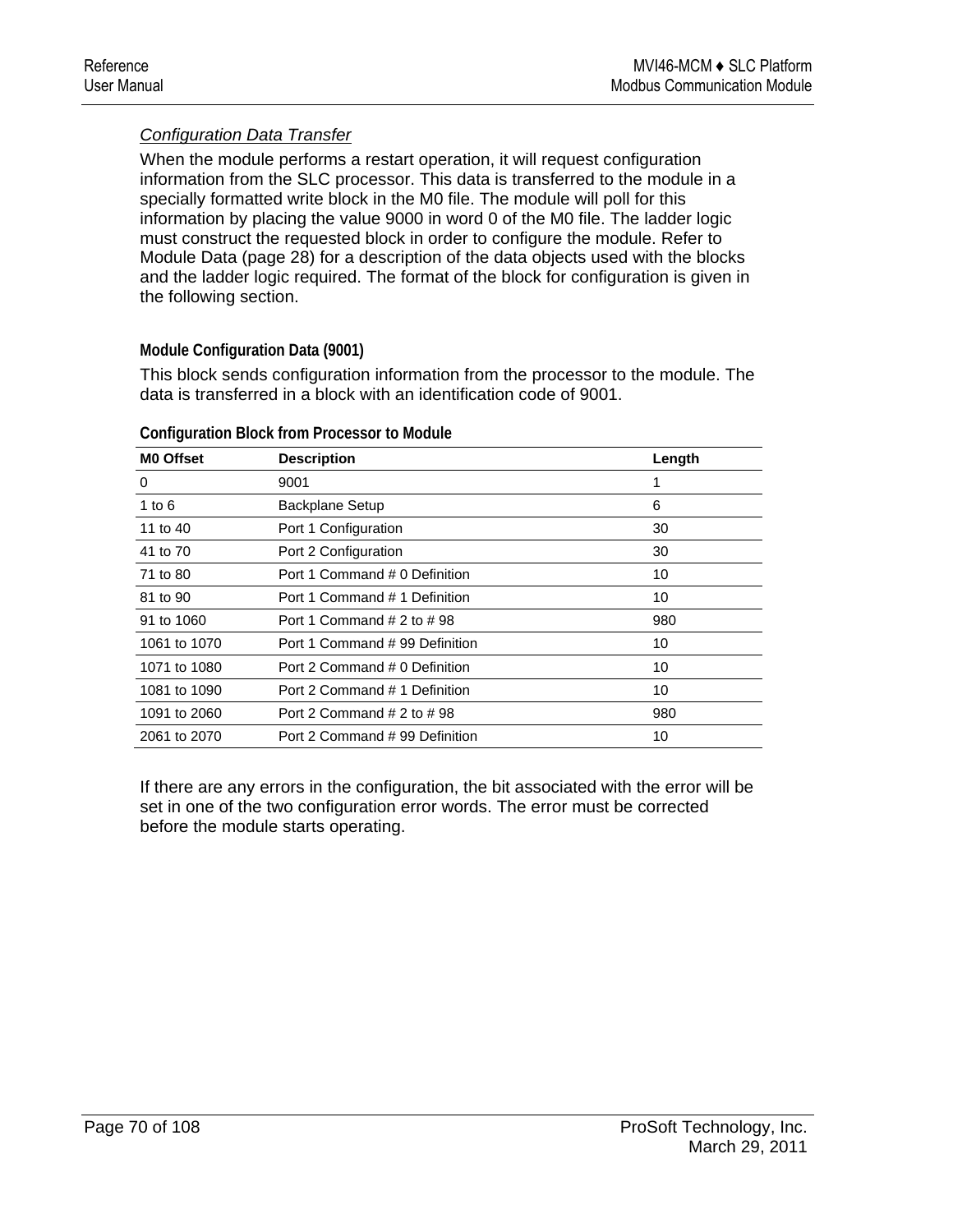# *Write Configuration Block (9001)*

This block is sent from the SLC processor, and causes the module to write its current configuration back to the processor. This function is used when the module's configuration has been altered remotely using database write operations. The write block contains a value of 9997 in the first word. The module responds with a block containing the module configuration data. Ladder logic must handle the receipt of the block.

| <b>MO Offset</b> | <b>Description</b>             | Length |
|------------------|--------------------------------|--------|
| 0                | 9001                           | 1      |
| 1 to 9           | <b>Backplane Setup</b>         | 9      |
| 11 to 40         | Port 1 Configuration           | 30     |
| 41 to 70         | Port 2 Configuration           | 30     |
| 71 to 80         | Port 1 Command # 0 Definition  | 10     |
| 81 to 90         | Port 1 Command # 1 Definition  | 10     |
| 91 to 1060       | Port 1 Command $# 2$ to $# 98$ | 980    |
| 1061 to 1070     | Port 1 Command # 99 Definition | 10     |
| 1071 to 1080     | Port 2 Command # 0 Definition  | 10     |
| 1081 to 1090     | Port 2 Command # 1 Definition  | 10     |
| 1091 to 2060     | Port 2 Command $# 2$ to $# 98$ | 980    |
| 2061 to 2070     | Port 2 Command # 99 Definition | 10     |

#### **Block Response from Module to Processor**

Ladder logic must process this block of information and place the data received in the correct data files in the SLC.

#### **Block Request from Processor to Module**

| M1 Offset | <b>Description</b> | Length |
|-----------|--------------------|--------|
| 7800      | 9997               |        |

#### *Warm Boot Block (9998)*

This block is sent from the SLC processor to the module when the module is required to perform a warm-boot (software reset) operation. This block is commonly sent to the module any time configuration data modifications are made in the configuration data area. This causes the module to read the new configuration information and restart. The following table describes the format of the Warm Boot block.

#### **Block Request from Processor to Module**

| M1 Offset | <b>Description</b> | Length |
|-----------|--------------------|--------|
| 7800      | 9998               |        |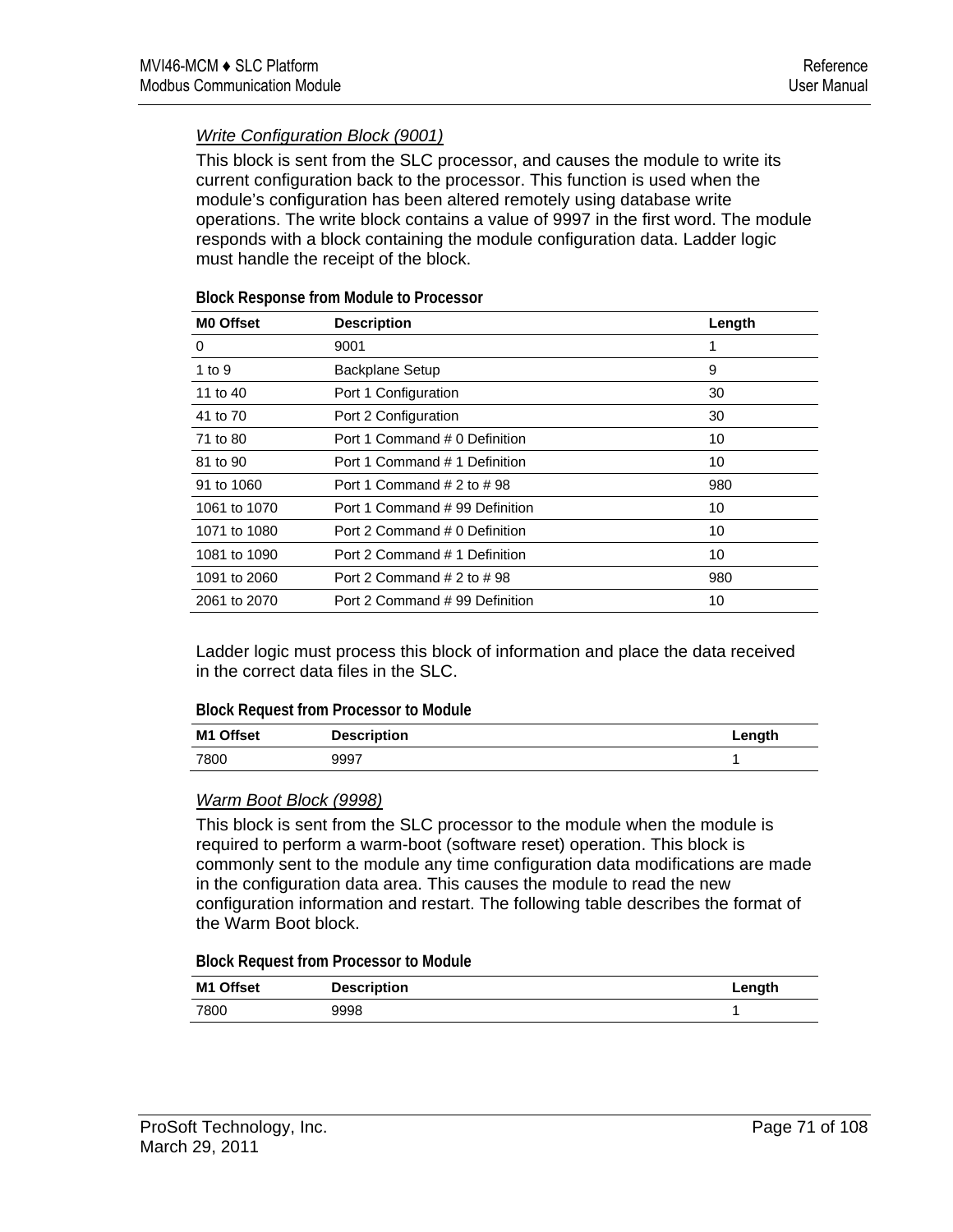# *Cold Boot Block (9999)*

This block is sent from the SLC processor to the module when the module is required to perform the cold boot (hardware reset) operation. This block is sent to the module when a hardware problem is detected by the ladder logic that requires a hardware reset. The following table describes the format of the Cold Boot block.

|  |  | <b>Block Request from Processor to Module</b> |
|--|--|-----------------------------------------------|
|--|--|-----------------------------------------------|

| M1 Offset | <b>Description</b> | Length |
|-----------|--------------------|--------|
| 7800      | 9999               |        |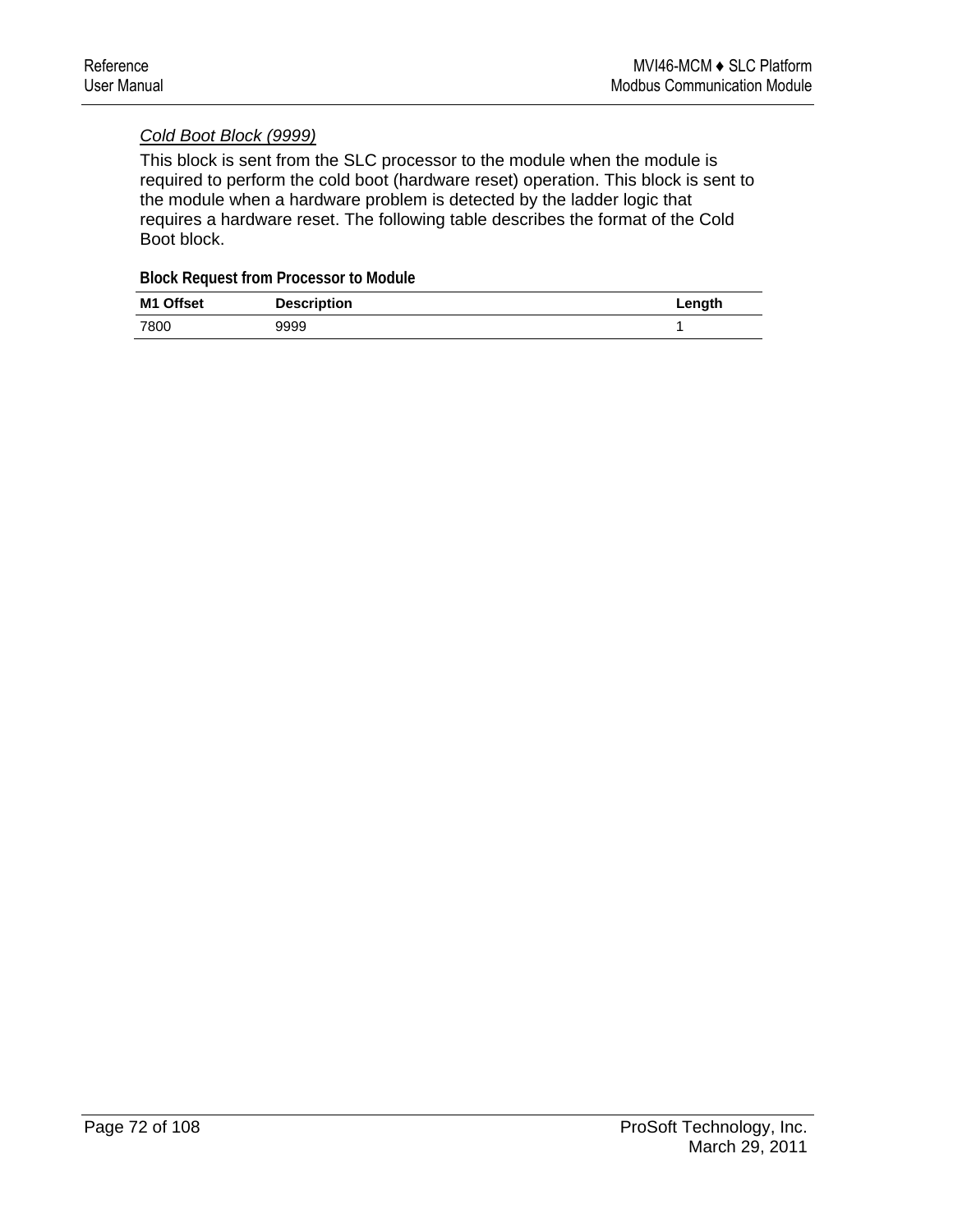### *5.2.5 Data Flow Between MVI46-MCM Module and SLC Processor*

The following topics describe the flow of data between the two pieces of hardware (SLC processor and MVI46-MCM module) and other nodes on the MODBUS network under the module's different operating modes. Each port on the module is configured to emulate a MODBUS master device or a MODBUS slave device. The operation of each port depends on this configuration.

#### *Slave Driver*

The Slave Driver Mode allows the MVI46-MCM module to respond to data read and write commands issued by a master on the MODBUS network. The following flow chart and associated table describe the flow of data in and out of the module.



| <b>Step</b> | <b>Description</b>                                                                                                                                                                                                                                                                                                                                                               |
|-------------|----------------------------------------------------------------------------------------------------------------------------------------------------------------------------------------------------------------------------------------------------------------------------------------------------------------------------------------------------------------------------------|
|             | The MODBUS slave port driver receives the configuration information from the SLC<br>processor. This information configures the serial port and defines the slave node<br>characteristics.                                                                                                                                                                                        |
| 2           | A Host device, such as the Rockwell Automation PLC or an HMI application issues a<br>read or write command to the module's node address. The port driver qualifies the<br>message before accepting it into the module.                                                                                                                                                           |
| 3           | After the module accepts the command, the data is immediately transferred to or from<br>the internal database in the module. If the command is a read command, the data is<br>read out of the database and a response message is built. If the command is a write<br>command, the data is written directly into the database and the M1 file and a response<br>message is built. |
| 4           | After the data processing has been completed in Step 3, the response is issued to the<br>originating master node.                                                                                                                                                                                                                                                                |
| 5           | Counters are available in the Status Block that permit the ladder logic program to<br>determine the level of activity of the Slave Driver.                                                                                                                                                                                                                                       |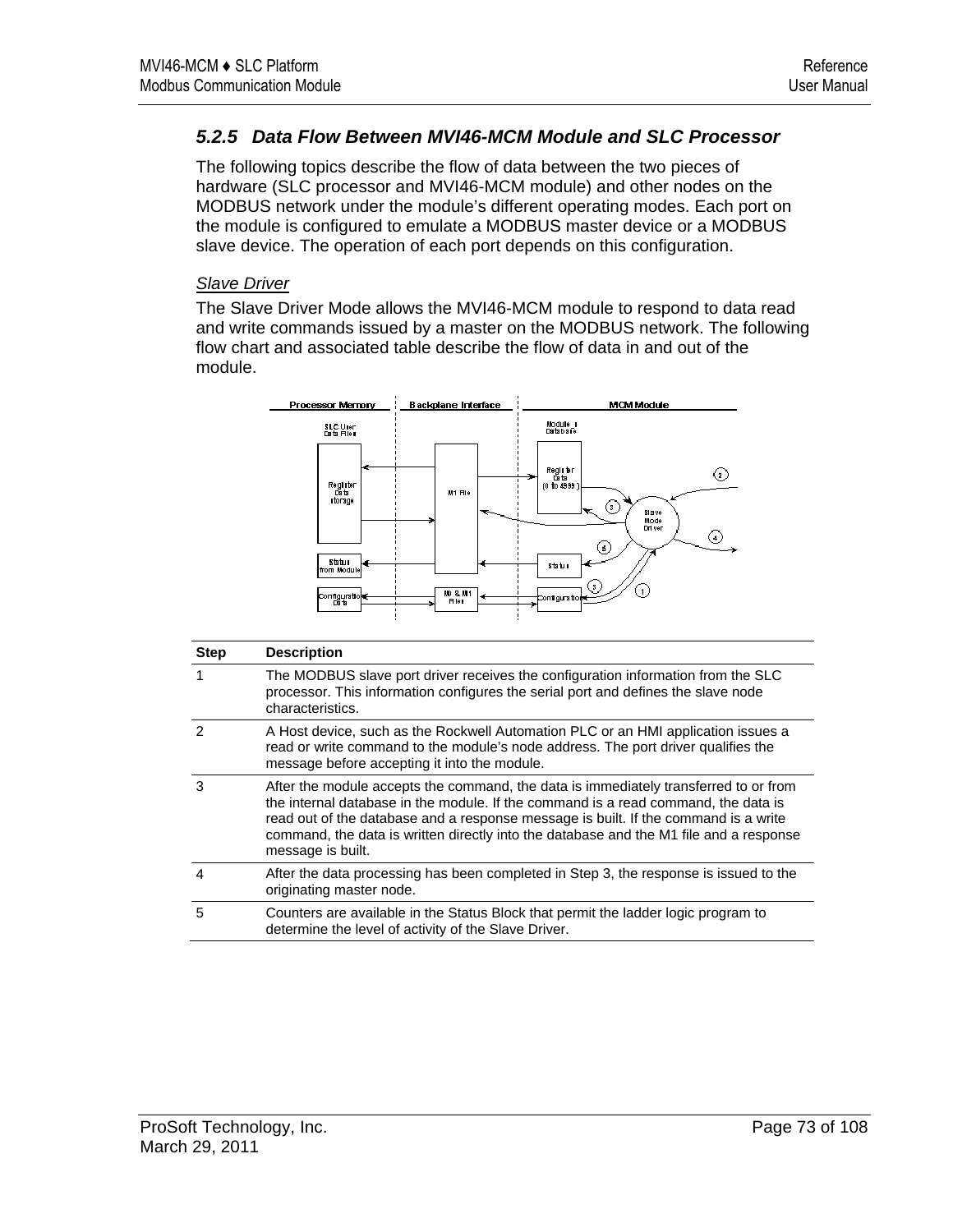### *Master Driver Mode*

In the Master mode, the MVI46-MCM module issues read or write commands to slave devices on the MODBUS network. These commands are user-configured in the module via the Master Command List received from the SLC processor or issued directly from the SLC processor (Event Commands or Command Control). Command status is returned to the processor for each individual command in the command list status block. The location of this status block in the module's internal database is user-defined. The following flow chart and associated table describe the flow of data in and out of the module.



| <b>Step</b> | <b>Description</b>                                                                                                                                                                                                                                                                                                                                  |
|-------------|-----------------------------------------------------------------------------------------------------------------------------------------------------------------------------------------------------------------------------------------------------------------------------------------------------------------------------------------------------|
|             | The Master driver obtains configuration data from the SLC processor. The configuration<br>data obtained includes the number of commands and the Master Command List. These<br>values are used by the Master driver to determine the type of commands to be issued<br>to the other nodes on the Modbus network (Refer to the Module Set Up section). |
|             | After configuration, the Master driver begins transmitting read and/or write commands<br>to the other nodes on the network. If writing data to another node, the data for the write<br>command is obtained from the module's internal database to build the command.                                                                                |
|             | Presuming successful processing by the node specified in the command, a response<br>message is received into the Master driver for processing.                                                                                                                                                                                                      |
| 4           | Data received from the node on the network is passed into the module's internal<br>database and the M1 file, assuming a read command.                                                                                                                                                                                                               |
| 5           | Status is returned to the SLC processor for each command in the Master Command<br>List.                                                                                                                                                                                                                                                             |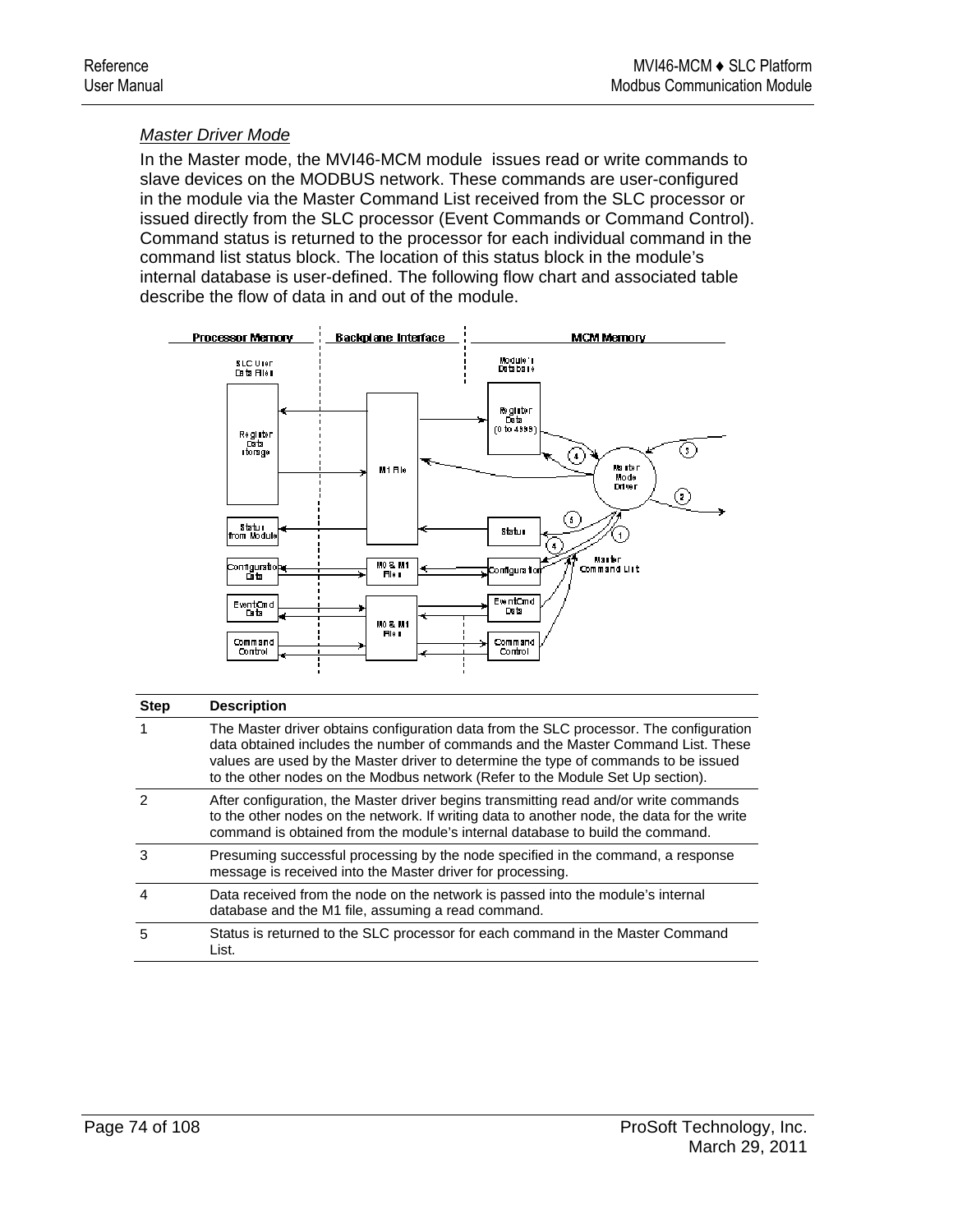Refer to the **Module Set Up** section for a complete description of the parameters required to define the virtual Modbus master port. Refer to Modbus Protocol Specification (page 83) for a complete discussion of the structure and content of each command. Care must be taken in constructing each command in the list for predictable operation of the module. If two commands write to the same internal database address of the module, the results may not be as desired. All commands containing invalid data are ignored by the module.

### **Master Command List**

In order to function in the Master Mode, you must define the module's Master Command List. This list contains up to 100 individual entries, with each entry containing the information required to construct a valid command. A valid command includes the following items:

- Command enable mode: (0) disabled, (1) continuous or (2) conditional
- Slave Node Address
- Command Type: Read or Write up to 125 words (16000 bits) per command
- **Database Source and Destination Register Address: The addresses where** data will be written or read.
- Count: The number of words to be transferred 1 to 125 on FC 3, 4, or 16. Select the number of bits on FC 1, 2, 15.

As the list is read in from the processor and as the commands are processed, an error value is maintained in the module for each command. This error list can be transferred to the processor. The following tables describe the error codes generated by the module.

**Note:** 125 words is the maximum count allowed by the MODBUS protocol. Some field devices may support less than the full 125 words. Check with your device manufacturer for the maximum count supported by your particular slave.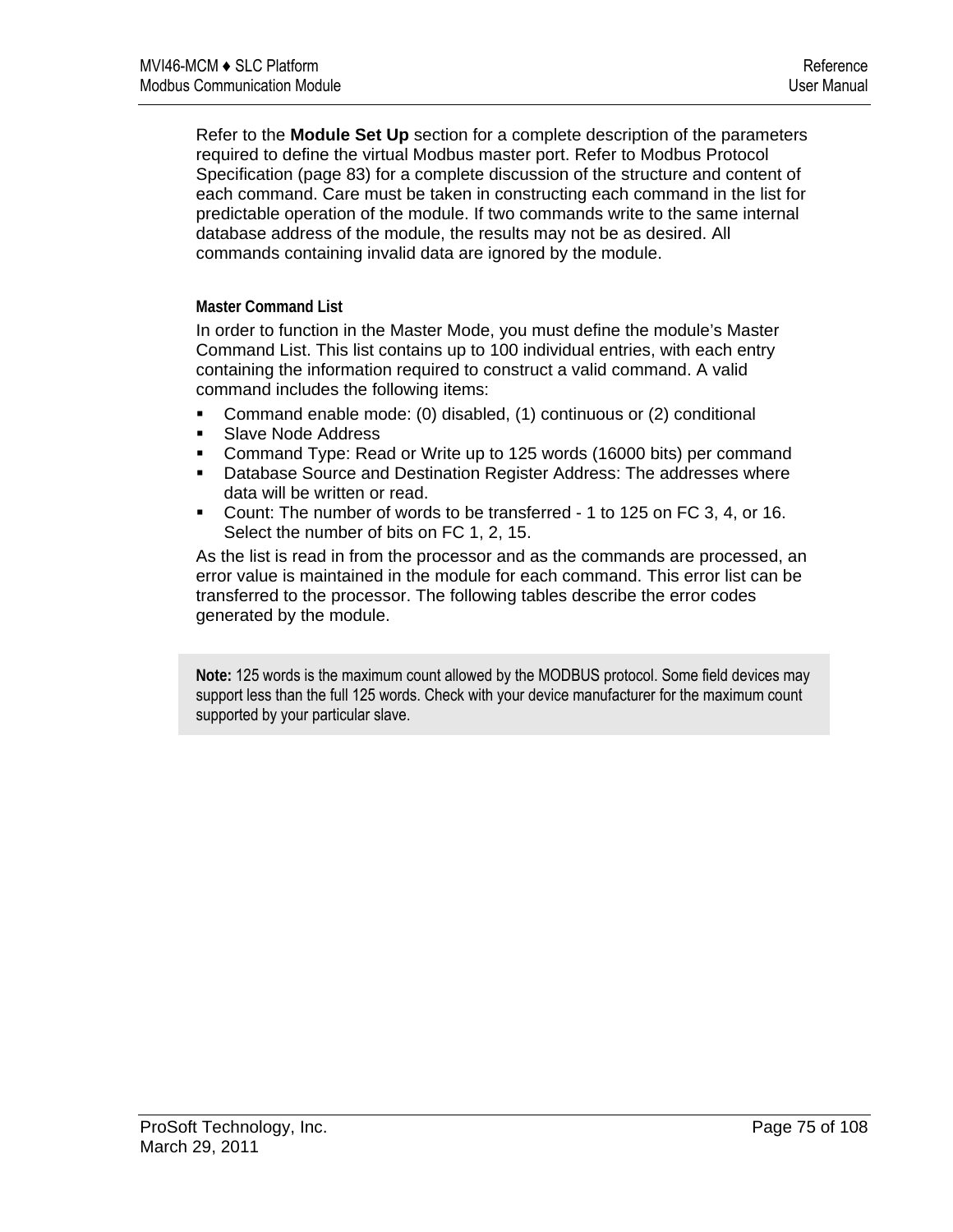### **5.3 Cable Connections**

The application ports on the MVI46-MCM module support RS-232, RS-422, and RS-485 interfaces. Please inspect the module to ensure that the jumpers are set correctly to correspond with the type of interface you are using.

**Note:** When using RS-232 with radio modem applications, some radios or modems require hardware handshaking (control and monitoring of modem signal lines). Enable this in the configuration of the module by setting the UseCTS parameter to 1.

# *5.3.1 RS-232 Configuration/Debug Port*

This port is physically an RJ45 connection. An RJ45 to DB-9 adapter cable is included with the module. This port permits a PC based terminal emulation program to view configuration and status data in the module and to control the module. The cable for communications on this port is shown in the following diagram:



# *5.3.2 RS-232 Application Port(s)*

When the RS-232 interface is selected, the use of hardware handshaking (control and monitoring of modem signal lines) is user definable. If no hardware handshaking will be used, here are the cable pinouts to connect to the port.

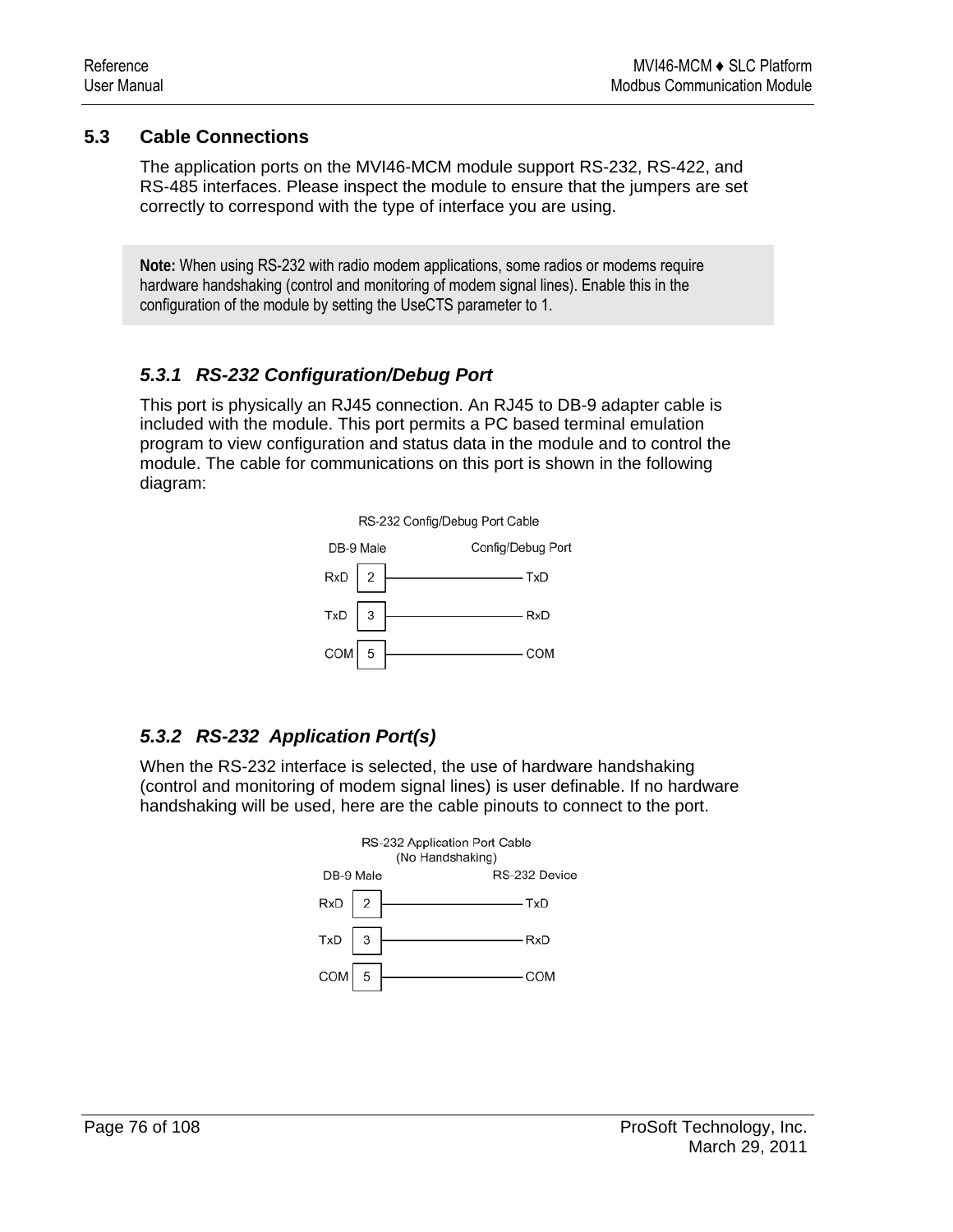#### *RS-232: Modem Connection (Hardware Handshaking Required)*

This type of connection is required between the module and a modem or other communication device.



The "Use CTS Line" parameter for the port configuration should be set to 'Y' for most modem applications.

#### *RS-232: Null Modem Connection (Hardware Handshaking)*

This type of connection is used when the device connected to the module requires hardware handshaking (control and monitoring of modem signal lines).

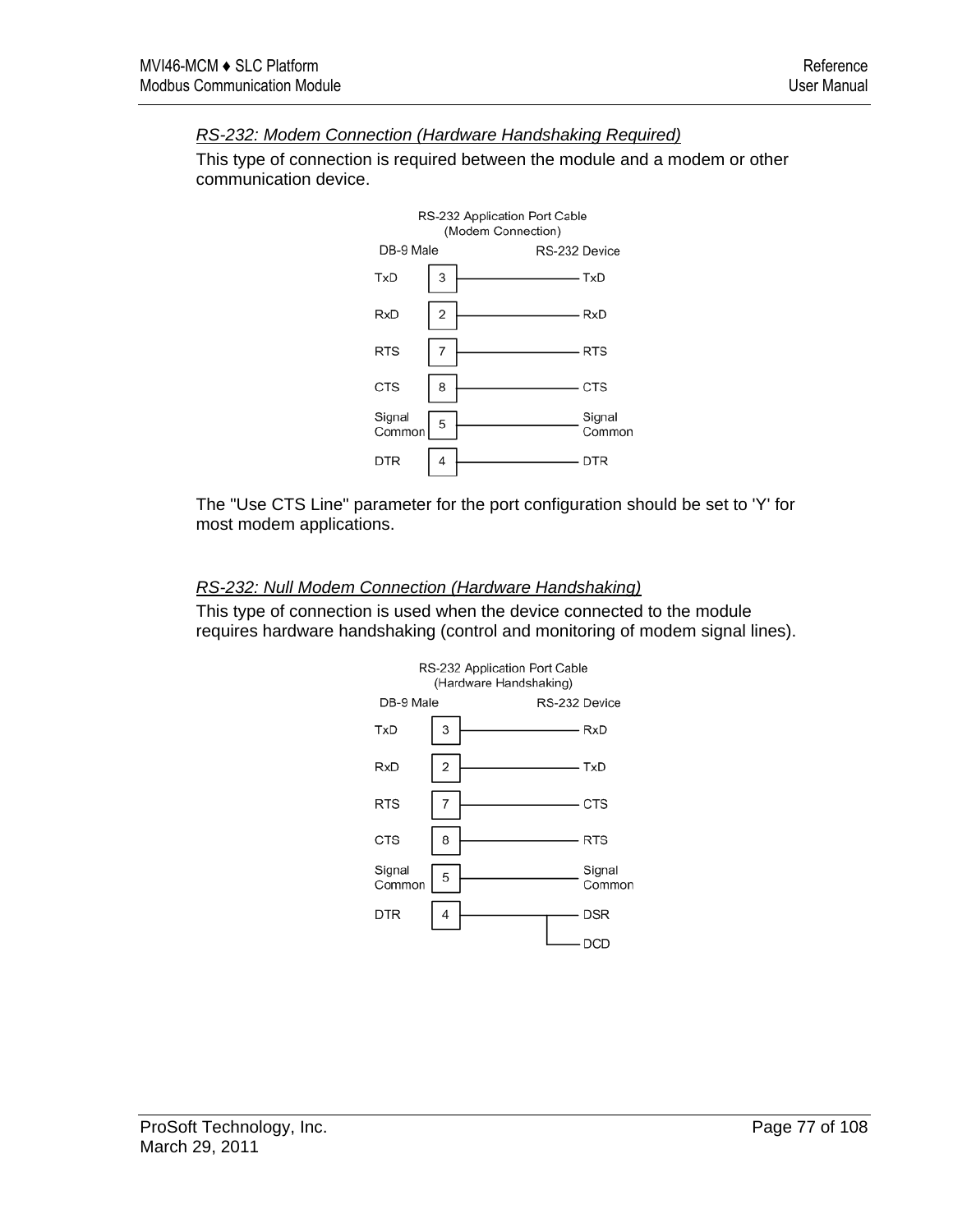### *RS-232: Null Modem Connection (No Hardware Handshaking)*

This type of connection can be used to connect the module to a computer or field device communication port.



**Note:** For most null modem connections where hardware handshaking is not required, the *Use CTS Line* parameter should be set to **N** and no jumper will be required between Pins 7 (RTS) and 8 (CTS) on the connector. If the port is configured with the *Use CTS Line* set to **Y**, then a jumper is required between the RTS and the CTS lines on the port connection.

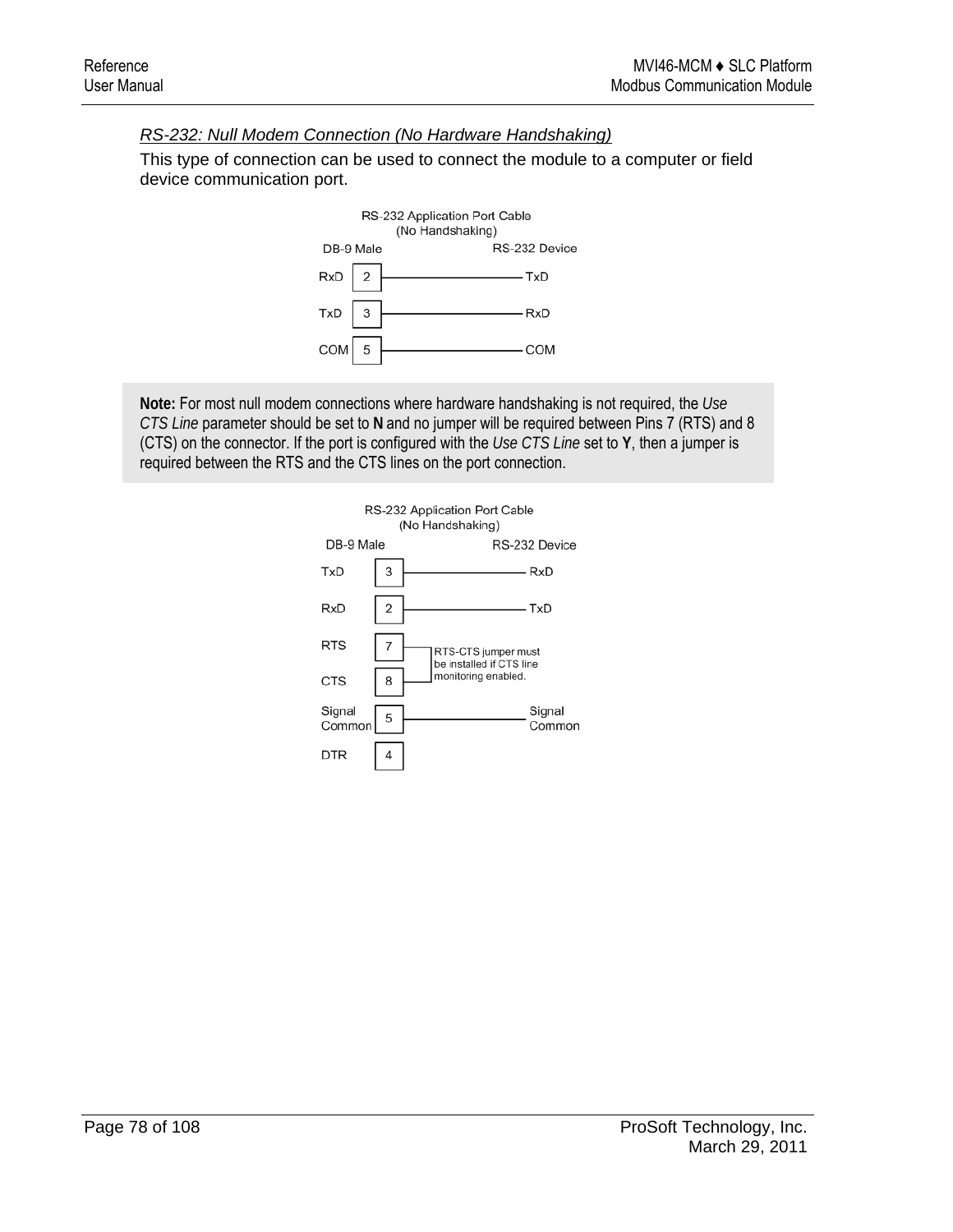# *5.3.3 RS-422*

The RS-422 interface requires a single four or five wire cable. The Common connection is optional, depending on the RS-422 network devices used. The cable required for this interface is shown below:



# *5.3.4 RS-485 Application Port(s)*

The RS-485 interface requires a single two or three wire cable. The Common connection is optional, depending on the RS-485 network devices used. The cable required for this interface is shown below:



**Note:** Terminating resistors are generally not required on the RS-485 network, unless you are experiencing communication problems that can be attributed to signal echoes or reflections. In these cases, installing a 120-ohm terminating resistor between pins 1 and 8 on the module connector end of the RS-485 line may improve communication quality.

### *RS-485 and RS-422 Tip*

If communication in the RS-422 or RS-485 mode does not work at first, despite all attempts, try switching termination polarities. Some manufacturers interpret + and -, or A and B, polarities differently.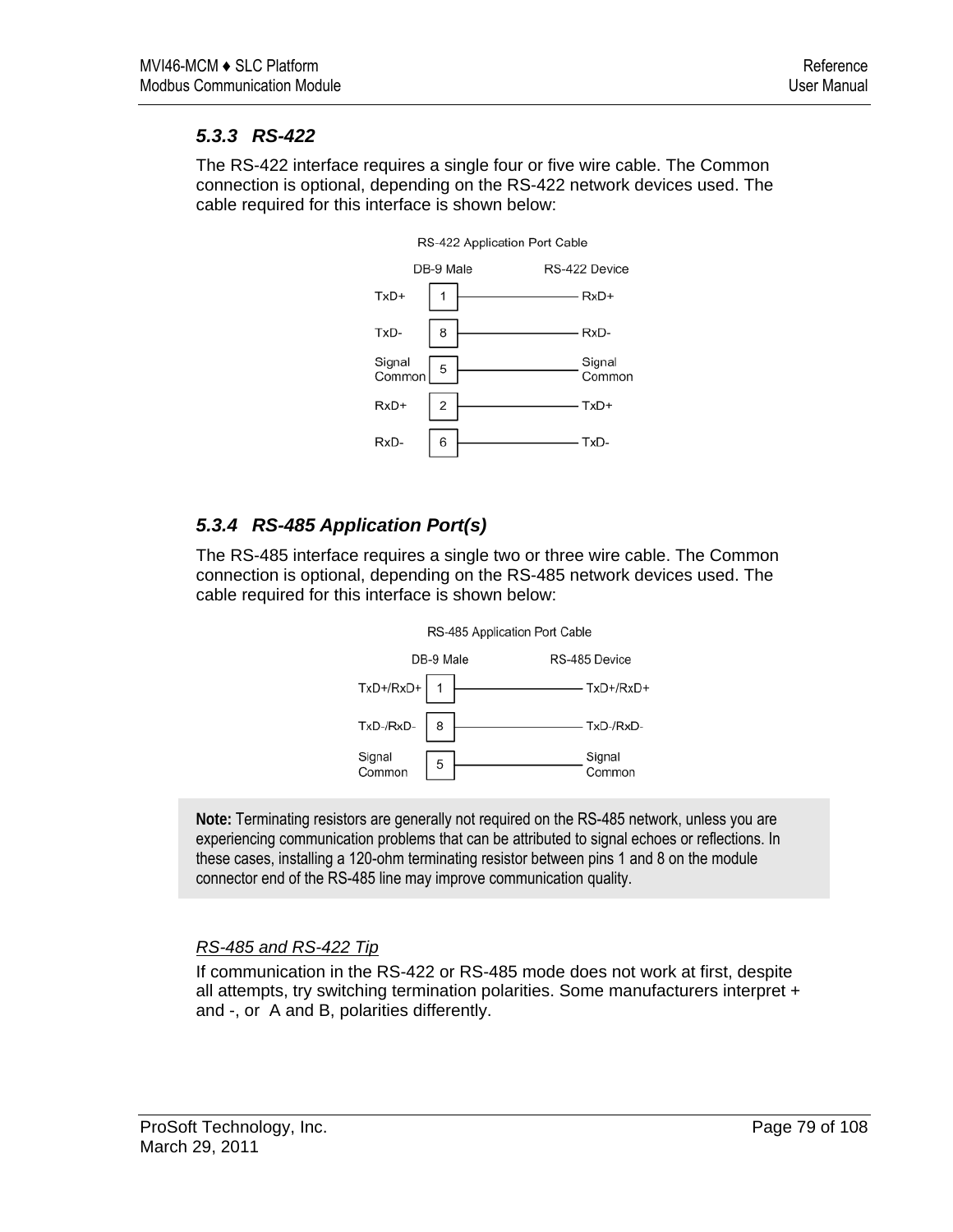# *5.3.5 DB9 to RJ45 Adaptor (Cable 14)*

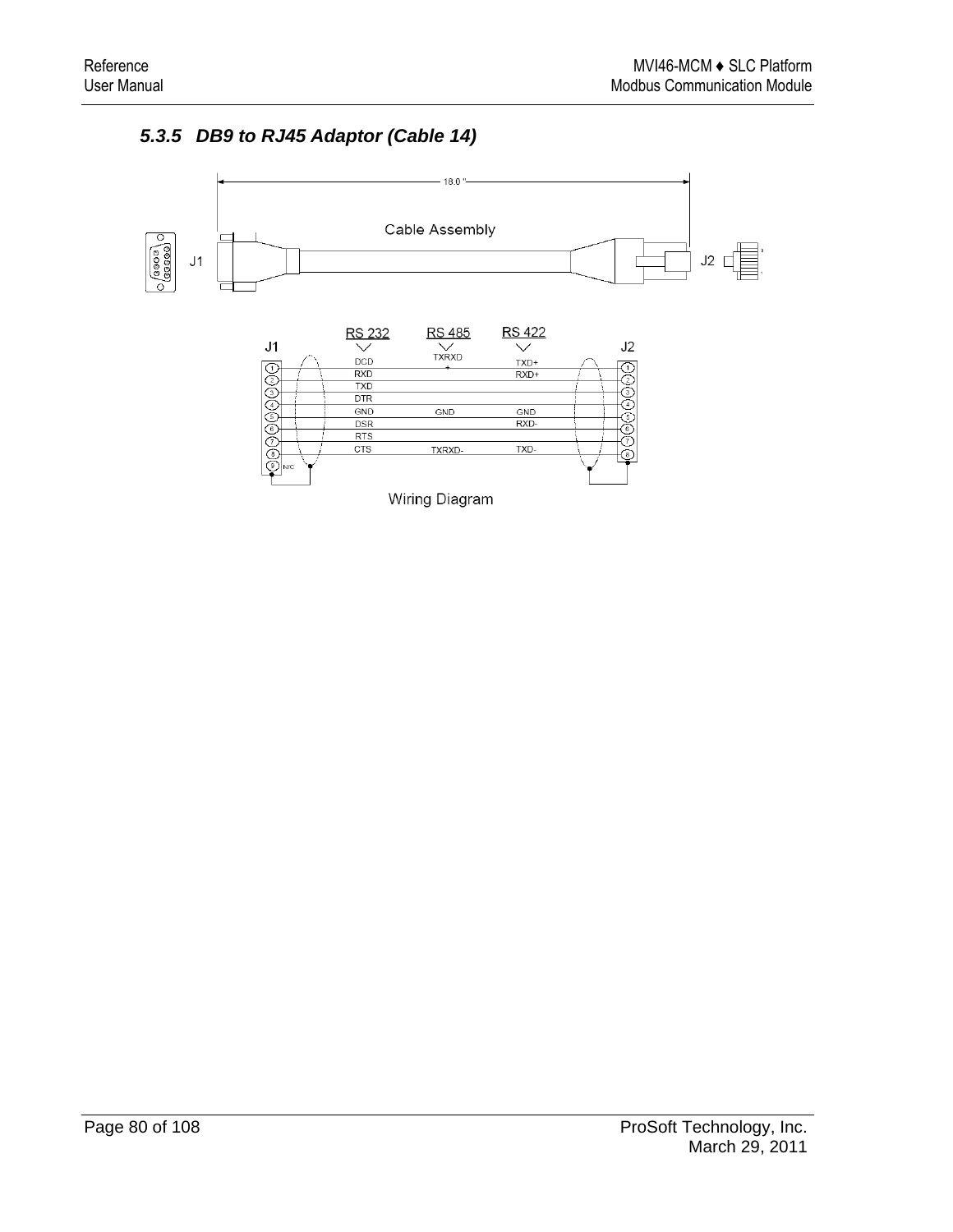### **5.4 MVI46-MCM Database Definition**

This section contains a listing of the internal database of the MVI46-MCM module. This information can be used to interface other devices to the data contained in the module.

| <b>Register Range</b> | <b>Modbus Low</b> | <b>Modbus High</b> | <b>Content</b>                 | <b>Size</b> |
|-----------------------|-------------------|--------------------|--------------------------------|-------------|
| 0 to 4999             | 40001             | 45000              | User Data                      | 5000        |
| 5000 to 5009          | 45001             | 45010              | <b>Backplane Configuration</b> | 10          |
| 5010 to 5039          | 45011             | 45040              | Port 1 Setup                   | 30          |
| 5040 to 5069          | 45041             | 45070              | Port 2 Setup                   | 30          |
| 5200 to 6199          | 45071             | 46070              | Port 1 Commands                | 1000        |
| 6200 to 7199          | 46071             | 47070              | Port 2 Commands                | 1000        |
| 7200 to 7232          | 47201             | 47233              | Misc. Status Data              | 33          |
| 7600 to 7799          | 47601             | 48000              | <b>Command Control</b>         | 200         |

The User Data area holds data collected from other nodes on the network (master read commands) or data received from the processor (write blocks). Additionally, this data area is used as a data source for the processor (read blocks) or other nodes on the network (write commands).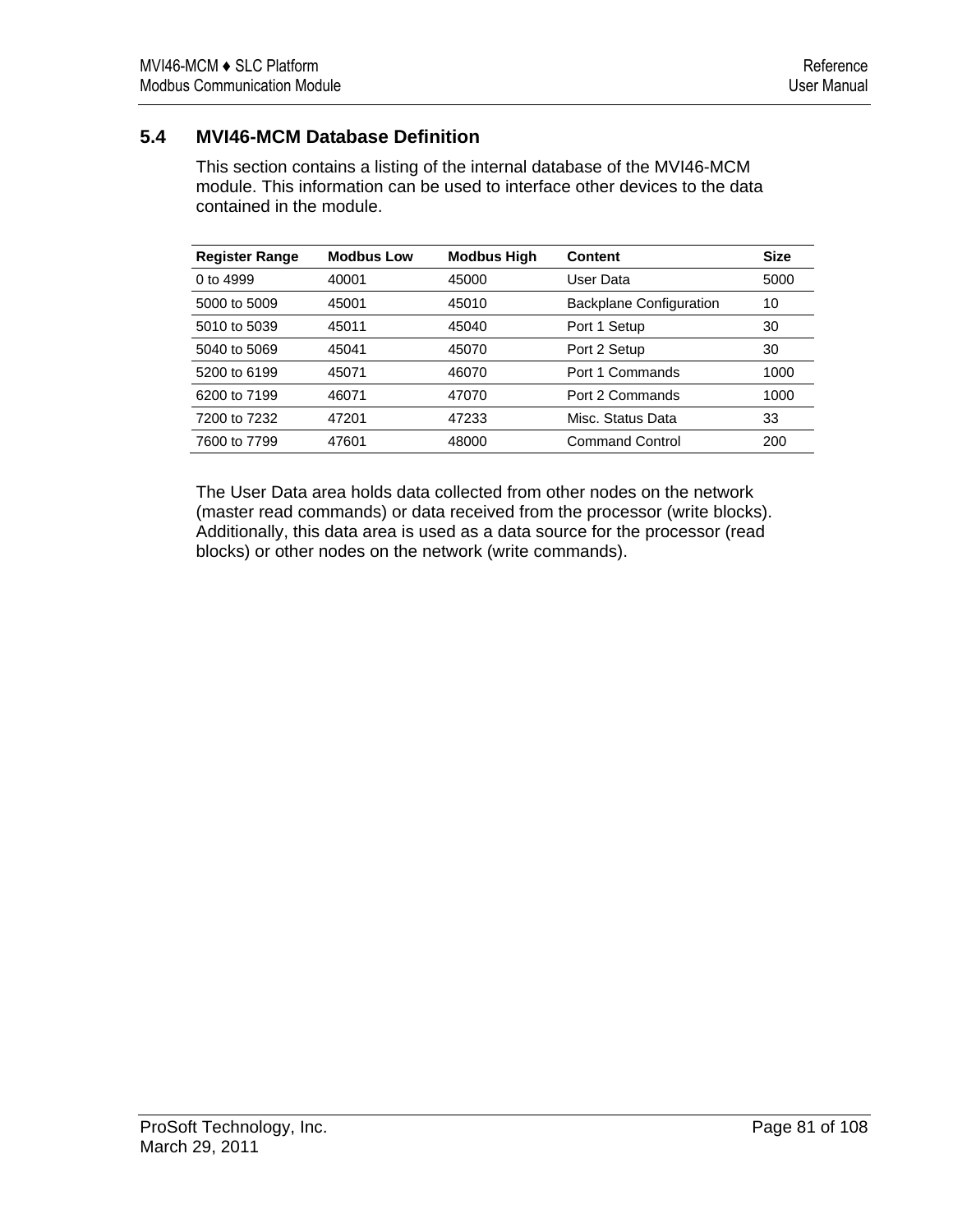### **5.5 MVI46-MCM Remote Configuration**

Remote configuration data can be received from other nodes on the network that can control the MVI46-MCM module. Specific values are written to regions of this block to change the module's configuration parameters. Currently, the module is programmed to handle the receipt of the following requests: write configuration to processor, warm boot and cold boot.

The remote node controls the module by writing one of the following values to register 7800 (Modbus address 47801):

| 9997 | Write configuration in database to the processor and warm boot the<br>module. |
|------|-------------------------------------------------------------------------------|
| 9998 | Warm boot the module.                                                         |
| 9999 | Cold boot the module.                                                         |

The control register is cleared (a value of 0) after the operation is executed with the exception of the 9997 command. If the module fails to successfully transfer the configuration to the processor, an error code will be returned in the control register as follows:

| No error, transfer successful                         |
|-------------------------------------------------------|
| Error transferring general configuration information. |

Ladder logic must handle the 9997 command. No ladder logic is required when using the warm or cold boot commands.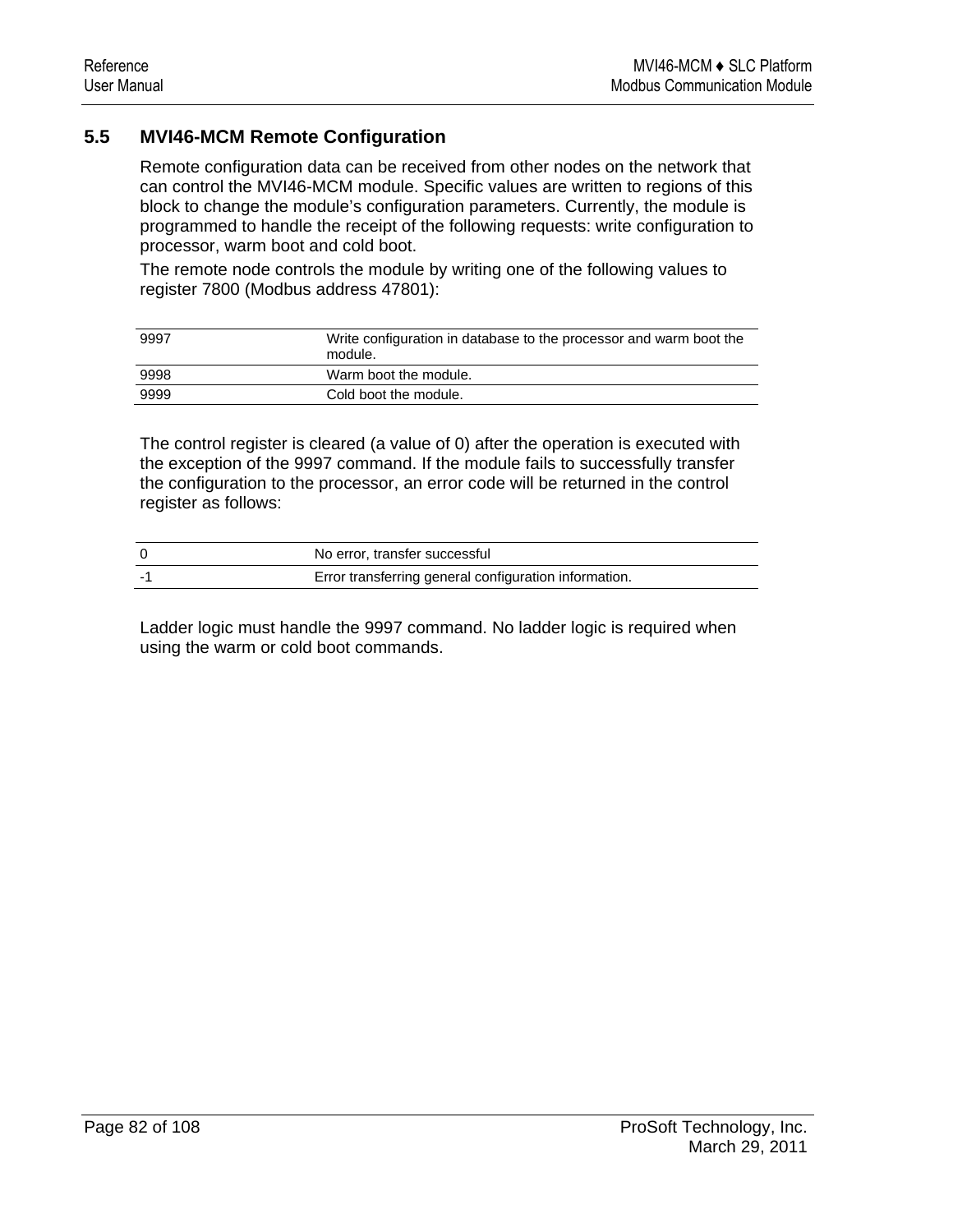# **5.6 Modbus Protocol Specification**

The following pages give additional reference information regarding the Modbus protocol commands supported by the MVI46-MCM.

# *5.6.1 Commands Supported by the Module*

The format of each command in the list depends on the MODBUS Function Code being executed.

The following table lists the functions supported by the module.

| <b>Function</b><br>Code | <b>Definition</b>             | Supported in<br><b>Master</b> | Supported in<br><b>Slave</b> |
|-------------------------|-------------------------------|-------------------------------|------------------------------|
|                         | <b>Read Coil Status</b>       | X                             | X                            |
| 2                       | <b>Read Input Status</b>      | X                             | X                            |
| 3                       | <b>Read Holding Registers</b> | X                             | X                            |
| $\overline{4}$          | <b>Read Input Registers</b>   | X                             | X                            |
| 5                       | Set Single Coil               | X                             | X                            |
| 6                       | Single Register Write         | X                             | X                            |
| 8                       | Diagnostics                   |                               | X                            |
| 15                      | <b>Multiple Coil Write</b>    | X                             | X                            |
| 16                      | Multiple Register Write       | X                             | X                            |
| 17                      | Report Slave ID               |                               | X                            |
| 22                      | Mask Write 4X                 |                               | X                            |
| 23                      | Read/Write                    |                               | X                            |

Each command list record has the same general format. The first part of the record contains the information relating to the communication module and the second part contains information required to interface to the MODBUS slave device.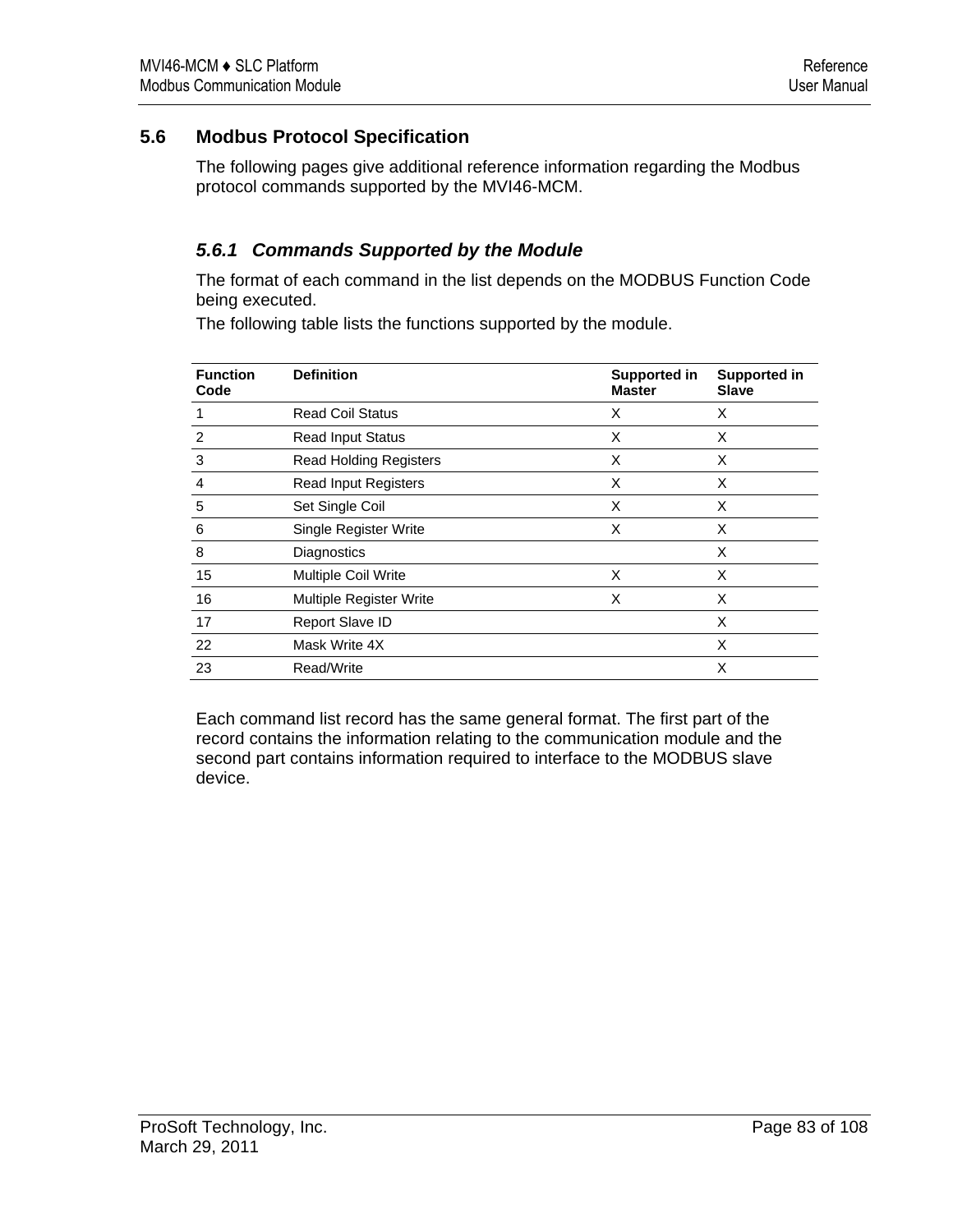# *5.6.2 Read Coil Status (Function Code 01)*

#### **Query**

This function allows the user to obtain the ON/OFF status of logic coils used to control discrete outputs from the addressed Slave only. Broadcast mode is not supported with this function code. In addition to the Slave address and function fields, the message requires that the information field contain the initial coil address to be read (Starting Address) and the number of locations that will be interrogated to obtain status data.

The addressing allows up to 2000 coils to be obtained at each request; however, the specific Slave device may have restrictions that lower the maximum quantity. The coils are numbered from zero; (coil number  $1 =$  zero, coil number  $2 =$  one, coil number  $3 = two$ , and so on).

The following table is a sample read output status request to read coils 0020 to 0056 from Slave device number 11.

| Adr | Func | Data Start Pt Hi | Data Start Pt Lo | Data # Of Pts Ho Data # Of Pts Lo |    | <b>Error Check Field</b> |
|-----|------|------------------|------------------|-----------------------------------|----|--------------------------|
|     |      | 00               |                  | 00                                | クト | CRC                      |

### **Response**

An example response to Read Coil Status is as shown in Figure C2. The data is packed one bit for each coil. The response includes the Slave address, function code, quantity of data characters, the data characters, and error checking. Data will be packed with one bit for each coil  $(1 = ON, 0 = OFF)$ . The low order bit of the first character contains the addressed coil, and the remainder follow. For coil quantities that are not even multiples of eight, the last characters will be filled in with zeros at high order end. The quantity of data characters is always specified as quantity of RTU characters, that is, the number is the same whether RTU or ASCII is used.

Because the Slave interface device is serviced at the end of a controller's scan, data will reflect coil status at the end of the scan. Some Slaves will limit the quantity of coils provided each scan; thus, for large coil quantities, multiple PC transactions must be made using coil status from sequential scans.

| Adr | Func | Byte<br>Count | Data Coil<br>Status 20 to | Data Coil<br>Status 28 to<br>35 | Data Coil<br>Status 36 to<br>43 | Data Coil<br>Status 44 to | Data Coil<br>Status 52 to<br>56 | Error<br>Check<br>Field |
|-----|------|---------------|---------------------------|---------------------------------|---------------------------------|---------------------------|---------------------------------|-------------------------|
|     |      | 05            |                           | 6B                              | B2                              | DЕ                        | 1В                              | <b>CRC</b>              |

The status of coils 20 to 27 is shown as  $CD(HEX) = 1100 1101$  (Binary). Reading left to right, this shows that coils 27, 26, 23, 22, and 20 are all on. The other coil data bytes are decoded similarly. Due to the quantity of coil statuses requested, the last data field, which is shown 1B (HEX) = 0001 1011 (Binary), contains the status of only 5 coils (52 to 56) instead of 8 coils. The 3 left most bits are provided as zeros to fill the 8-bit format.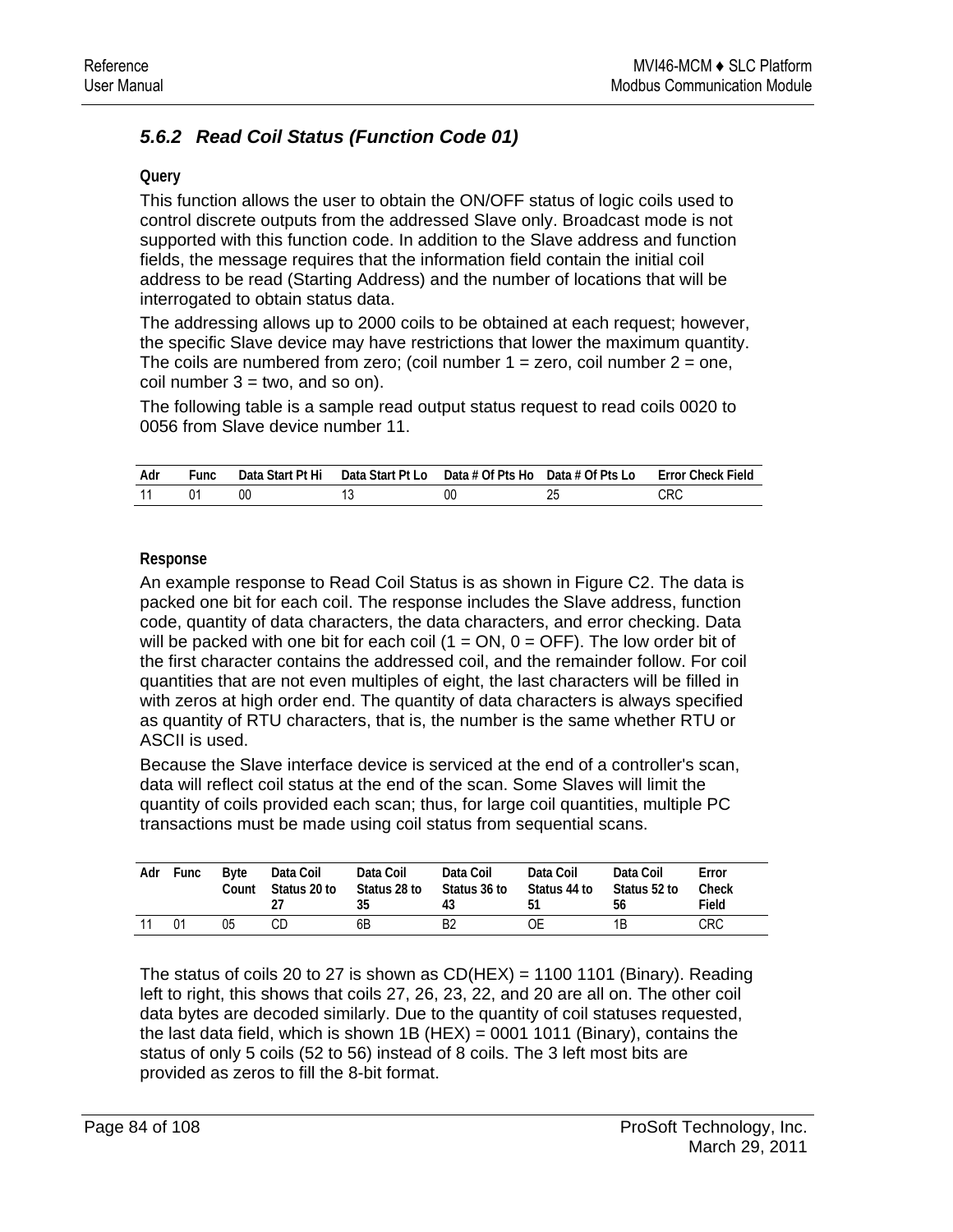# *5.6.3 Read Input Status (Function Code 02)*

#### **Query**

This function allows the user to obtain the ON/OFF status of discrete inputs in the addressed Slave PC Broadcast mode is not supported with this function code. In addition to the Slave address and function fields, the message requires that the information field contain the initial input address to be read (Starting Address) and the number of locations that will be interrogated to obtain status data.

The addressing allows up to 2000 inputs to be obtained at each request; however, the specific Slave device may have restrictions that lower the maximum quantity. The inputs are numbered form zero; (input  $10001$  = zero, input  $10002$  = one, input  $10003 =$  two, and so on, for a 584).

The following table is a sample read input status request to read inputs 10197 to 10218 from Slave number 11.

| Adr  | Func |    |    | Data Start Pt Hi Data Start Pt Lo Data #of Pts Hi Data #of Pts Lo Error Check Field |
|------|------|----|----|-------------------------------------------------------------------------------------|
| - 11 | 02   | 00 | 00 | <b>CRC</b>                                                                          |

### **Response**

An example response to Read Input Status is as shown in Figure C4. The data is packed one bit for each input. The response includes the Slave address, function code, quantity of data characters, the data characters, and error checking. Data will be packed with one bit for each input (1=ON, 0=OFF). The lower order bit of the first character contains the addressed input, and the remainder follow. For input quantities that are not even multiples of eight, the last characters will be filled in with zeros at high order end. The quantity of data characters is always specified as a quantity of RTU characters, that is, the number is the same whether RTU or ASCII is used.

Because the Slave interface device is serviced at the end of a controller's scan, data will reflect input status at the end of the scan. Some Slaves will limit the quantity of inputs provided each scan; thus, for large coil quantities, multiple PC transactions must be made using coil status for sequential scans.

| Adr | Func | <b>Byte</b><br>Count | 10197 to 10204 | Data Discrete Input Data Discrete Input Data Discrete Input Error Check Field<br>10205 to 10212 | 10213 to 10218 |            |
|-----|------|----------------------|----------------|-------------------------------------------------------------------------------------------------|----------------|------------|
| 11  | ሰ2   | 03                   | AC             | DB                                                                                              | 35             | <b>CRC</b> |

The status of inputs 10197 to 10204 is shown as AC (HEX) = 10101 1100 (binary). Reading left to right, this show that inputs 10204, 10202, and 10199 are all on. The other input data bytes are decoded similar.

Due to the quantity of input statuses requested, the last data field which is shown as 35 HEX = 0011 0101 (binary) contains the status of only 6 inputs (10213 to 102180) instead of 8 inputs. The two left-most bits are provided as zeros to fill the 8-bit format.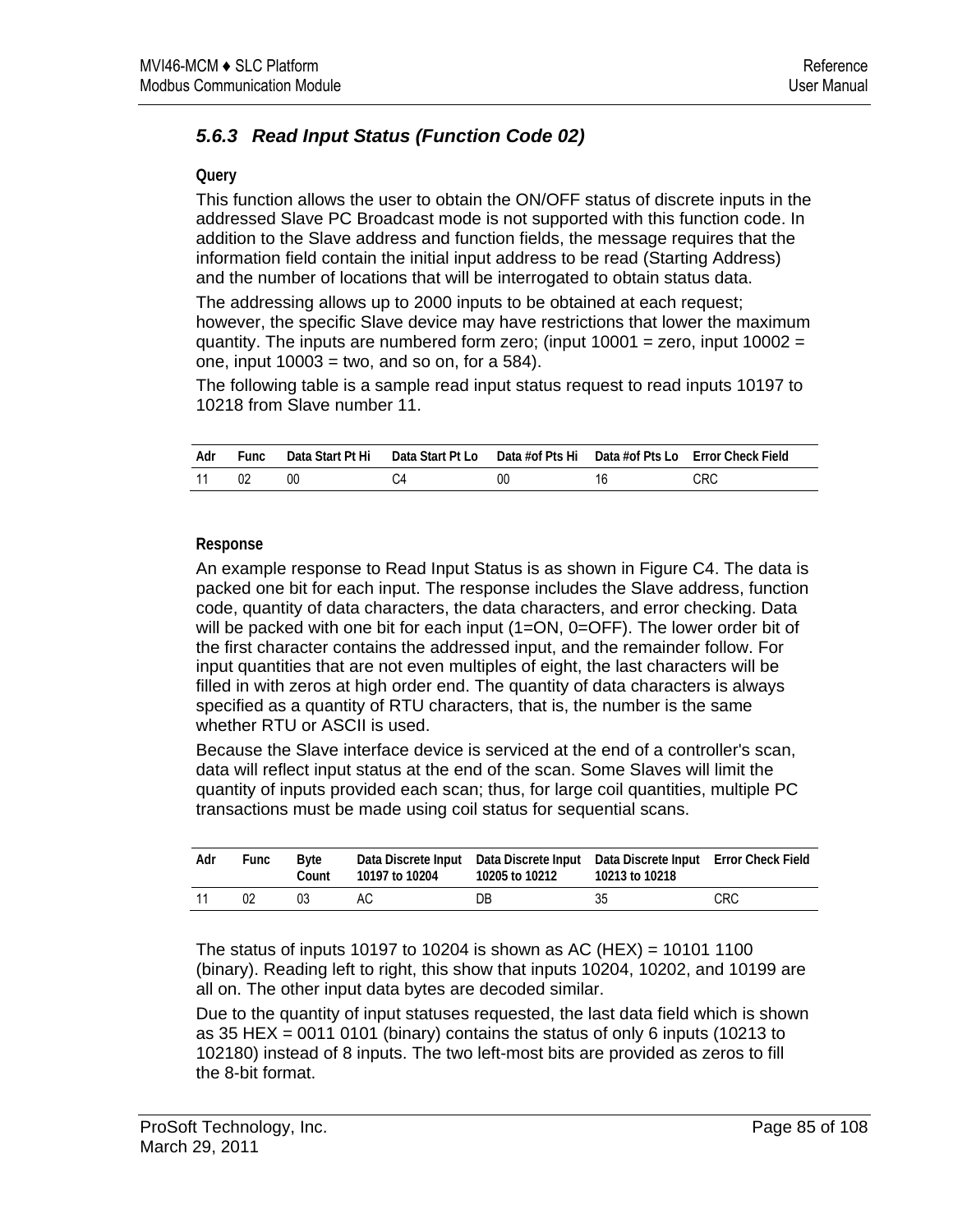# *5.6.4 Read Holding Registers (Function Code 03)*

#### **Query**

Read Holding Registers (03) allows the user to obtain the binary contents of holding registers 4xxxx in the addressed Slave. The registers can store the numerical values of associated timers and counters which can be driven to external devices. The addressing allows up to 125 registers to obtained at each request; however, the specific Slave device may have restriction that lower this maximum quantity. The registers are numbered form zero  $(40001 =$  zero,  $40002$ = one, and so on). The broadcast mode is not allowed.

The example below reads registers 40108 through 40110 from Slave 584 number 11.

|       |      | Adr Func Data Start Reg Hi Data Start Reg Lo Data #of Regs Hi Data #of Regs Lo Error Check Field |    |      |
|-------|------|--------------------------------------------------------------------------------------------------|----|------|
| 11 03 | - 00 | 6B                                                                                               | 00 | CRC. |

#### **Response**

The addressed Slave responds with its address and the function code, followed by the information field. The information field contains 1 byte describing the quantity of data bytes to be returned. The contents of the registers requested (DATA) are two bytes each, with the binary content right justified within each pair of characters. The first byte includes the high order bits and the second, the low order bits.

Because the Slave interface device is normally serviced at the end of the controller's scan, the data will reflect the register content at the end of the scan. Some Slaves will limit the quantity of register content provided each scan; thus for large register quantities, multiple transmissions will be made using register content from sequential scans.

In the example below, the registers 40108 to 40110 have the decimal contents 555, 0, and 100 respectively.

|       |      |    |    |    |     | Adr Func ByteCnt Hi Data Lo Data Hi Data Lo Data Hi Data Lo Data Error Check Field |
|-------|------|----|----|----|-----|------------------------------------------------------------------------------------|
| 11 03 | - 06 | 2В | 00 | 00 | 64. | <b>CRC</b>                                                                         |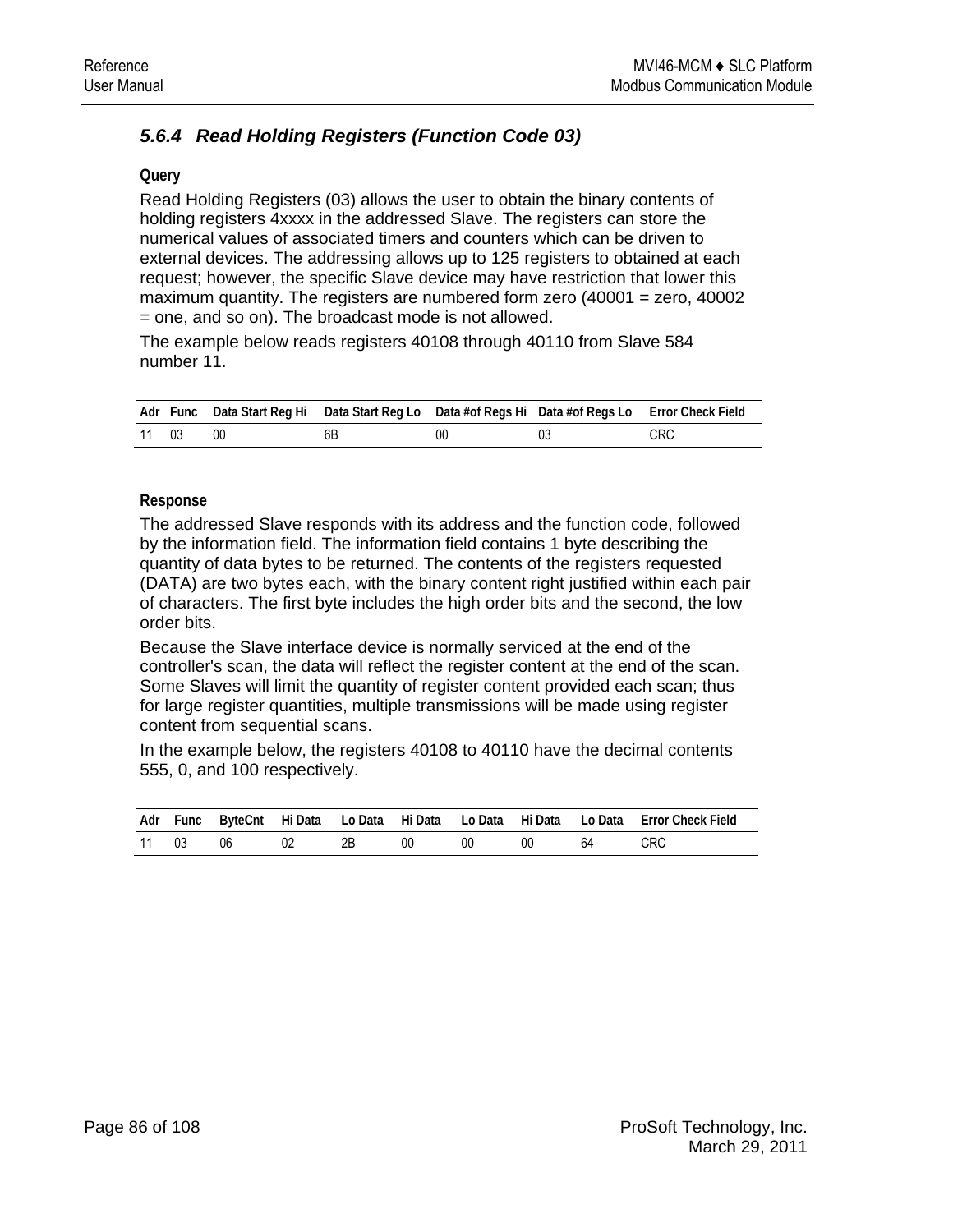# *5.6.5 Read Input Registers (Function Code 04)*

#### **Query**

Function code 04 obtains the contents of the controller's input registers at addresses 3xxxx. These locations receive their values from devices connected to the I/O structure and can only be referenced, not altered from within the controller, The addressing allows up to 125 registers to be obtained at each request; however, the specific Slave device may have restrictions that lower this maximum quantity. The registers are numbered for zero  $(30001 =$  zero,  $30002 =$ one, and so on). Broadcast mode is not allowed.

The example below requests the contents of register 3009 in Slave number 11.

|          |    |    | Adr Func Data Start Reg Hi Data Start Reg Lo Data #of Regs Hi Data #of Regs Lo Error Check Field |     |
|----------|----|----|--------------------------------------------------------------------------------------------------|-----|
| 11 04 00 | 08 | 00 |                                                                                                  | CRC |

#### **Response**

The addressed Slave responds with its address and the function code followed by the information field. The information field contains 1 byte describing the quantity of data bytes to be returned. The contents of the registers requested (DATA) are 2 bytes each, with the binary content right justified within each pair of characters. The first byte includes the high order bits and the second, the low order bits.

Because the Slave interface is normally serviced at the end of the controller's scan, the data will reflect the register content at the end of the scan. Each PC will limit the quantity of register contents provided each scan; thus for large register quantities, multiple PC scans will be required, and the data provided will be form sequential scans.

In the example below the register 3009 contains the decimal value 0.

| Adr |    | Func Byte Count Data Input Reg Hi | Data Input Reg Lo | <b>Error Check Field</b> |
|-----|----|-----------------------------------|-------------------|--------------------------|
| 11  | 04 | 00                                | 00                | E9                       |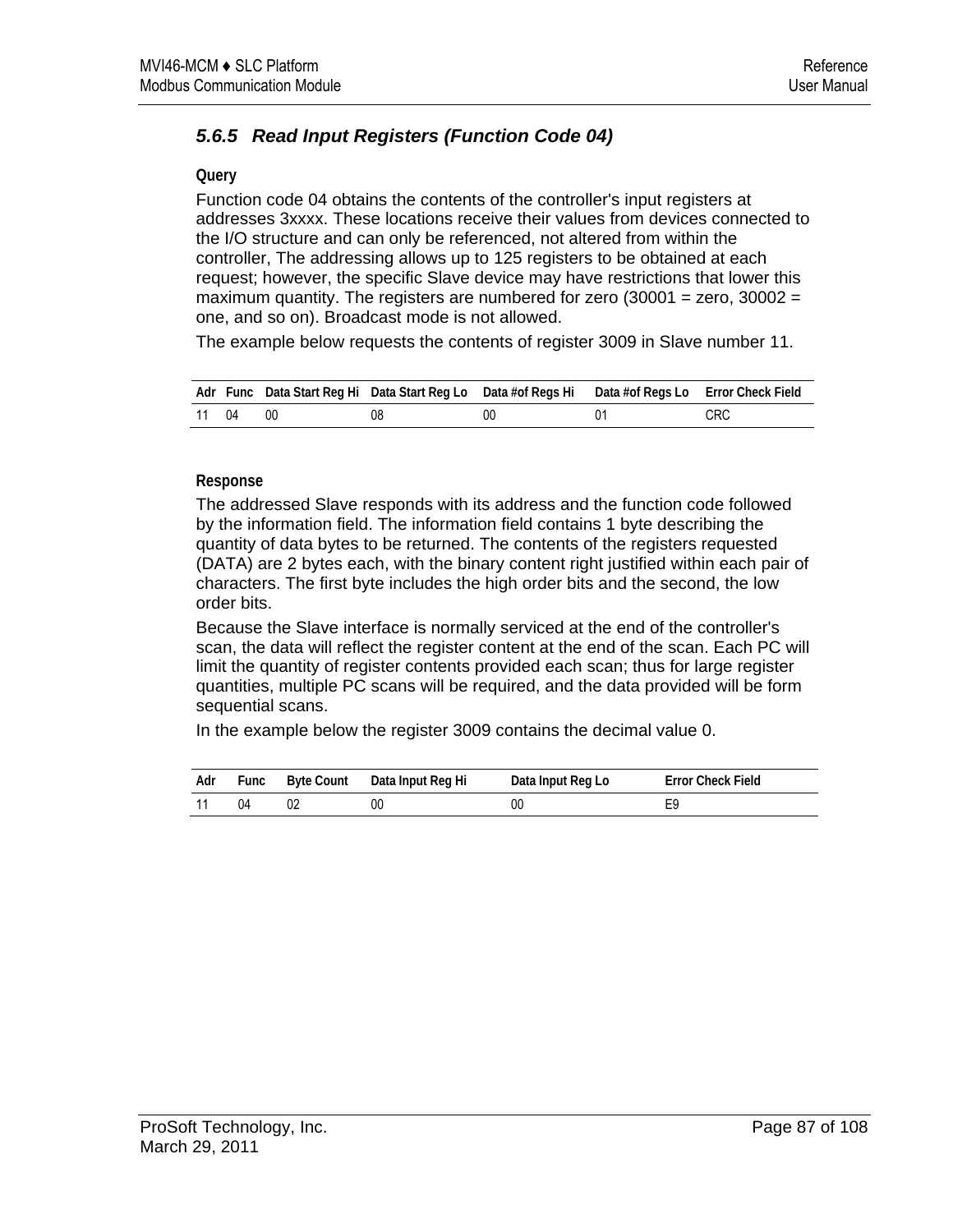# *5.6.6 Force Single Coil (Function Code 05)*

### **Query**

This message forces a single coil either ON or OFF. Any coil that exists within the controller can be forced to either state (ON or OFF). However, because the controller is actively scanning, unless the coil is disabled, the controller can also alter the state of the coil. Coils are numbered from zero (coil 0001 = zero, coil 0002 = one, and so on). The data value 65,280 (FF00 HEX) will set the coil ON and the value zero will turn it OFF; all other values are illegal and will not affect that coil.

The use of Slave address 00 (Broadcast Mode) will force all attached Slaves to modify the desired coil.

**Note:** Functions 5, 6, 15, and 16 are the only messages that will be recognized as valid for broadcast.

The example below is a request to Slave number 11 to turn ON coil 0173.

| Adr | Func | Data Coil # Hi | Data Coil # Lo | Data On/off Ind | Data | <b>Error Check Field</b> |
|-----|------|----------------|----------------|-----------------|------|--------------------------|
|     | 05   | 00             | АC             |                 | OC   | CRC                      |

### **Response**

The normal response to the Command Request is to re-transmit the message as received after the coil state has been altered.

| Adr | Func | Data Coil # Hi | Data Coil # Lo | Data On/ Off | Data | <b>Error Check Field</b> |
|-----|------|----------------|----------------|--------------|------|--------------------------|
| 11  | 05   | 00             | AC             | FF           | 00   | CRC                      |

The forcing of a coil via MODBUS function 5 will be accomplished regardless of whether the addressed coil is disabled or not (*In ProSoft products,* the coil *is only affected if the necessary ladder logic is implemented).*

**Note:** The Modbus protocol does not include standard functions for testing or changing the DISABLE state of discrete inputs or outputs. Where applicable, this may be accomplished via device specific Program commands (*In ProSoft products, this is only accomplished through ladder logic programming).*

Coils that are reprogrammed in the controller logic program are not automatically cleared upon power up. Thus, if such a coil is set ON by function Code 5 and (even months later), an output is connected to that coil, the output will be "hot".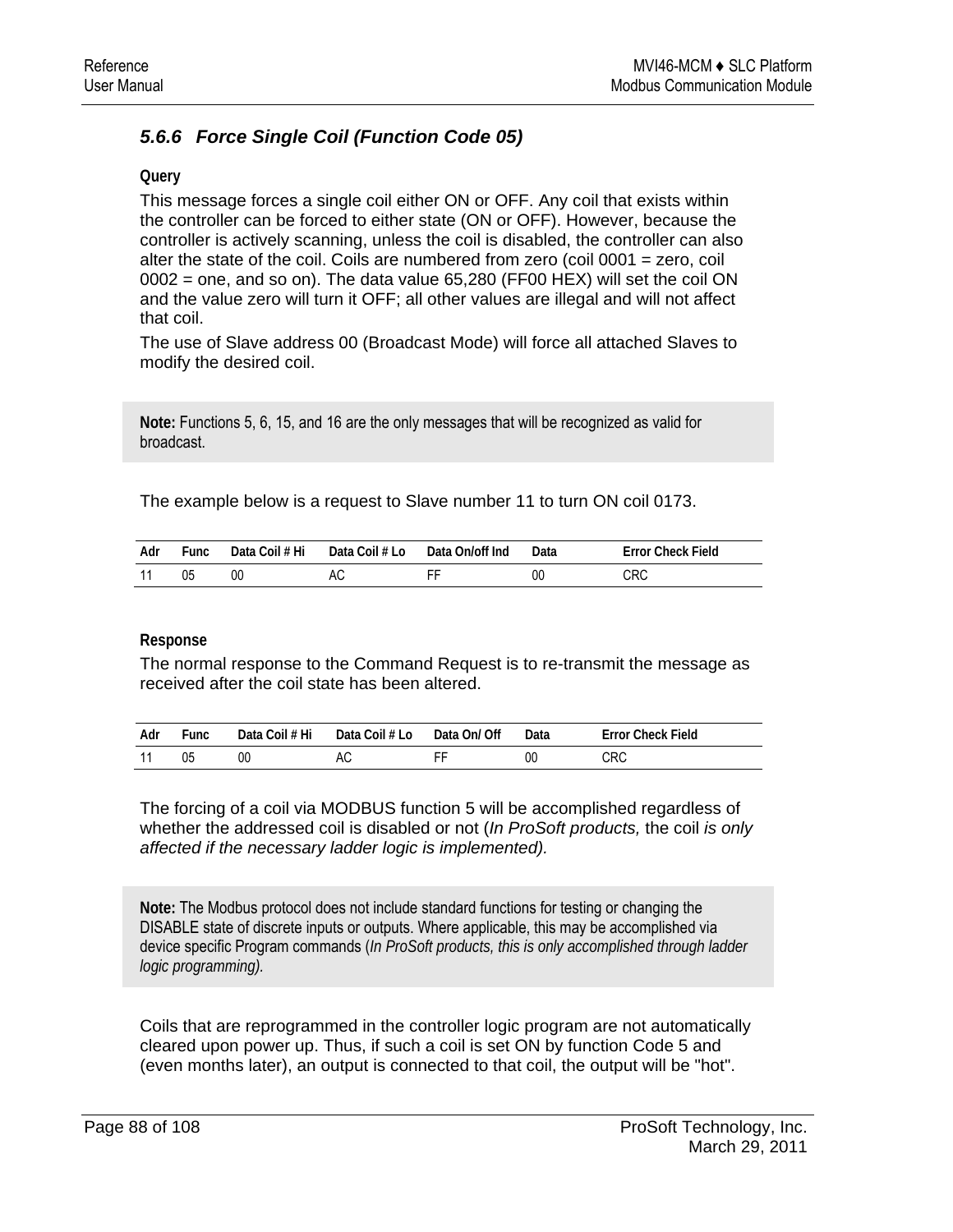# *5.6.7 Preset Single Register (Function Code 06)*

#### **Query**

Function (06) allows the user to modify the contents of a holding register. Any holding register that exists within the controller can have its contents changed by this message. However, because the controller is actively scanning, it also can alter the content of any holding register at any time. The values are provided in binary up to the maximum capacity of the controller unused high order bits must be set to zero. When used with Slave address zero (Broadcast mode) all Slave controllers will load the specified register with the contents specified.

**Note** Functions 5, 6, 15, and 16 are the only messages that will be recognized as valid for broadcast.

| Adr | Func |    |    | Data Start Reg Data Start Reg Data #of Regs Hi Data #of Regs Lo Error Check Field |     |
|-----|------|----|----|-----------------------------------------------------------------------------------|-----|
| 11  | 06   | 00 | 00 | 03                                                                                | CRC |

#### **Response**

The response to a preset single register request is to re-transmit the query message after the register has been altered.

| Adr |    |     |    | Func Data Reg Hi Data Reg Lo Data Input Reg Hi Data Input Reg Lo Error Check Field |     |
|-----|----|-----|----|------------------------------------------------------------------------------------|-----|
| 11  | 06 | -00 | 00 | 03                                                                                 | CRC |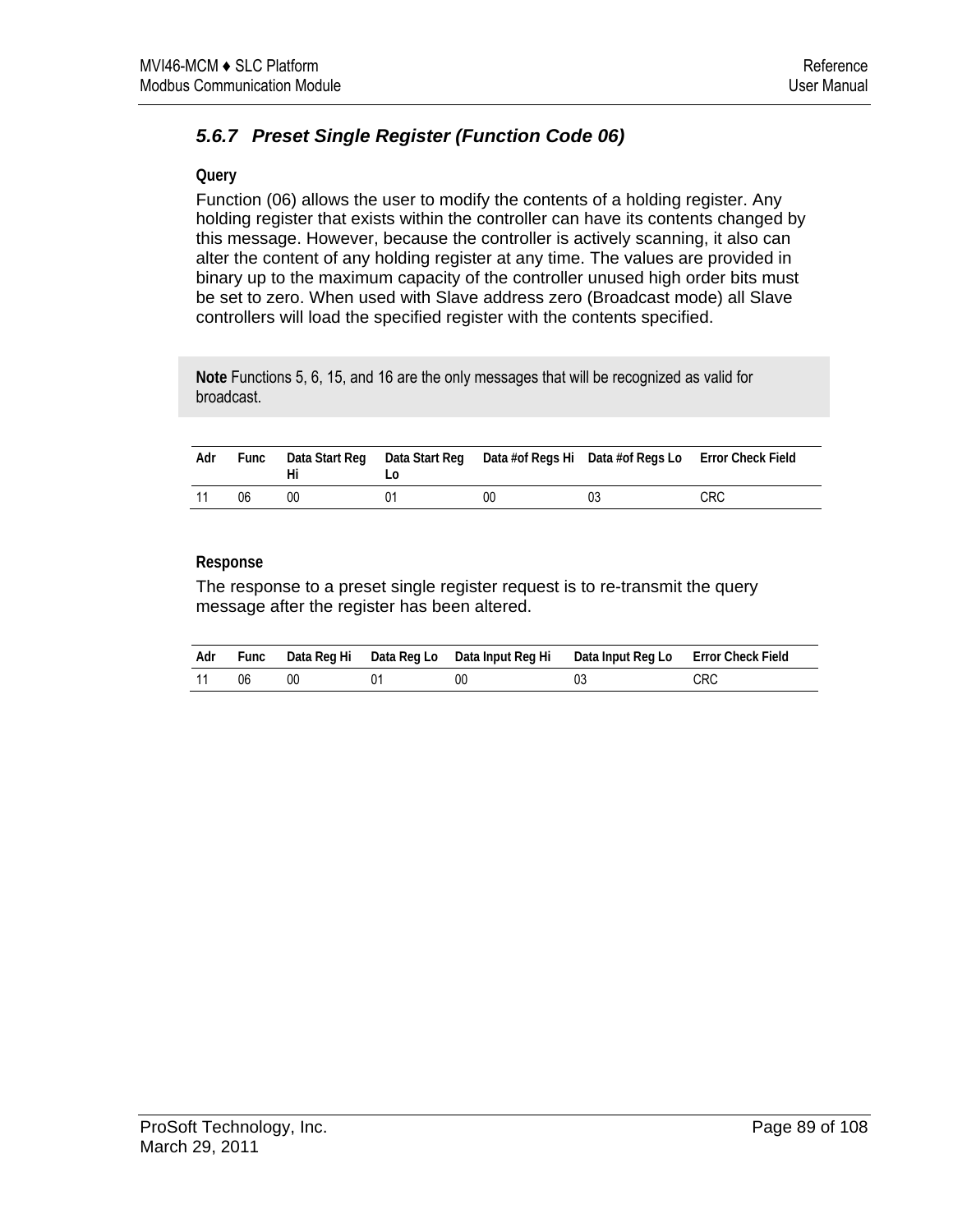# *5.6.8 Diagnostics (Function Code 08)*

MODBUS function code 08 provides a series of tests for checking the communication system between a Master device and a slave, or for checking various internal error conditions within a slave.

The function uses a two-byte sub-function code field in the query to define the type of test to be performed. The slave echoes both the function code and subfunction code in a normal response. Some of the diagnostics commands cause data to be returned from the remote device in the data field of a normal response.

In general, issuing a diagnostic function to a remote device does not affect the running of the user program in the remote device. Device memory bit and register data addresses are not accessed by the diagnostics. However, certain functions can optionally reset error counters in some remote devices.

A server device can, however, be forced into 'Listen Only Mode' in which it will monitor the messages on the communications system but not respond to them. This can affect the outcome of your application program if it depends upon any further exchange of data with the remote device. Generally, the mode is forced to remove a malfunctioning remote device from the communications system.

### *Sub-function Codes Supported*

Only Sub-function 00 is supported by the MVI46-MCM module.

### **00 Return Query Data**

The data passed in the request data field is to be returned (looped back) in the response. The entire response message should be identical to the request.

| Sub-function | Data Field (Request) | Data Field (Response) |
|--------------|----------------------|-----------------------|
| 00 00        | Any                  | Echo Request Data     |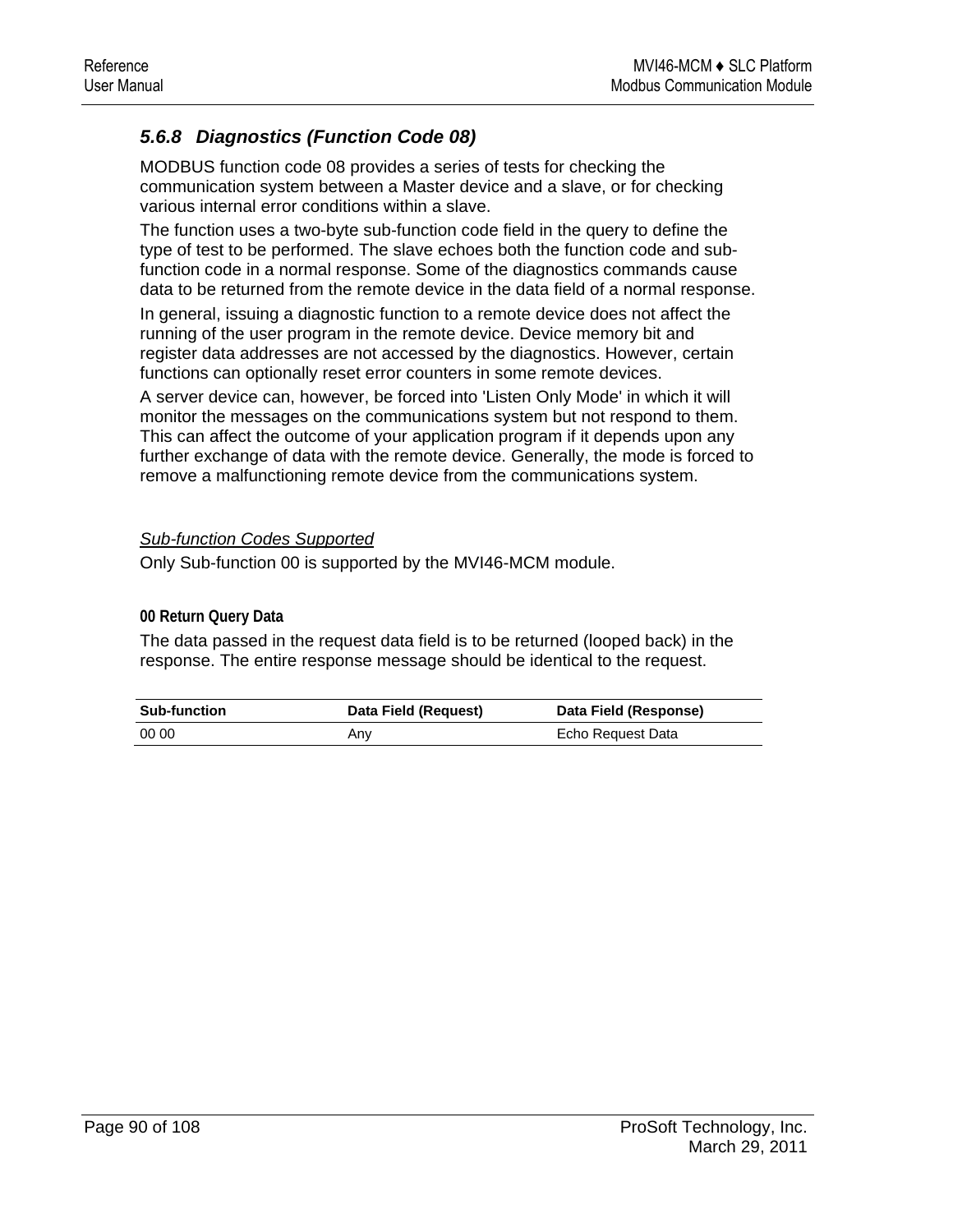### **Example and State Diagram**

Here is an example of a request to remote device to Return Query Data. This uses a sub-function code of zero (00 00 hex in the two-byte field). The data to be returned is sent in the two-byte data field (A5 37 hex).

| <b>Request</b>    |       | <b>Response</b>   |       |  |
|-------------------|-------|-------------------|-------|--|
| <b>Field Name</b> | (Hex) | <b>Field Name</b> | (Hex) |  |
| Function          | 08    | <b>Function</b>   | 08    |  |
| Sub-function Hi   | 00    | Sub-function Hi   | 00    |  |
| Sub-function Lo   | 00    | Sub-function Lo   | 00    |  |
| Data Hi           | A5    | Data Hi           | A5    |  |
| Data Lo           | 37    | Data Lo           | 27    |  |

The data fields in responses to other kinds of queries could contain error counts or other data requested by the sub-function code.

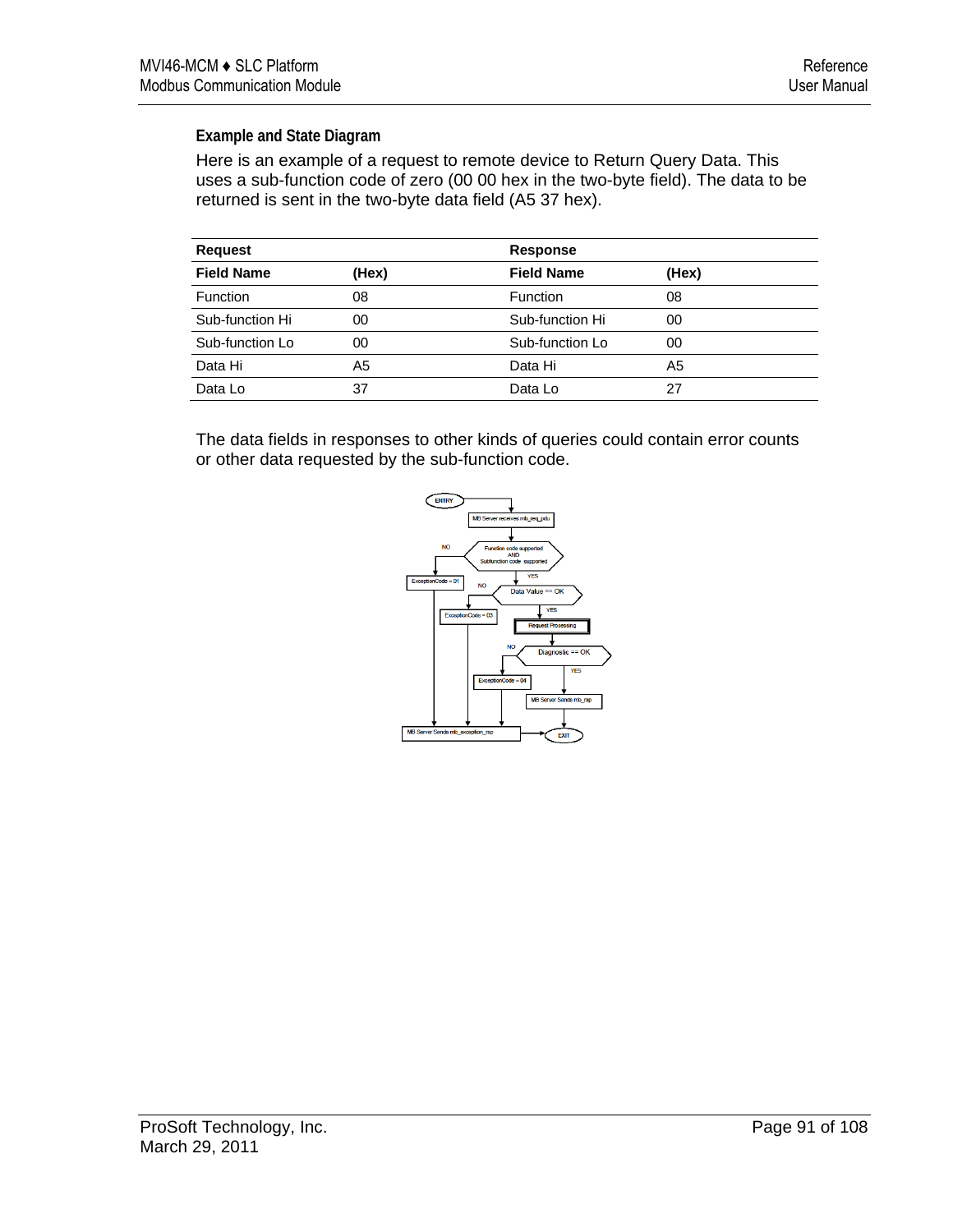# *5.6.9 Force Multiple Coils (Function Code 15)*

### **Query**

This message forces each coil in a consecutive block of coils to a desired ON or OFF state. Any coil that exists within the controller can be forced to either state (ON or OFF). However, because the controller is actively scanning, unless the coils are disabled, the controller can also alter the state of the coil. Coils are numbered from zero (coil  $00001$  = zero, coil  $00002$  = one, and so on). The desired status of each coil is packed in the data field, one bit for each coil  $(1=$ ON, 0= OFF). The use of Slave address 0 (Broadcast Mode) will force all attached Slaves to modify the desired coils.

**Note**: Functions 5, 6, 15, and 16 are the only messages (other than Loopback Diagnostic Test) that will be recognized as valid for broadcast.

The following example forces 10 coils starting at address 20 (13 HEX). The two data fields,  $CD = 1100$  and  $00 = 0000$  000, indicate that coils 27, 26, 23, 22, and 20 are to be forced on.

| Adr | Func | Hi Add | - Lo<br>Add | Quantity | <b>Byte</b><br>Cnt | 20 to 27 | Data Coil Status Data Coil Status Error Check<br>28 to 29 | Field |     |
|-----|------|--------|-------------|----------|--------------------|----------|-----------------------------------------------------------|-------|-----|
| 11  | 0F   | 00     |             | 00       | 0Α                 | 02       | CС                                                        | 00    | CRC |

**Response** 

The normal response will be an echo of the Slave address, function code, starting address, and quantity of coils forced.

| Adr                             | unc | Hi Addr | Addr | <b>Juantity</b> | <b>Error Check Field</b> |     |
|---------------------------------|-----|---------|------|-----------------|--------------------------|-----|
| $\overline{\phantom{a}}$<br>. . | υı  | OC      | Ιu   | 00              | 0A                       | CRC |

The writing of coils via Modbus function 15 will be accomplished regardless of whether the addressed coils are disabled or not.

Coils that are unprogrammed in the controller logic program are not automatically cleared upon power up. Thus, if such a coil is set ON by function code 15 and (even months later) an output is connected to that coil, the output will be hot.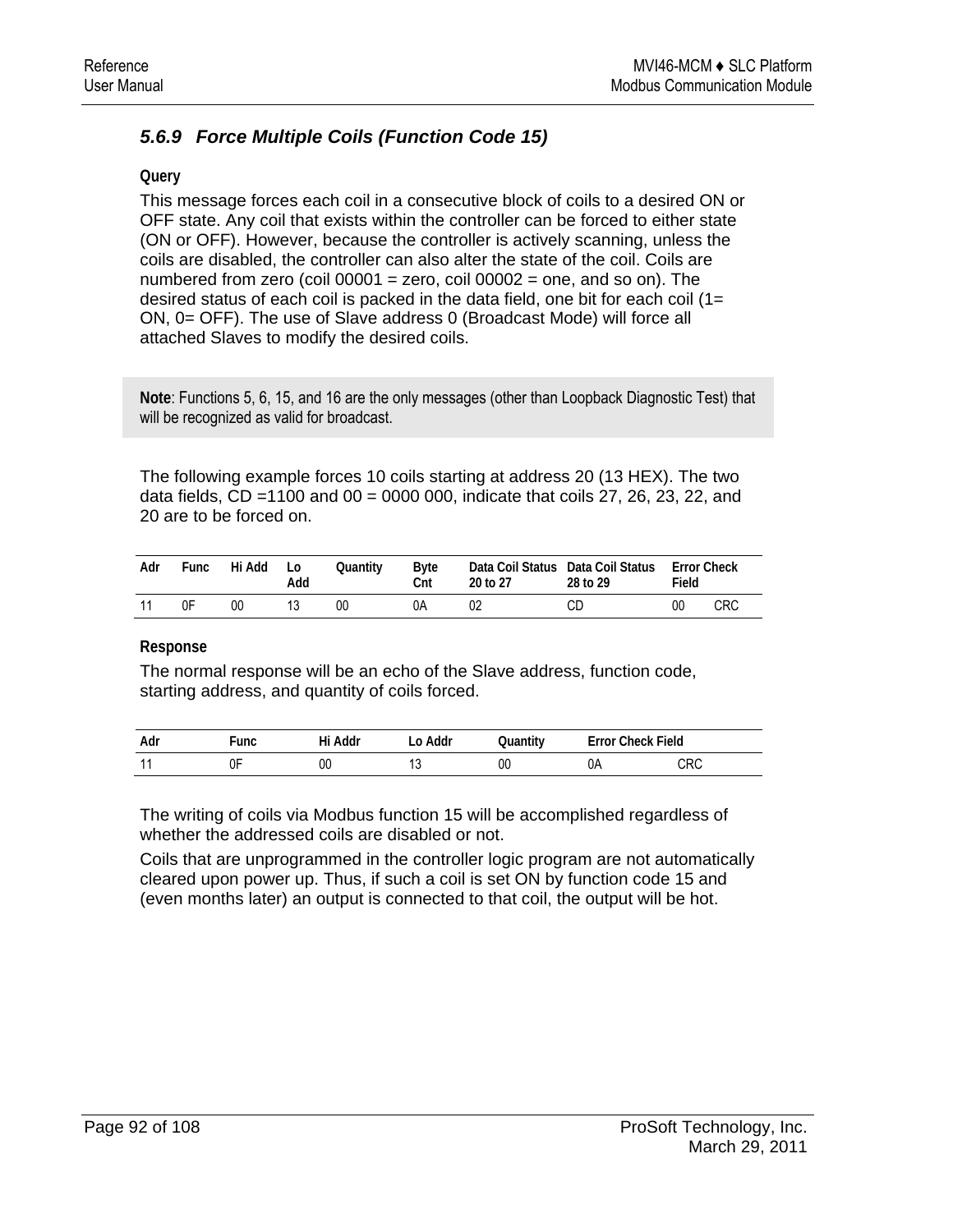# *5.6.10 Preset Multiple Registers (Function Code 16)*

#### **Query**

Holding registers existing within the controller can have their contents changed by this message (a maximum of 60 registers). However, because the controller is actively scanning, it also can alter the content of any holding register at any time. The values are provided in binary up to the maximum capacity of the controller (16-bit for the 184/384 and 584); unused high order bits must be set to zero.

**Note:** Function codes 5, 6, 15, and 16 are the only messages that will be recognized as valid for broadcast.

| Adr | Func | Hi<br>Add | Lo Add | Quantity |    | Byte<br>Cnt | , Hi 1<br>Data | Lo<br>Data | Hi<br>Data |    | Lo Data Error Check<br>Field |
|-----|------|-----------|--------|----------|----|-------------|----------------|------------|------------|----|------------------------------|
| 11  | 10   | 00        | 87     | 00       | 02 | 04          | 00             | 0A         | 01         | 02 | <b>CRC</b>                   |

#### **Response**

The normal response to a function 16 query is to echo the address, function code, starting address and number of registers to be loaded.

| Adr | unc | Addr<br>Hi | Addr | <b>Juantity</b> |          | <b>Check Field</b><br>Error ( |
|-----|-----|------------|------|-----------------|----------|-------------------------------|
|     | ٠U  | 00         | ັບ.  | OC              | n٢<br>◡▵ | 56                            |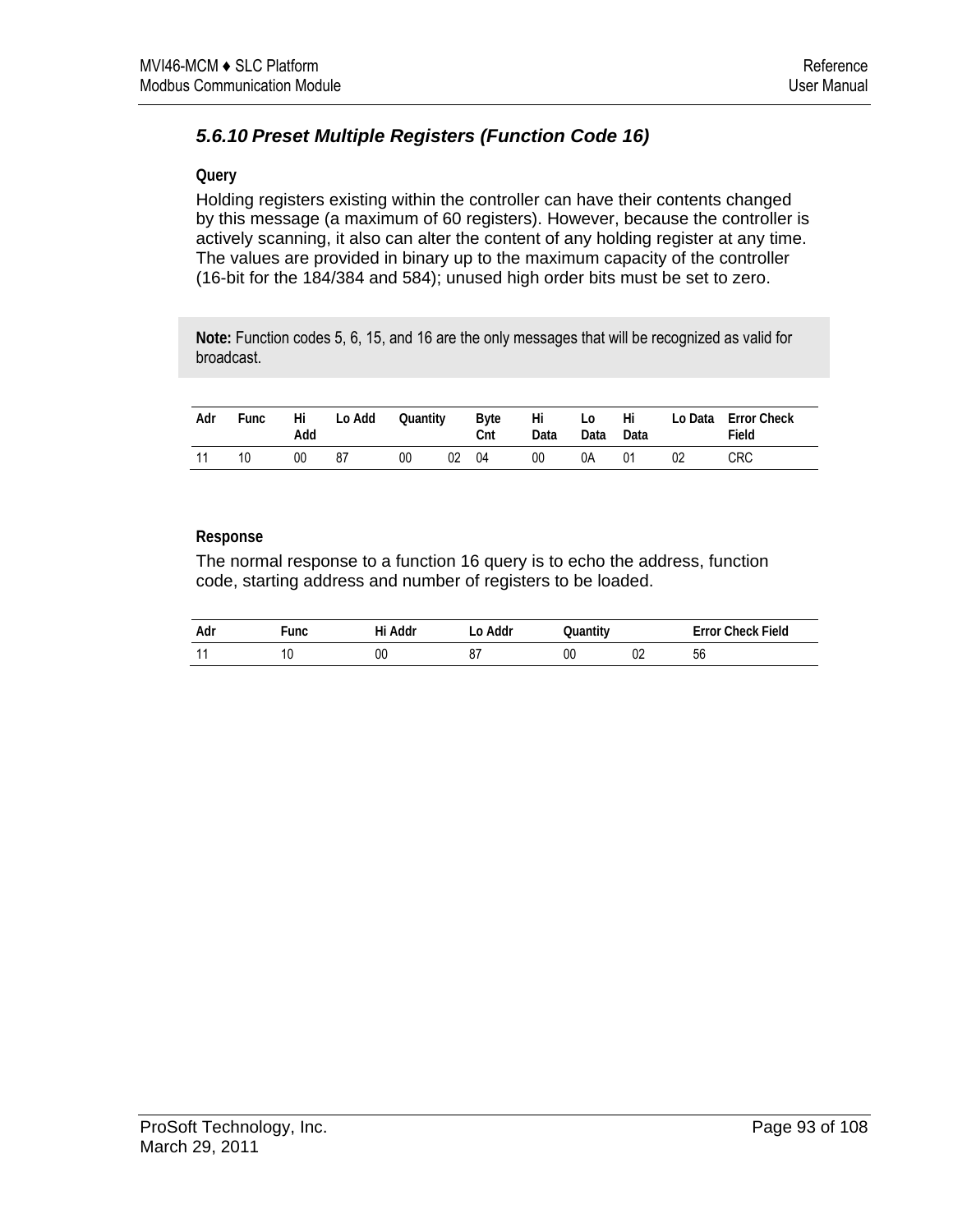### *5.6.11 Modbus Exception Responses*

When a Modbus Master sends a request to a Slave device, it expects a normal response. One of four possible events can occur from the Master's query:

- **If the server device receives the request without a communication error, and** can handle the query normally, it returns a normal response.
- If the server does not receive the request due to a communication error, no response is returned. The Master program will eventually process a timeout condition for the request.
- If the server receives the request, but detects a communication error (parity, LRC, CRC, ...), no response is returned. The Master program will eventually process a timeout condition for the request.
- **If the server receives the request without a communication error, but cannot** handle it (for example, if the request is to read a non-existent output or register), the server will return an exception response informing the Master of the nature of the error.

The exception response message has two fields that differentiate it from a normal response:

**Function Code Field:** In a normal response, the server echoes the function code of the original request in the function code field of the response. All function codes have a most-significant bit (MSB) of 0 (their values are all below 80 hexadecimal). In an exception response, the server sets the MSB of the function code to 1. This makes the function code value in an exception response exactly 80 hexadecimal higher than the value would be for a normal response.

With the function code's MSB set, the Master's application program can recognize the exception response and can examine the data field for the exception code.

**Data Field:** In a normal response, the server may return data or statistics in the data field (any information that was requested in the request). In an exception response, the server returns an exception code in the data field. This defines the server condition that caused the exception.

The following table shows an example of a Master request and server exception response.

|       | <b>Response</b>       |       |  |
|-------|-----------------------|-------|--|
| (Hex) | <b>Field Name</b>     | (Hex) |  |
| 01    | <b>Function</b>       | 81    |  |
| 04    | <b>Exception Code</b> | 02    |  |
| A1    |                       |       |  |
| 00    |                       |       |  |
| 01    |                       |       |  |
|       |                       |       |  |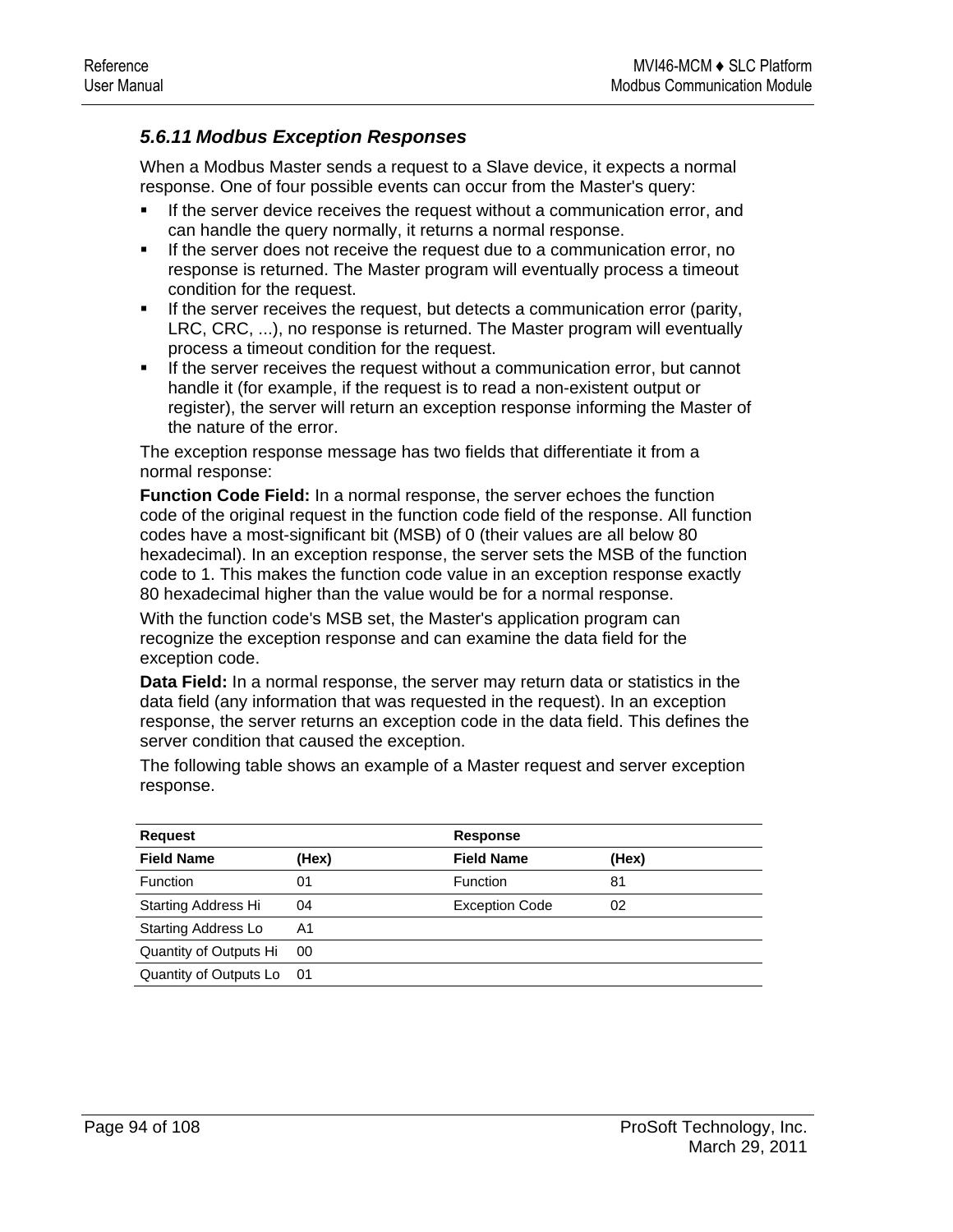In this example, the Master addresses a request to server device. The function code (01) is for a Read Output Status operation. It requests the status of the output at address 1245 (04A1 hex). Note that only that one output is to be read, as specified by the number of outputs field (0001).

If the output address is non-existent in the server device, the server will return the exception response with the exception code shown (02). This specifies an illegal data address for the Slave.

| Code | <b>Name</b>                | <b>Meaning</b>                                                                                                                                                                                                                                                                                                                                                                                                                                                                                     |
|------|----------------------------|----------------------------------------------------------------------------------------------------------------------------------------------------------------------------------------------------------------------------------------------------------------------------------------------------------------------------------------------------------------------------------------------------------------------------------------------------------------------------------------------------|
| 01   | <b>Illegal Function</b>    | The function code received in the query is not an allowable<br>action for the Slave. This may be because the function<br>code is only applicable to newer devices, and was not<br>implemented in the unit selected. It could also indicate that<br>the Slave is in the wrong state to process a request of this<br>type, for example because it is unconfigured and is being<br>asked to return register values.                                                                                   |
| 02   | Illegal Data Address       | The data address received in the query is not an allowable<br>address for the Slave. More specifically, the combination of<br>reference number and transfer length is invalid. For a<br>controller with 100 registers, a request with offset 96 and<br>length 4 would succeed; a request with offset 96 and length<br>5 will generate exception 02.                                                                                                                                                |
| 03   | Illegal Data Value         | A value contained in the query data field is not an allowable<br>value for Slave. This indicates a fault in the structure of the<br>remainder of a complex request, such as that the implied<br>length is incorrect. It specifically does not mean that a data<br>item submitted for storage in a register has a value outside<br>the expectation of the application program, because the<br>Modbus protocol is unaware of the significance of any<br>particular value of any particular register. |
| 04   | Slave Device Failure       | An unrecoverable error occurred while the Slave was<br>attempting to perform the requested action.                                                                                                                                                                                                                                                                                                                                                                                                 |
| 05   | Acknowledge                | Specialized use in conjunction with programming<br>commands. The Slave has accepted the request and is<br>processing it, but a long duration of time will be required to<br>do so. This response is returned to prevent a timeout error<br>from occurring in the Master. The Master can next issue a<br>poll program complete message to determine if processing<br>is completed.                                                                                                                  |
| 06   | Slave Device Busy          | Specialized use in conjunction with programming<br>commands. The Slave is engaged in processing a long-<br>duration program command. The Master should retransmit<br>the message later when the Slave is free.                                                                                                                                                                                                                                                                                     |
| 08   | <b>Memory Parity Error</b> | Specialized use in conjunction with function codes 20 and<br>21 and reference type 6, to indicate that the extended file<br>area failed to pass a consistency check. The Slave<br>attempted to read record file, but detected a parity error in<br>the memory. The Master can retry the request, but service<br>may be required on the Slave device.                                                                                                                                               |

| <b>Modbus Exception Codes</b> |
|-------------------------------|
|-------------------------------|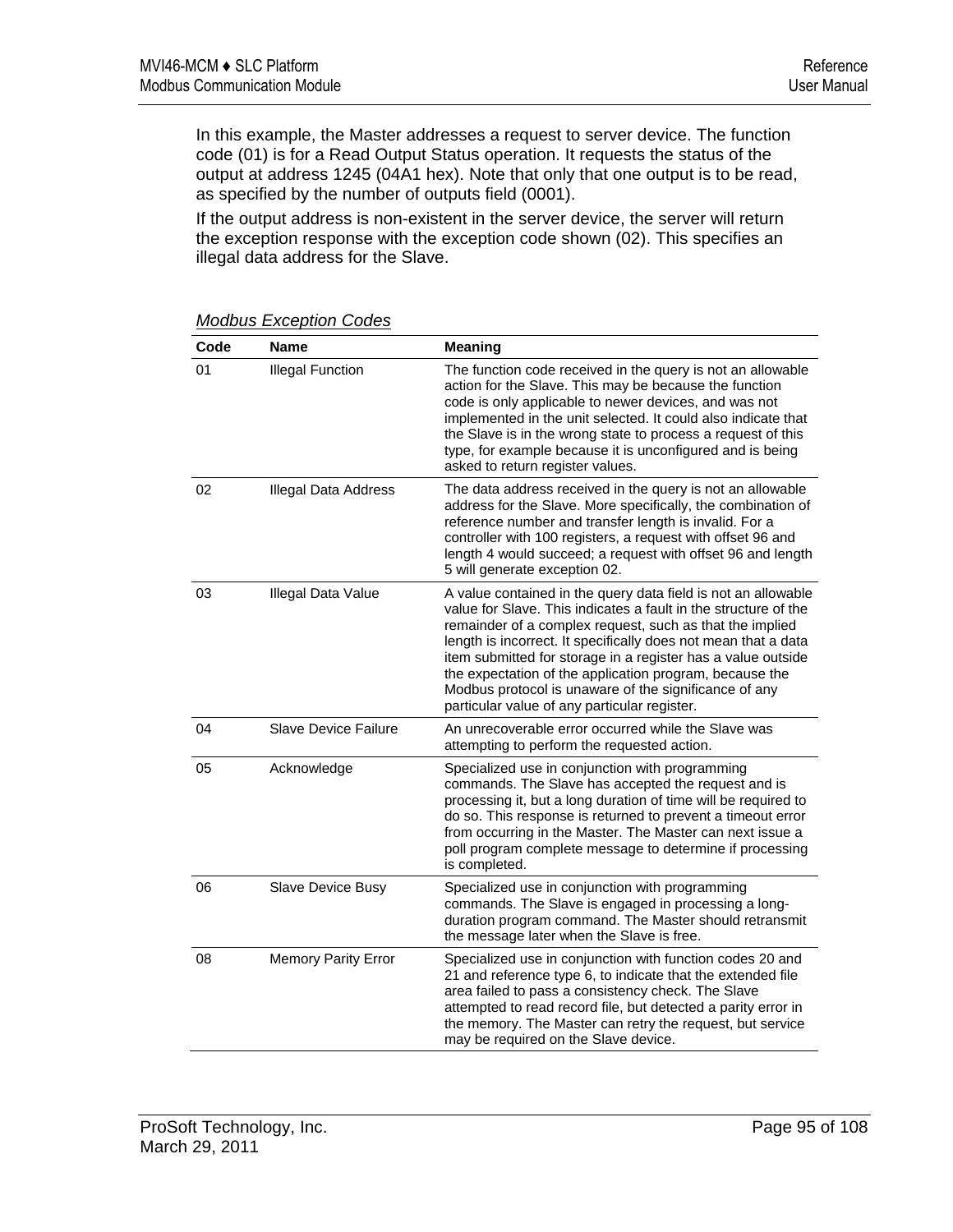| Code | <b>Name</b>                                       | <b>Meaning</b>                                                                                                                                                                                                                                                                                        |
|------|---------------------------------------------------|-------------------------------------------------------------------------------------------------------------------------------------------------------------------------------------------------------------------------------------------------------------------------------------------------------|
| 0a   |                                                   | Gateway Path Unavailable Specialized use in conjunction with gateways, indicates<br>that the gateway was unable to allocate an internal<br>communication path from the input port to the output port<br>for processing the request. Usually means that the gateway<br>is misconfigured or overloaded. |
| 0b   | Gateway Target Device<br><b>Failed To Respond</b> | Specialized use in conjunction with gateways, indicates<br>that no response was obtained from the target device.<br>Usually means that the device is not present on the<br>network.                                                                                                                   |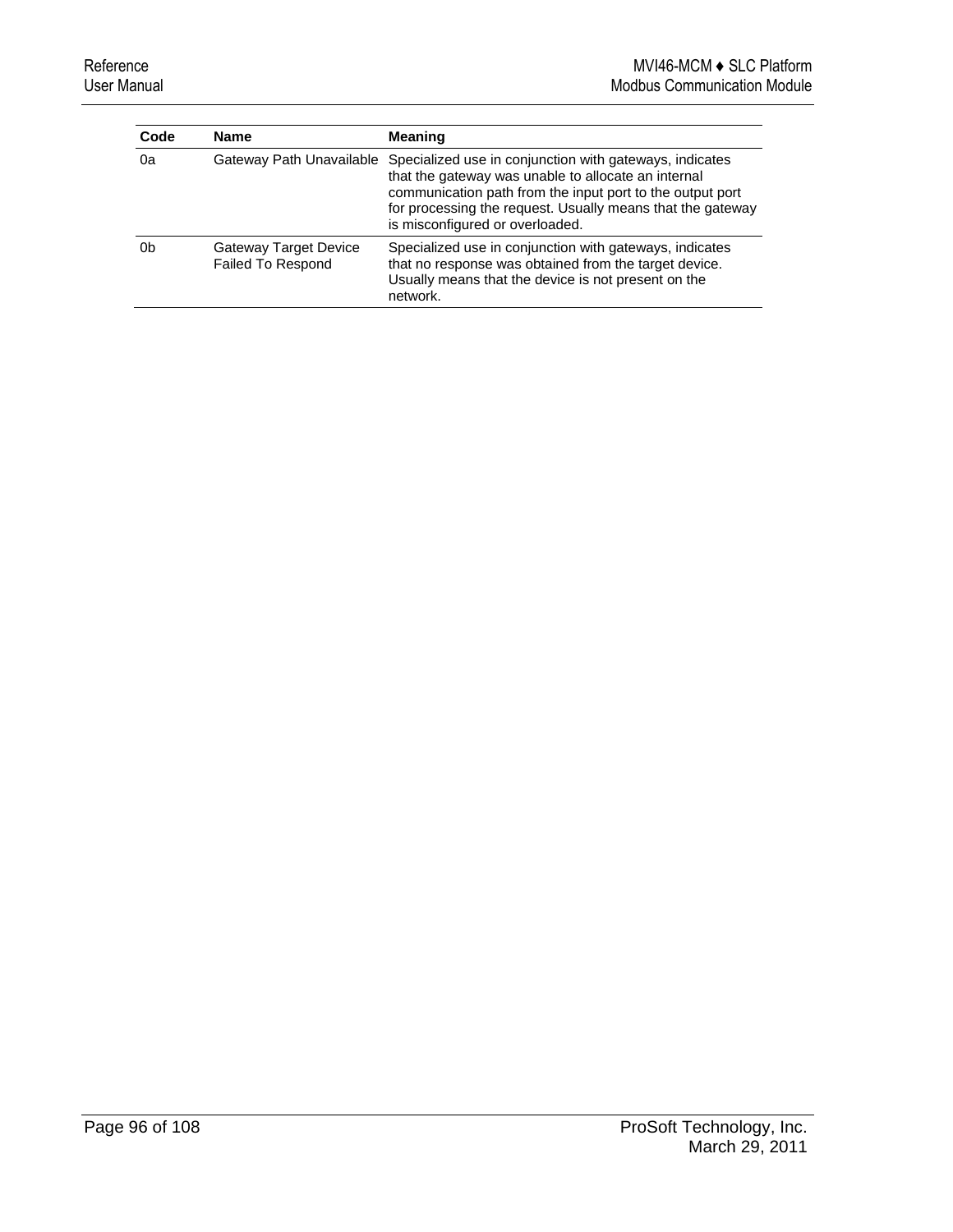# **6 Support, Service & Warranty**

### *In This Chapter*

- Return Material Authorization (RMA) Policies and Conditions ............... 99
- LIMITED WARRANTY ......................................................................... 101

# **Contacting Technical Support**

ProSoft Technology, Inc. (ProSoft) is committed to providing the most efficient and effective support possible. Before calling, please gather the following information to assist in expediting this process:

- **1** Product Version Number
- **2** System architecture
- **3** Network details

If the issue is hardware related, we will also need information regarding:

- **1** Module configuration and associated ladder files, if any
- **2** Module operation and any unusual behavior
- **3** Configuration/Debug status information
- **4** LED patterns
- **5** Details about the serial, Ethernet or fieldbus devices interfaced to the module, if any.

**Note:** *For technical support calls within the United States, an after-hours answering system allows 24-hour/7-days-a-week pager access to one of our qualified Technical and/or Application Support Engineers. Detailed contact information for all our worldwide locations is available on the following page.*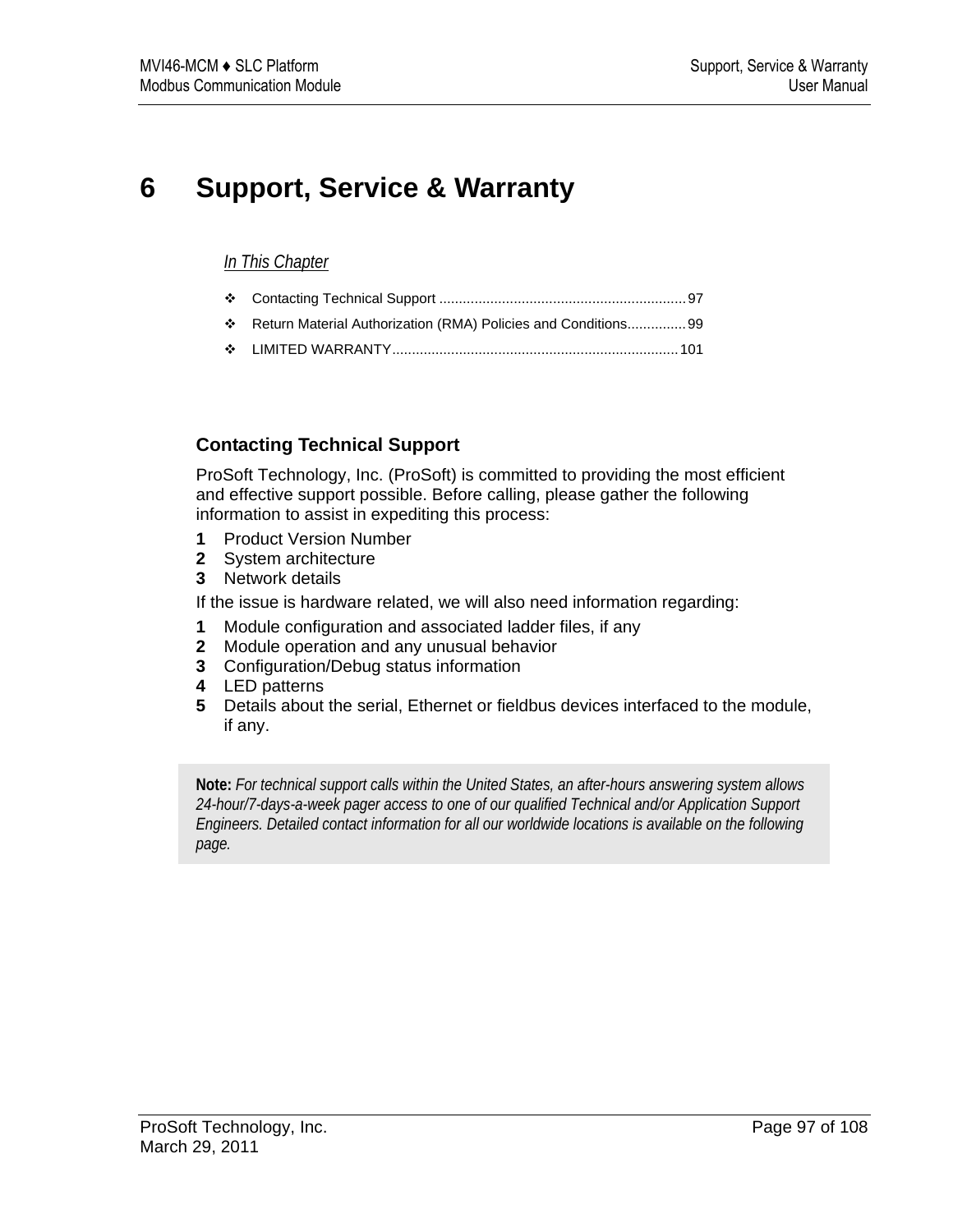| <b>Internet</b>              | Web Site: www.prosoft-technology.com/support                      |
|------------------------------|-------------------------------------------------------------------|
|                              | E-mail address: support@prosoft-technology.com                    |
| Asia Pacific                 | Tel: +603.7724.2080, E-mail: asiapc@prosoft-technology.com        |
| (location in Malaysia)       | Languages spoken include: Chinese, English                        |
| Asia Pacific                 | Tel: +86.21.5187.7337 x888, E-mail: asiapc@prosoft-technology.com |
| (location in China)          | Languages spoken include: Chinese, English                        |
| <b>Europe</b>                | Tel: +33 (0) 5.34.36.87.20,                                       |
| (location in Toulouse,       | E-mail: support.EMEA@prosoft-technology.com                       |
| France)                      | Languages spoken include: French, English                         |
| <b>Europe</b>                | Tel: +971-4-214-6911,                                             |
| (location in Dubai, UAE)     | E-mail: mea@prosoft-technology.com                                |
|                              | Languages spoken include: English, Hindi                          |
| <b>North America</b>         | Tel: +1.661.716.5100,                                             |
| (location in California)     | E-mail: support@prosoft-technology.com                            |
|                              | Languages spoken include: English, Spanish                        |
| <b>Latin America</b>         | Tel: +1-281-2989109,                                              |
| (Oficina Regional)           | E-Mail: latinam@prosoft-technology.com                            |
|                              | Languages spoken include: Spanish, English                        |
| <b>Latin America</b>         | Tel: +52-222-3-99-6565,                                           |
| (location in Puebla, Mexico) | E-mail: soporte@prosoft-technology.com                            |
|                              | Languages spoken include: Spanish                                 |
| <b>Brasil</b>                | Tel: +55-11-5083-3776,                                            |
| (location in Sao Paulo)      | E-mail: brasil@prosoft-technology.com                             |
|                              | Languages spoken include: Portuguese, English                     |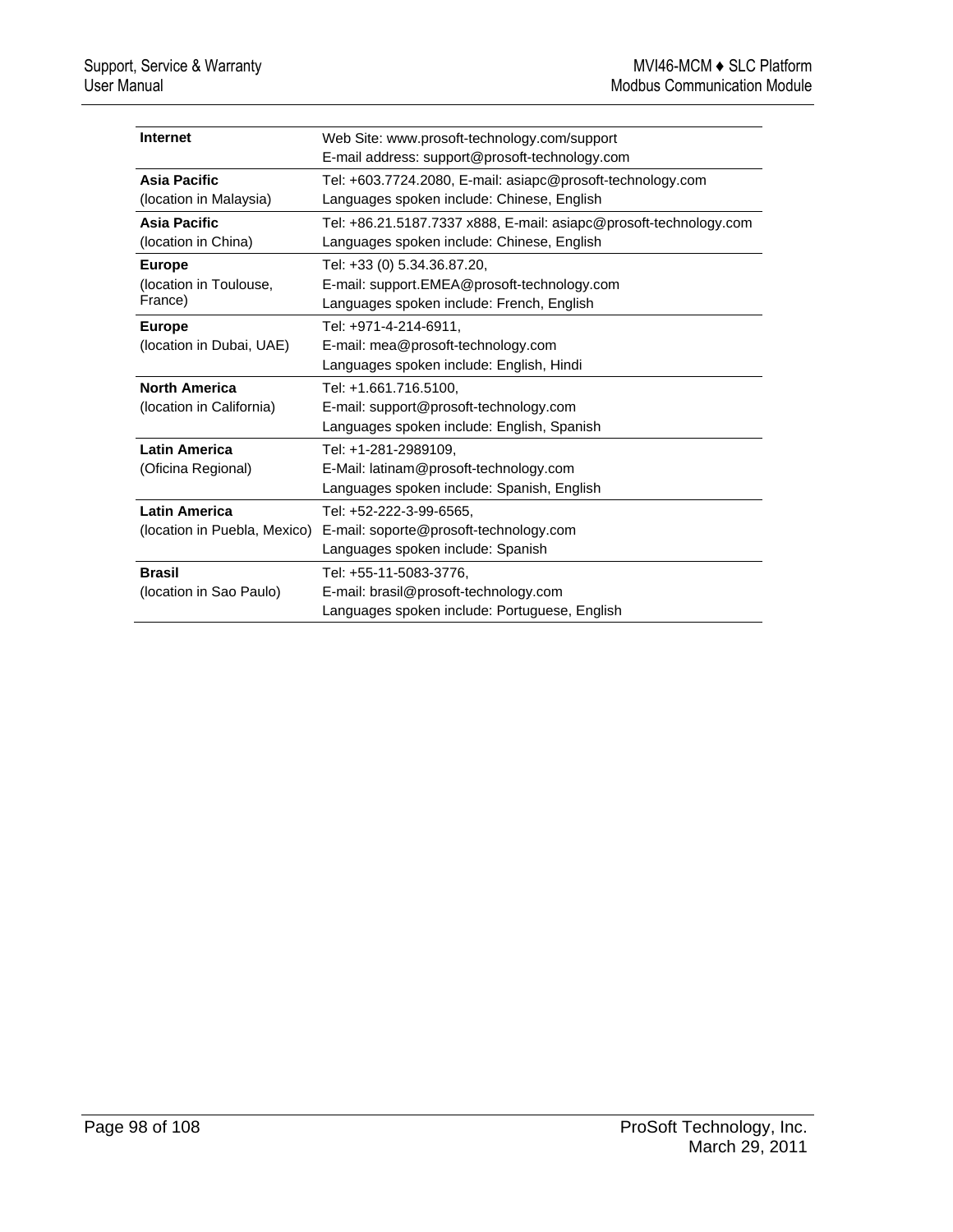# **6.1 Return Material Authorization (RMA) Policies and Conditions**

The following Return Material Authorization (RMA) Policies and Conditions (collectively, "RMA Policies") apply to any returned product. These RMA Policies are subject to change by ProSoft Technology, Inc., without notice. For warranty information, see Limited Warranty (page 101). In the event of any inconsistency between the RMA Policies and the Warranty, the Warranty shall govern.

### *6.1.1 Returning Any Product*

- a) In order to return a Product for repair, exchange, or otherwise, the Customer must obtain a Return Material Authorization (RMA) number from ProSoft Technology and comply with ProSoft Technology shipping instructions.
- b) In the event that the Customer experiences a problem with the Product for any reason, Customer should contact ProSoft Technical Support at one of the telephone numbers listed above (page 97). A Technical Support Engineer will request that you perform several tests in an attempt to isolate the problem. If after completing these tests, the Product is found to be the source of the problem, we will issue an RMA.
- c) All returned Products must be shipped freight prepaid, in the original shipping container or equivalent, to the location specified by ProSoft Technology, and be accompanied by proof of purchase and receipt date. The RMA number is to be prominently marked on the outside of the shipping box. Customer agrees to insure the Product or assume the risk of loss or damage in transit. Products shipped to ProSoft Technology using a shipment method other than that specified by ProSoft Technology, or shipped without an RMA number will be returned to the Customer, freight collect. Contact ProSoft Technical Support for further information.
- d) A 10% restocking fee applies to all warranty credit returns, whereby a Customer has an application change, ordered too many, does not need, etc. Returns for credit require that all accessory parts included in the original box (i.e.; antennas, cables) be returned. Failure to return these items will result in a deduction from the total credit due for each missing item.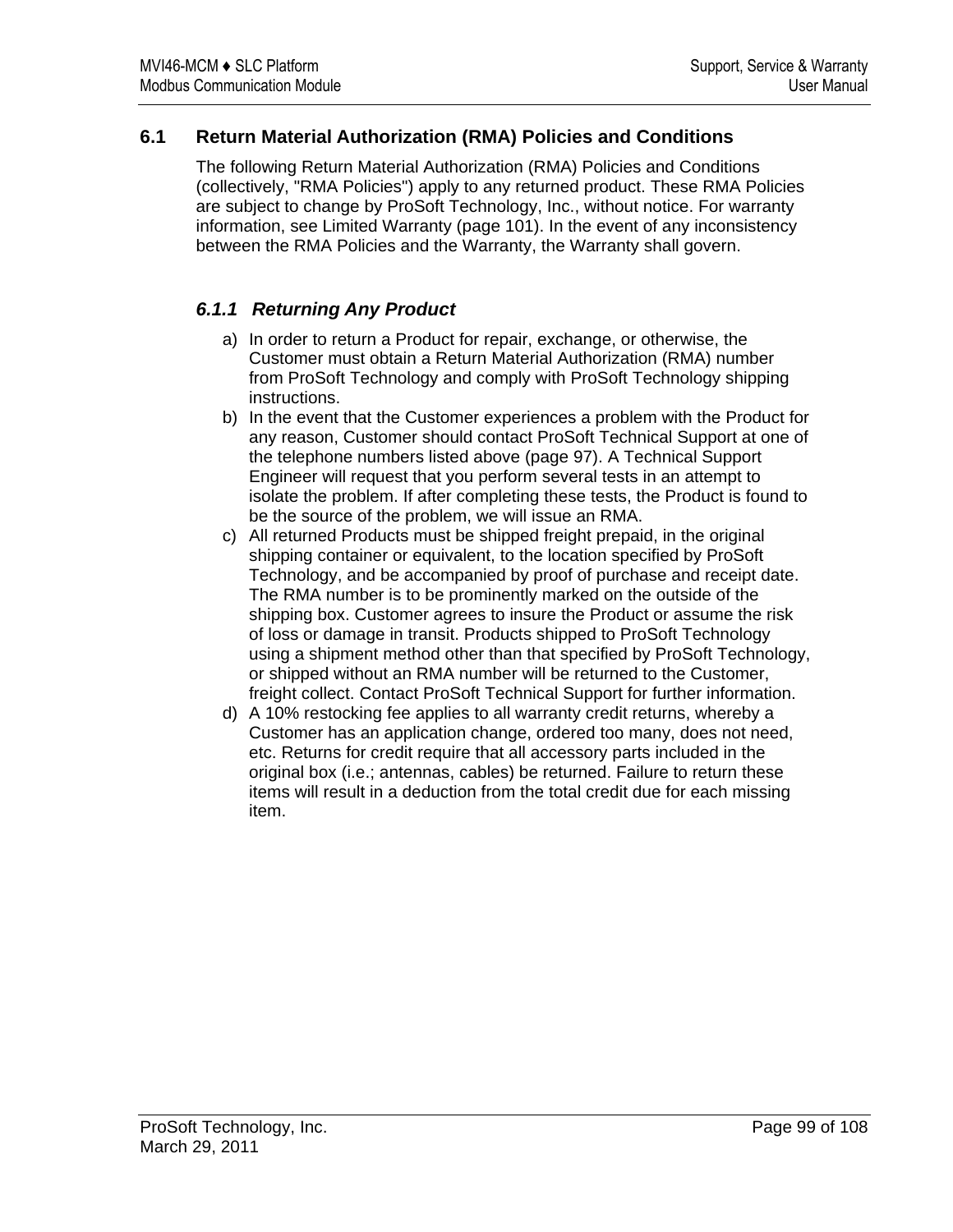# *6.1.2 Returning Units Under Warranty*

A Technical Support Engineer must approve the return of Product under ProSoft Technology's Warranty:

- a) A replacement module will be shipped and invoiced. A purchase order will be required.
- b) Credit for a product under warranty will be issued upon receipt of authorized product by ProSoft Technology at designated location referenced on the Return Material Authorization
	- i. If a defect is found and is determined to be customer generated, or if the defect is otherwise not covered by ProSoft Technology s warranty, there will be no credit given. Customer will be contacted and can request module be returned at their expense;
	- ii. If defect is customer generated and is repairable, customer can authorize ProSoft Technology to repair the unit by providing a purchase order for 30% of the current list price plus freight charges, duties and taxes as applicable.

# *6.1.3 Returning Units Out of Warranty*

- a) Customer sends unit in for evaluation to location specified by ProSoft Technology, freight prepaid.
- b) If no defect is found, Customer will be charged the equivalent of \$100 USD, plus freight charges, duties and taxes as applicable. A new purchase order will be required.
- c) If unit is repaired, charge to Customer will be 30% of current list price (USD) plus freight charges, duties and taxes as applicable. A new purchase order will be required or authorization to use the purchase order submitted for evaluation fee.

### **The following is a list of non-repairable units:**

- $\circ$  3150 All
- $\circ$  3750
- o 3600 All
- o 3700
- $o$  3170 All
- o 3250
- $\circ$  1560 Can be repaired, only if defect is the power supply
- $\circ$  1550 Can be repaired, only if defect is the power supply
- o 3350
- o 3300
- $o$  1500 All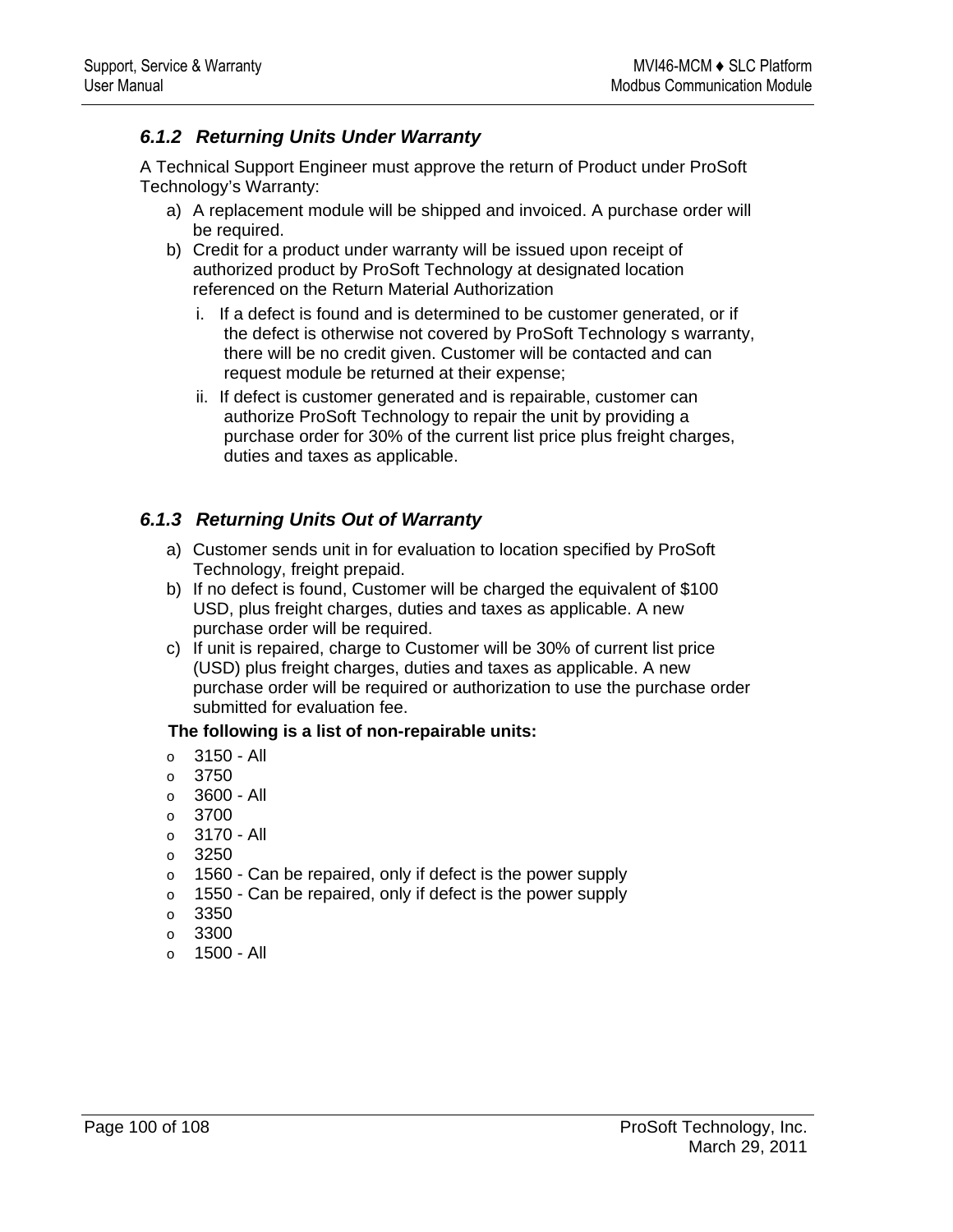# **6.2 LIMITED WARRANTY**

This Limited Warranty ("Warranty") governs all sales of hardware, software, and other products (collectively, "Product") manufactured and/or offered for sale by ProSoft Technology, Incorporated (ProSoft), and all related services provided by ProSoft, including maintenance, repair, warranty exchange, and service programs (collectively, "Services"). By purchasing or using the Product or Services, the individual or entity purchasing or using the Product or Services ("Customer") agrees to all of the terms and provisions (collectively, the "Terms") of this Limited Warranty. All sales of software or other intellectual property are, in addition, subject to any license agreement accompanying such software or other intellectual property.

### *6.2.1 What Is Covered By This Warranty*

- a) *Warranty On New Products*: ProSoft warrants, to the original purchaser, that the Product that is the subject of the sale will (1) conform to and perform in accordance with published specifications prepared, approved and issued by ProSoft, and (2) will be free from defects in material or workmanship; provided these warranties only cover Product that is sold as new. This Warranty expires three (3) years from the date of shipment for Product purchased **on or after** January 1st, 2008, or one (1) year from the date of shipment for Product purchased **before** January 1st, 2008 (the "Warranty Period"). If the Customer discovers within the Warranty Period a failure of the Product to conform to specifications, or a defect in material or workmanship of the Product, the Customer must promptly notify ProSoft by fax, email or telephone. In no event may that notification be received by ProSoft later than 39 months from date of original shipment. Within a reasonable time after notification, ProSoft will correct any failure of the Product to conform to specifications or any defect in material or workmanship of the Product, with either new or remanufactured replacement parts. ProSoft reserves the right, and at its sole discretion, may replace unrepairable units with new or remanufactured equipment. All replacement units will be covered under warranty for the 3 year period commencing from the date of original equipment purchase, not the date of shipment of the replacement unit. Such repair, including both parts and labor, will be performed at ProSoft's expense. All warranty service will be performed at service centers designated by ProSoft.
- b) *Warranty On Services*: Materials and labor performed by ProSoft to repair a verified malfunction or defect are warranteed in the terms specified above for new Product, provided said warranty will be for the period remaining on the original new equipment warranty or, if the original warranty is no longer in effect, for a period of 90 days from the date of repair.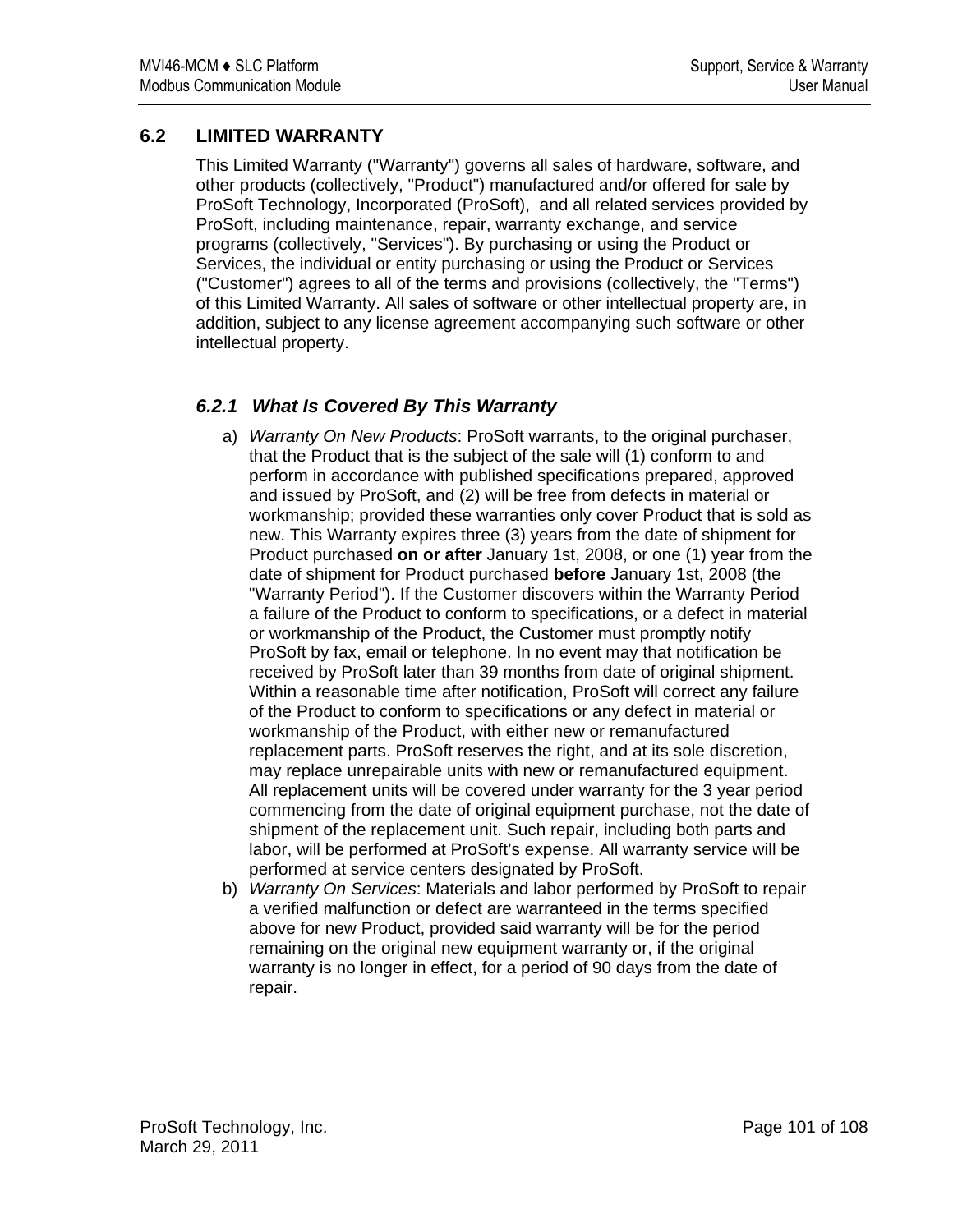# *6.2.2 What Is Not Covered By This Warranty*

- a) ProSoft makes no representation or warranty, expressed or implied, that the operation of software purchased from ProSoft will be uninterrupted or error free or that the functions contained in the software will meet or satisfy the purchaser's intended use or requirements; the Customer assumes complete responsibility for decisions made or actions taken based on information obtained using ProSoft software.
- b) This Warranty does not cover the failure of the Product to perform specified functions, or any other non-conformance, defects, losses or damages caused by or attributable to any of the following: (i) shipping; (ii) improper installation or other failure of Customer to adhere to ProSoft's specifications or instructions; (iii) unauthorized repair or maintenance; (iv) attachments, equipment, options, parts, software, or user-created programming (including, but not limited to, programs developed with any IEC 61131-3, "C" or any variant of "C" programming languages) not furnished by ProSoft; (v) use of the Product for purposes other than those for which it was designed; (vi) any other abuse, misapplication, neglect or misuse by the Customer; (vii) accident, improper testing or causes external to the Product such as, but not limited to, exposure to extremes of temperature or humidity, power failure or power surges; or (viii) disasters such as fire, flood, earthquake, wind and lightning.
- c) The information in this Agreement is subject to change without notice. ProSoft shall not be liable for technical or editorial errors or omissions made herein; nor for incidental or consequential damages resulting from the furnishing, performance or use of this material. The user guide included with your original product purchase from ProSoft contains information protected by copyright. No part of the guide may be duplicated or reproduced in any form without prior written consent from ProSoft.

# *6.2.3 Disclaimer Regarding High Risk Activities*

Product manufactured or supplied by ProSoft is not fault tolerant and is not designed, manufactured or intended for use in hazardous environments requiring fail-safe performance including and without limitation: the operation of nuclear facilities, aircraft navigation of communication systems, air traffic control, direct life support machines or weapons systems in which the failure of the product could lead directly or indirectly to death, personal injury or severe physical or environmental damage (collectively, "high risk activities"). ProSoft specifically disclaims any express or implied warranty of fitness for high risk activities.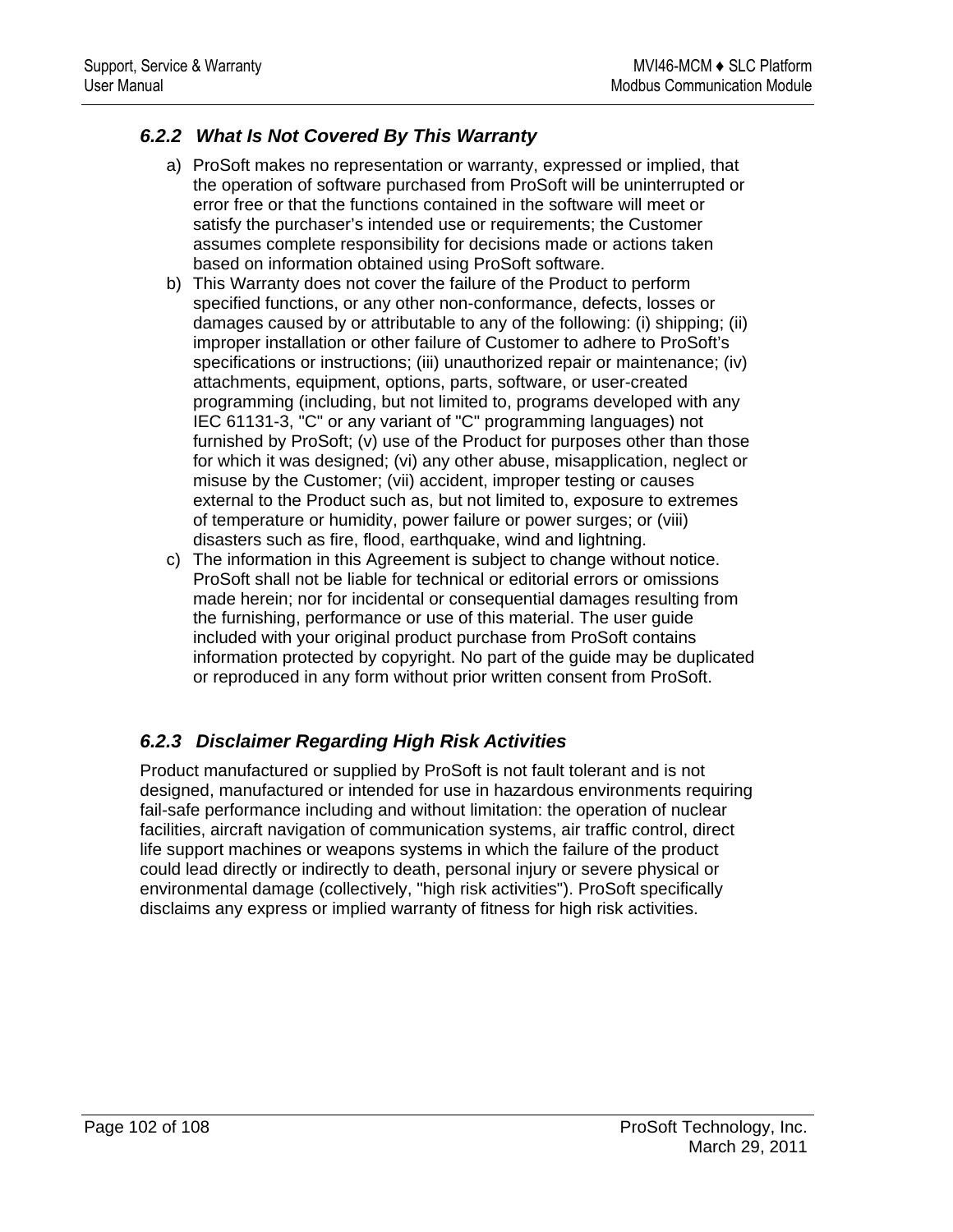# *6.2.4 Intellectual Property Indemnity*

Buyer shall indemnify and hold harmless ProSoft and its employees from and against all liabilities, losses, claims, costs and expenses (including attorney's fees and expenses) related to any claim, investigation, litigation or proceeding (whether or not ProSoft is a party) which arises or is alleged to arise from Buyer's acts or omissions under these Terms or in any way with respect to the Products. Without limiting the foregoing, Buyer (at its own expense) shall indemnify and hold harmless ProSoft and defend or settle any action brought against such Companies to the extent based on a claim that any Product made to Buyer specifications infringed intellectual property rights of another party. ProSoft makes no warranty that the product is or will be delivered free of any person's claiming of patent, trademark, or similar infringement. The Buyer assumes all risks (including the risk of suit) that the product or any use of the product will infringe existing or subsequently issued patents, trademarks, or copyrights.

- a) Any documentation included with Product purchased from ProSoft is protected by copyright and may not be duplicated or reproduced in any form without prior written consent from ProSoft.
- b) ProSoft's technical specifications and documentation that are included with the Product are subject to editing and modification without notice.
- c) Transfer of title shall not operate to convey to Customer any right to make, or have made, any Product supplied by ProSoft.
- d) Customer is granted no right or license to use any software or other intellectual property in any manner or for any purpose not expressly permitted by any license agreement accompanying such software or other intellectual property.
- e) Customer agrees that it shall not, and shall not authorize others to, copy software provided by ProSoft (except as expressly permitted in any license agreement accompanying such software); transfer software to a third party separately from the Product; modify, alter, translate, decode, decompile, disassemble, reverse-engineer or otherwise attempt to derive the source code of the software or create derivative works based on the software; export the software or underlying technology in contravention of applicable US and international export laws and regulations; or use the software other than as authorized in connection with use of Product.
- f) **Additional Restrictions Relating To Software And Other Intellectual Property**

In addition to compliance with the Terms of this Warranty, Customers purchasing software or other intellectual property shall comply with any license agreement accompanying such software or other intellectual property. Failure to do so may void this Warranty with respect to such software and/or other intellectual property.

# *6.2.5 Disclaimer of all Other Warranties*

The Warranty set forth in What Is Covered By This Warranty (page 101) are in lieu of all other warranties, express or implied, including but not limited to the implied warranties of merchantability and fitness for a particular purpose.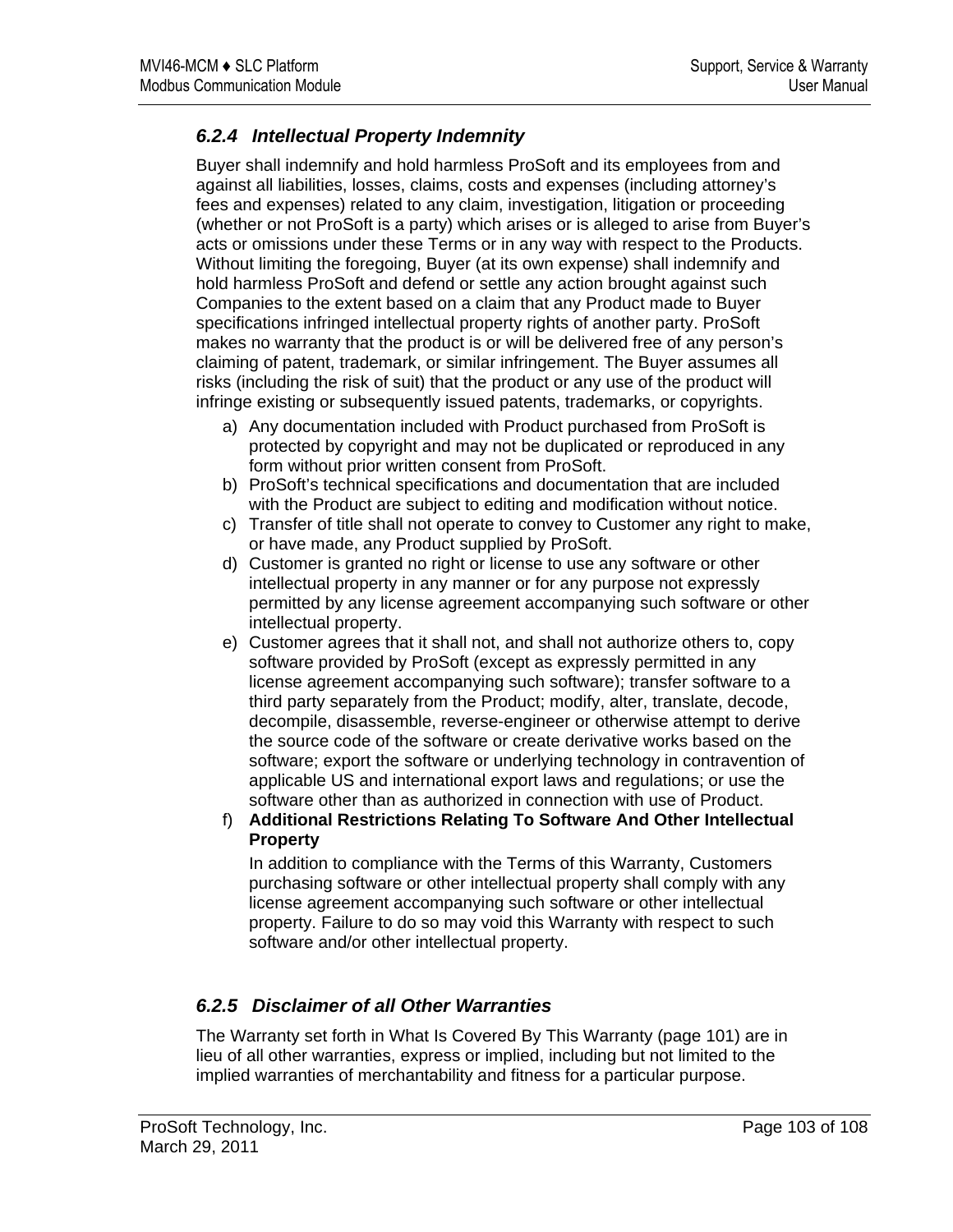### *6.2.6 Limitation of Remedies \*\**

In no event will ProSoft or its Dealer be liable for any special, incidental or consequential damages based on breach of warranty, breach of contract, negligence, strict tort or any other legal theory. Damages that ProSoft or its Dealer will not be responsible for include, but are not limited to: Loss of profits; loss of savings or revenue; loss of use of the product or any associated equipment; loss of data; cost of capital; cost of any substitute equipment, facilities, or services; downtime; the claims of third parties including, customers of the Purchaser; and, injury to property.

\*\* Some areas do not allow time limitations on an implied warranty, or allow the exclusion or limitation of incidental or consequential damages. In such areas, the above limitations may not apply. This Warranty gives you specific legal rights, and you may also have other rights which vary from place to place.

### *6.2.7 Time Limit for Bringing Suit*

Any action for breach of warranty must be commenced within 39 months following shipment of the Product.

# *6.2.8 No Other Warranties*

Unless modified in writing and signed by both parties, this Warranty is understood to be the complete and exclusive agreement between the parties, suspending all oral or written prior agreements and all other communications between the parties relating to the subject matter of this Warranty, including statements made by salesperson. No employee of ProSoft or any other party is authorized to make any warranty in addition to those made in this Warranty. The Customer is warned, therefore, to check this Warranty carefully to see that it correctly reflects those terms that are important to the Customer.

# *6.2.9 Allocation of Risks*

This Warranty allocates the risk of product failure between ProSoft and the Customer. This allocation is recognized by both parties and is reflected in the price of the goods. The Customer acknowledges that it has read this Warranty, understands it, and is bound by its Terms.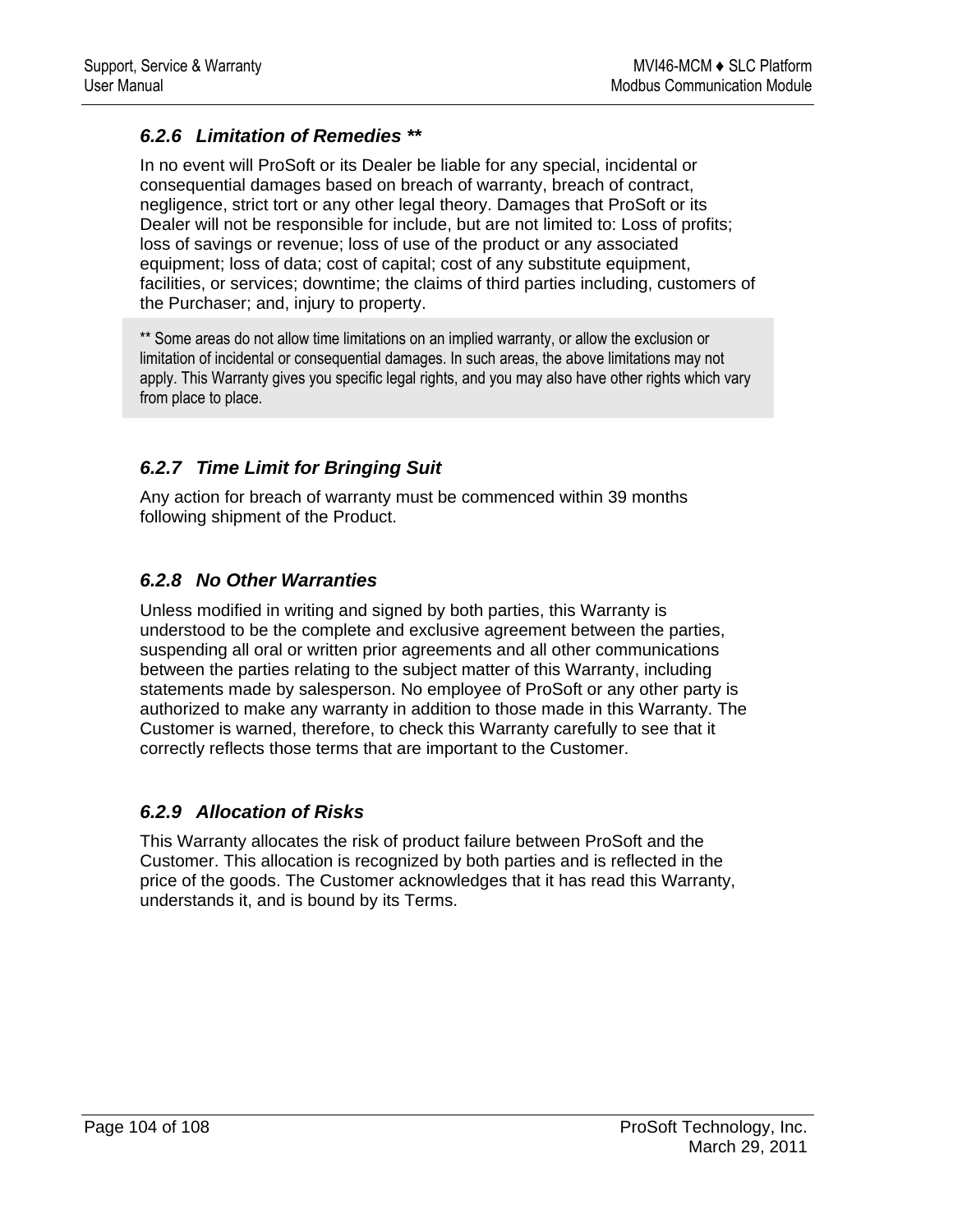# *6.2.10 Controlling Law and Severability*

This Warranty shall be governed by and construed in accordance with the laws of the United States and the domestic laws of the State of California, without reference to its conflicts of law provisions. If for any reason a court of competent jurisdiction finds any provisions of this Warranty, or a portion thereof, to be unenforceable, that provision shall be enforced to the maximum extent permissible and the remainder of this Warranty shall remain in full force and effect. Any cause of action with respect to the Product or Services must be instituted in a court of competent jurisdiction in the State of California.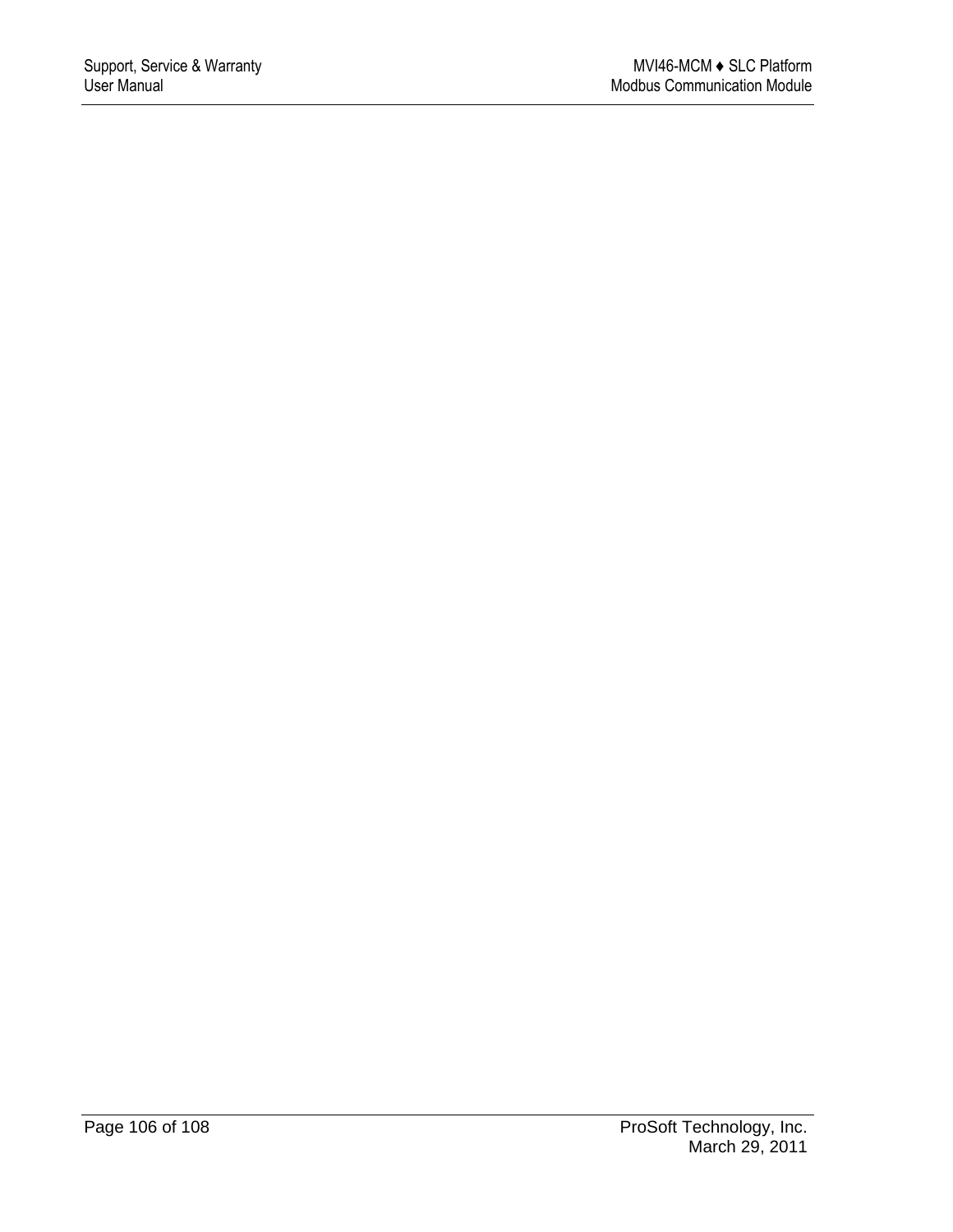# **Index**

### **0**

00 Return Query Data • 90

### **A**

About the MODBUS Protocol • 60, 61 Adding the Module to an Existing Project • 31 Allocation of Risks • 104 Analyzing Data for the first application port • 43 Analyzing Data for the second application port • 43

#### **B**

Backplane Data Transfer • 62 Backplane Parameters • 28 Backplane Setup • 18 Battery Life Advisory • 4

#### **C**

Cable Connections • 76 Clearing a Fault Condition • 36 Cold Boot Block (9999) • 72 Command Control • 25 Command Control Blocks (5001 to 5006 or 5101 to 5106) • 25, 69 Command Error Codes • 55 Command List Entry Errors • 56 Commands Supported by the Module • 83 Configuration Data • 17 Configuration Data Transfer • 70 Configuring the MVI46-MCM Module • 17 Connecting Your PC to the Module • 16 Contacting Technical Support • 97, 99 Controlling Law and Severability • 105

#### **D**

Data Analyzer • 39, 43 Data Analyzer Tips • 46 Data Flow Between MVI46-MCM Module and SLC Processor • 73 Database View Menu • 40, 48 DB9 to RJ45 Adaptor (Cable 14) • 80 Diagnostics (Function Code 08) • 90 Diagnostics and Troubleshooting • 33 Disclaimer of all Other Warranties • 103 Disclaimer Regarding High Risk Activities • 102 Displaying the Current Page of Registers Again • 49 Displaying Timing Marks in the Data Analyzer • 44

### **E**

Event Command Blocks (1000 or 2000) • 65 Example and State Diagram • 91

### **F**

Force Multiple Coils (Function Code 15) • 92 Force Single Coil (Function Code 05) • 88 Functional Overview • 9, 60 Functional Specifications • 59

#### **G**

General Concepts • 60 General Specifications • 57 General Specifications - Modbus Master/Slave • 58 Guard Band parameters • 23 Guide to the MVI46-MCM User Manual • 9

#### **H**

Hardware Specifications • 58 How to Contact Us • 2

#### **I**

Important Installation Instructions • 3 Installing the Module in the Rack • 15 Intellectual Property Indemnity • 103

#### **K**

Keystrokes • 38

#### **L**

Ladder Logic • 27 LED Status Indicators • 34 Limitation of Remedies \*\* • 104 LIMITED WARRANTY • 99, 101

#### **M**

Main Logic Loop • 61 Main Menu • 39 Markings • 4 Master Command Error List Menu • 51 Master Command List • 75 Master Command List Menu • 52 Master Commands • 29 Master Driver Mode • 74 Modbus Exception Codes • 95 Modbus Exception Responses • 94 Modbus Protocol Specification • 75, 83 Module Communication Error Codes • 56 Module Configuration Data (9001) • 70 Module Data • 28, 70 Moving Back Through 5 Pages of Commands • 51 Moving Back Through 5 Pages of Registers • 49 Moving Forward (Skipping) Through 5 Pages of Commands • 51 Moving Forward (Skipping) Through 5 Pages of Registers • 49 MVI (Multi Vendor Interface) Modules • 3 MVI46-MCM Database Definition • 81 MVI46-MCM Remote Configuration • 82